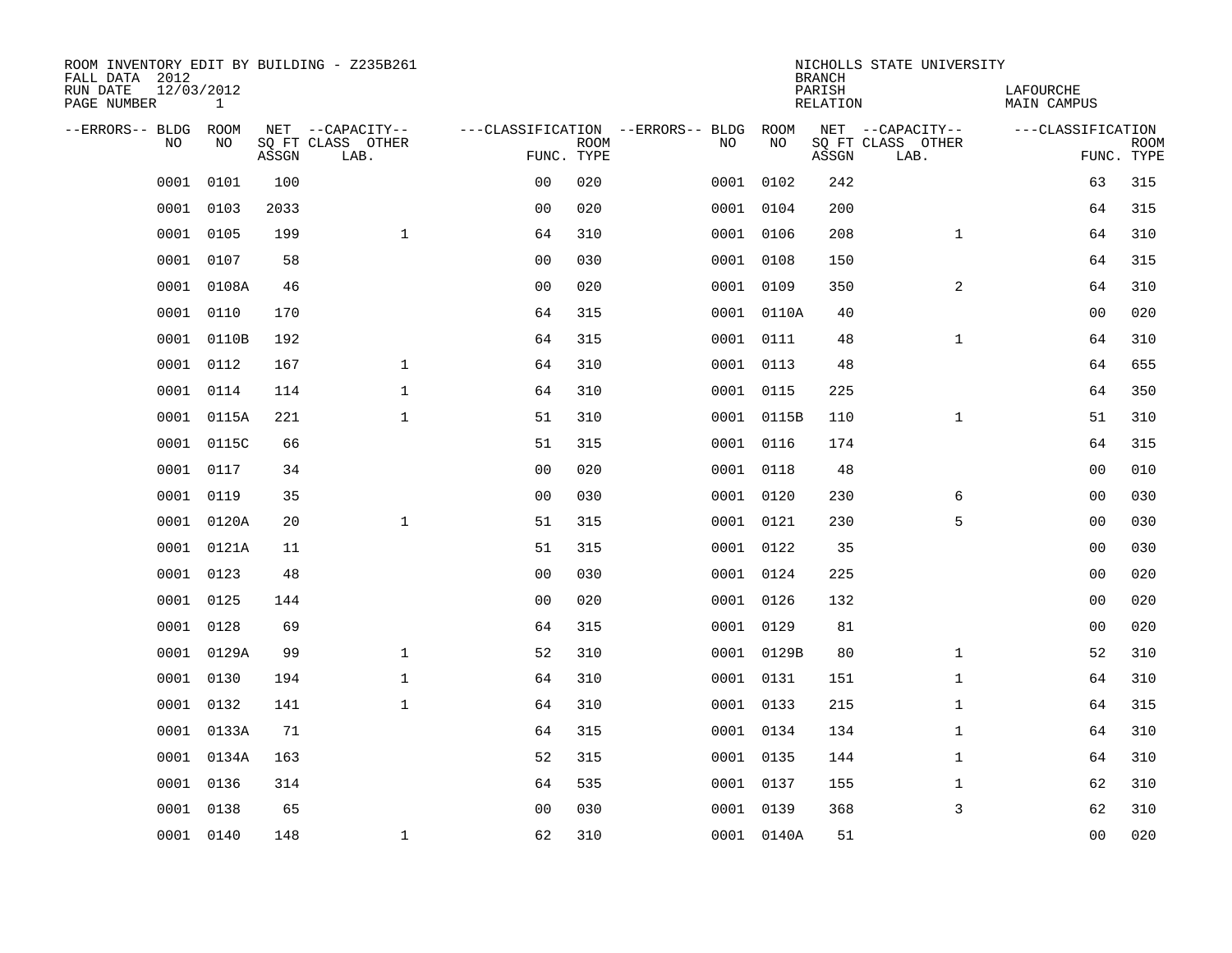| ROOM INVENTORY EDIT BY BUILDING - Z235B261<br>FALL DATA 2012<br>RUN DATE<br>PAGE NUMBER | 12/03/2012<br>2 |       |                                               |                |             |                                         |            | <b>BRANCH</b><br>PARISH<br><b>RELATION</b> | NICHOLLS STATE UNIVERSITY                     | LAFOURCHE<br><b>MAIN CAMPUS</b> |                           |
|-----------------------------------------------------------------------------------------|-----------------|-------|-----------------------------------------------|----------------|-------------|-----------------------------------------|------------|--------------------------------------------|-----------------------------------------------|---------------------------------|---------------------------|
| --ERRORS-- BLDG<br>NO                                                                   | ROOM<br>NO      | ASSGN | NET --CAPACITY--<br>SQ FT CLASS OTHER<br>LAB. | FUNC. TYPE     | <b>ROOM</b> | ---CLASSIFICATION --ERRORS-- BLDG<br>NO | ROOM<br>NO | ASSGN                                      | NET --CAPACITY--<br>SQ FT CLASS OTHER<br>LAB. | ---CLASSIFICATION               | <b>ROOM</b><br>FUNC. TYPE |
| 0001                                                                                    | 0141            | 129   | $\mathbf 1$                                   | 62             | 310         |                                         | 0001 0142  | 529                                        | 6                                             | 62                              | 310                       |
| 0001                                                                                    | 0143            | 62    |                                               | 0 <sub>0</sub> | 020         |                                         | 0001 0144  | 122                                        | $\mathbf{1}$                                  | 62                              | 310                       |
| 0001                                                                                    | 0145            | 40    |                                               | 0 <sub>0</sub> | 020         |                                         | 0001 0146  | 71                                         |                                               | 62                              | 315                       |
| 0001                                                                                    | 0147            | 71    |                                               | 62             | 655         |                                         | 0001 0148  | 465                                        | 5                                             | 62                              | 310                       |
| 0001                                                                                    | 0148A           | 131   |                                               | 62             | 710         |                                         | 0001 0148B | 131                                        |                                               | 62                              | 715                       |
| 0001                                                                                    | 0149            | 1348  | 6                                             | 64             | 535         |                                         | 0001 0150  | 69                                         |                                               | 0 <sub>0</sub>                  | 030                       |
| 0001                                                                                    | 0151            | 238   | 4                                             | 43             | 535         |                                         | 0001 0152  | 100                                        | $\mathbf{1}$                                  | 43                              | 310                       |
|                                                                                         | 0001 0153       | 101   | $\mathbf 1$                                   | 43             | 530         |                                         | 0001 0154  | 52                                         |                                               | 0 <sub>0</sub>                  | 020                       |
| 0001                                                                                    | 0155            | 109   | 2                                             | 43             | 535         |                                         | 0001 0156  | 458                                        |                                               | 62                              | 315                       |
| 0001                                                                                    | 0157            | 566   | 6                                             | 62             | 310         |                                         | 0001 0158  | 148                                        | $\mathbf{1}$                                  | 62                              | 310                       |
| 0001                                                                                    | 0159            | 132   | $\mathbf 1$                                   | 62             | 310         |                                         | 0001 0160  | 58                                         |                                               | 0 <sub>0</sub>                  | 030                       |
| 0001                                                                                    | 0161            | 225   |                                               | 0 <sub>0</sub> | 020         |                                         | 0001 0162  | 484                                        |                                               | 63                              | 315                       |
| 0001                                                                                    | 0163            | 56    |                                               | 0 <sub>0</sub> | 030         | 0001                                    | 0164       | 38                                         |                                               | 00                              | 020                       |
| 0001                                                                                    | 0165            | 75    |                                               | 0 <sub>0</sub> | 030         |                                         | 0001 0166  | 34                                         |                                               | 00                              | 020                       |
| 0001                                                                                    | 0167            | 306   | 2                                             | 46             | 310         | 0001                                    | 0168       | 210                                        | $\mathbf{1}$                                  | 46                              | 310                       |
| 0001                                                                                    | 0169            | 96    | $\mathbf{1}$                                  | 46             | 310         |                                         | 0001 0169A | 108                                        | $\mathbf{1}$                                  | 46                              | 315                       |
| 0001                                                                                    | 0170            | 230   | 2                                             | 46             | 310         |                                         | 0001 0171  | 166                                        | $\mathbf{1}$                                  | 54                              | 310                       |
| 0001                                                                                    | 0172            | 143   | $\mathbf{1}$                                  | 54             | 310         |                                         | 0001 0173  | 167                                        | $\mathbf{1}$                                  | 63                              | 310                       |
| 0001                                                                                    | 0174            | 48    |                                               | 63             | 655         |                                         | 0001 0175  | 50                                         |                                               | 0 <sub>0</sub>                  | 030                       |
| 0001                                                                                    | 0176            | 110   | $\mathbf 1$                                   | 63             | 310         |                                         | 0001 0178  | 230                                        | $\mathbf{1}$                                  | 63                              | 310                       |
| 0001                                                                                    | 0179            | 210   | $\mathbf 1$                                   | 63             | 310         |                                         | 0001 0179A | 115                                        | $\mathbf{1}$                                  | 63                              | 310                       |
| 0001                                                                                    | 0180            | 44    |                                               | 00             | 020         |                                         | 0001 0180A | 200                                        | $\mathbf{1}$                                  | 63                              | 310                       |
| 0001                                                                                    | 0180B           | 95    | $\mathbf{1}$                                  | 63             | 310         |                                         | 0001 0200  | 143                                        | 10                                            | 63                              | 315                       |
| 0001                                                                                    | 0201            | 1736  |                                               | 0 <sub>0</sub> | 020         |                                         | 0001 0202  | 240                                        |                                               | 0 <sub>0</sub>                  | 020                       |
| 0001                                                                                    | 0203            | 138   | $\mathbf 1$                                   | 53             | 310         |                                         | 0001 0203A | 100                                        | $\mathbf{1}$                                  | 10                              | 310                       |
|                                                                                         | 0001 0203B      | 100   | $\mathbf{1}$                                  | 10             | 310         |                                         | 0001 0203C | 90                                         | $\mathbf{1}$                                  | 10                              | 310                       |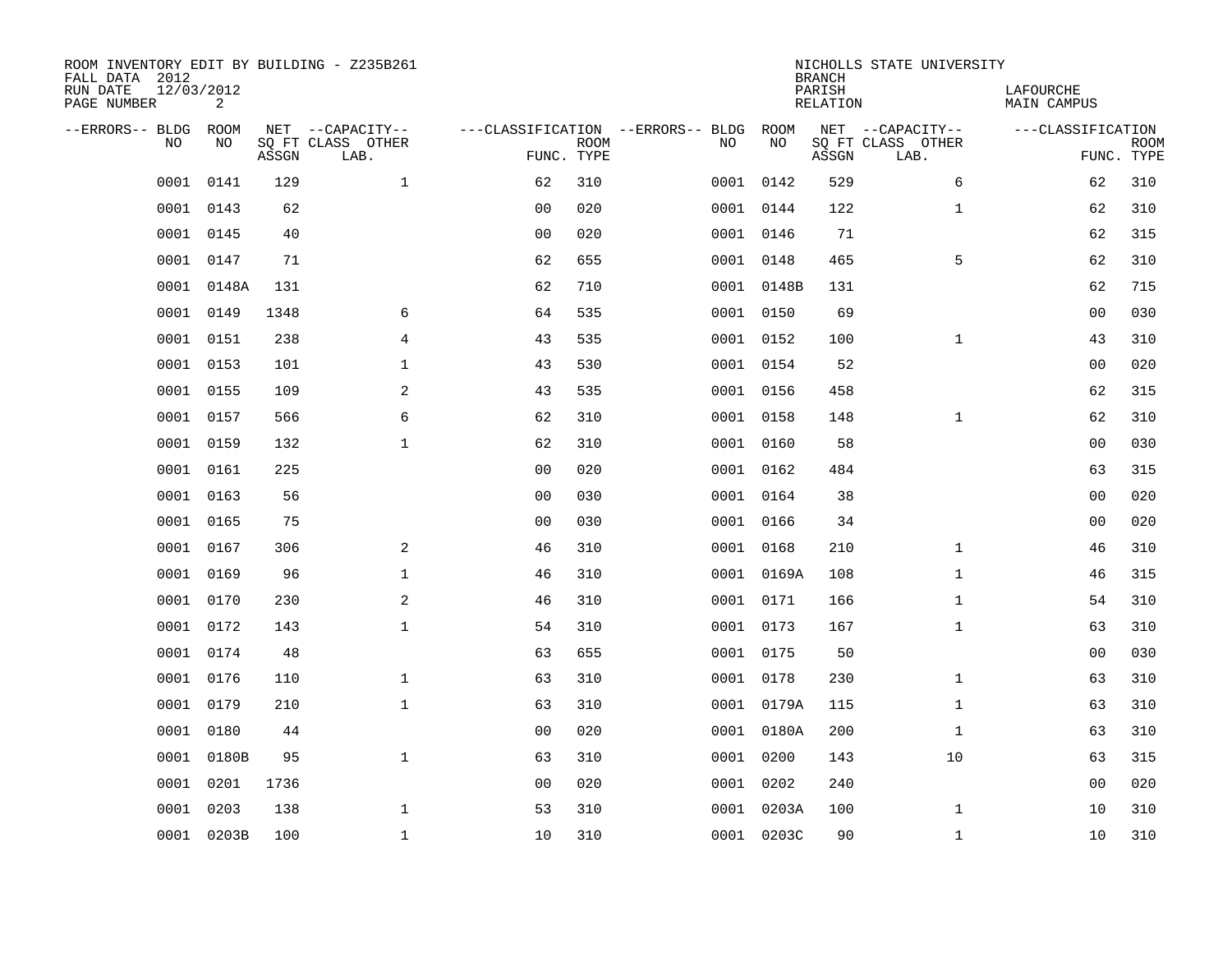| ROOM INVENTORY EDIT BY BUILDING - Z235B261<br>FALL DATA 2012<br>RUN DATE<br>PAGE NUMBER | 12/03/2012<br>3 |       |                           |                |             |                                   |            | <b>BRANCH</b><br>PARISH<br>RELATION | NICHOLLS STATE UNIVERSITY | LAFOURCHE<br><b>MAIN CAMPUS</b> |                           |
|-----------------------------------------------------------------------------------------|-----------------|-------|---------------------------|----------------|-------------|-----------------------------------|------------|-------------------------------------|---------------------------|---------------------------------|---------------------------|
| --ERRORS-- BLDG                                                                         | ROOM            |       | NET --CAPACITY--          |                |             | ---CLASSIFICATION --ERRORS-- BLDG | ROOM       |                                     | NET --CAPACITY--          | ---CLASSIFICATION               |                           |
| N <sub>O</sub>                                                                          | NO.             | ASSGN | SO FT CLASS OTHER<br>LAB. | FUNC. TYPE     | <b>ROOM</b> | NO.                               | NO         | ASSGN                               | SQ FT CLASS OTHER<br>LAB. |                                 | <b>ROOM</b><br>FUNC. TYPE |
| 0001                                                                                    | 0203D           | 32    |                           | 10             | 315         |                                   | 0001 0204  | 109                                 | $\mathbf{1}$              | 53                              | 310                       |
| 0001                                                                                    | 0205            | 282   | 2                         | 53             | 310         |                                   | 0001 0205A | 208                                 |                           | 54                              | 315                       |
| 0001                                                                                    | 0205B           | 130   | $\mathbf{1}$              | 54             | 310         |                                   | 0001 0206  | 152                                 | $\mathbf{1}$              | 53                              | 310                       |
| 0001                                                                                    | 0207            | 149   | $\mathbf{1}$              | 53             | 310         |                                   | 0001 0208  | 122                                 | $\mathbf{1}$              | 53                              | 310                       |
| 0001                                                                                    | 0209            | 954   | 40                        | 53             | 220         |                                   | 0001 0210  | 62                                  |                           | 00                              | 020                       |
| 0001                                                                                    | 0211            | 468   | 22                        | 53             | 220         |                                   | 0001 0212  | 90                                  | $\mathbf{1}$              | 53                              | 310                       |
| 0001                                                                                    | 0213            | 131   | $\mathbf{1}$              | 53             | 310         |                                   | 0001 0214  | 744                                 | 35                        | 53                              | 110                       |
| 0001                                                                                    | 0215            | 181   |                           | 0 <sub>0</sub> | 020         |                                   | 0001 0216  | 59                                  |                           | 0 <sub>0</sub>                  | 020                       |
| 0001                                                                                    | 0217            | 240   | 5                         | 0 <sub>0</sub> | 030         |                                   | 0001 0218  | 57                                  |                           | 0 <sub>0</sub>                  | 030                       |
| 0001                                                                                    | 0219            | 28    |                           | 0 <sub>0</sub> | 020         |                                   | 0001 0220  | 28                                  |                           | 00                              | 020                       |
| 0001                                                                                    | 0220A           | 57    | $\mathbf{1}$              | 10             | 310         |                                   | 0001 0221  | 240                                 | 6                         | 0 <sub>0</sub>                  | 030                       |
| 0001                                                                                    | 0222            | 54    |                           | 0 <sub>0</sub> | 010         |                                   | 0001 0223  | 88                                  | $\mathbf{1}$              | 53                              | 310                       |
| 0001                                                                                    | 0224            | 738   | 35                        | 53             | 110         |                                   | 0001 0225  | 167                                 | $\mathbf{1}$              | 53                              | 310                       |
| 0001                                                                                    | 0226            | 71    |                           | 53             | 315         |                                   | 0001 0227  | 280                                 | $\overline{a}$            | 53                              | 310                       |
| 0001                                                                                    | 0228            | 125   | 8                         | 53             | 350         |                                   | 0001 0229  | 125                                 | $\mathbf{1}$              | 53                              | 310                       |
| 0001                                                                                    | 0230            | 155   | $\mathbf 1$               | 53             | 310         |                                   | 0001 0231  | 73                                  |                           | 53                              | 315                       |
| 0001                                                                                    | 0232            | 139   | $\mathbf 1$               | 53             | 310         | 0001                              | 0233       | 287                                 | $\mathbf{1}$              | 53                              | 310                       |
| 0001                                                                                    | 0234            | 136   | $\mathbf 1$               | 53             | 310         |                                   | 0001 0235  | 78                                  |                           | 00                              | 020                       |
| 0001                                                                                    | 0236            | 328   | 16                        | 53             | 350         |                                   | 0001 0237  | 109                                 |                           | 53                              | 315                       |
| 0001                                                                                    | 0238            | 23    | $\mathbf{1}$              | 0 <sub>0</sub> | 030         |                                   | 0001 0239  | 9                                   |                           | 0 <sub>0</sub>                  | 010                       |
| 0001                                                                                    | 0240            | 81    | 6                         | 53             | 650         |                                   | 0001 0241  | 128                                 | $\mathbf{1}$              | 53                              | 310                       |
| 0001                                                                                    | 0242            | 98    | $\mathbf 1$               | 53             | 310         |                                   | 0001 0243  | 95                                  | $\mathbf{1}$              | 53                              | 310                       |
| 0001                                                                                    | 0244            | 94    | $\mathbf 1$               | 53             | 310         |                                   | 0001 0245  | 113                                 | $\mathbf{1}$              | 53                              | 310                       |
| 0001                                                                                    | 0246            | 131   | 2                         | 53             | 310         |                                   | 0001 0247  | 251                                 |                           | 00                              | 020                       |
| 0001                                                                                    | 0248            | 145   | $\mathbf{1}$              | 53             | 310         |                                   | 0001 0249  | 105                                 |                           | 53                              | 315                       |
|                                                                                         | 0001 0250       | 151   | $\mathbf{1}$              | 53             | 310         |                                   | 0001 0251  | 164                                 |                           | 53                              | 315                       |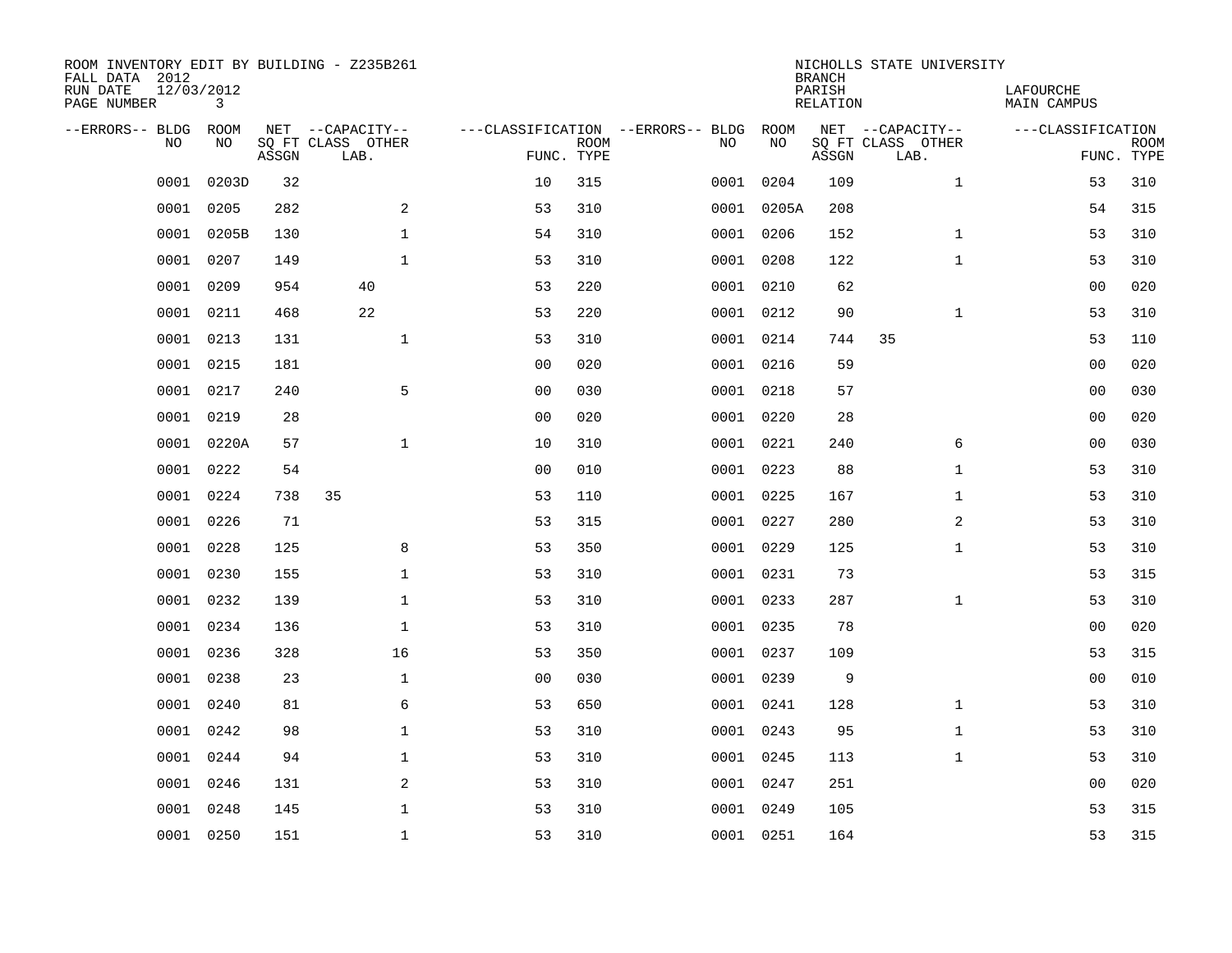| <b>RELATION</b><br>MAIN CAMPUS<br>--ERRORS-- BLDG ROOM<br>NET --CAPACITY--<br>---CLASSIFICATION --ERRORS-- BLDG ROOM<br>NET --CAPACITY--<br>---CLASSIFICATION<br>NO<br>NO<br>SQ FT CLASS OTHER<br><b>ROOM</b><br>NO.<br>NO<br>SQ FT CLASS OTHER<br>FUNC. TYPE<br>FUNC. TYPE<br>ASSGN<br>LAB.<br>ASSGN<br>LAB.<br>0252<br>378<br>3<br>310<br>0001 0253<br>$\mathbf{1}$<br>0001<br>53<br>102<br>53<br>310<br>0001<br>0254<br>97<br>$\mathbf{1}$<br>53<br>310<br>0001 0255<br>$\mathbf{1}$<br>53<br>310<br>149<br>0256<br>$\mathbf 1$<br>020<br>0001<br>217<br>53<br>310<br>0001 0257<br>72<br>00<br>0001<br>0258<br>18<br>350<br>$\mathbf{1}$<br>310<br>346<br>40<br>0001 0259<br>233<br>53<br>$\mathbf{1}$<br>0 <sub>0</sub><br>030<br>0001<br>0260<br>55<br>650<br>0001 0261<br>40<br>47<br>83<br>083<br>0001 0300<br>9550<br>32,580<br>TOTAL NET ASSIGN SQ. FT. IN ROOM FILE<br>TOTAL NUMBER CLASSROOMS<br>2<br>TOTAL NUMBER COMPUTER CLASSROOMS<br>TOTAL NUMBER LABS 210<br>2<br>TOTAL NUMBER SPECIAL LABS 220<br>0002 0101<br>110<br>729<br>6<br>722<br>40<br>11<br>0002 0102<br>10<br>310<br>0002<br>0103<br>248<br>41<br>51<br>110<br>0002 0103A<br>142<br>$\mathbf{1}$<br>51<br>310<br>0103B<br>$\mathbf{1}$<br>310<br>30<br>110<br>0002<br>149<br>51<br>0002 0104<br>719<br>11<br>0002<br>0105<br>777<br>41<br>220<br>0002 0106<br>313<br>3<br>51<br>310<br>11<br>0002<br>0107<br>210<br>0 <sub>0</sub><br>030<br>$\mathbf{1}$<br>46<br>350<br>0002<br>0110<br>164<br>030<br>0002<br>0111<br>176<br>$\mathbf{1}$<br>51<br>310<br>0002 0112<br>16<br>0 <sub>0</sub><br>$\mathbf{1}$<br>55<br>51<br>315<br>0002<br>0113<br>173<br>51<br>310<br>0002 0114<br>0 <sub>0</sub><br>020<br>0002<br>0115<br>695<br>0 <sub>0</sub><br>020<br>0002 0116<br>909<br>0002<br>0 <sub>0</sub><br>020<br>0 <sub>0</sub><br>020<br>0117<br>197<br>0002 0118<br>200<br>0002<br>0119<br>55<br>0 <sub>0</sub><br>010<br>0002 0120<br>200<br>0 <sub>0</sub><br>020<br>2<br>8<br>030<br>0002<br>0121<br>64<br>0 <sub>0</sub><br>030<br>0002 0122<br>319<br>00<br>0002<br>0122A<br>53<br>0 <sub>0</sub><br>020<br>0002 0122B<br>103<br>$\mathbf{1}$<br>0 <sub>0</sub><br>030<br>13<br>0002<br>0123<br>308<br>00<br>030<br>0002 0201<br>724<br>60<br>10<br>110<br>0002<br>0202<br>729<br>30<br>10<br>210<br>0002 0203<br>729<br>20<br>11<br>210<br>0204<br>20<br>210<br>33<br>210<br>0002<br>739<br>10<br>0002 0205<br>773<br>10<br>3<br>0002<br>0206<br>248<br>51<br>310<br>0002 0207<br>806<br>60<br>110<br>11<br>0002 0208<br>722<br>65<br>10<br>110<br>0002 0209<br>141<br>310<br>$\mathbf{1}$<br>51 | ROOM INVENTORY EDIT BY BUILDING - Z235B261<br>FALL DATA 2012<br>RUN DATE<br>PAGE NUMBER | 12/03/2012 | $\overline{4}$ |  |  |  |  | <b>BRANCH</b><br>PARISH | NICHOLLS STATE UNIVERSITY | LAFOURCHE |             |
|----------------------------------------------------------------------------------------------------------------------------------------------------------------------------------------------------------------------------------------------------------------------------------------------------------------------------------------------------------------------------------------------------------------------------------------------------------------------------------------------------------------------------------------------------------------------------------------------------------------------------------------------------------------------------------------------------------------------------------------------------------------------------------------------------------------------------------------------------------------------------------------------------------------------------------------------------------------------------------------------------------------------------------------------------------------------------------------------------------------------------------------------------------------------------------------------------------------------------------------------------------------------------------------------------------------------------------------------------------------------------------------------------------------------------------------------------------------------------------------------------------------------------------------------------------------------------------------------------------------------------------------------------------------------------------------------------------------------------------------------------------------------------------------------------------------------------------------------------------------------------------------------------------------------------------------------------------------------------------------------------------------------------------------------------------------------------------------------------------------------------------------------------------------------------------------------------------------------------------------------------------------------------------------------------------------------------------------------------------------------------------------------------------------------------------------------------------------------------------------------------------------------------------------------------------------------------------------|-----------------------------------------------------------------------------------------|------------|----------------|--|--|--|--|-------------------------|---------------------------|-----------|-------------|
|                                                                                                                                                                                                                                                                                                                                                                                                                                                                                                                                                                                                                                                                                                                                                                                                                                                                                                                                                                                                                                                                                                                                                                                                                                                                                                                                                                                                                                                                                                                                                                                                                                                                                                                                                                                                                                                                                                                                                                                                                                                                                                                                                                                                                                                                                                                                                                                                                                                                                                                                                                                        |                                                                                         |            |                |  |  |  |  |                         |                           |           |             |
|                                                                                                                                                                                                                                                                                                                                                                                                                                                                                                                                                                                                                                                                                                                                                                                                                                                                                                                                                                                                                                                                                                                                                                                                                                                                                                                                                                                                                                                                                                                                                                                                                                                                                                                                                                                                                                                                                                                                                                                                                                                                                                                                                                                                                                                                                                                                                                                                                                                                                                                                                                                        |                                                                                         |            |                |  |  |  |  |                         |                           |           | <b>ROOM</b> |
|                                                                                                                                                                                                                                                                                                                                                                                                                                                                                                                                                                                                                                                                                                                                                                                                                                                                                                                                                                                                                                                                                                                                                                                                                                                                                                                                                                                                                                                                                                                                                                                                                                                                                                                                                                                                                                                                                                                                                                                                                                                                                                                                                                                                                                                                                                                                                                                                                                                                                                                                                                                        |                                                                                         |            |                |  |  |  |  |                         |                           |           |             |
|                                                                                                                                                                                                                                                                                                                                                                                                                                                                                                                                                                                                                                                                                                                                                                                                                                                                                                                                                                                                                                                                                                                                                                                                                                                                                                                                                                                                                                                                                                                                                                                                                                                                                                                                                                                                                                                                                                                                                                                                                                                                                                                                                                                                                                                                                                                                                                                                                                                                                                                                                                                        |                                                                                         |            |                |  |  |  |  |                         |                           |           |             |
|                                                                                                                                                                                                                                                                                                                                                                                                                                                                                                                                                                                                                                                                                                                                                                                                                                                                                                                                                                                                                                                                                                                                                                                                                                                                                                                                                                                                                                                                                                                                                                                                                                                                                                                                                                                                                                                                                                                                                                                                                                                                                                                                                                                                                                                                                                                                                                                                                                                                                                                                                                                        |                                                                                         |            |                |  |  |  |  |                         |                           |           |             |
|                                                                                                                                                                                                                                                                                                                                                                                                                                                                                                                                                                                                                                                                                                                                                                                                                                                                                                                                                                                                                                                                                                                                                                                                                                                                                                                                                                                                                                                                                                                                                                                                                                                                                                                                                                                                                                                                                                                                                                                                                                                                                                                                                                                                                                                                                                                                                                                                                                                                                                                                                                                        |                                                                                         |            |                |  |  |  |  |                         |                           |           |             |
|                                                                                                                                                                                                                                                                                                                                                                                                                                                                                                                                                                                                                                                                                                                                                                                                                                                                                                                                                                                                                                                                                                                                                                                                                                                                                                                                                                                                                                                                                                                                                                                                                                                                                                                                                                                                                                                                                                                                                                                                                                                                                                                                                                                                                                                                                                                                                                                                                                                                                                                                                                                        |                                                                                         |            |                |  |  |  |  |                         |                           |           |             |
|                                                                                                                                                                                                                                                                                                                                                                                                                                                                                                                                                                                                                                                                                                                                                                                                                                                                                                                                                                                                                                                                                                                                                                                                                                                                                                                                                                                                                                                                                                                                                                                                                                                                                                                                                                                                                                                                                                                                                                                                                                                                                                                                                                                                                                                                                                                                                                                                                                                                                                                                                                                        |                                                                                         |            |                |  |  |  |  |                         |                           |           |             |
|                                                                                                                                                                                                                                                                                                                                                                                                                                                                                                                                                                                                                                                                                                                                                                                                                                                                                                                                                                                                                                                                                                                                                                                                                                                                                                                                                                                                                                                                                                                                                                                                                                                                                                                                                                                                                                                                                                                                                                                                                                                                                                                                                                                                                                                                                                                                                                                                                                                                                                                                                                                        |                                                                                         |            |                |  |  |  |  |                         |                           |           |             |
|                                                                                                                                                                                                                                                                                                                                                                                                                                                                                                                                                                                                                                                                                                                                                                                                                                                                                                                                                                                                                                                                                                                                                                                                                                                                                                                                                                                                                                                                                                                                                                                                                                                                                                                                                                                                                                                                                                                                                                                                                                                                                                                                                                                                                                                                                                                                                                                                                                                                                                                                                                                        |                                                                                         |            |                |  |  |  |  |                         |                           |           |             |
|                                                                                                                                                                                                                                                                                                                                                                                                                                                                                                                                                                                                                                                                                                                                                                                                                                                                                                                                                                                                                                                                                                                                                                                                                                                                                                                                                                                                                                                                                                                                                                                                                                                                                                                                                                                                                                                                                                                                                                                                                                                                                                                                                                                                                                                                                                                                                                                                                                                                                                                                                                                        |                                                                                         |            |                |  |  |  |  |                         |                           |           |             |
|                                                                                                                                                                                                                                                                                                                                                                                                                                                                                                                                                                                                                                                                                                                                                                                                                                                                                                                                                                                                                                                                                                                                                                                                                                                                                                                                                                                                                                                                                                                                                                                                                                                                                                                                                                                                                                                                                                                                                                                                                                                                                                                                                                                                                                                                                                                                                                                                                                                                                                                                                                                        |                                                                                         |            |                |  |  |  |  |                         |                           |           |             |
|                                                                                                                                                                                                                                                                                                                                                                                                                                                                                                                                                                                                                                                                                                                                                                                                                                                                                                                                                                                                                                                                                                                                                                                                                                                                                                                                                                                                                                                                                                                                                                                                                                                                                                                                                                                                                                                                                                                                                                                                                                                                                                                                                                                                                                                                                                                                                                                                                                                                                                                                                                                        |                                                                                         |            |                |  |  |  |  |                         |                           |           |             |
|                                                                                                                                                                                                                                                                                                                                                                                                                                                                                                                                                                                                                                                                                                                                                                                                                                                                                                                                                                                                                                                                                                                                                                                                                                                                                                                                                                                                                                                                                                                                                                                                                                                                                                                                                                                                                                                                                                                                                                                                                                                                                                                                                                                                                                                                                                                                                                                                                                                                                                                                                                                        |                                                                                         |            |                |  |  |  |  |                         |                           |           |             |
|                                                                                                                                                                                                                                                                                                                                                                                                                                                                                                                                                                                                                                                                                                                                                                                                                                                                                                                                                                                                                                                                                                                                                                                                                                                                                                                                                                                                                                                                                                                                                                                                                                                                                                                                                                                                                                                                                                                                                                                                                                                                                                                                                                                                                                                                                                                                                                                                                                                                                                                                                                                        |                                                                                         |            |                |  |  |  |  |                         |                           |           |             |
|                                                                                                                                                                                                                                                                                                                                                                                                                                                                                                                                                                                                                                                                                                                                                                                                                                                                                                                                                                                                                                                                                                                                                                                                                                                                                                                                                                                                                                                                                                                                                                                                                                                                                                                                                                                                                                                                                                                                                                                                                                                                                                                                                                                                                                                                                                                                                                                                                                                                                                                                                                                        |                                                                                         |            |                |  |  |  |  |                         |                           |           |             |
|                                                                                                                                                                                                                                                                                                                                                                                                                                                                                                                                                                                                                                                                                                                                                                                                                                                                                                                                                                                                                                                                                                                                                                                                                                                                                                                                                                                                                                                                                                                                                                                                                                                                                                                                                                                                                                                                                                                                                                                                                                                                                                                                                                                                                                                                                                                                                                                                                                                                                                                                                                                        |                                                                                         |            |                |  |  |  |  |                         |                           |           |             |
|                                                                                                                                                                                                                                                                                                                                                                                                                                                                                                                                                                                                                                                                                                                                                                                                                                                                                                                                                                                                                                                                                                                                                                                                                                                                                                                                                                                                                                                                                                                                                                                                                                                                                                                                                                                                                                                                                                                                                                                                                                                                                                                                                                                                                                                                                                                                                                                                                                                                                                                                                                                        |                                                                                         |            |                |  |  |  |  |                         |                           |           |             |
|                                                                                                                                                                                                                                                                                                                                                                                                                                                                                                                                                                                                                                                                                                                                                                                                                                                                                                                                                                                                                                                                                                                                                                                                                                                                                                                                                                                                                                                                                                                                                                                                                                                                                                                                                                                                                                                                                                                                                                                                                                                                                                                                                                                                                                                                                                                                                                                                                                                                                                                                                                                        |                                                                                         |            |                |  |  |  |  |                         |                           |           |             |
|                                                                                                                                                                                                                                                                                                                                                                                                                                                                                                                                                                                                                                                                                                                                                                                                                                                                                                                                                                                                                                                                                                                                                                                                                                                                                                                                                                                                                                                                                                                                                                                                                                                                                                                                                                                                                                                                                                                                                                                                                                                                                                                                                                                                                                                                                                                                                                                                                                                                                                                                                                                        |                                                                                         |            |                |  |  |  |  |                         |                           |           |             |
|                                                                                                                                                                                                                                                                                                                                                                                                                                                                                                                                                                                                                                                                                                                                                                                                                                                                                                                                                                                                                                                                                                                                                                                                                                                                                                                                                                                                                                                                                                                                                                                                                                                                                                                                                                                                                                                                                                                                                                                                                                                                                                                                                                                                                                                                                                                                                                                                                                                                                                                                                                                        |                                                                                         |            |                |  |  |  |  |                         |                           |           |             |
|                                                                                                                                                                                                                                                                                                                                                                                                                                                                                                                                                                                                                                                                                                                                                                                                                                                                                                                                                                                                                                                                                                                                                                                                                                                                                                                                                                                                                                                                                                                                                                                                                                                                                                                                                                                                                                                                                                                                                                                                                                                                                                                                                                                                                                                                                                                                                                                                                                                                                                                                                                                        |                                                                                         |            |                |  |  |  |  |                         |                           |           |             |
|                                                                                                                                                                                                                                                                                                                                                                                                                                                                                                                                                                                                                                                                                                                                                                                                                                                                                                                                                                                                                                                                                                                                                                                                                                                                                                                                                                                                                                                                                                                                                                                                                                                                                                                                                                                                                                                                                                                                                                                                                                                                                                                                                                                                                                                                                                                                                                                                                                                                                                                                                                                        |                                                                                         |            |                |  |  |  |  |                         |                           |           |             |
|                                                                                                                                                                                                                                                                                                                                                                                                                                                                                                                                                                                                                                                                                                                                                                                                                                                                                                                                                                                                                                                                                                                                                                                                                                                                                                                                                                                                                                                                                                                                                                                                                                                                                                                                                                                                                                                                                                                                                                                                                                                                                                                                                                                                                                                                                                                                                                                                                                                                                                                                                                                        |                                                                                         |            |                |  |  |  |  |                         |                           |           |             |
|                                                                                                                                                                                                                                                                                                                                                                                                                                                                                                                                                                                                                                                                                                                                                                                                                                                                                                                                                                                                                                                                                                                                                                                                                                                                                                                                                                                                                                                                                                                                                                                                                                                                                                                                                                                                                                                                                                                                                                                                                                                                                                                                                                                                                                                                                                                                                                                                                                                                                                                                                                                        |                                                                                         |            |                |  |  |  |  |                         |                           |           |             |
|                                                                                                                                                                                                                                                                                                                                                                                                                                                                                                                                                                                                                                                                                                                                                                                                                                                                                                                                                                                                                                                                                                                                                                                                                                                                                                                                                                                                                                                                                                                                                                                                                                                                                                                                                                                                                                                                                                                                                                                                                                                                                                                                                                                                                                                                                                                                                                                                                                                                                                                                                                                        |                                                                                         |            |                |  |  |  |  |                         |                           |           |             |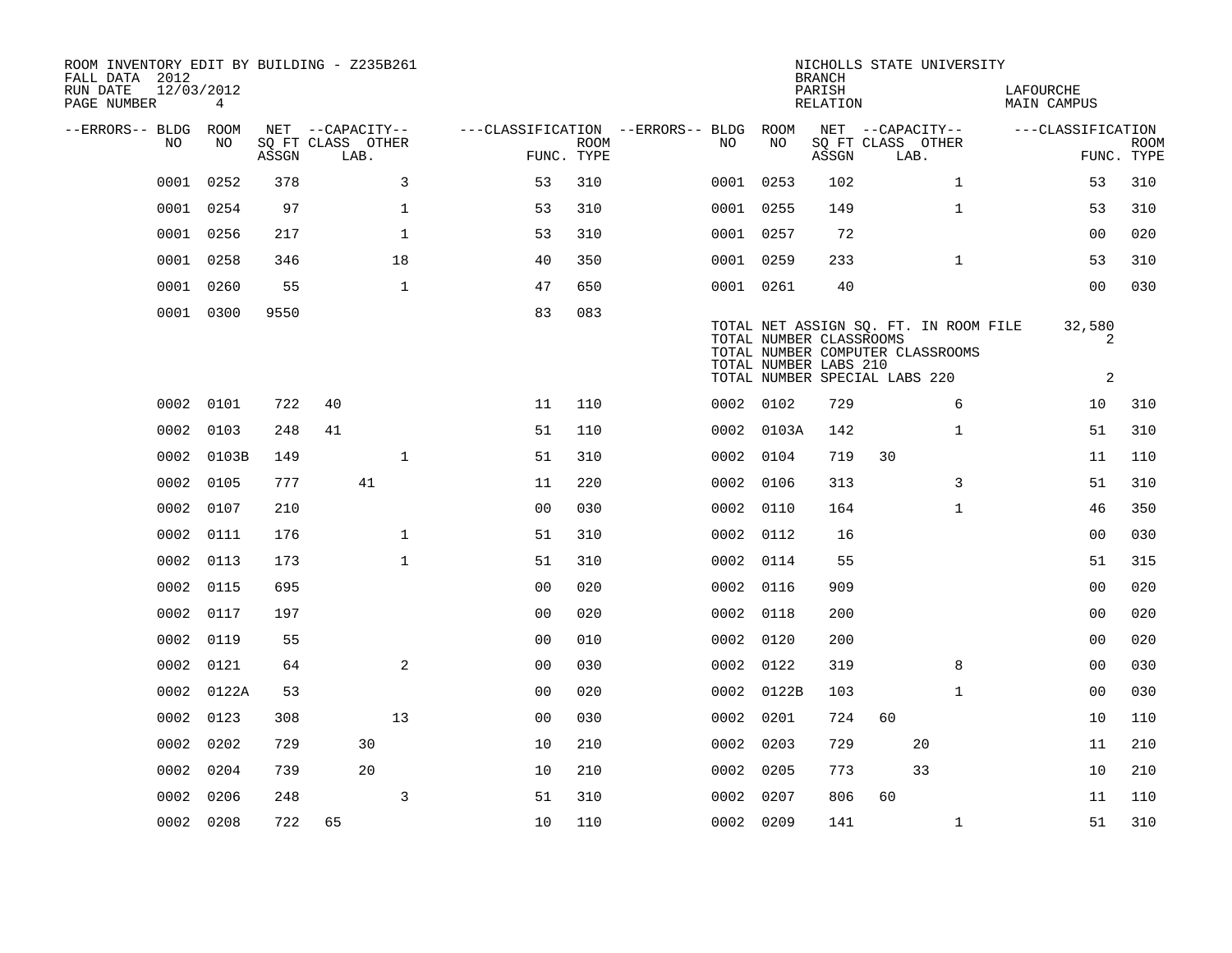| FALL DATA 2012<br>RUN DATE | 12/03/2012    |       | ROOM INVENTORY EDIT BY BUILDING - Z235B261 |                                        |             |      |                                                                                                 | <b>BRANCH</b><br>PARISH |                   | NICHOLLS STATE UNIVERSITY                                                 | LAFOURCHE          |                                        |                           |
|----------------------------|---------------|-------|--------------------------------------------|----------------------------------------|-------------|------|-------------------------------------------------------------------------------------------------|-------------------------|-------------------|---------------------------------------------------------------------------|--------------------|----------------------------------------|---------------------------|
| PAGE NUMBER                | 5             |       |                                            |                                        |             |      |                                                                                                 | RELATION                |                   |                                                                           | <b>MAIN CAMPUS</b> |                                        |                           |
| --ERRORS-- BLDG ROOM<br>NO | NO            |       | NET --CAPACITY--<br>SQ FT CLASS OTHER      | ---CLASSIFICATION --ERRORS-- BLDG ROOM | <b>ROOM</b> | NO   | NO                                                                                              |                         | SQ FT CLASS OTHER | NET --CAPACITY--                                                          |                    | ---CLASSIFICATION                      |                           |
|                            |               | ASSGN | LAB.                                       |                                        | FUNC. TYPE  |      |                                                                                                 | ASSGN                   | LAB.              |                                                                           |                    |                                        | <b>ROOM</b><br>FUNC. TYPE |
| 0002                       | 0210          | 19    |                                            | 0 <sup>0</sup>                         | 020         | 0002 | 0210A                                                                                           | 86                      |                   | $\mathbf{1}$                                                              |                    | 10                                     | 310                       |
|                            | 0210B<br>0002 | 78    | $\mathbf{1}$                               | 10                                     | 310         |      | 0002 0211                                                                                       | 141                     |                   | $\mathbf{1}$                                                              |                    | 10                                     | 310                       |
|                            | 0212<br>0002  | 78    | $\mathbf{1}$                               | 10                                     | 310         |      | 0002 0213                                                                                       | 51                      |                   |                                                                           |                    | 10                                     | 215                       |
|                            | 0002<br>0214  | 23    |                                            | 10                                     | 215         |      | 0002 0215                                                                                       | 55                      |                   |                                                                           |                    | 0 <sub>0</sub>                         | 010                       |
|                            | 0002 0219     | 80    | $\mathbf{1}$                               | 10                                     | 315         |      | 0002 C0216                                                                                      | 835                     |                   |                                                                           |                    | 0 <sub>0</sub>                         | 020                       |
|                            | 0002 C0218    | 131   |                                            | 0 <sub>0</sub>                         | 020         |      | 0002 S0217<br>TOTAL NUMBER CLASSROOMS<br>TOTAL NUMBER LABS 210<br>TOTAL NUMBER SPECIAL LABS 220 | 295                     |                   | TOTAL NET ASSIGN SQ. FT. IN ROOM FILE<br>TOTAL NUMBER COMPUTER CLASSROOMS |                    | 00<br>10,515<br>6<br>4<br>$\mathbf{1}$ | 020                       |
|                            | 0003 0100     | 136   | $\mathbf{1}$                               | 10                                     | 310         |      | 0003 0101                                                                                       | 940                     |                   |                                                                           |                    | 10                                     | 525                       |
|                            | 0003<br>0102  | 962   |                                            | 10                                     | 525         |      | 0003 0103                                                                                       | 211                     |                   |                                                                           |                    | 10                                     | 525                       |
|                            | 0003<br>0104  | 330   |                                            | 10                                     | 525         | 0003 | 0105                                                                                            | 870                     |                   |                                                                           |                    | 0 <sub>0</sub>                         | 020                       |
|                            | 0003<br>0106  | 104   |                                            | 10                                     | 525         |      | 0003 0107                                                                                       | 107                     |                   |                                                                           |                    | 0 <sub>0</sub>                         | 020                       |
|                            | 0003<br>0108  | 229   | $\overline{4}$                             | 10                                     | 525         | 0003 | 0109                                                                                            | 107                     |                   |                                                                           |                    | 0 <sub>0</sub>                         | 010                       |
|                            | 0110<br>0003  | 635   |                                            | 0 <sub>0</sub>                         | 030         |      | 0003 0111                                                                                       | 256                     |                   |                                                                           |                    | 0 <sub>0</sub>                         | 020                       |
|                            | 0003<br>0112  | 177   |                                            | 0 <sub>0</sub>                         | 020         | 0003 | 0113                                                                                            | 97                      |                   | $\mathbf{1}$                                                              |                    | 10                                     | 310                       |
|                            | 0114<br>0003  | 184   |                                            | 0 <sub>0</sub>                         | 030         |      | 0003 0115                                                                                       | 34                      |                   |                                                                           |                    | 11                                     | 315                       |
|                            | 0003<br>0116  | 21    |                                            | 0 <sub>0</sub>                         | 010         | 0003 | 0117                                                                                            | 41                      |                   |                                                                           |                    | 10                                     | 525                       |
|                            | 0003<br>0118  | 116   | $\mathbf{1}$                               | 10                                     | 310         | 0003 | 0119                                                                                            | 34                      |                   | $\mathbf{1}$                                                              |                    | 10                                     | 310                       |
|                            | 0003<br>0120  | 43    |                                            | 10                                     | 525         | 0003 | 0121                                                                                            | 63                      |                   |                                                                           |                    | 10                                     | 525                       |
|                            | 0003<br>0122  | 72    |                                            | 10                                     | 525         | 0003 | 0123                                                                                            | 195                     |                   |                                                                           |                    | 10                                     | 525                       |
|                            | 0124<br>0003  | 1007  |                                            | 10                                     | 525         | 0003 | 0125                                                                                            | 81                      |                   | $\mathbf{1}$                                                              |                    | 10                                     | 310                       |
|                            | 0003<br>0126  | 81    | $\mathbf 1$                                | 10                                     | 310         |      | 0003 0127                                                                                       | 257                     |                   | $\mathbf{1}$                                                              |                    | 10                                     | 310                       |
|                            | 0128<br>0003  | 139   | $\mathbf 1$                                | 10                                     | 310         | 0003 | 0129                                                                                            | 47                      |                   |                                                                           |                    | 00                                     | 030                       |
|                            | 0003<br>0130  | 88    | $\mathbf 1$                                | 10                                     | 310         | 0003 | 0131                                                                                            | 81                      |                   | $\mathbf{1}$                                                              |                    | 10                                     | 310                       |
|                            | 0003 0132     | 81    | $\mathbf{1}$                               | 10                                     | 310         |      | 0003 0133                                                                                       | 99                      |                   |                                                                           |                    | 0 <sub>0</sub>                         | 020                       |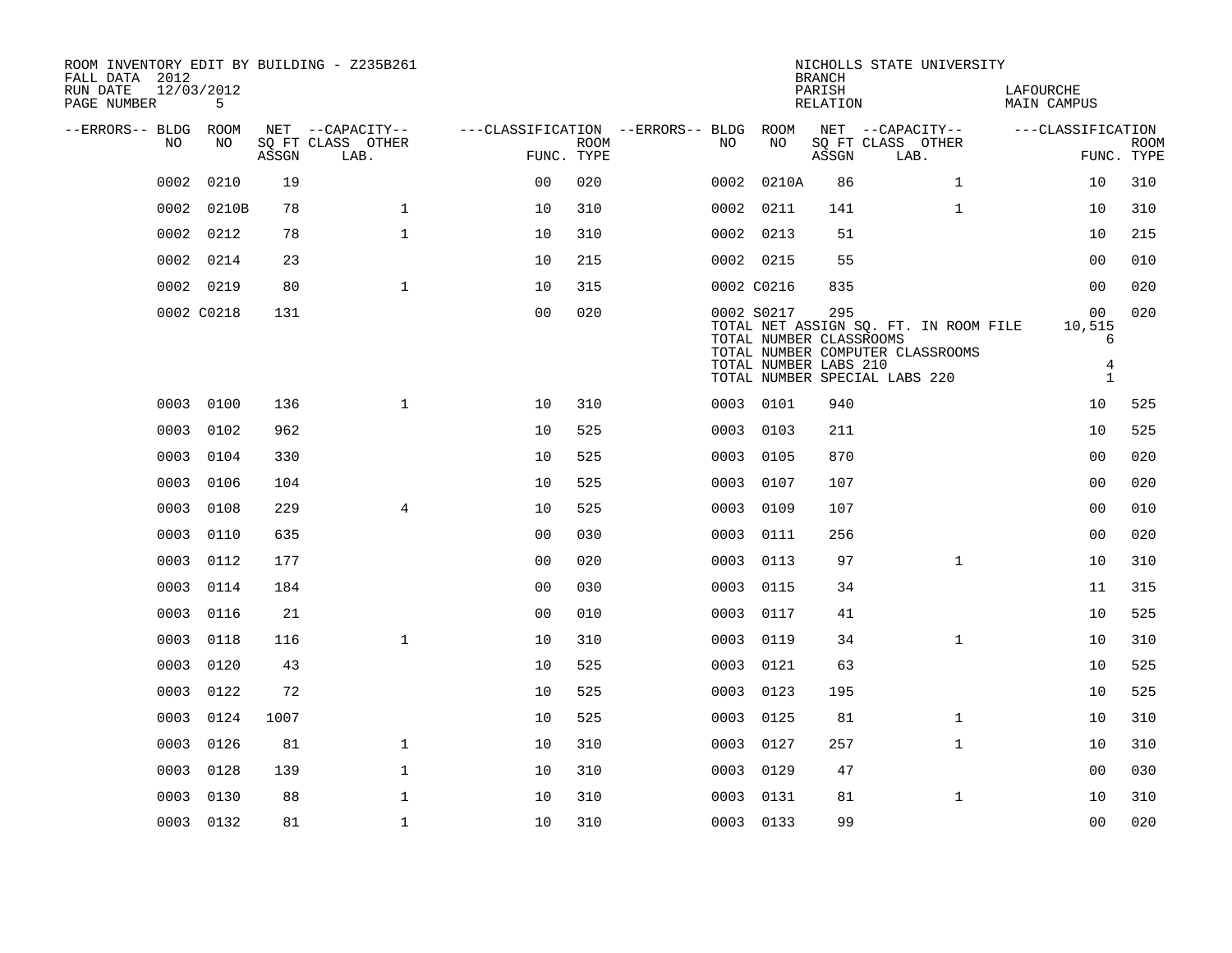| ROOM INVENTORY EDIT BY BUILDING - Z235B261<br>FALL DATA 2012<br>RUN DATE<br>PAGE NUMBER | 12/03/2012<br>6 |            |                           |                |             |                                   |           | <b>BRANCH</b><br>PARISH<br><b>RELATION</b> | NICHOLLS STATE UNIVERSITY             | LAFOURCHE<br><b>MAIN CAMPUS</b> |                           |
|-----------------------------------------------------------------------------------------|-----------------|------------|---------------------------|----------------|-------------|-----------------------------------|-----------|--------------------------------------------|---------------------------------------|---------------------------------|---------------------------|
| --ERRORS-- BLDG                                                                         | ROOM            |            | NET --CAPACITY--          |                |             | ---CLASSIFICATION --ERRORS-- BLDG | ROOM      |                                            | NET --CAPACITY--                      | ---CLASSIFICATION               |                           |
| <b>NO</b>                                                                               | NO              | ASSGN      | SQ FT CLASS OTHER<br>LAB. | FUNC. TYPE     | <b>ROOM</b> | NO                                | NO        | ASSGN                                      | SQ FT CLASS OTHER<br>LAB.             |                                 | <b>ROOM</b><br>FUNC. TYPE |
| 0003                                                                                    | 0134            | 119        |                           | 0 <sub>0</sub> | 030         | 0003                              | 0135      | 84                                         | $\mathbf{1}$                          | 10                              | 310                       |
| 0003                                                                                    | 0136            | 107        |                           | 0 <sub>0</sub> | 020         | 0003                              | 0137      | 892                                        | 50                                    | 10                              | 110                       |
| 0003                                                                                    | 0138            | 256        |                           | 0 <sub>0</sub> | 020         | 0003                              | 0139      | 52                                         | $\mathbf{1}$                          | 52                              | 525                       |
| 0003                                                                                    | 0139A           | 96         | $\mathbf{1}$              | 51             | 310         | 0003                              | 0139B     | 86                                         | $\mathbf{1}$                          | 10                              | 310                       |
| 0003                                                                                    | 0139C           | 85         | $\mathbf{1}$              | 10             | 310         | 0003                              | 0139D     | 90                                         | $\mathbf{1}$                          | 10                              | 310                       |
| 0003                                                                                    | 0139E           | 107        | $\mathbf{1}$              | 10             | 310         | 0003                              | 0139F     | 107                                        | $\mathbf{1}$                          | 10                              | 310                       |
| 0003                                                                                    | 0140            | 45         | $\mathbf{1}$              | 52             | 525         | 0003                              | 0141      | 43                                         |                                       | 52                              | 525                       |
| 0003                                                                                    | 0142            | 165        | 3                         | 52             | 525         | 0003                              | 0143      | 477                                        |                                       | 52                              | 525                       |
| 0003                                                                                    | 0144            | 307        |                           | 0 <sub>0</sub> | 020         | 0003                              | 0145      | 49                                         |                                       | 0 <sub>0</sub>                  | 030                       |
| 0003                                                                                    | 0146            | 153        |                           | 0 <sub>0</sub> | 030         | 0003                              | 0147      | 72                                         | $\mathbf{1}$                          | 52                              | 310                       |
| 0003                                                                                    | 0148            | 48         | $\mathbf 1$               | 52             | 310         | 0003                              | 0149      | 69                                         | $\mathbf{1}$                          | 52                              | 310                       |
| 0003                                                                                    | 0150            | 55         | $\mathbf{1}$              | 52             | 310         | 0003                              | 0151      | 176                                        |                                       | 52                              | 525                       |
| 0003                                                                                    | 0152            | 96         |                           | 52             | 525         | 0003                              | 0153      | 133                                        |                                       | 52                              | 525                       |
| 0003                                                                                    | 0154            | 123        |                           | 00             | 030         | 0003                              | 0155      | 740                                        | 45                                    | 52                              | 525                       |
| 0003                                                                                    | 0156            | 98         |                           | 0 <sub>0</sub> | 030         | 0003                              | 0157      | 154                                        | 10                                    | 52                              | 210                       |
| 0003                                                                                    | 0158            | 612        | 10                        | 10             | 210         | 0003                              | 0159      | 340                                        |                                       | 0 <sub>0</sub>                  | 020                       |
| 0003                                                                                    | 0160            | 47         |                           | 0 <sub>0</sub> | 010         | 0003                              | 0161      | 107                                        | $\mathbf{1}$                          | 00                              | 030                       |
| 0003                                                                                    | 0162            | 107        | 2                         | 0 <sub>0</sub> | 030         | 0003                              | 0163      | 88                                         | $\mathbf{1}$                          | 52                              | 310                       |
| 0003                                                                                    | 0164            | 88         | $\mathbf{1}$              | 52             | 310         | 0003                              | 0165      | 88                                         | $\mathbf{1}$                          | 52                              | 310                       |
| 0003                                                                                    | 0166            | 136        | $\mathbf 1$               | 52             | 310         | 0003                              | 0167      | 144                                        | $\mathbf{1}$                          | 52                              | 310                       |
| 0003                                                                                    | 0168            | 80         |                           | 0 <sub>0</sub> | 020         | 0003                              | 0169      | 160                                        |                                       | 0 <sub>0</sub>                  | 020                       |
| 0003                                                                                    |                 | 0170 11472 | 1200                      | 10             | 520         | 0003                              | 0171      | 21                                         |                                       | 0 <sub>0</sub>                  | 010                       |
| 0003                                                                                    | 0172            | 9          |                           | 0 <sub>0</sub> | 010         | 0003                              | 0173      | 100                                        |                                       | 0 <sub>0</sub>                  | 020                       |
| 0003                                                                                    | 0201            | 104        |                           | 10             | 525         |                                   | 0003 0202 | 2146                                       | 40                                    | 10                              | 520                       |
| 0003                                                                                    | 0203            | 104        |                           | 10             | 525         |                                   |           |                                            | TOTAL NET ASSIGN SQ. FT. IN ROOM FILE | 24,276                          |                           |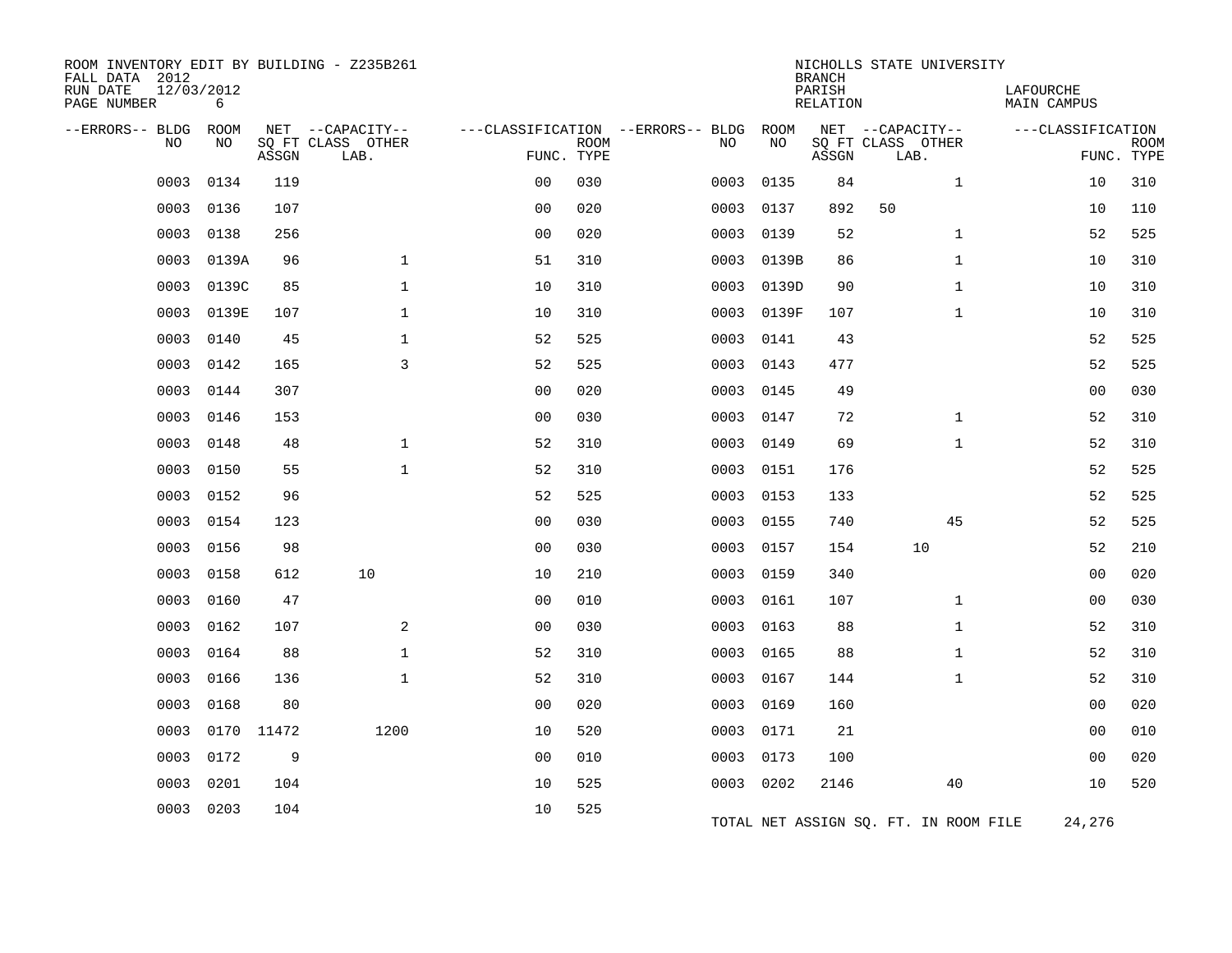| ROOM INVENTORY EDIT BY BUILDING - Z235B261<br>FALL DATA 2012 |                 |       |                                       |                                                         |      |    |           | <b>BRANCH</b>                                             | NICHOLLS STATE UNIVERSITY                                                 |                          |             |
|--------------------------------------------------------------|-----------------|-------|---------------------------------------|---------------------------------------------------------|------|----|-----------|-----------------------------------------------------------|---------------------------------------------------------------------------|--------------------------|-------------|
| 12/03/2012<br>RUN DATE<br>PAGE NUMBER                        | 7               |       |                                       |                                                         |      |    |           | PARISH<br>RELATION                                        |                                                                           | LAFOURCHE<br>MAIN CAMPUS |             |
| --ERRORS-- BLDG ROOM<br>NO                                   | NO              |       | NET --CAPACITY--<br>SQ FT CLASS OTHER | ---CLASSIFICATION --ERRORS-- BLDG ROOM NET --CAPACITY-- | ROOM | NO | NO        |                                                           | SQ FT CLASS OTHER                                                         | ---CLASSIFICATION        | <b>ROOM</b> |
|                                                              |                 | ASSGN | LAB.                                  | FUNC. TYPE                                              |      |    |           | ASSGN<br>TOTAL NUMBER CLASSROOMS<br>TOTAL NUMBER LABS 210 | LAB.<br>TOTAL NUMBER COMPUTER CLASSROOMS<br>TOTAL NUMBER SPECIAL LABS 220 | $\mathbf{1}$<br>2        | FUNC. TYPE  |
|                                                              | 0004 0118 17858 |       |                                       | 10                                                      | 520  |    | 0004 0129 | 88                                                        |                                                                           | 0 <sub>0</sub>           | 020         |
|                                                              | 0004 0130       | 166   | 10                                    | 0 <sub>0</sub>                                          | 030  |    | 0004 0131 | 197                                                       |                                                                           | 10                       | 525         |
|                                                              | 0004 0132       | 785   |                                       | 10                                                      | 525  |    | 0004 0133 | 709                                                       | 30                                                                        | 10                       | 110         |
|                                                              | 0004 0134       | 151   |                                       | 0 <sub>0</sub>                                          | 020  |    | 0004 0135 | 729                                                       |                                                                           | 0 <sub>0</sub>           | 020         |
|                                                              | 0004 0136       | 139   | $\mathbf{1}$                          | 10                                                      | 310  |    | 0004 0137 | 140                                                       | 9                                                                         | 10                       | 110         |
|                                                              | 0004 0138       | 147   | $\mathbf{1}$                          | 10                                                      | 310  |    | 0004 0139 | 65                                                        | $\mathbf{1}$                                                              | 10                       | 315         |
|                                                              | 0004 0140       | 185   | $\mathbf 1$                           | 10                                                      | 310  |    | 0004 0141 | 150                                                       | $\mathbf{1}$                                                              | 10                       | 310         |
|                                                              | 0004 0142       | 158   | $\mathbf{1}$                          | 10                                                      | 310  |    | 0004 0143 | 64                                                        | $\mathbf{1}$                                                              | 10                       | 315         |
|                                                              | 0004 0144       | 857   | 67                                    | 10                                                      | 110  |    | 0004 0145 | 439                                                       |                                                                           | 0 <sub>0</sub>           | 020         |
|                                                              | 0004 0146       | 1040  |                                       | 0 <sub>0</sub>                                          | 020  |    | 0004 0148 | 281                                                       |                                                                           | 0 <sub>0</sub>           | 030         |
|                                                              | 0004 0149       | 520   |                                       | 52                                                      | 525  |    | 0004 0150 | 94                                                        | 6                                                                         | 00                       | 030         |
|                                                              | 0004 0151       | 75    |                                       | 52                                                      | 525  |    | 0004 0152 | 154                                                       | $\mathbf{1}$                                                              | 52                       | 310         |
|                                                              | 0004 0152A      | 56    | $\mathbf{1}$                          | 52                                                      | 315  |    | 0004 0154 | 211                                                       |                                                                           | 52                       | 525         |
|                                                              | 0004 0155       | 106   |                                       | 52                                                      | 525  |    | 0004 0156 | 96                                                        |                                                                           | 52                       | 525         |
|                                                              | 0004 0157       | 248   |                                       | 52                                                      | 525  |    | 0004 0158 | 75                                                        |                                                                           | 52                       | 525         |
|                                                              | 0004 0159       | 158   |                                       | 52                                                      | 525  |    | 0004 0160 | 102                                                       |                                                                           | 52                       | 315         |
|                                                              | 0004 0161       | 98    | $\mathbf{1}$                          | 52                                                      | 310  |    | 0004 0162 | 62                                                        |                                                                           | 10                       | 525         |
|                                                              | 0004 0163       | 62    |                                       | 10                                                      | 525  |    | 0004 0201 | 4054                                                      | 30                                                                        | 10                       | 520         |
|                                                              | 0004 0202       | 2732  | 152                                   | 10                                                      | 520  |    | 0004 0203 | 3766                                                      | 30                                                                        | 10                       | 520         |
|                                                              | 0004 0204       | 2741  | 152                                   | 10                                                      | 520  |    | 0004 0205 | 180                                                       |                                                                           | 52                       | 730         |
|                                                              | 0004 0206       | 192   |                                       | 0 <sub>0</sub>                                          | 030  |    | 0004 0207 | 288                                                       |                                                                           | 0 <sub>0</sub>           | 030         |
|                                                              | 0004 0208       | 180   |                                       | 10                                                      | 525  |    |           | TOTAL NUMBER CLASSROOMS                                   | TOTAL NET ASSIGN SQ. FT. IN ROOM FILE<br>TOTAL NUMBER COMPUTER CLASSROOMS | 37,130<br>3              |             |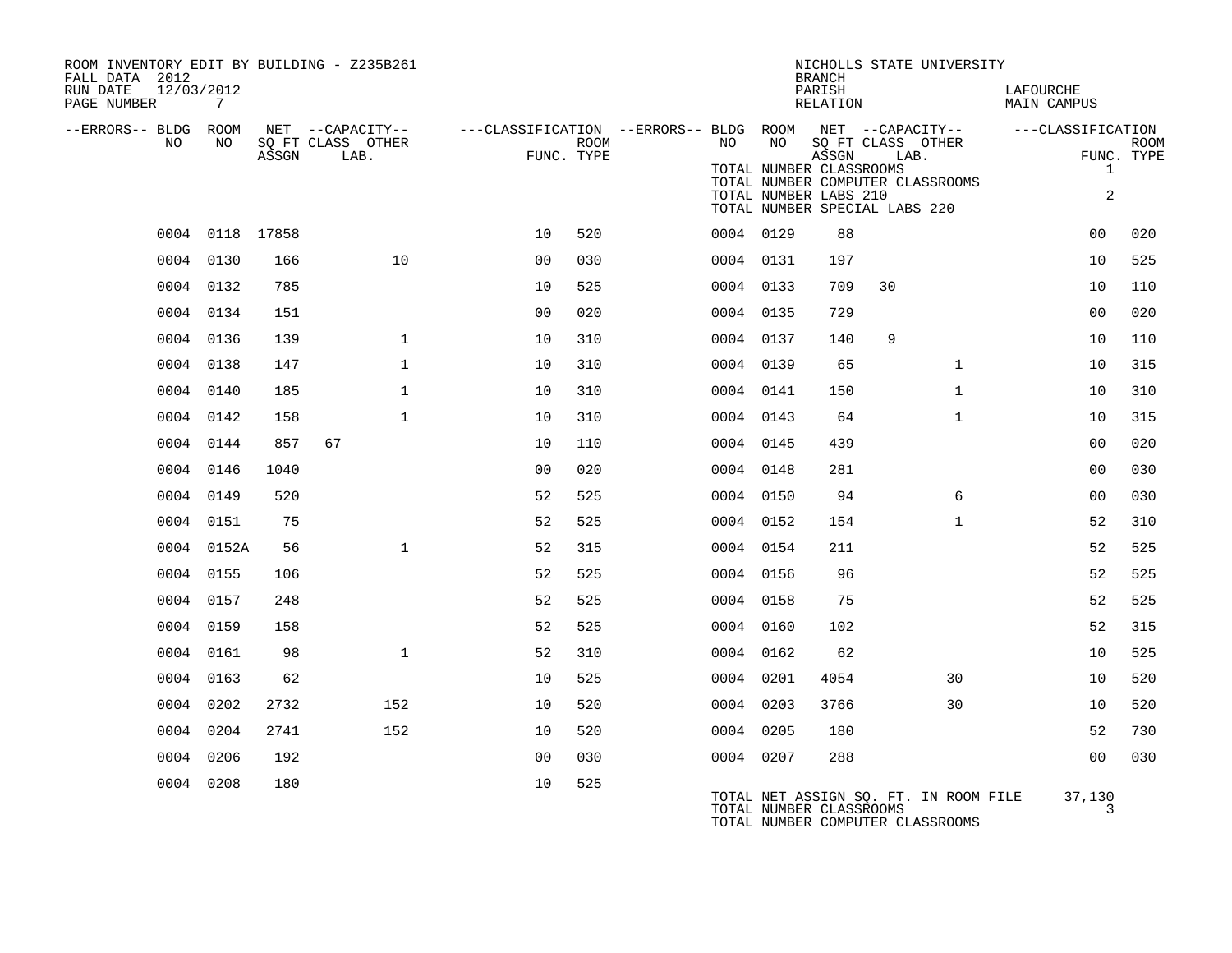| ROOM INVENTORY EDIT BY BUILDING - Z235B261<br>FALL DATA 2012 |            |                            |    |                  |                |                                        |      |      |                                                        | NICHOLLS STATE UNIVERSITY<br><b>BRANCH</b> |                   |      |              |                          |                |                    |
|--------------------------------------------------------------|------------|----------------------------|----|------------------|----------------|----------------------------------------|------|------|--------------------------------------------------------|--------------------------------------------|-------------------|------|--------------|--------------------------|----------------|--------------------|
| 12/03/2012<br>RUN DATE<br>PAGE NUMBER                        | 8          |                            |    |                  |                |                                        |      |      |                                                        | PARISH<br>RELATION                         |                   |      |              | LAFOURCHE<br>MAIN CAMPUS |                |                    |
| --ERRORS-- BLDG ROOM<br>NO.                                  | NO.        |                            |    | NET --CAPACITY-- |                | ---CLASSIFICATION --ERRORS-- BLDG ROOM |      | NO.  | NO                                                     | NET --CAPACITY--                           |                   |      |              | ---CLASSIFICATION        |                |                    |
|                                                              |            | SQ FT CLASS OTHER<br>ASSGN |    | LAB.             |                | FUNC. TYPE                             | ROOM |      | TOTAL NUMBER LABS 210<br>TOTAL NUMBER SPECIAL LABS 220 | ASSGN                                      | SQ FT CLASS OTHER | LAB. |              |                          |                | ROOM<br>FUNC. TYPE |
|                                                              | 0005 0101  | 1279                       |    |                  |                | 0 <sub>0</sub>                         | 020  |      | 0005 0102                                              | 1593                                       |                   |      |              |                          | 0 <sub>0</sub> | 020                |
| 0005                                                         | 0103       | 2175                       |    |                  |                | 0 <sub>0</sub>                         | 020  | 0005 | 0104                                                   |                                            | 1960 108          |      |              |                          | 11             | 110                |
| 0005                                                         | 0105       | 204                        |    |                  |                | 0 <sub>0</sub>                         | 020  |      | 0005 0107                                              | 1248                                       |                   | 32   |              |                          | 10             | 210                |
| 0005                                                         | 0110       | 146                        | 9  |                  |                | 51                                     | 110  | 0005 | 0114                                                   | 107                                        |                   |      | $\mathbf{1}$ |                          | 51             | 310                |
| 0005                                                         | 0115       | 155                        |    |                  | $\mathbf 1$    | 51                                     | 310  |      | 0005 0116                                              | 114                                        |                   |      | $\mathbf{1}$ |                          | 51             | 310                |
| 0005                                                         | 0117       | 150                        |    |                  | $\mathbf{1}$   | 10                                     | 310  | 0005 | 0118                                                   | 99                                         | 6                 |      |              |                          | 10             | 110                |
| 0005                                                         | 0119       | 147                        | 9  |                  |                | 10                                     | 110  |      | 0005 0120                                              | 107                                        |                   |      | 2            |                          | 10             | 310                |
| 0005                                                         | 0121       | 113                        |    |                  | 2              | 10                                     | 310  | 0005 | 0122                                                   | 154                                        |                   |      | 2            |                          | 10             | 310                |
| 0005                                                         | 0123       | 134                        |    |                  | $\overline{4}$ | 0 <sub>0</sub>                         | 030  |      | 0005 0125                                              | 24                                         |                   |      | $\mathbf{1}$ |                          | 10             | 315                |
| 0005                                                         | 0126       | 133                        |    |                  | $\overline{4}$ | 0 <sub>0</sub>                         | 030  |      | 0005 0127                                              | 114                                        |                   |      | 3            |                          | 0 <sub>0</sub> | 030                |
| 0005                                                         | 0128       | 25                         |    |                  |                | 0 <sub>0</sub>                         | 020  |      | 0005 0129                                              | 739                                        |                   | 24   |              |                          | 11             | 210                |
| 0005                                                         | 0130       | 140                        |    |                  |                | 10                                     | 215  | 0005 | 0131                                                   | 126                                        |                   |      |              |                          | 10             | 215                |
| 0005                                                         | 0132       | 843                        |    | 24               |                | 10                                     | 210  |      | 0005 0133                                              | 654                                        | 55                |      |              |                          | 10             | 110                |
| 0005                                                         | 0134       | 263                        |    |                  | 3              | 10                                     | 310  | 0005 | 0135                                                   | 1740                                       | 110               |      |              |                          | 10             | 110                |
| 0005                                                         | 0136       | 250                        |    |                  | $\overline{4}$ | 10                                     | 310  | 0005 | 0137                                                   | 22                                         |                   |      |              |                          | 0 <sub>0</sub> | 010                |
| 0005                                                         | 0138       | 368                        | 47 |                  |                | 10                                     | 110  | 0005 | 0139                                                   | 559                                        | 37                |      |              |                          | 11             | 110                |
| 0005                                                         | 0140       | 170                        |    |                  | $\mathbf 1$    | 10                                     | 310  | 0005 | 0141                                                   | 1019                                       |                   | 24   |              |                          | 11             | 210                |
| 0005                                                         | 0142       | 623                        | 40 |                  |                | 11                                     | 110  |      | 0005 0143                                              | 22                                         |                   |      | $\mathbf{1}$ |                          | 00             | 030                |
| 0005                                                         | 0145       | 964                        |    | 24               |                | 11                                     | 210  |      | 0005 0146                                              | 222                                        |                   |      |              |                          | 10             | 215                |
| 0005                                                         | 0147       | 938                        |    | 26               |                | 11                                     | 210  |      | 0005 0148                                              | 838                                        | 59                |      |              |                          | 11             | 110                |
| 0005                                                         | 0149       | 920                        |    | 45               |                | 10                                     | 210  | 0005 | 0150                                                   | 457                                        | 30                |      |              |                          | 10             | 110                |
| 0005                                                         | 0153       | 878                        | 50 |                  |                | 11                                     | 110  |      | 0005 0153A                                             | 153                                        |                   | 3    |              |                          | 11             | 220                |
| 0005                                                         | 0154       | 211                        | 41 |                  |                | 10                                     | 110  |      | 0005 0154A                                             | 99                                         |                   |      | $\mathbf{1}$ |                          | 10             | 310                |
| 0005                                                         | 0154B      | 105                        |    |                  | 1              | 10                                     | 310  | 0005 | 0154C                                                  | 95                                         |                   |      | $\mathbf{1}$ |                          | 10             | 310                |
|                                                              | 0005 0154D | 96                         |    |                  | $\mathbf{1}$   | 10                                     | 310  |      | 0005 0154E                                             | 100                                        |                   |      | $\mathbf{1}$ |                          | 10             | 310                |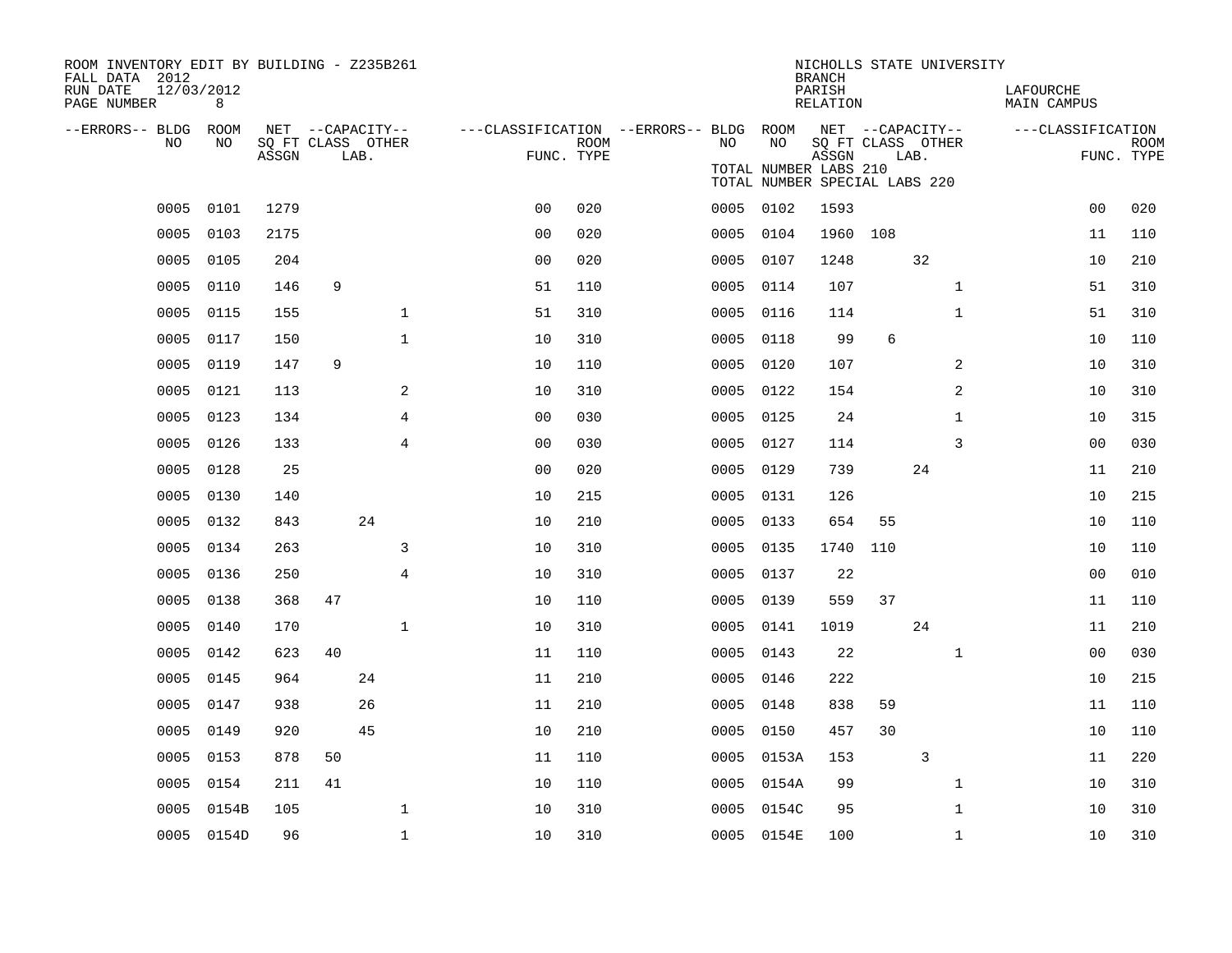| ROOM INVENTORY EDIT BY BUILDING - Z235B261<br>FALL DATA 2012 |                 |       |                           |                                  |                           |                                        |            | <b>BRANCH</b>      | NICHOLLS STATE UNIVERSITY |                |                          |                           |
|--------------------------------------------------------------|-----------------|-------|---------------------------|----------------------------------|---------------------------|----------------------------------------|------------|--------------------|---------------------------|----------------|--------------------------|---------------------------|
| RUN DATE<br>PAGE NUMBER                                      | 12/03/2012<br>9 |       |                           |                                  |                           |                                        |            | PARISH<br>RELATION |                           |                | LAFOURCHE<br>MAIN CAMPUS |                           |
| --ERRORS-- BLDG ROOM                                         |                 |       | NET --CAPACITY--          |                                  |                           | ---CLASSIFICATION --ERRORS-- BLDG ROOM |            |                    | NET --CAPACITY--          |                | ---CLASSIFICATION        |                           |
| NO.                                                          | NO.             | ASSGN | SQ FT CLASS OTHER<br>LAB. |                                  | <b>ROOM</b><br>FUNC. TYPE | NO.                                    | NO         | ASSGN              | SQ FT CLASS OTHER<br>LAB. |                |                          | <b>ROOM</b><br>FUNC. TYPE |
| 0005                                                         | 0154F           | 103   |                           | $\mathbf{1}$<br>10               | 310                       | 0005                                   | 0155       | 13                 |                           |                | 10                       | 315                       |
| 0005                                                         | 0155A           | 107   |                           | 10                               | 215                       |                                        | 0005 0155B | 107                |                           |                | 10                       | 315                       |
| 0005                                                         | 0156            | 211   |                           | 0 <sub>0</sub>                   | 030                       |                                        | 0005 0157  | 114                |                           |                | 00                       | 030                       |
| 0005                                                         | 0158            | 1121  |                           | 32<br>10                         | 550                       |                                        | 0005 0159  | 271                |                           | $\mathbf{1}$   | 10                       | 310                       |
| 0005                                                         | 0160            | 1064  | 96                        | 11                               | 110                       | 0005                                   | 0165       | 1222               | 66                        |                | 10                       | 110                       |
| 0005                                                         | 0168            | 47    |                           | 0 <sub>0</sub>                   | 020                       | 0005                                   | 0201       | 979                |                           |                | 0 <sub>0</sub>           | 020                       |
| 0005                                                         | 0202            | 1876  |                           | 0 <sub>0</sub>                   | 020                       | 0005                                   | 0203       | 2171               |                           |                | 0 <sub>0</sub>           | 020                       |
| 0005                                                         | 0204            | 207   |                           | 0 <sub>0</sub>                   | 020                       | 0005                                   | 0205       | 206                |                           |                | 00                       | 020                       |
| 0005                                                         | 0206            | 109   |                           | $\mathbf{1}$<br>51               | 310                       | 0005                                   | 0207       | 736                |                           | 16             | 10                       | 210                       |
| 0005                                                         | 0208            | 113   |                           | $\mathbf{1}$<br>10               | 310                       | 0005                                   | 0209       | 162                |                           | $\mathbf{1}$   | 51                       | 310                       |
| 0005                                                         | 0210            | 600   | 24                        | 10                               | 110                       | 0005                                   | 0211       | 1152               |                           | 12             | 10                       | 210                       |
| 0005                                                         | 0212            | 154   |                           | $\mathbf 1$<br>10                | 310                       |                                        | 0005 0213  | 1203               |                           | 12             | 10                       | 210                       |
| 0005                                                         | 0214            | 154   |                           | $\mathbf 1$<br>51                | 310                       | 0005                                   | 0215       | 114                |                           | $\mathbf{1}$   | 10                       | 310                       |
| 0005                                                         | 0216            | 135   |                           | 4<br>0 <sub>0</sub>              | 030                       | 0005                                   | 0217       | 114                |                           | 3              | 00                       | 030                       |
| 0005                                                         | 0218            | 29    |                           | $\mathbf 1$<br>10                | 315                       | 0005                                   | 0219       | 135                |                           | 4              | 00                       | 030                       |
| 0005                                                         | 0220            | 114   |                           | $\overline{4}$<br>0 <sub>0</sub> | 030                       | 0005                                   | 0221       | 25                 |                           | $\mathbf{1}$   | 10                       | 315                       |
| 0005                                                         | 0222            | 1121  | 25                        | 11                               | 250                       | 0005                                   | 0223       | 269                |                           |                | 10                       | 215                       |
| 0005                                                         | 0224            | 276   |                           | 10                               | 215                       | 0005                                   | 0225       | 1125               |                           | 25             | 11                       | 210                       |
| 0005                                                         | 0226            | 838   | 64                        | 10                               | 110                       |                                        | 0005 0227  | 836                | 64                        |                | 10                       | 110                       |
| 0005                                                         | 0228            | 1109  | 32                        | 10                               | 210                       |                                        | 0005 0229  | 269                |                           |                | 10                       | 315                       |
| 0005                                                         | 0230            | 838   | 22                        | 11                               | 210                       |                                        | 0005 0231  | 265                |                           |                | 10                       | 215                       |
| 0005                                                         | 0232            | 838   | 25                        | 11                               | 210                       | 0005                                   | 0233       | 1030               |                           | 60             | 11                       | 210                       |
| 0005                                                         | 0234            | 265   |                           | 10                               | 215                       |                                        | 0005 0235  | 1033               |                           | 47             | 11                       | 210                       |
| 0005                                                         | 0236            | 459   | 26                        | 11                               | 110                       | 0005                                   | 0237       | 838                | 40                        |                | 11                       | 110                       |
| 0005                                                         | 0238            | 838   | 40                        | 11                               | 110                       | 0005                                   | 0239       | 554                | 40                        |                | 54                       | 110                       |
|                                                              | 0005 0240       | 940   | 40                        | 10                               | 210                       |                                        | 0005 0241  | 133                |                           | $\overline{4}$ | 10                       | 215                       |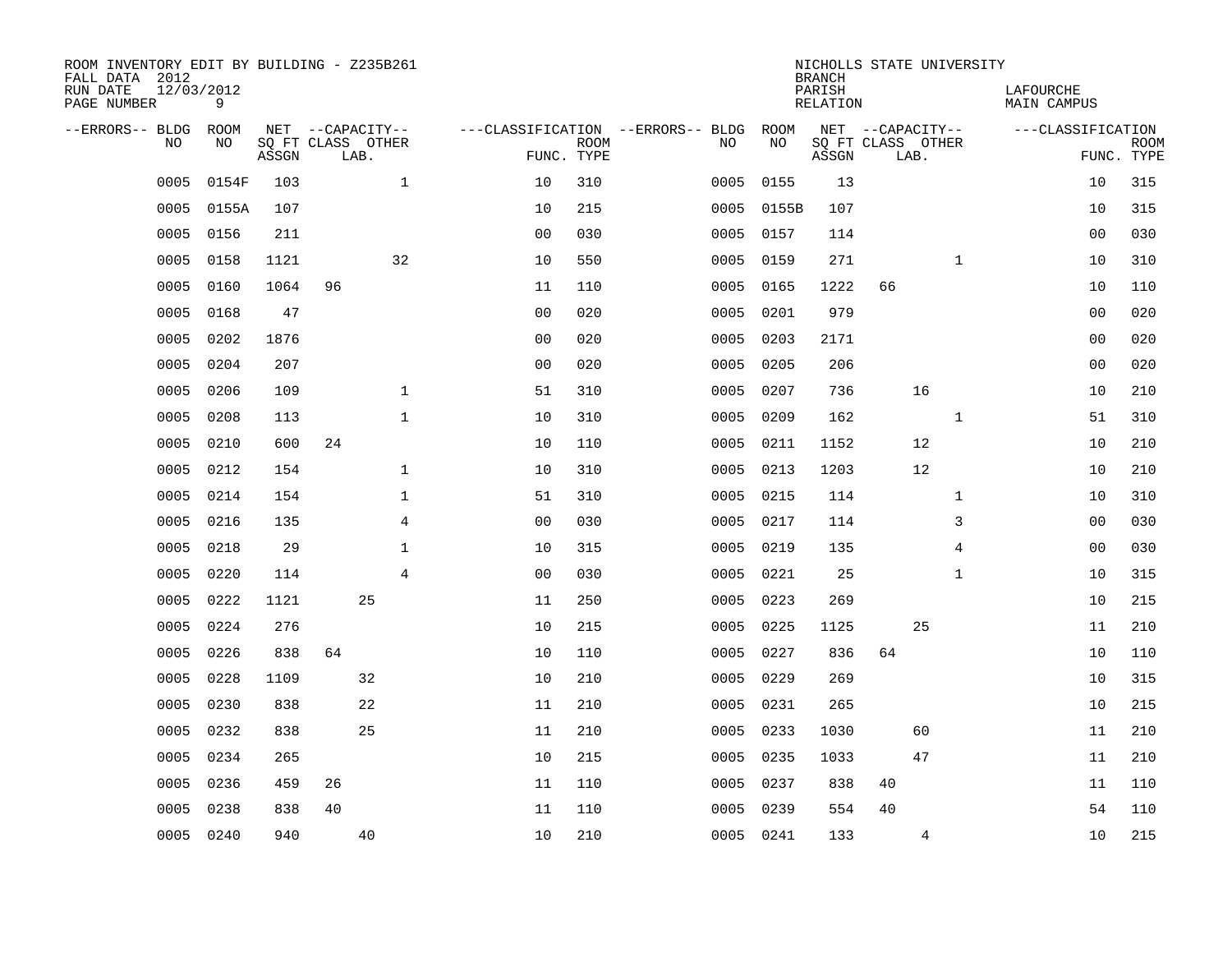| FALL DATA 2012<br>RUN DATE | 12/03/2012 |            |       | ROOM INVENTORY EDIT BY BUILDING - Z235B261    |                                                      |             |           |                                                  | <b>BRANCH</b><br>PARISH | NICHOLLS STATE UNIVERSITY                                                                                  | LAFOURCHE                          |                           |
|----------------------------|------------|------------|-------|-----------------------------------------------|------------------------------------------------------|-------------|-----------|--------------------------------------------------|-------------------------|------------------------------------------------------------------------------------------------------------|------------------------------------|---------------------------|
| PAGE NUMBER                |            | 10         |       |                                               |                                                      |             |           |                                                  | RELATION                |                                                                                                            | MAIN CAMPUS                        |                           |
| --ERRORS-- BLDG ROOM       | NO.        | NO.        | ASSGN | NET --CAPACITY--<br>SQ FT CLASS OTHER<br>LAB. | ---CLASSIFICATION --ERRORS-- BLDG ROOM<br>FUNC. TYPE | <b>ROOM</b> | NO.       | NO                                               | ASSGN                   | NET --CAPACITY--<br>SQ FT CLASS OTHER<br>LAB.                                                              | ---CLASSIFICATION                  | <b>ROOM</b><br>FUNC. TYPE |
|                            | 0005       | 0242       | 67    | $\mathbf{1}$                                  | 10                                                   | 310         | 0005      | 0242A                                            | 51                      |                                                                                                            | 10                                 | 215                       |
|                            | 0005       | 0244       | 1109  | 24                                            | 11                                                   | 210         | 0005      | 0245A                                            | 569                     | 25                                                                                                         | 11                                 | 210                       |
|                            | 0005       | 0245B      | 569   | 25                                            | 11                                                   | 210         | 0005      | 0246                                             | 865                     | 45                                                                                                         | 11                                 | 110                       |
|                            | 0005       | 0247       | 78    |                                               | 10                                                   | 115         | 0005      | 0248                                             | 598                     | 24                                                                                                         | 10                                 | 110                       |
|                            | 0005       | 0249       | 47    |                                               | 0 <sub>0</sub>                                       | 020         | 0005 0253 |                                                  | 1128                    | 24                                                                                                         | 10                                 | 210                       |
|                            | 0005 0255  |            | 671   | 18                                            | 10                                                   | 215         |           | TOTAL NUMBER CLASSROOMS<br>TOTAL NUMBER LABS 210 |                         | TOTAL NET ASSIGN SQ. FT. IN ROOM FILE<br>TOTAL NUMBER COMPUTER CLASSROOMS<br>TOTAL NUMBER SPECIAL LABS 220 | 46,232<br>24<br>21<br><sup>1</sup> |                           |
|                            | 0006       | 0100       | 1359  |                                               | 0 <sub>0</sub>                                       | 020         |           | 0006 0100A                                       | 165                     | $\mathbf{1}$                                                                                               | 53                                 | 310                       |
|                            | 0006       | 0100B      | 179   | $\overline{4}$                                | 0 <sub>0</sub>                                       | 030         |           | 0006 0100C                                       | 174                     | 4                                                                                                          | 0 <sub>0</sub>                     | 030                       |
|                            | 0006       | 0100D      | 133   |                                               | 11                                                   | 730         | 0006      | 0101                                             | 8641                    | 992                                                                                                        | 52                                 | 610                       |
| 9                          | 0006       | 0101A 1865 |       | 13                                            | 52                                                   | 610         | 0006 0102 |                                                  | 804                     | 12                                                                                                         | 53                                 | 250                       |
|                            | 0006       | 0102A      | 132   | $\mathbf{1}$                                  | 53                                                   | 310         | 0006      | 0102B                                            | 132                     |                                                                                                            | 0 <sub>0</sub>                     | 030                       |
|                            | 0006       | 0103       | 200   |                                               | 0 <sub>0</sub>                                       | 020         | 0006 0104 |                                                  | 271                     | $\mathbf{1}$                                                                                               | 53                                 | 310                       |
|                            | 0006       | 0105       | 873   | 80                                            | 11                                                   | 110         | 0006      | 0106                                             | 60                      |                                                                                                            | 0 <sub>0</sub>                     | 020                       |
|                            | 0006       | 0106A      | 132   | $\mathbf 1$                                   | 11                                                   | 310         | 0006      | 0106B                                            | 133                     | $\mathbf{1}$                                                                                               | 11                                 | 310                       |
|                            | 0006       | 0106C      | 32    | $\mathbf 1$                                   | 11                                                   | 315         | 0006      | 0106D                                            | 134                     | $\mathbf{1}$                                                                                               | 11                                 | 310                       |
|                            | 0006       | 0106E      | 134   | $\mathbf{1}$                                  | 11                                                   | 310         | 0006      | 0107                                             | 335                     | $\mathbf{1}$                                                                                               | 11                                 | 310                       |
|                            | 0006       | 0108       | 181   | $\mathbf 1$                                   | 46                                                   | 310         | 0006      | 0108A                                            | 134                     | $\mathbf{1}$                                                                                               | 11                                 | 310                       |
|                            | 0006       | 0108B      | 134   | $\mathbf 1$                                   | 11                                                   | 310         | 0006      | 0108C                                            | 89                      | $\mathbf{1}$                                                                                               | 11                                 | 310                       |
|                            | 0006       | 0108D      | 133   | $\mathbf 1$                                   | 46                                                   | 310         | 0006      | 0108E                                            | 134                     | $\mathbf{1}$                                                                                               | 11                                 | 310                       |
|                            | 0006       | 0109       | 196   |                                               | 0 <sub>0</sub>                                       | 030         | 0006      | 0110                                             | 261                     | 8                                                                                                          | 11                                 | 650                       |
|                            | 0006       | 0110A      | 30    | $\mathbf 1$                                   | 0 <sub>0</sub>                                       | 030         |           | 0006 0110B                                       | 30                      | $\mathbf{1}$                                                                                               | 0 <sub>0</sub>                     | 030                       |
|                            | 0006       | 0111       | 135   | $\mathbf{1}$                                  | 11                                                   | 310         | 0006      | 0112                                             | 136                     | $\mathbf{1}$                                                                                               | 11                                 | 310                       |
|                            | 0006 0113  |            | 34    |                                               | 0 <sub>0</sub>                                       | 010         | 0006 0114 |                                                  | 873                     | 50                                                                                                         | 11                                 | 110                       |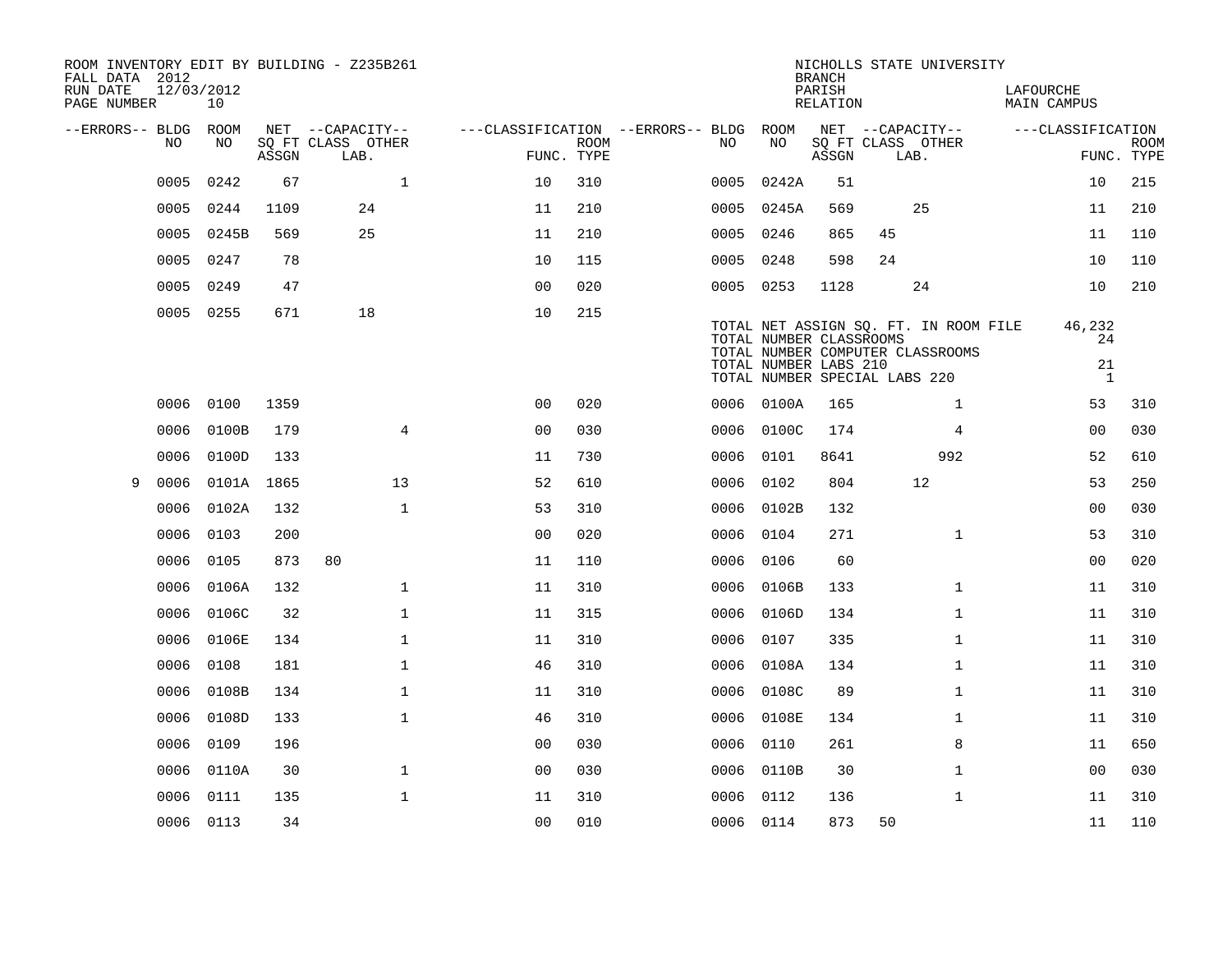| ROOM INVENTORY EDIT BY BUILDING - Z235B261<br>FALL DATA 2012<br>RUN DATE<br>PAGE NUMBER | 12/03/2012<br>11 |       |     |                                               |                |                           |                                         |            | <b>BRANCH</b><br>PARISH<br><b>RELATION</b> | NICHOLLS STATE UNIVERSITY                     |              | LAFOURCHE<br><b>MAIN CAMPUS</b> |                           |
|-----------------------------------------------------------------------------------------|------------------|-------|-----|-----------------------------------------------|----------------|---------------------------|-----------------------------------------|------------|--------------------------------------------|-----------------------------------------------|--------------|---------------------------------|---------------------------|
| --ERRORS-- BLDG<br>NO                                                                   | ROOM<br>NO       | ASSGN |     | NET --CAPACITY--<br>SQ FT CLASS OTHER<br>LAB. |                | <b>ROOM</b><br>FUNC. TYPE | ---CLASSIFICATION --ERRORS-- BLDG<br>NO | ROOM<br>NO | ASSGN                                      | NET --CAPACITY--<br>SQ FT CLASS OTHER<br>LAB. |              | ---CLASSIFICATION               | <b>ROOM</b><br>FUNC. TYPE |
| 0006                                                                                    | 0115             | 860   | 50  |                                               | 11             | 110                       | 0006                                    | 0116       | 200                                        |                                               |              | 0 <sub>0</sub>                  | 020                       |
| 0006                                                                                    | 0117             | 915   | 70  |                                               | 11             | 110                       | 0006                                    | 0118       | 213                                        |                                               | 6            | 0 <sub>0</sub>                  | 030                       |
| 0006                                                                                    | 0119             | 90    |     |                                               | 0 <sub>0</sub> | 020                       | 0006                                    | 0119A      | 48                                         |                                               | $\mathbf{1}$ | 11                              | 310                       |
| 0006                                                                                    | 0119B            | 48    |     | $\mathbf{1}$                                  | 11             | 310                       | 0006                                    | 0119C      | 36                                         |                                               | $\mathbf{1}$ | 11                              | 310                       |
| 0006                                                                                    | 0119D            | 36    |     | $\mathbf{1}$                                  | 11             | 310                       | 0006                                    | 0120       | 983                                        | 26                                            |              | 11                              | 220                       |
| 0006                                                                                    | 0120A            | 161   |     |                                               | 11             | 225                       | 0006                                    | 0121       | 281                                        | 41                                            |              | 11                              | 110                       |
| 0006                                                                                    | 0121A            | 73    |     | $\mathbf{1}$                                  | 11             | 310                       | 0006                                    | 0121B      | 73                                         |                                               | $\mathbf{1}$ | 11                              | 310                       |
| 0006                                                                                    | 0121C            | 72    |     | $\mathbf{1}$                                  | 11             | 310                       | 0006                                    | 0121D      | 73                                         |                                               | $\mathbf{1}$ | 11                              | 310                       |
| 0006                                                                                    | 0121E            | 73    |     | $\mathbf{1}$                                  | 11             | 310                       | 0006                                    | 0121F      | 72                                         |                                               | $\mathbf{1}$ | 11                              | 310                       |
| 0006                                                                                    | 0121G            | 111   |     | $\mathbf{1}$                                  | 11             | 310                       | 0006                                    | 0121H      | 76                                         |                                               | $\mathbf{1}$ | 11                              | 310                       |
| 0006                                                                                    | 0121I            | 72    |     | $\mathbf 1$                                   | 11             | 310                       | 0006                                    | 0121J      | 72                                         |                                               | $\mathbf{1}$ | 11                              | 310                       |
| 0006                                                                                    | 0121K            | 72    |     | $\mathbf 1$                                   | 11             | 310                       | 0006                                    | 0122       | 260                                        |                                               |              | 11                              | 215                       |
| 0006                                                                                    | 0123             | 96    |     | $\mathbf 1$                                   | 11             | 310                       | 0006                                    | 0123A      | 88                                         |                                               |              | 11                              | 315                       |
| 0006                                                                                    | 0124             | 412   |     | 23                                            | 11             | 350                       | 0006                                    | 0125       | 212                                        |                                               |              | 00                              | 030                       |
| 0006                                                                                    | 0126             | 180   |     |                                               | 0 <sub>0</sub> | 020                       | 0006                                    | 0127       | 466                                        |                                               | $\mathbf{1}$ | 11                              | 310                       |
| 0006                                                                                    | 0127A            | 280   |     | 1                                             | 11             | 310                       | 0006                                    | 0127B      | 180                                        |                                               |              | 11                              | 315                       |
| 0006                                                                                    | 0128             | 744   |     |                                               | 0 <sub>0</sub> | 030                       | 0006                                    | 0129       | 364                                        |                                               |              | 11                              | 215                       |
| 0006                                                                                    | 0130             | 561   |     |                                               | 11             | 215                       | 0006                                    | 0131       | 868                                        | 27                                            |              | 11                              | 220                       |
| 0006                                                                                    | 0132             | 1149  | 100 |                                               | 11             | 110                       | 0006                                    | 0133       | 592                                        | 35                                            |              | 11                              | 110                       |
| 0006                                                                                    | 0134             | 571   | 40  |                                               | 11             | 110                       | 0006                                    | 0135       | 154                                        |                                               | $\mathbf{1}$ | 11                              | 310                       |
| 0006                                                                                    | 0136             | 1227  |     | 20                                            | 11             | 210                       |                                         | 0006 0136A | 154                                        |                                               |              | 11                              | 215                       |
| 0006                                                                                    | 0137             | 180   |     |                                               | 0 <sub>0</sub> | 020                       | 0006                                    | 0138       | 1164                                       | 15                                            |              | 11                              | 210                       |
| 0006                                                                                    | 0138A            | 276   |     |                                               | 11             | 215                       |                                         | 0006 0139  | 212                                        |                                               |              | 0 <sub>0</sub>                  | 010                       |
| 0006                                                                                    | 0140             | 930   |     | 60                                            | 11             | 220                       | 0006                                    | 0141       | 210                                        |                                               |              | 11                              | 225                       |
| 0006                                                                                    | 0142             | 855   |     | 20                                            | 11             | 210                       | 0006                                    | 0142A      | 276                                        |                                               |              | 11                              | 215                       |
|                                                                                         | 0006 0143        | 218   | 41  |                                               | 46             | 110                       |                                         | 0006 0143A | 102                                        |                                               | $\mathbf{1}$ | 11                              | 310                       |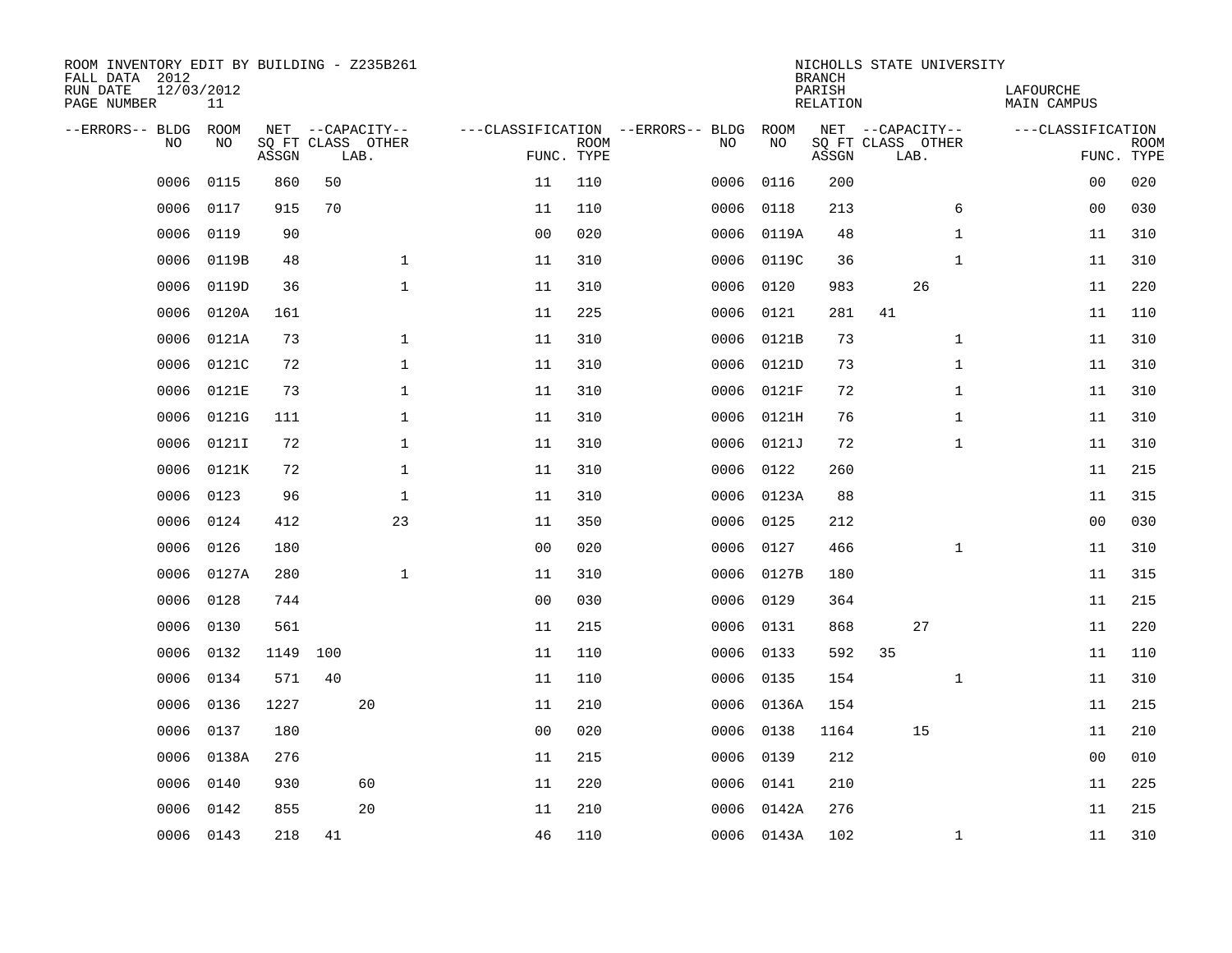| ROOM INVENTORY EDIT BY BUILDING - Z235B261<br>FALL DATA 2012<br>RUN DATE<br>PAGE NUMBER | 12/03/2012<br>12 |       |                                       |                |             |                                          |            | <b>BRANCH</b><br>PARISH<br><b>RELATION</b> | NICHOLLS STATE UNIVERSITY             | LAFOURCHE<br><b>MAIN CAMPUS</b> |             |
|-----------------------------------------------------------------------------------------|------------------|-------|---------------------------------------|----------------|-------------|------------------------------------------|------------|--------------------------------------------|---------------------------------------|---------------------------------|-------------|
| --ERRORS-- BLDG<br><b>NO</b>                                                            | ROOM<br>NO.      |       | NET --CAPACITY--<br>SQ FT CLASS OTHER |                | <b>ROOM</b> | ---CLASSIFICATION --ERRORS-- BLDG<br>NO. | ROOM<br>NO |                                            | NET --CAPACITY--<br>SQ FT CLASS OTHER | ---CLASSIFICATION               | <b>ROOM</b> |
|                                                                                         |                  | ASSGN | LAB.                                  |                | FUNC. TYPE  |                                          |            | ASSGN                                      | LAB.                                  |                                 | FUNC. TYPE  |
| 0006                                                                                    | 0143B            | 103   | $\mathbf{1}$                          | 11             | 310         | 0006                                     | 0143C      | 126                                        | $\mathbf{1}$                          | 11                              | 310         |
| 0006                                                                                    | 0143D            | 127   | $\mathbf 1$                           | 11             | 310         | 0006                                     | 0143E      | 117                                        | $\mathbf{1}$                          | 11                              | 310         |
| 0006                                                                                    | 0143F            | 121   | $\mathbf{1}$                          | 46             | 310         | 0006                                     | 0143G      | 133                                        | $\mathbf{1}$                          | 11                              | 310         |
| 0006                                                                                    | 0143H            | 12    |                                       | 11             | 315         | 0006                                     | 0144       | 604                                        | 15                                    | 11                              | 220         |
| 0006                                                                                    | 0144A            | 88    |                                       | 11             | 225         | 0006                                     | 0145       | 213                                        | 8                                     | 0 <sub>0</sub>                  | 030         |
| 0006                                                                                    | 0146             | 165   |                                       | 11             | 730         | 0006                                     | 0147       | 200                                        |                                       | 0 <sub>0</sub>                  | 020         |
| 0006                                                                                    | 0148             | 871   | 50                                    | 11             | 110         | 0006                                     | 0149       | 853                                        | 30                                    | 11                              | 220         |
| 0006                                                                                    | 0149A            | 88    |                                       | 11             | 225         | 0006                                     | 0150       | 42                                         |                                       | 0 <sub>0</sub>                  | 010         |
| 0006                                                                                    | 0151             | 42    |                                       | 0 <sub>0</sub> | 010         | 0006                                     | 0152       | 130                                        |                                       | 44                              | 730         |
| 0006                                                                                    | 0152A            | 130   |                                       | 44             | 730         |                                          | 0006 0153  | 278                                        |                                       | 0 <sub>0</sub>                  | 030         |
| 0006                                                                                    | 0154             | 140   | $\mathbf{1}$                          | 44             | 310         | 0006                                     | 0154A      | 120                                        | $\mathbf{1}$                          | 44                              | 310         |
| 0006                                                                                    | 0154B            | 308   | $\mathbf{1}$                          | 44             | 310         | 0006                                     | 0155       | 1480                                       | 14                                    | 44                              | 710         |
| 0006                                                                                    | 0155A            | 232   |                                       | 44             | 715         | 0006                                     | 0156       | 150                                        | $1\,$                                 | 44                              | 310         |
| 0006                                                                                    | 0156A            | 102   | $\mathbf{1}$                          | 44             | 310         |                                          | 0006 0157  | 114                                        | $\mathbf{1}$                          | 44                              | 310         |
| 0006                                                                                    | 0157A            | 152   | $\mathbf 1$                           | 44             | 310         | 0006                                     | 0158       | 158                                        | $\mathbf{1}$                          | 44                              | 310         |
| 0006                                                                                    | 0158A            | 121   | 1                                     | 44             | 310         |                                          | 0006 0159  | 130                                        | $\mathbf{1}$                          | 44                              | 310         |
| 0006                                                                                    | 0159A            | 210   | $\mathbf{1}$                          | 44             | 310         | 0006                                     | 0160       | 80                                         | $\mathbf{1}$                          | 44                              | 310         |
| 0006                                                                                    | 0160A            | 125   | $\mathbf{1}$                          | 44             | 310         | 0006                                     | 0161       | 233                                        |                                       | 0 <sub>0</sub>                  | 020         |
| 0006                                                                                    | 0162             | 420   |                                       | 11             | 730         | 0006                                     | 0163       | 100                                        | $\mathbf{1}$                          | 11                              | 310         |
| 0006                                                                                    | 0164             | 100   | $\mathbf 1$                           | 11             | 310         | 0006                                     | 0165       | 102                                        | $\mathbf{1}$                          | 11                              | 310         |
| 0006                                                                                    | 0166             | 2047  | 100                                   | 11             | 210         | 0006                                     | 0166A      | 321                                        |                                       | 11                              | 215         |
| 0006                                                                                    | 0167             | 441   |                                       | 11             | 215         | 0006                                     | 0200       | 81                                         |                                       | 52                              | 615         |
| 0006                                                                                    | 0201             | 60    | $\mathbf 1$                           | 11             | 310         | 0006                                     | 0202       | 60                                         | $\mathbf{1}$                          | 11                              | 310         |
| 0006                                                                                    | 0203             | 200   |                                       | 0 <sub>0</sub> | 020         | 0006                                     | 0204       | 280                                        | 15                                    | 11                              | 730         |
| 0006                                                                                    | 0205             | 133   | 2                                     | 11             | 310         | 0006                                     | 0205A      | 282                                        | $\mathbf{1}$                          | 46                              | 310         |
| 9                                                                                       | 0006 0205B       | 127   | 20                                    | 11             | 210         |                                          | 0006 0205C | 102                                        | $\mathbf{1}$                          | 11                              | 310         |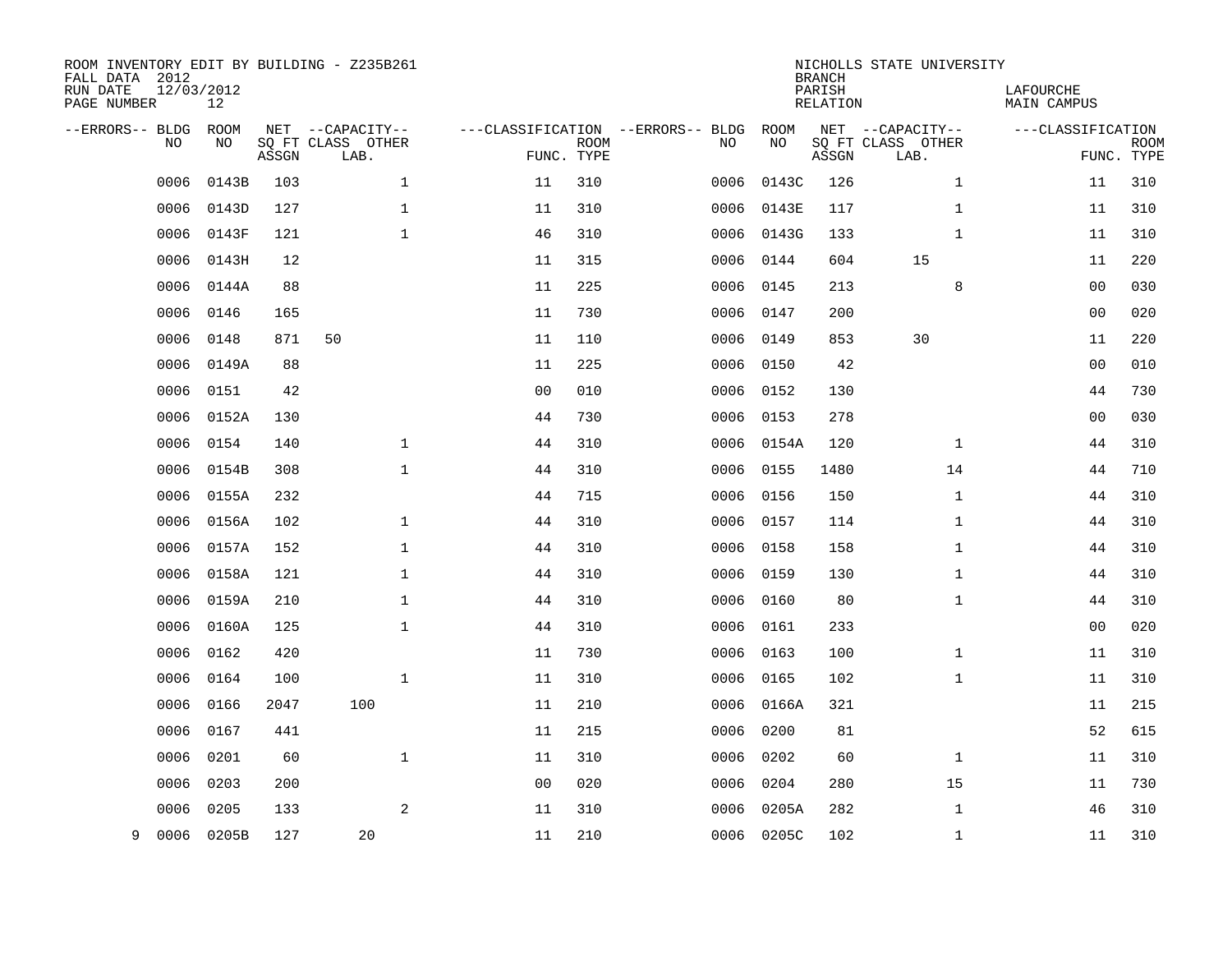| ROOM INVENTORY EDIT BY BUILDING - Z235B261<br>FALL DATA 2012<br>RUN DATE<br>PAGE NUMBER | 12/03/2012<br>13 |       |      |                                       |                |                           |                                         |            | <b>BRANCH</b><br>PARISH<br><b>RELATION</b> |      | NICHOLLS STATE UNIVERSITY             | LAFOURCHE<br><b>MAIN CAMPUS</b> |                           |
|-----------------------------------------------------------------------------------------|------------------|-------|------|---------------------------------------|----------------|---------------------------|-----------------------------------------|------------|--------------------------------------------|------|---------------------------------------|---------------------------------|---------------------------|
| --ERRORS-- BLDG<br>NO                                                                   | ROOM<br>NO       | ASSGN | LAB. | NET --CAPACITY--<br>SQ FT CLASS OTHER |                | <b>ROOM</b><br>FUNC. TYPE | ---CLASSIFICATION --ERRORS-- BLDG<br>NO | ROOM<br>NO | ASSGN                                      | LAB. | NET --CAPACITY--<br>SQ FT CLASS OTHER | ---CLASSIFICATION               | <b>ROOM</b><br>FUNC. TYPE |
| 0006                                                                                    | 0206             | 840   | 75   |                                       | 11             | 110                       | 0006                                    | 0207       | 109                                        |      | $\mathbf{1}$                          | 46                              | 310                       |
| 0006                                                                                    | 0207A            | 171   |      | $\mathbf 1$                           | 11             | 310                       | 0006                                    | 0207B      | 175                                        |      | $\mathbf{1}$                          | 11                              | 310                       |
| 0006                                                                                    | 0207C            | 126   |      | $\mathbf{1}$                          | 11             | 310                       | 0006                                    | 0208       | 559                                        | 30   |                                       | 11                              | 110                       |
| 0006                                                                                    | 0209             | 168   |      |                                       | 0 <sub>0</sub> | 030                       | 0006                                    | 0210       | 840                                        | 40   |                                       | 11                              | 110                       |
| 0006                                                                                    | 0211             | 842   | 40   |                                       | 11             | 110                       | 0006                                    | 0212       | 265                                        |      |                                       | 11                              | 730                       |
| 0006                                                                                    | 0213             | 200   |      |                                       | 0 <sub>0</sub> | 020                       | 0006                                    | 0214       | 213                                        |      | 8                                     | 0 <sub>0</sub>                  | 030                       |
| 0006                                                                                    | 0215             | 840   | 40   |                                       | 11             | 110                       | 0006                                    | 0216       | 815                                        | 40   |                                       | 11                              | 110                       |
| 0006                                                                                    | 0217             | 840   | 40   |                                       | 11             | 110                       | 0006                                    | 0218       | 279                                        | 23   |                                       | 11                              | 110                       |
| 0006                                                                                    | 0219             | 1144  | 60   |                                       | 11             | 110                       | 0006                                    | 0220       | 568                                        | 30   |                                       | 11                              | 110                       |
| 0006                                                                                    | 0221             | 563   |      | 25                                    | 11             | 210                       | 0006                                    | 0222       | 212                                        |      |                                       | 00                              | 030                       |
| 0006                                                                                    | 0223             | 280   |      |                                       | 11             | 215                       | 0006                                    | 0224       | 180                                        |      |                                       | 0 <sub>0</sub>                  | 020                       |
| 0006                                                                                    | 0225             | 833   |      | 18                                    | 11             | 210                       | 0006                                    | 0226       | 888                                        |      | 18                                    | 11                              | 210                       |
| 0006                                                                                    | 0226A            | 246   |      |                                       | 11             | 215                       | 0006                                    | 0227       | 547                                        |      | 20                                    | 11                              | 210                       |
| 0006                                                                                    | 0228             | 280   |      | $\mathbf{1}$                          | 11             | 310                       | 0006                                    | 0229       | 846                                        |      | 18                                    | 11                              | 210                       |
| 0006                                                                                    | 0229A            | 171   |      |                                       | 11             | 215                       | 0006                                    | 0230       | 871                                        |      | 25                                    | 11                              | 210                       |
| 0006                                                                                    | 0230A            | 319   |      |                                       | 11             | 215                       | 0006                                    | 0231       | 154                                        |      | $\mathbf{1}$                          | 11                              | 310                       |
| 0006                                                                                    | 0232             | 130   |      | $\mathbf{1}$                          | 11             | 310                       | 0006                                    | 0233       | 1128                                       | 80   |                                       | 11                              | 110                       |
| 0006                                                                                    | 0234             | 180   |      |                                       | 0 <sub>0</sub> | 020                       | 0006                                    | 0235       | 85                                         |      |                                       | 00                              | 030                       |
| 0006                                                                                    | 0236             | 175   |      | $\mathbf 1$                           | 46             | 310                       | 0006                                    | 0236A      | 126                                        |      | $\mathbf{1}$                          | 11                              | 310                       |
| 0006                                                                                    | 0236B            | 130   | 21   |                                       | 11             | 110                       | 0006                                    | 0236C      | 108                                        |      | $\mathbf{1}$                          | 11                              | 310                       |
| 0006                                                                                    | 0236D            | 182   |      | $\mathbf{1}$                          | 46             | 310                       | 0006                                    | 0236E      | 129                                        |      | $\mathbf{1}$                          | 11                              | 310                       |
| 0006                                                                                    | 0237             | 849   |      | 18                                    | 11             | 210                       | 0006                                    | 0237A      | 556                                        |      |                                       | 11                              | 215                       |
| 0006                                                                                    | 0238             | 175   |      |                                       | 11             | 730                       | 0006                                    | 0239       | 1261                                       | 80   |                                       | 11                              | 110                       |
| 0006                                                                                    | 0240             | 814   |      | 24                                    | 11             | 220                       | 0006                                    | 0241       | 175                                        |      |                                       | 11                              | 225                       |
| 0006                                                                                    | 0241A            | 72    |      |                                       | 11             | 225                       | 0006                                    | 0242       | 836                                        | 50   |                                       | 11                              | 110                       |
|                                                                                         | 0006 0243        | 85    |      | 5                                     | 0 <sub>0</sub> | 030                       |                                         | 0006 0244  | 200                                        |      |                                       | 0 <sub>0</sub>                  | 020                       |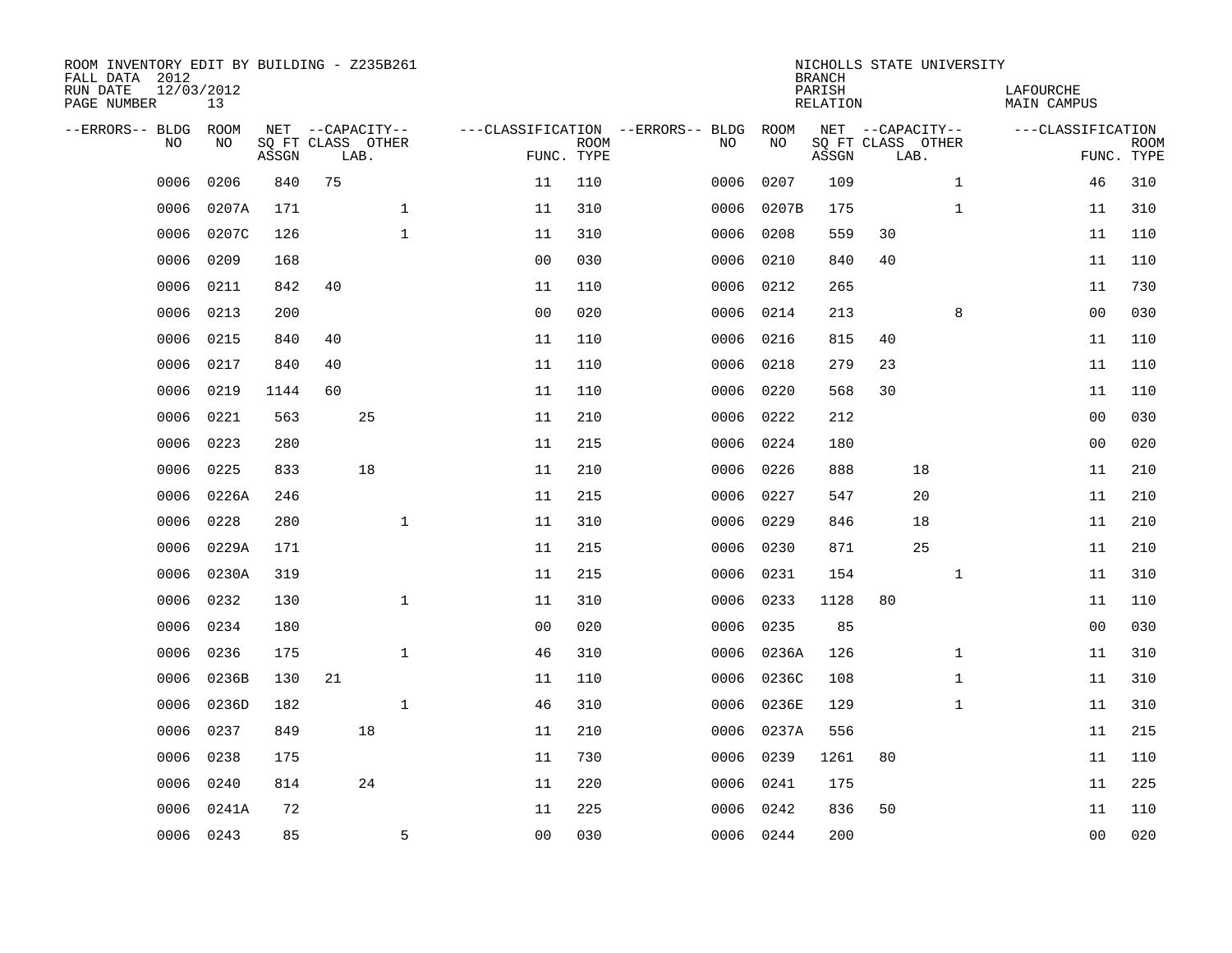| ROOM INVENTORY EDIT BY BUILDING - Z235B261<br>FALL DATA 2012<br>RUN DATE<br>PAGE NUMBER | 12/03/2012<br>14 |       |                                               |                |                           |                                         |            | <b>BRANCH</b><br>PARISH<br><b>RELATION</b> | NICHOLLS STATE UNIVERSITY                     | LAFOURCHE<br><b>MAIN CAMPUS</b> |                           |
|-----------------------------------------------------------------------------------------|------------------|-------|-----------------------------------------------|----------------|---------------------------|-----------------------------------------|------------|--------------------------------------------|-----------------------------------------------|---------------------------------|---------------------------|
| --ERRORS-- BLDG<br>NO.                                                                  | ROOM<br>NO       | ASSGN | NET --CAPACITY--<br>SQ FT CLASS OTHER<br>LAB. |                | <b>ROOM</b><br>FUNC. TYPE | ---CLASSIFICATION --ERRORS-- BLDG<br>NO | ROOM<br>NO | ASSGN                                      | NET --CAPACITY--<br>SQ FT CLASS OTHER<br>LAB. | ---CLASSIFICATION               | <b>ROOM</b><br>FUNC. TYPE |
| 0006                                                                                    | 0245             | 318   | $\mathbf{1}$                                  | 46             | 310                       | 0006                                    | 0245A      | 113                                        | $\mathbf{1}$                                  | 11                              | 310                       |
| 0006                                                                                    | 0245B            | 111   | $\mathbf{1}$                                  | 11             | 310                       | 0006                                    | 0245C      | 114                                        | $\mathbf{1}$                                  | 11                              | 310                       |
| 0006                                                                                    | 0245D            | 32    |                                               | 11             | 315                       | 0006                                    | 0245E      | 114                                        | $\mathbf{1}$                                  | 11                              | 310                       |
| 0006                                                                                    | 0245F            | 111   | $\mathbf 1$                                   | 11             | 310                       | 0006                                    | 0245G      | 111                                        | $\mathbf{1}$                                  | 11                              | 310                       |
| 0006                                                                                    | 0245H            | 111   | $\mathbf{1}$                                  | 11             | 310                       | 0006                                    | 0245I      | 111                                        | $\mathbf{1}$                                  | 11                              | 310                       |
| 0006                                                                                    | 0245J            | 112   | $\mathbf 1$                                   | 11             | 310                       | 0006                                    | 0245K      | 32                                         |                                               | 11                              | 315                       |
| 0006                                                                                    | 0245L            | 108   | $\mathbf{1}$                                  | 46             | 310                       | 0006                                    | 0245M      | 110                                        | $\mathbf{1}$                                  | 11                              | 310                       |
| 0006                                                                                    | 0246             | 310   | $\mathbf{1}$                                  | 46             | 310                       | 0006                                    | 0246A      | 111                                        | $\mathbf{1}$                                  | 11                              | 310                       |
| 0006                                                                                    | 0246B            | 111   | $\mathbf 1$                                   | 11             | 310                       | 0006                                    | 0246C      | 111                                        | $\mathbf{1}$                                  | 11                              | 310                       |
| 0006                                                                                    | 0246D            | 110   | $\mathbf 1$                                   | 11             | 310                       | 0006                                    | 0246E      | 32                                         |                                               | 11                              | 315                       |
| 0006                                                                                    | 0246F            | 108   | $\mathbf 1$                                   | 46             | 310                       | 0006                                    | 0246G      | 110                                        | $\mathbf{1}$                                  | 11                              | 310                       |
| 0006                                                                                    | 0246H            | 113   | $\mathbf 1$                                   | 11             | 310                       | 0006                                    | 0246I      | 108                                        | $\mathbf{1}$                                  | 11                              | 310                       |
| 0006                                                                                    | 0246J            | 108   | $\mathbf{1}$                                  | 11             | 310                       | 0006                                    | 0246K      | 32                                         |                                               | 11                              | 315                       |
| 0006                                                                                    | 0247             | 828   | 50                                            | 11             | 110                       | 0006                                    | 0248       | 365                                        |                                               | 0 <sub>0</sub>                  | 030                       |
| 0006                                                                                    | 0249             | 864   | 45                                            | 11             | 110                       | 0006                                    | 0249A      | 110                                        |                                               | 11                              | 115                       |
| 0006                                                                                    | 0250             | 835   | 50                                            | 11             | 110                       | 0006                                    | 0251       | 48                                         |                                               | 0 <sub>0</sub>                  | 020                       |
| 0006                                                                                    | 0251A            | 88    | $\mathbf{1}$                                  | 11             | 310                       | 0006                                    | 0251B      | 130                                        | $\mathbf{1}$                                  | 11                              | 310                       |
| 0006                                                                                    | 0251C            | 110   | 21                                            | 11             | 110                       | 0006                                    | 0251D      | 110                                        | $\mathbf{1}$                                  | 11                              | 310                       |
| 0006                                                                                    | 0252             | 828   | 35                                            | 11             | 110                       | 0006                                    | 0253       | 373                                        | 35                                            | 11                              | 110                       |
| 0006                                                                                    | 0254             | 187   |                                               | 11             | 730                       | 0006                                    | 0255       | 233                                        |                                               | 00                              | 020                       |
| 0006                                                                                    | 0256             | 96    |                                               | 0 <sub>0</sub> | 020                       | 0006                                    | 0256A      | 169                                        | $\mathbf{1}$                                  | 11                              | 310                       |
| 0006                                                                                    | 0256B            | 175   | $\mathbf{1}$                                  | 11             | 310                       | 0006                                    | 0256C      | 36                                         |                                               | 11                              | 315                       |
| 0006                                                                                    | 0256D            | 175   | $\mathbf{1}$                                  | 11             | 310                       | 0006                                    | 0256E      | 166                                        | $\mathbf{1}$                                  | 11                              | 310                       |
| 0006                                                                                    | 0257             | 126   |                                               | 0 <sub>0</sub> | 020                       | 0006                                    | 0257A      | 52                                         | 3                                             | 11                              | 110                       |
| 0006                                                                                    | 0257B            | 79    | $\mathbf 1$                                   | 11             | 310                       | 0006                                    | 0257C      | 73                                         | $\mathbf{1}$                                  | 11                              | 310                       |
|                                                                                         | 0006 0257D       | 37    | $\mathbf{1}$                                  | 11             | 310                       |                                         | 0006 0257E | 66                                         | $\mathbf{1}$                                  | 11                              | 310                       |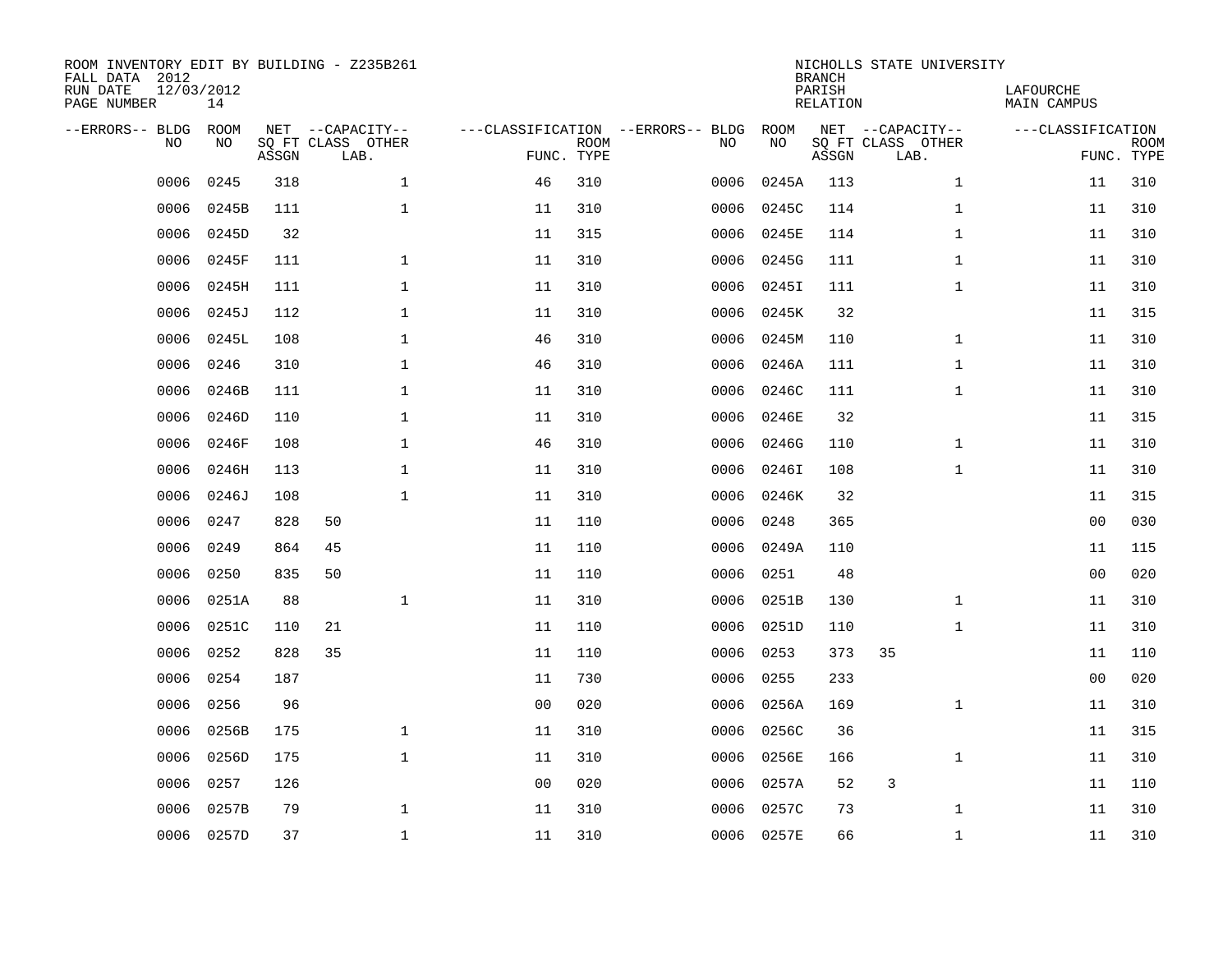| ROOM INVENTORY EDIT BY BUILDING - Z235B261<br>FALL DATA 2012<br>RUN DATE |      | 12/03/2012 |       |    |                                               |                                                      |             |   |           |                         | <b>BRANCH</b><br>PARISH |                                               | NICHOLLS STATE UNIVERSITY                                                 | LAFOURCHE         |                           |
|--------------------------------------------------------------------------|------|------------|-------|----|-----------------------------------------------|------------------------------------------------------|-------------|---|-----------|-------------------------|-------------------------|-----------------------------------------------|---------------------------------------------------------------------------|-------------------|---------------------------|
| PAGE NUMBER                                                              |      | 15         |       |    |                                               |                                                      |             |   |           |                         | RELATION                |                                               |                                                                           | MAIN CAMPUS       |                           |
| --ERRORS-- BLDG ROOM                                                     | NO   | NO         | ASSGN |    | NET --CAPACITY--<br>SQ FT CLASS OTHER<br>LAB. | ---CLASSIFICATION --ERRORS-- BLDG ROOM<br>FUNC. TYPE | <b>ROOM</b> |   | NO        | NO                      | ASSGN                   | NET --CAPACITY--<br>SQ FT CLASS OTHER<br>LAB. |                                                                           | ---CLASSIFICATION | <b>ROOM</b><br>FUNC. TYPE |
|                                                                          | 0006 | 0257F      | 75    | 5  |                                               | 11                                                   | 110         |   |           | 0006 0257G              | 84                      |                                               | $\mathbf{1}$                                                              | 11                | 310                       |
|                                                                          | 0006 | 0257H      | 60    |    |                                               | 11                                                   | 315         |   | 0006 0258 |                         | 165                     |                                               | $\overline{a}$                                                            | 0 <sub>0</sub>    | 030                       |
|                                                                          |      | 0006 0259  | 220   |    | 2                                             | 0 <sub>0</sub>                                       | 030         |   |           | 0006 C0001              | 9122                    |                                               |                                                                           | 00                | 020                       |
|                                                                          |      | 0006 C0002 | 7590  |    |                                               | 0 <sub>0</sub>                                       | 020         |   |           |                         |                         |                                               |                                                                           |                   |                           |
|                                                                          |      |            |       |    |                                               |                                                      |             |   |           | TOTAL NUMBER CLASSROOMS |                         |                                               | TOTAL NET ASSIGN SQ. FT. IN ROOM FILE<br>TOTAL NUMBER COMPUTER CLASSROOMS | 73,539<br>32      |                           |
|                                                                          |      |            |       |    |                                               |                                                      |             |   |           | TOTAL NUMBER LABS 210   |                         | TOTAL NUMBER SPECIAL LABS 220                 |                                                                           | 12<br>6           |                           |
|                                                                          |      | 0007 0100E | 19    |    |                                               | 0 <sub>0</sub>                                       | 020         |   | 0007 0101 |                         | 216                     |                                               |                                                                           | 00                | 020                       |
|                                                                          |      | 0007 0102  | 729   |    |                                               | 0 <sub>0</sub>                                       | 020         |   |           | 0007 0103               | 160                     |                                               |                                                                           | 0 <sub>0</sub>    | 020                       |
|                                                                          | 0007 | 0104       | 329   |    |                                               | 0 <sub>0</sub>                                       | 020         |   | 0007      | 0105                    | 80                      |                                               |                                                                           | 0 <sub>0</sub>    | 020                       |
|                                                                          | 0007 | 0106       | 559   |    |                                               | 0 <sub>0</sub>                                       | 020         |   |           | 0007 0107               | 757                     |                                               |                                                                           | 0 <sub>0</sub>    | 020                       |
|                                                                          | 0007 | 0108       | 100   |    |                                               | 0 <sub>0</sub>                                       | 020         |   | 0007      | 0109                    | 148                     |                                               |                                                                           | 0 <sub>0</sub>    | 020                       |
|                                                                          | 0007 | 0109A      | 13    |    |                                               | 0 <sub>0</sub>                                       | 010         |   |           | 0007 0110               | 199                     |                                               |                                                                           | 0 <sub>0</sub>    | 020                       |
|                                                                          | 0007 | 0111       | 676   |    |                                               | 00                                                   | 030         |   | 0007      | 0112                    | 138                     |                                               | 5                                                                         | 0 <sub>0</sub>    | 030                       |
|                                                                          |      | 0007 0113  | 229   |    | 5                                             | 0 <sub>0</sub>                                       | 030         |   |           | 0007 0113A              | 121                     |                                               |                                                                           | 00                | 020                       |
|                                                                          | 0007 | 0114       | 160   |    |                                               | 00                                                   | 030         |   | 0007 0115 |                         | 729                     |                                               |                                                                           | 0 <sub>0</sub>    | 020                       |
|                                                                          | 0007 | 0116       | 831   |    | 46                                            | 10                                                   | 350         |   |           | 0007 0117               | 120                     |                                               |                                                                           | 10                | 355                       |
|                                                                          | 0007 | 0117A      | 213   |    |                                               | 00                                                   | 020         |   |           | 0007 0118               | 279                     |                                               | $\mathbf{1}$                                                              | 10                | 310                       |
|                                                                          | 0007 | 0119       | 146   |    | $\mathbf{1}$                                  | 10                                                   | 310         |   | 0007 0120 |                         | 48                      |                                               |                                                                           | 10                | 315                       |
|                                                                          | 0007 | 0121       | 146   | 31 |                                               | 10                                                   | 110         |   | 0007 0122 |                         | 138                     |                                               | 8                                                                         | 10                | 310                       |
|                                                                          | 0007 | 0123       | 140   |    | $\mathbf{1}$                                  | 10                                                   | 310         |   | 0007 0124 |                         | 165                     |                                               |                                                                           | 0 <sub>0</sub>    | 030                       |
|                                                                          | 0007 | 0125       | 2125  |    | 118                                           | 10                                                   | 220         |   |           | 0007 0126               | 710                     | 39                                            |                                                                           | 10                | 110                       |
|                                                                          | 0007 | 0127       | 758   | 30 |                                               | 10                                                   | 110         |   | 0007 0128 |                         | 583                     | 30                                            |                                                                           | 10                | 110                       |
|                                                                          | 0007 | 0129       | 351   |    | $\mathbf{1}$                                  | 10                                                   | 440         | 9 | 0007      | 0130                    | 2915                    |                                               | 19                                                                        | 10                | 410                       |
|                                                                          | 0007 | 0131       | 137   |    |                                               | 10                                                   | 455         |   | 0007      | 0132                    | 179                     |                                               | $\mathbf{1}$                                                              | 10                | 310                       |
|                                                                          |      | 0007 0133  | 179   |    | 1                                             | 10                                                   | 310         |   | 0007 0134 |                         | 976                     |                                               | 19                                                                        | 11                | 550                       |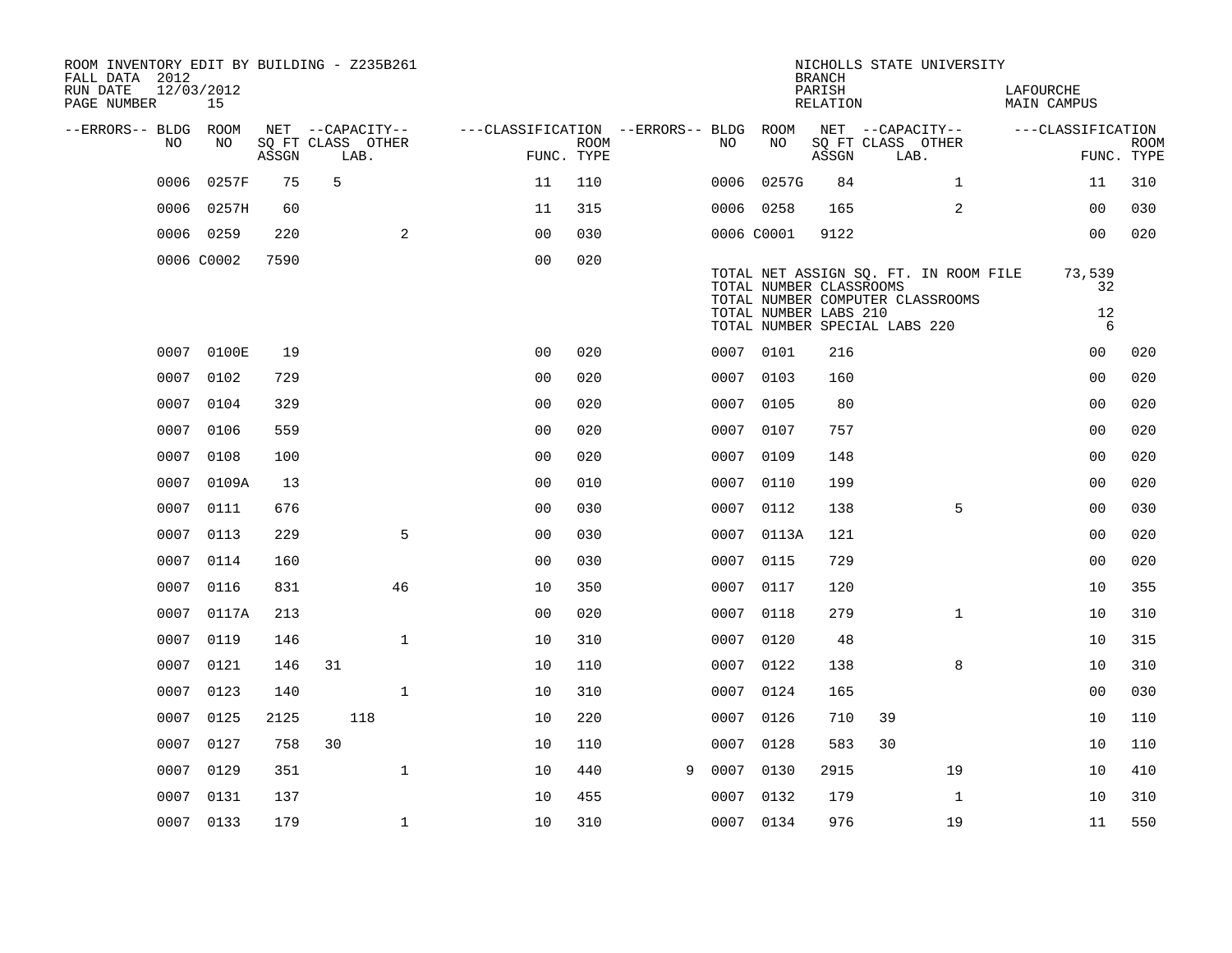| ROOM INVENTORY EDIT BY BUILDING - Z235B261<br>FALL DATA 2012<br>RUN DATE<br>PAGE NUMBER | 12/03/2012<br>16 |       |                                               |                |                           |                                         |            | <b>BRANCH</b><br>PARISH<br><b>RELATION</b> | NICHOLLS STATE UNIVERSITY                     | LAFOURCHE<br><b>MAIN CAMPUS</b> |                           |
|-----------------------------------------------------------------------------------------|------------------|-------|-----------------------------------------------|----------------|---------------------------|-----------------------------------------|------------|--------------------------------------------|-----------------------------------------------|---------------------------------|---------------------------|
| --ERRORS-- BLDG<br>NO                                                                   | ROOM<br>NO       | ASSGN | NET --CAPACITY--<br>SQ FT CLASS OTHER<br>LAB. |                | <b>ROOM</b><br>FUNC. TYPE | ---CLASSIFICATION --ERRORS-- BLDG<br>NO | ROOM<br>NO | ASSGN                                      | NET --CAPACITY--<br>SQ FT CLASS OTHER<br>LAB. | ---CLASSIFICATION               | <b>ROOM</b><br>FUNC. TYPE |
| 0007                                                                                    | 0135             | 17    |                                               | 0 <sub>0</sub> | 030                       | 0007                                    | 0136       | 96                                         |                                               | 10                              | 115                       |
| 0007                                                                                    | 0137             | 248   |                                               | 10             | 115                       | 0007                                    | 0138       | 124                                        | $\mathbf{1}$                                  | 10                              | 310                       |
| 0007                                                                                    | 0139             | 111   | 7                                             | 10             | 110                       | 0007                                    | 0140       | 20                                         |                                               | 10                              | 115                       |
| 0007                                                                                    | 0141             | 976   | 30                                            | 11             | 550                       | 0007                                    | 0142       | 1238                                       | 30                                            | 11                              | 550                       |
| 0007                                                                                    | 0201             | 235   |                                               | 0 <sub>0</sub> | 020                       | 0007                                    | 0202       | 587                                        |                                               | 0 <sub>0</sub>                  | 020                       |
| 0007                                                                                    | 0203             | 202   |                                               | 0 <sub>0</sub> | 020                       | 0007                                    | 0204       | 456                                        |                                               | 0 <sub>0</sub>                  | 020                       |
| 0007                                                                                    | 0205             | 468   |                                               | 0 <sub>0</sub> | 020                       | 0007                                    | 0206       | 1098                                       |                                               | 00                              | 020                       |
| 0007                                                                                    | 0207             | 366   |                                               | 0 <sub>0</sub> | 020                       | 0007                                    | 0208       | 500                                        |                                               | 0 <sub>0</sub>                  | 020                       |
| 0007                                                                                    | 0209             | 282   |                                               | 0 <sub>0</sub> | 020                       | 0007                                    | 0210       | 77                                         |                                               | 0 <sub>0</sub>                  | 020                       |
| 0007                                                                                    | 0211             | 335   |                                               | 0 <sub>0</sub> | 020                       | 0007                                    | 0212       | 93                                         | 2                                             | 40                              | 310                       |
| 0007                                                                                    | 0213             | 615   |                                               | 0 <sub>0</sub> | 030                       | 0007                                    | 0214       | 275                                        | 5                                             | 0 <sub>0</sub>                  | 030                       |
| 0007                                                                                    | 0215             | 275   | 5                                             | 0 <sub>0</sub> | 030                       | 0007                                    | 0216       | 195                                        | $\mathbf{1}$                                  | 10                              | 310                       |
| 0007                                                                                    | 0217             | 148   | $\mathbf{1}$                                  | 10             | 310                       | 0007                                    | 0218       | 191                                        | $\mathbf{1}$                                  | 10                              | 310                       |
| 0007                                                                                    | 0219             | 191   | $\mathbf 1$                                   | 10             | 310                       | 0007                                    | 0220       | 458                                        | 25                                            | 10                              | 310                       |
| 0007                                                                                    | 0221             | 102   | 1                                             | 10             | 310                       | 0007                                    | 0222       | 356                                        | $\mathbf{1}$                                  | 10                              | 310                       |
| 0007                                                                                    | 0223             | 228   | $\mathbf{1}$                                  | 10             | 310                       | 0007                                    | 0224       | 251                                        | 6                                             | 51                              | 650                       |
| 0007                                                                                    | 0225             | 238   |                                               | 51             | 655                       | 0007                                    | 0226       | 50                                         |                                               | 0 <sub>0</sub>                  | 020                       |
| 0007                                                                                    | 0227             | 134   |                                               | 10             | 315                       | 0007                                    | 0228       | 226                                        | 31                                            | 10                              | 110                       |
| 0007                                                                                    | 0229             | 295   |                                               | 0 <sub>0</sub> | 020                       | 0007                                    | 0230       | 390                                        | 31                                            | 10                              | 110                       |
| 0007                                                                                    | 0231             | 240   | 13                                            | 10             | 310                       | 0007                                    | 0232       | 126                                        | 8                                             | 10                              | 110                       |
| 0007                                                                                    | 0233             | 133   | $\mathbf{1}$                                  | 10             | 310                       | 0007                                    | 0234       | 173                                        | $\mathbf{1}$                                  | 10                              | 310                       |
| 0007                                                                                    | 0234E            | 19    |                                               | 0 <sub>0</sub> | 020                       | 0007                                    | 0235       | 135                                        | $\mathbf{1}$                                  | 10                              | 310                       |
| 0007                                                                                    | 0236             | 128   | $\mathbf 1$                                   | 10             | 310                       | 0007                                    | 0237       | 1116                                       | 80                                            | 11                              | 110                       |
| 0007                                                                                    | 0238             | 135   | $\mathbf{1}$                                  | 10             | 310                       | 0007                                    | 0239       | 125                                        | 7                                             | 10                              | 310                       |
| 0007                                                                                    | 0240             | 135   | $\mathbf 1$                                   | 10             | 310                       | 0007                                    | 0241       | 128                                        | $\mathbf{1}$                                  | 10                              | 310                       |
| 0007                                                                                    | 0242             | 136   | $\mathbf{1}$                                  | 10             | 310                       |                                         | 0007 0243  | 173                                        | $\mathbf{1}$                                  | 10                              | 310                       |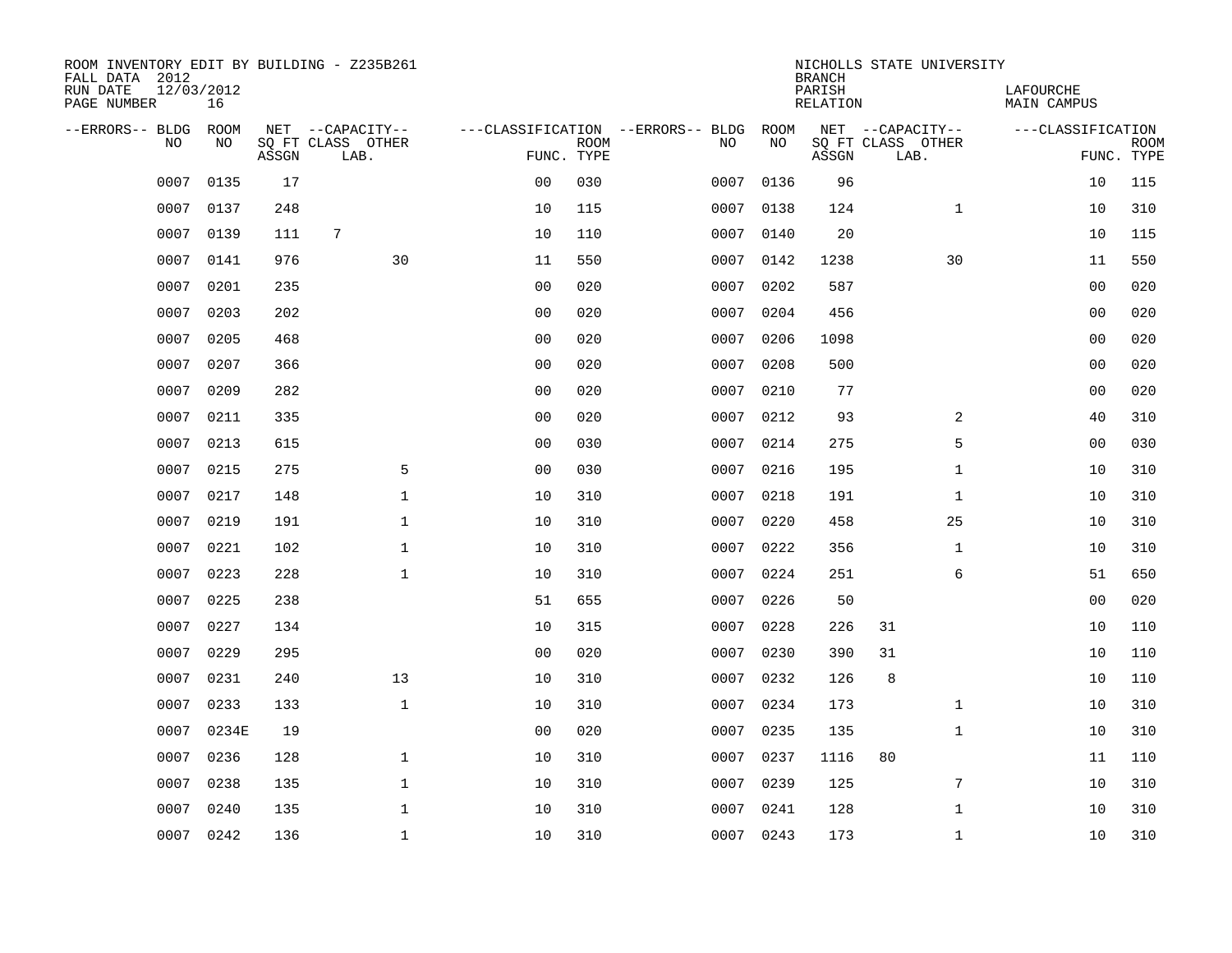| ROOM INVENTORY EDIT BY BUILDING - Z235B261<br>FALL DATA 2012<br>RUN DATE<br>PAGE NUMBER | 12/03/2012<br>17 |       |                           |                |             |                                        |            | <b>BRANCH</b><br>PARISH<br>RELATION                    |                               | NICHOLLS STATE UNIVERSITY                                                 | LAFOURCHE<br>MAIN CAMPUS |                           |
|-----------------------------------------------------------------------------------------|------------------|-------|---------------------------|----------------|-------------|----------------------------------------|------------|--------------------------------------------------------|-------------------------------|---------------------------------------------------------------------------|--------------------------|---------------------------|
| --ERRORS-- BLDG ROOM                                                                    |                  |       | NET --CAPACITY--          |                |             | ---CLASSIFICATION --ERRORS-- BLDG ROOM |            |                                                        | NET --CAPACITY--              |                                                                           | ---CLASSIFICATION        |                           |
| NO                                                                                      | NO               | ASSGN | SQ FT CLASS OTHER<br>LAB. | FUNC. TYPE     | <b>ROOM</b> | NO.                                    | NO         | ASSGN                                                  | SQ FT CLASS OTHER<br>LAB.     |                                                                           |                          | <b>ROOM</b><br>FUNC. TYPE |
| 0007                                                                                    | 0244             | 142   | $\mathbf{1}$              | 10             | 310         | 0007                                   | 0245       | 256                                                    |                               | 2                                                                         | 10                       | 250                       |
| 0007                                                                                    | 0246             | 152   | $\mathbf{1}$              | 10             | 310         | 0007                                   | 0247       | 130                                                    |                               | 7                                                                         | 10                       | 310                       |
|                                                                                         | 0007 0248        | 137   | $\mathbf 1$               | 10             | 310         |                                        | 0007 0249  | 126                                                    | 8                             |                                                                           | 10                       | 110                       |
| 0007                                                                                    | 0250             | 702   | 40                        | 10             | 110         | 0007                                   | 0251       | 702                                                    | 40                            |                                                                           | 10                       | 110                       |
| 0007                                                                                    | 0252             | 137   | $\mathbf{1}$              | 10             | 310         |                                        | 0007 0253  | 702                                                    | 40                            |                                                                           | 10                       | 110                       |
| 0007                                                                                    | 0254             | 706   | 40                        | 10             | 110         | 0007                                   | 0255       | 125                                                    |                               | 7                                                                         | 10                       | 310                       |
| 0007                                                                                    | 0256             | 130   | $\mathbf{1}$              | 10             | 310         |                                        | 0007 0257  | 133                                                    |                               | $\mathbf{1}$                                                              | 10                       | 310                       |
| 0007                                                                                    | 0258             | 113   | $\mathbf{1}$              | 10             | 310         | 0007                                   | 0259       | 106                                                    |                               | $\mathbf{1}$                                                              | 10                       | 310                       |
| 0007                                                                                    | 0260             | 106   | $\mathbf{1}$              | 10             | 310         | 0007                                   | 0261       | 159                                                    |                               | 2                                                                         | 10                       | 220                       |
| 0007                                                                                    | 0262             | 297   | 2                         | 10             | 220         | 0007                                   | 0263       | 159                                                    |                               | 2                                                                         | 10                       | 220                       |
| 0007                                                                                    | 0264             | 297   | 2                         | 10             | 250         | 0007                                   | 0265       | 173                                                    |                               |                                                                           | 10                       | 315                       |
| 0007                                                                                    | 0266             | 151   |                           | 10             | 315         | 0007                                   | 0267       | 125                                                    |                               | 7                                                                         | 10                       | 310                       |
| 0007                                                                                    | 0268             | 133   | 7                         | 10             | 310         | 0007                                   | 0269       | 105                                                    |                               | $\mathbf{1}$                                                              | 10                       | 310                       |
| 0007                                                                                    | 0270             | 72    |                           | 0 <sub>0</sub> | 030         | 0007                                   | 0271       | 88                                                     |                               | $\mathbf{1}$                                                              | 10                       | 310                       |
| 0007                                                                                    | 0272             | 55    | $\mathbf 1$               | 10             | 540         |                                        | 0007 0273  | 55                                                     |                               | $\mathbf{1}$                                                              | 10                       | 540                       |
| 0007                                                                                    | 0274             | 55    | $\mathbf{1}$              | 10             | 540         | 0007                                   | 0275       | 55                                                     |                               | $\mathbf{1}$                                                              | 10                       | 540                       |
| 0007                                                                                    | 0276             | 330   | 18                        | 10             | 540         |                                        | 0007 0277  | 112                                                    |                               | $\mathbf{1}$                                                              | 10                       | 545                       |
| 0007                                                                                    | 0278             | 97    | $\mathbf 1$               | 10             | 310         | 0007                                   | 0279       | 70                                                     |                               | $\mathbf{1}$                                                              | 10                       | 540                       |
| 0007                                                                                    | 0280             | 136   | $\mathbf{1}$              | 10             | 310         |                                        | 0007 0281  | 70                                                     |                               | $\mathbf{1}$                                                              | 10                       | 540                       |
| 0007                                                                                    | 0282             | 70    | $\mathbf{1}$              | 10             | 540         | 0007                                   | 0283       | 137                                                    |                               | $\mathbf{1}$                                                              | 10                       | 310                       |
| 0007                                                                                    | 0284             | 70    | $\mathbf 1$               | 10             | 540         |                                        | 0007 0285  | 126                                                    |                               | $\mathbf{1}$                                                              | 10                       | 310                       |
|                                                                                         | 0007 0286        | 144   |                           | 10             | 570         |                                        | 0007 C0200 | 68<br>TOTAL NUMBER CLASSROOMS<br>TOTAL NUMBER LABS 210 |                               | TOTAL NET ASSIGN SQ. FT. IN ROOM FILE<br>TOTAL NUMBER COMPUTER CLASSROOMS | 00<br>27,532<br>14       | 020                       |
|                                                                                         |                  |       |                           |                |             |                                        |            |                                                        | TOTAL NUMBER SPECIAL LABS 220 |                                                                           | 4                        |                           |
|                                                                                         | 0008 0101        | 2722  | 250                       | 55             | 630         |                                        | 0008 0102  | 5955                                                   |                               | 550                                                                       | 55                       | 630                       |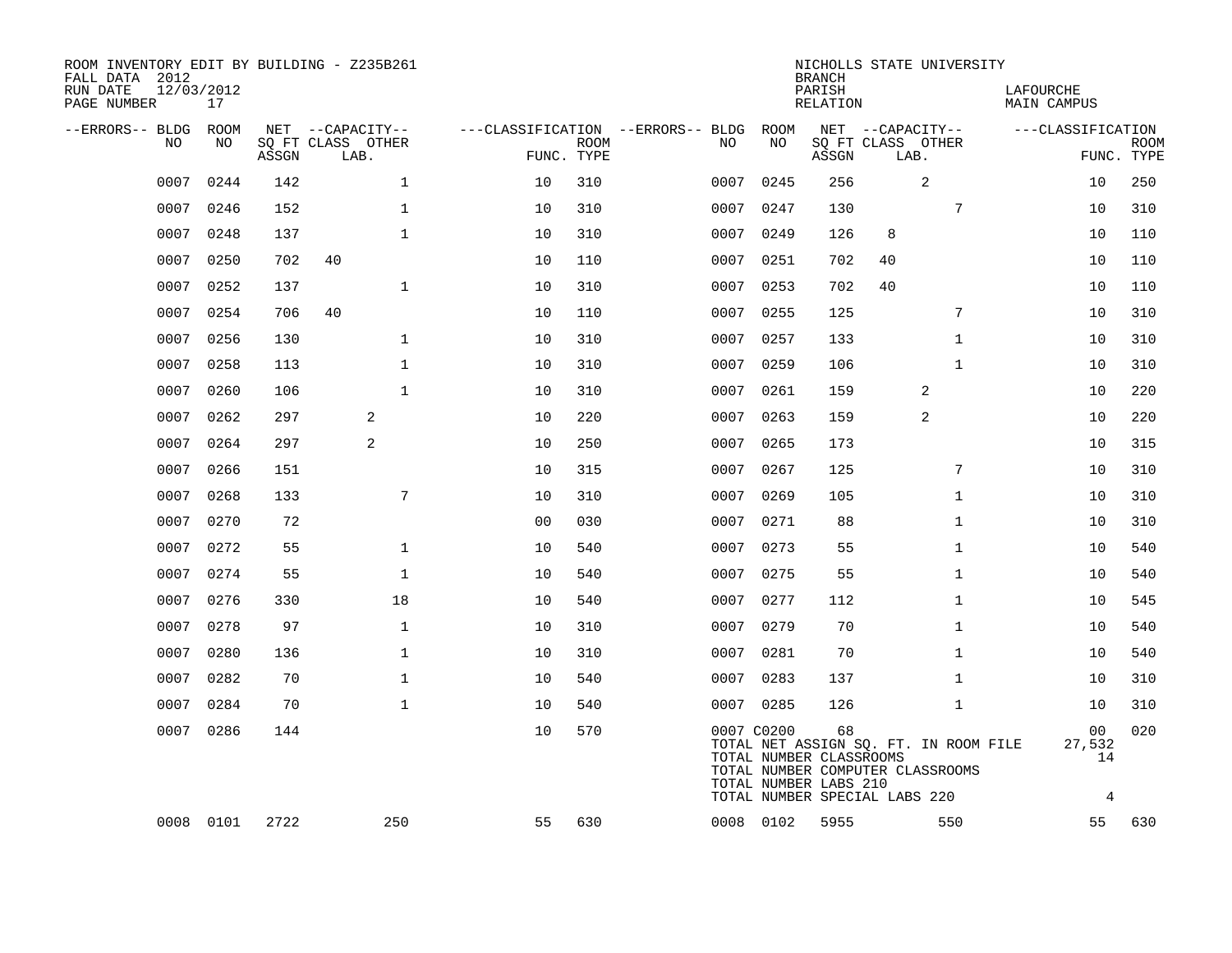| ROOM INVENTORY EDIT BY BUILDING - Z235B261<br>FALL DATA 2012<br>RUN DATE<br>PAGE NUMBER | 12/03/2012<br>18 |       |                                               |                |             |                                         |            | <b>BRANCH</b><br>PARISH<br>RELATION | NICHOLLS STATE UNIVERSITY                     | LAFOURCHE<br><b>MAIN CAMPUS</b> |                           |
|-----------------------------------------------------------------------------------------|------------------|-------|-----------------------------------------------|----------------|-------------|-----------------------------------------|------------|-------------------------------------|-----------------------------------------------|---------------------------------|---------------------------|
| --ERRORS-- BLDG<br>NO                                                                   | ROOM<br>NO       | ASSGN | NET --CAPACITY--<br>SQ FT CLASS OTHER<br>LAB. | FUNC. TYPE     | <b>ROOM</b> | ---CLASSIFICATION --ERRORS-- BLDG<br>NO | ROOM<br>NO | ASSGN                               | NET --CAPACITY--<br>SQ FT CLASS OTHER<br>LAB. | ---CLASSIFICATION               | <b>ROOM</b><br>FUNC. TYPE |
| 0008                                                                                    | 0103             | 1798  | 150                                           | 55             | 630         | 0008                                    | 0104       | 285                                 | 2                                             | 55                              | 310                       |
| 0008                                                                                    | 0105             | 234   | 7                                             | 0 <sub>0</sub> | 030         | 0008                                    | 0106       | 20                                  |                                               | 00                              | 020                       |
| 0008                                                                                    | 0107             | 83    |                                               | 0 <sub>0</sub> | 030         | 0008                                    | 0108       | 135                                 |                                               | 00                              | 030                       |
| 0008                                                                                    | 0109             | 34    |                                               | 0 <sub>0</sub> | 020         | 0008                                    | 0110       | 22                                  |                                               | 0 <sub>0</sub>                  | 020                       |
| 0008                                                                                    | 0111             | 225   | 7                                             | 0 <sub>0</sub> | 030         | 0008                                    | 0112       | 2759                                | 250                                           | 55                              | 630                       |
| 0008                                                                                    | 0113             | 176   |                                               | 0 <sub>0</sub> | 020         | 0008                                    | 0114       | 742                                 | 50                                            | 55                              | 630                       |
| 0008                                                                                    | 0114A            | 630   | 80                                            | 55             | 630         | 0008                                    | 0115       | 127                                 | $\mathbf{1}$                                  | 50                              | 310                       |
| 0008                                                                                    | 0116             | 122   | $\mathbf{1}$                                  | 50             | 310         | 0008                                    | 0117       | 188                                 |                                               | 0 <sub>0</sub>                  | 020                       |
| 0008                                                                                    | 0118             | 89    | $\mathbf{1}$                                  | 50             | 310         | 0008                                    | 0119       | 89                                  | $\mathbf{1}$                                  | 50                              | 310                       |
| 0008                                                                                    | 0120             | 67    |                                               | 50             | 315         | 0008                                    | 0121       | 475                                 | 2                                             | 53                              | 315                       |
| 0008                                                                                    | 0122             | 159   | $\mathbf 1$                                   | 53             | 310         | 0008                                    | 0123       | 143                                 | $\mathbf{1}$                                  | 53                              | 310                       |
| 0008                                                                                    | 0124             | 61    |                                               | 53             | 315         | 0008                                    | 0125       | 1001                                |                                               | 55                              | 635                       |
| 0008                                                                                    | 0126             | 700   |                                               | 55             | 635         | 0008                                    | 0127       | 1001                                |                                               | 55                              | 635                       |
| 0008                                                                                    | 0128             | 357   | 18                                            | 55             | 630         | 0008                                    | 0129       | 2552                                |                                               | 55                              | 635                       |
| 0008                                                                                    | 0130             | 124   | 2                                             | 55             | 310         | 0008                                    | 0131       | 58                                  | 2                                             | 00                              | 030                       |
| 0008                                                                                    | 0132             | 62    |                                               | 55             | 635         | 0008                                    | 0133       | 104                                 | $\mathbf{1}$                                  | 55                              | 310                       |
| 0008                                                                                    | 0134             | 128   | $\mathbf{1}$                                  | 55             | 310         | 0008                                    | 0135       | 25                                  | $\mathbf{1}$                                  | 0 <sub>0</sub>                  | 030                       |
| 0008                                                                                    | 0136             | 105   |                                               | 55             | 635         | 0008                                    | 0137       | 105                                 |                                               | 55                              | 635                       |
| 0008                                                                                    | 0138             | 165   |                                               | 55             | 635         | 0008                                    | 0139       | 227                                 |                                               | 55                              | 635                       |
| 0008                                                                                    | 0140             | 145   |                                               | 55             | 635         | 0008                                    | 0141       | 165                                 |                                               | 55                              | 635                       |
| 0008                                                                                    | 0142             | 1239  |                                               | 55             | 635         | 0008                                    | 0142A      | 230                                 |                                               | 0 <sub>0</sub>                  | 030                       |
| 0008                                                                                    | 0142B            | 200   |                                               | 55             | 635         | 0008                                    | 0143       | 63                                  |                                               | 55                              | 635                       |
| 0008                                                                                    | 0144             | 63    |                                               | 0 <sub>0</sub> | 010         | 0008                                    | 0145       | 174                                 |                                               | 0 <sub>0</sub>                  | 020                       |
| 0008                                                                                    | 0146             | 116   |                                               | 0 <sub>0</sub> | 030         | 0008                                    | 0147       | 63                                  | 2                                             | 00                              | 030                       |
| 0008                                                                                    | 0148             | 109   |                                               | 0 <sub>0</sub> | 030         | 0008                                    | 0148A      | 25                                  |                                               | 0 <sub>0</sub>                  | 020                       |
| 0008                                                                                    | 0149             | 682   |                                               | 0 <sub>0</sub> | 030         |                                         | 0008 0150  | 264                                 |                                               | 55                              | 635                       |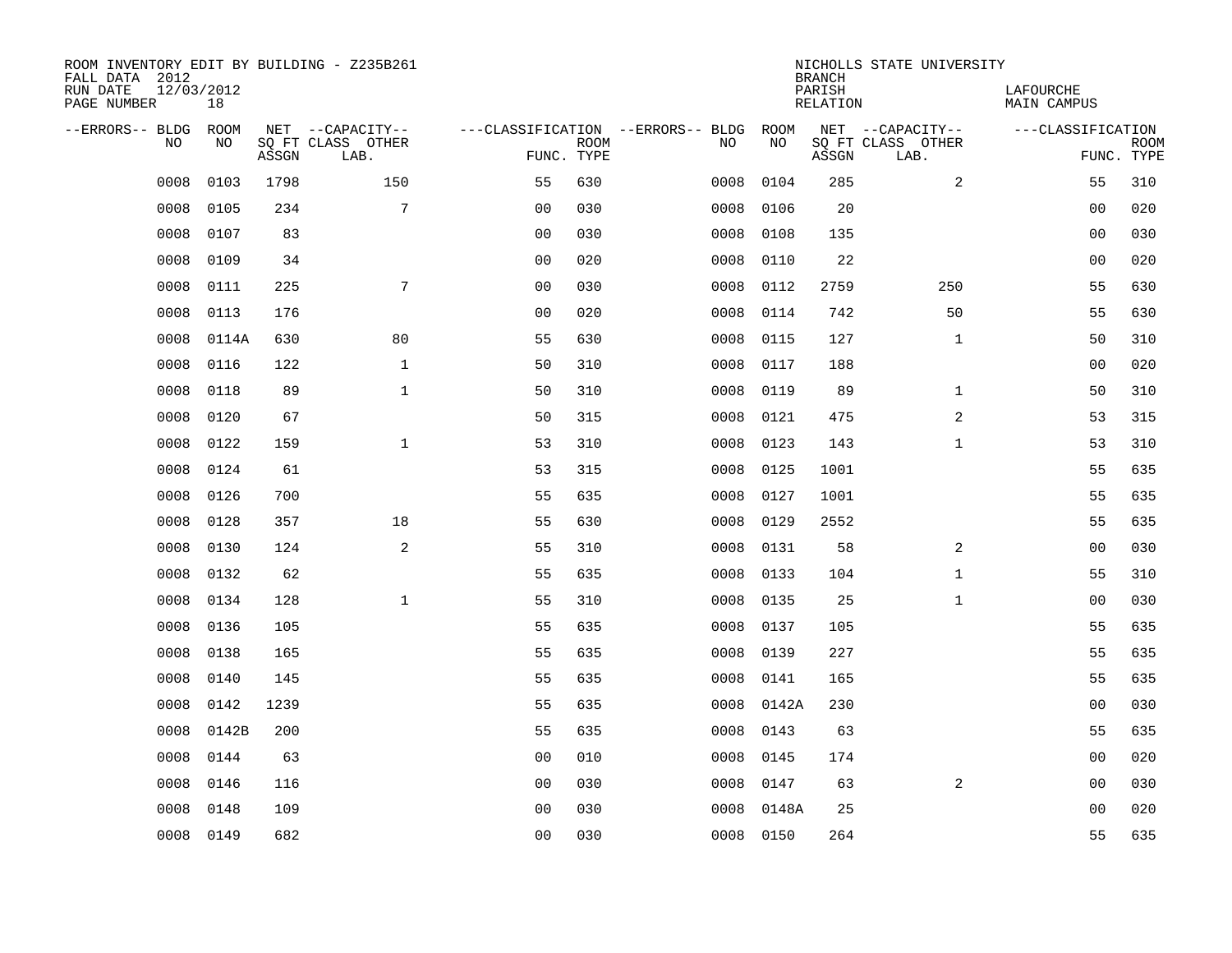| ROOM INVENTORY EDIT BY BUILDING - Z235B261<br>FALL DATA 2012 |                  |       |                                               |                                                                       |      |      |            | <b>BRANCH</b>                                             | NICHOLLS STATE UNIVERSITY                                                                                                               |                             |                           |
|--------------------------------------------------------------|------------------|-------|-----------------------------------------------|-----------------------------------------------------------------------|------|------|------------|-----------------------------------------------------------|-----------------------------------------------------------------------------------------------------------------------------------------|-----------------------------|---------------------------|
| RUN DATE<br>PAGE NUMBER                                      | 12/03/2012<br>19 |       |                                               |                                                                       |      |      |            | PARISH<br>RELATION                                        |                                                                                                                                         | LAFOURCHE<br>MAIN CAMPUS    |                           |
| --ERRORS-- BLDG ROOM<br>NO                                   | NO               | ASSGN | NET --CAPACITY--<br>SQ FT CLASS OTHER<br>LAB. | ---CLASSIFICATION --ERRORS-- BLDG ROOM NET --CAPACITY--<br>FUNC. TYPE | ROOM | NO   | NO         | ASSGN<br>TOTAL NUMBER CLASSROOMS<br>TOTAL NUMBER LABS 210 | SQ FT CLASS OTHER<br>LAB.<br>TOTAL NET ASSIGN SQ. FT. IN ROOM FILE<br>TOTAL NUMBER COMPUTER CLASSROOMS<br>TOTAL NUMBER SPECIAL LABS 220 | ---CLASSIFICATION<br>24,930 | <b>ROOM</b><br>FUNC. TYPE |
| 0009                                                         | 0100             | 8237  |                                               | 55                                                                    | 660  |      | 0009 0101  | 114                                                       |                                                                                                                                         | 0 <sub>0</sub>              | 020                       |
| 0009                                                         | 0102             | 38    | $\mathbf 1$                                   | 0 <sub>0</sub>                                                        | 030  | 0009 | 0103       | 38                                                        |                                                                                                                                         | 00                          | 030                       |
| 0009                                                         | 0104             | 130   | $\mathbf{1}$                                  | 55                                                                    | 310  | 0009 | 0105       | 184                                                       | $\mathbf{1}$                                                                                                                            | 55                          | 310                       |
| 0009                                                         | 0106             | 156   | $\mathbf{1}$                                  | 55                                                                    | 310  | 0009 | 0108       | 104                                                       | $\mathbf{1}$                                                                                                                            | 55                          | 310                       |
| 0009                                                         | 0109             | 28    |                                               | 0 <sub>0</sub>                                                        | 030  | 0009 | 0110       | 2840                                                      |                                                                                                                                         | 55                          | 665                       |
| 0009                                                         | 0111             | 638   |                                               | 0 <sub>0</sub>                                                        | 030  | 0009 | 0119       | 778                                                       |                                                                                                                                         | 64                          | 660                       |
| 0009                                                         | 0120             | 506   |                                               | 64                                                                    | 660  | 0009 | 0206       | 85                                                        |                                                                                                                                         | 55                          | 850                       |
| 0009                                                         | 0207             | 85    |                                               | 55                                                                    | 850  | 0009 | 0208       | 77                                                        |                                                                                                                                         | 55                          | 850                       |
| 0009                                                         | 0209             | 113   | $\mathbf{1}$                                  | 55                                                                    | 310  | 0009 | 0210       | 60                                                        |                                                                                                                                         | 55                          | 870                       |
| 0009                                                         | 0211             | 117   |                                               | 00                                                                    | 020  | 0009 | 0212       | 81                                                        |                                                                                                                                         | 00                          | 020                       |
| 0009                                                         | 0213             | 20    |                                               | 55                                                                    | 895  | 0009 | 0214       | 20                                                        |                                                                                                                                         | 55                          | 895                       |
| 0009                                                         | 0215             | 333   |                                               | 55                                                                    | 810  | 0009 | 0216       | 81                                                        | $\mathbf{1}$                                                                                                                            | 55                          | 820                       |
| 0009                                                         | 0222             | 271   |                                               | 55                                                                    | 880  | 0009 | 0223       | 20                                                        |                                                                                                                                         | 55                          | 895                       |
| 0009                                                         | 0224             | 20    |                                               | 55                                                                    | 895  | 0009 | 0225       | 20                                                        |                                                                                                                                         | 55                          | 895                       |
| 0009                                                         | 0226             | 154   |                                               | 55                                                                    | 810  | 0009 | 0227       | 37                                                        | $\mathbf{1}$                                                                                                                            | 55                          | 820                       |
|                                                              | 0009 0228        | 196   |                                               | 55                                                                    | 810  |      | 0009 0306  | 150                                                       |                                                                                                                                         | 00                          | 020                       |
|                                                              | 0009 00101       | 1252  |                                               | 0 <sub>0</sub>                                                        | 020  |      | 0009 00102 | 105                                                       | $\mathbf{1}$                                                                                                                            | 55                          | 310                       |
|                                                              | 0009 00106       | 218   | 5                                             | 0 <sub>0</sub>                                                        | 030  |      | 0009 00107 | 95                                                        | 3                                                                                                                                       | 0 <sub>0</sub>              | 030                       |
|                                                              | 0009 00109       | 234   | 5                                             | 0 <sub>0</sub>                                                        | 030  |      | 0009 00111 | 77                                                        | 2                                                                                                                                       | 0 <sub>0</sub>              | 030                       |
|                                                              | 0009 00112       | 105   | $\mathbf 1$                                   | 55                                                                    | 310  |      | 0009 00113 | 389                                                       |                                                                                                                                         | 0 <sub>0</sub>              | 030                       |
|                                                              | 0009 00114       | 281   | $\mathbf 1$                                   | 51                                                                    | 315  |      | 0009 00115 | 225                                                       | $\mathbf{1}$                                                                                                                            | 51                          | 315                       |
|                                                              | 0009 00116       | 215   | $\mathbf 1$                                   | 51                                                                    | 310  |      | 0009 00117 | 192                                                       | $\mathbf{1}$                                                                                                                            | 51                          | 310                       |
|                                                              | 0009 00118       | 215   | $\mathbf 1$                                   | 51                                                                    | 310  |      | 0009 00119 | 210                                                       | $\mathbf{1}$                                                                                                                            | 51                          | 310                       |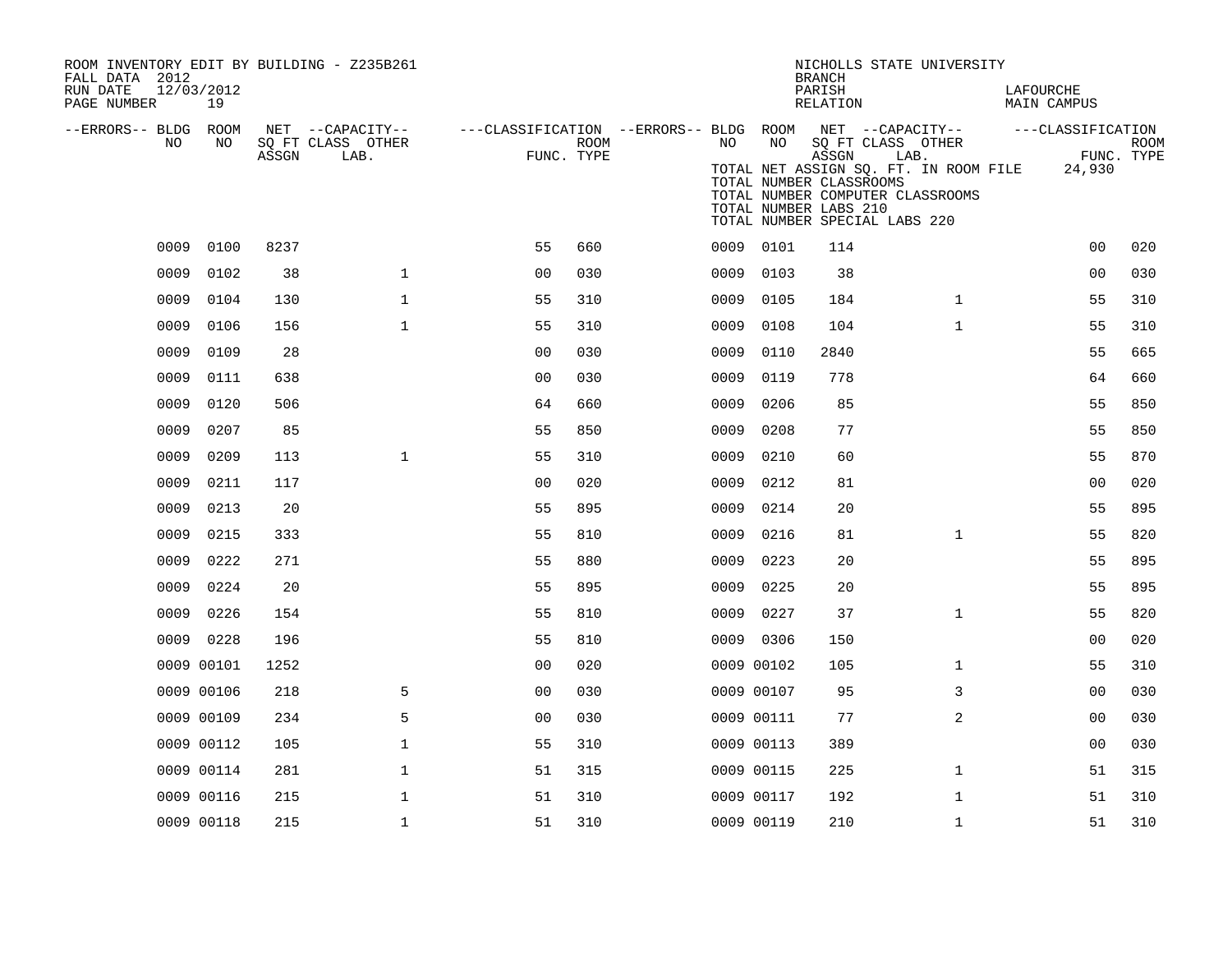| ROOM INVENTORY EDIT BY BUILDING - Z235B261<br>FALL DATA 2012 |                  |       |                           |                |             |                                   |             | <b>BRANCH</b>             | NICHOLLS STATE UNIVERSITY |                                 |                           |
|--------------------------------------------------------------|------------------|-------|---------------------------|----------------|-------------|-----------------------------------|-------------|---------------------------|---------------------------|---------------------------------|---------------------------|
| RUN DATE<br>PAGE NUMBER                                      | 12/03/2012<br>20 |       |                           |                |             |                                   |             | PARISH<br><b>RELATION</b> |                           | LAFOURCHE<br><b>MAIN CAMPUS</b> |                           |
| --ERRORS-- BLDG                                              | ROOM             |       | NET --CAPACITY--          |                |             | ---CLASSIFICATION --ERRORS-- BLDG | ROOM        |                           | NET --CAPACITY--          | ---CLASSIFICATION               |                           |
| NO                                                           | NO               | ASSGN | SQ FT CLASS OTHER<br>LAB. | FUNC. TYPE     | <b>ROOM</b> | NO                                | NO          | ASSGN                     | SQ FT CLASS OTHER<br>LAB. |                                 | <b>ROOM</b><br>FUNC. TYPE |
|                                                              | 0009 00124       | 278   |                           | 0 <sub>0</sub> | 030         |                                   | 0009 00129  | 836                       |                           | 00                              | 020                       |
|                                                              | 0009 00164       | 1800  |                           | 0 <sub>0</sub> | 030         |                                   | 0009 00165  | 9084                      |                           | 55                              | 670                       |
|                                                              | 0009 00166       | 482   |                           | 0 <sub>0</sub> | 030         |                                   | 0009 00169  | 207                       | $\mathbf{1}$              | 55                              | 310                       |
|                                                              | 0009 00170       | 72    |                           | 0 <sub>0</sub> | 010         |                                   | 0009 10101  | 38                        |                           | 00                              | 030                       |
|                                                              | 0009 10102       | 126   | $\mathbf{1}$              | 0 <sub>0</sub> | 030         |                                   | 0009 10103  | 215                       | $\mathbf{1}$              | 51                              | 315                       |
|                                                              | 0009 10104       | 65    |                           | 51             | 650         |                                   | 0009 10105  | 115                       | $\mathbf{1}$              | 51                              | 310                       |
|                                                              | 0009 10106       | 115   | $\mathbf{1}$              | 51             | 310         |                                   | 0009 10107  | 151                       |                           | 00                              | 020                       |
|                                                              | 0009 10108       | 569   |                           | 0 <sub>0</sub> | 020         |                                   | 0009 10109  | 874                       |                           | 00                              | 020                       |
|                                                              | 0009 10111       | 187   |                           | 52             | 315         |                                   | 0009 10112  | 153                       | $\mathbf{1}$              | 52                              | 310                       |
|                                                              | 0009 10113       | 164   |                           | 0 <sub>0</sub> | 020         |                                   | 0009 10114  | 147                       |                           | 00                              | 020                       |
|                                                              | 0009 10115       | 125   | $\mathbf 1$               | 52             | 310         |                                   | 0009 10116  | 121                       | $\mathbf{1}$              | 52                              | 310                       |
|                                                              | 0009 10117       | 102   | $\mathbf{1}$              | 52             | 310         |                                   | 0009 10118  | 98                        | $\mathbf{1}$              | 52                              | 310                       |
|                                                              | 0009 10119       | 128   | $\mathbf 1$               | 52             | 310         |                                   | 0009 10120  | 96                        |                           | 52                              | 650                       |
|                                                              | 0009 10121       | 123   | $\mathbf 1$               | 52             | 310         |                                   | 0009 10122  | 125                       | $\mathbf{1}$              | 52                              | 310                       |
|                                                              | 0009 101230      | 123   | 1                         | 52             | 310         |                                   | 0009 10124  | 131                       | $\mathbf{1}$              | 52                              | 310                       |
|                                                              | 0009 10125       | 129   | $\mathbf 1$               | 52             | 310         |                                   | 0009 10126  | 790                       |                           | 55                              | 730                       |
|                                                              | 0009 10128       | 98    |                           | 55             | 615         |                                   | 0009 10129  | 46                        |                           | 55                              | 615                       |
|                                                              | 0009 10130       | 178   |                           | 0 <sub>0</sub> | 020         |                                   | 0009 10131  | 98                        |                           | 55                              | 615                       |
|                                                              | 0009 10132       | 1440  | 180                       | 55             | 610         |                                   | 0009 10133  | 225                       | 9                         | 55                              | 610                       |
|                                                              | 0009 10134       | 55    |                           | 0 <sub>0</sub> | 020         |                                   | 0009 10135  | 43                        |                           | 00                              | 010                       |
|                                                              | 0009 10136       | 120   |                           | 55             | 660         |                                   | 0009 10137  | 88                        |                           | 00                              | 030                       |
|                                                              | 0009 10138       | 553   | 20                        | 55             | 650         |                                   | 0009 10139  | 565                       | 36                        | 55                              | 410                       |
|                                                              | 0009 10140       | 647   |                           | 0 <sub>0</sub> | 020         |                                   | 0009 10141  | 1268                      |                           | 00                              | 020                       |
|                                                              | 0009 10142       | 756   |                           | 00             | 020         |                                   | 0009 10143  | 2193                      |                           | 55                              | 670                       |
|                                                              | 0009 10144       | 531   |                           | 55             | 675         |                                   | 0009 10145  | 3503                      | 324                       | 55                              | 630                       |
|                                                              | 0009 10146A      | 322   | 10                        | 55             | 650         |                                   | 0009 10146B | 290                       | 9                         | 55                              | 650                       |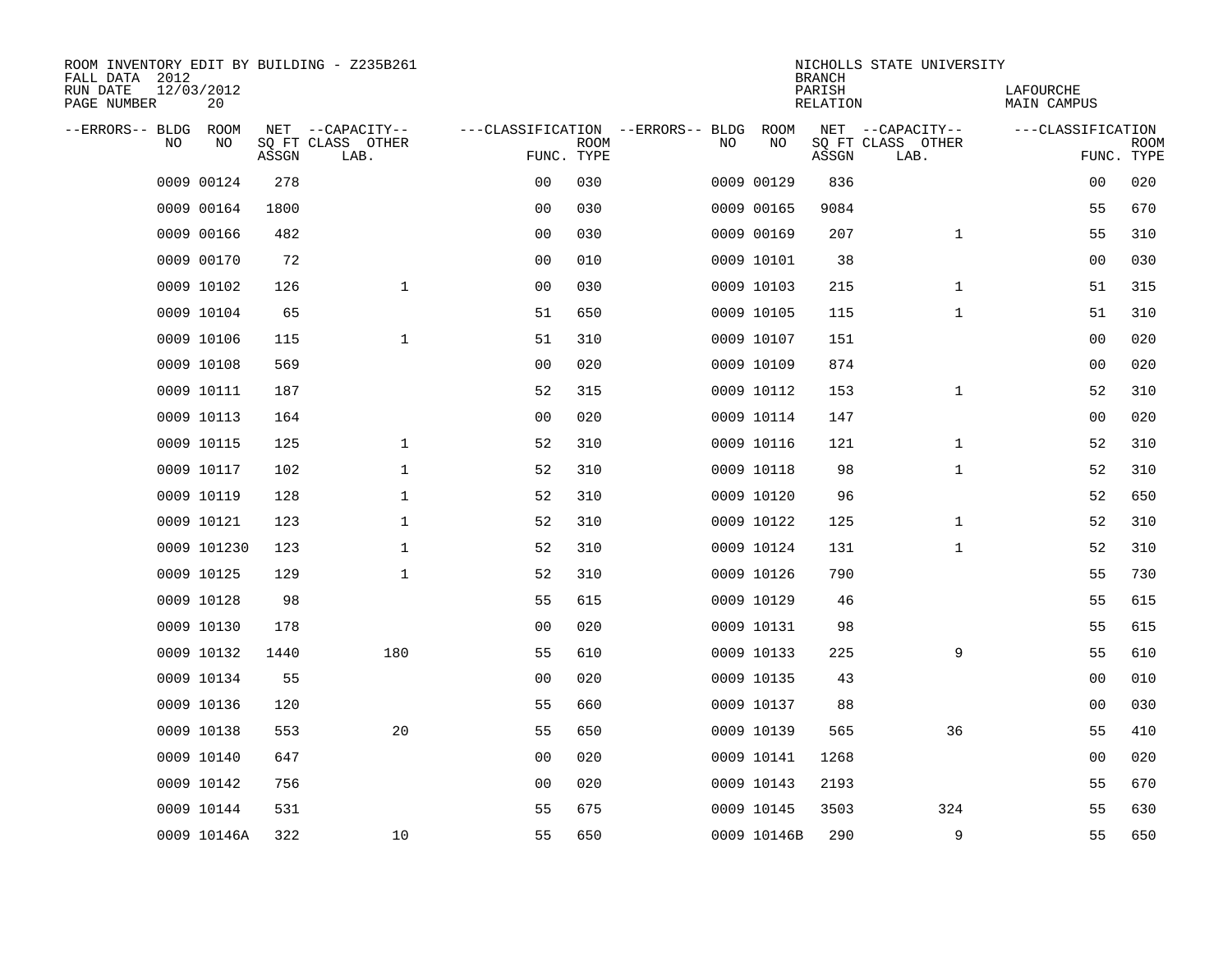| ROOM INVENTORY EDIT BY BUILDING - Z235B261<br>FALL DATA 2012 |                  |       |                           |                |             |                                        |                                                                                   | <b>BRANCH</b>      |      | NICHOLLS STATE UNIVERSITY                                                 |                          |                   |             |
|--------------------------------------------------------------|------------------|-------|---------------------------|----------------|-------------|----------------------------------------|-----------------------------------------------------------------------------------|--------------------|------|---------------------------------------------------------------------------|--------------------------|-------------------|-------------|
| RUN DATE<br>PAGE NUMBER                                      | 12/03/2012<br>21 |       |                           |                |             |                                        |                                                                                   | PARISH<br>RELATION |      |                                                                           | LAFOURCHE<br>MAIN CAMPUS |                   |             |
| --ERRORS-- BLDG ROOM                                         |                  |       | NET --CAPACITY--          |                |             | ---CLASSIFICATION --ERRORS-- BLDG ROOM |                                                                                   |                    |      | NET --CAPACITY--                                                          |                          | ---CLASSIFICATION |             |
| NO.                                                          | NO               | ASSGN | SQ FT CLASS OTHER<br>LAB. | FUNC. TYPE     | <b>ROOM</b> | NO.                                    | NO                                                                                | ASSGN              | LAB. | SQ FT CLASS OTHER                                                         |                          | FUNC. TYPE        | <b>ROOM</b> |
|                                                              | 0009 10147A      | 452   | 15                        | 55             | 650         |                                        | 0009 10147B                                                                       | 365                |      | 12                                                                        |                          | 55                | 650         |
|                                                              | 0009 10148       | 1231  | 60                        | 55             | 630         |                                        | 0009 10149                                                                        | 89                 |      |                                                                           |                          | 55                | 635         |
|                                                              | 0009 10150       | 12    |                           | 0 <sub>0</sub> | 020         |                                        | 0009 10151                                                                        | 11                 |      |                                                                           |                          | 0 <sub>0</sub>    | 020         |
|                                                              | 0009 10152       | 36    | $\mathbf{1}$              | 0 <sub>0</sub> | 030         |                                        | 0009 10153                                                                        | 11                 |      |                                                                           |                          | 0 <sub>0</sub>    | 020         |
|                                                              | 0009 10154       | 36    | 2                         | 0 <sub>0</sub> | 030         |                                        | 0009 10155                                                                        | 53                 |      |                                                                           |                          | 55                | 635         |
|                                                              | 0009 10156       | 100   | $\mathbf{1}$              | 55             | 310         |                                        | 0009 10157                                                                        | 90                 |      |                                                                           |                          | 00                | 020         |
|                                                              | 0009 10158       | 23    |                           | 0 <sub>0</sub> | 010         |                                        | 0009 10159                                                                        | 23                 |      | $\mathbf{1}$                                                              |                          | 0 <sub>0</sub>    | 030         |
|                                                              | 0009 10160       | 153   |                           | 00             | 020         |                                        | 0009 10161                                                                        | 119                |      |                                                                           |                          | 55                | 635         |
|                                                              | 0009 10162       | 60    |                           | 55             | 635         |                                        | 0009 10163                                                                        | 77                 |      |                                                                           |                          | 55                | 635         |
|                                                              | 0009 10164       | 507   |                           | 55             | 635         |                                        | 0009 10165                                                                        | 551                |      |                                                                           |                          | 55                | 635         |
|                                                              | 0009 10166       | 100   |                           | 55             | 635         |                                        | 0009 10167                                                                        | 64                 |      |                                                                           |                          | 55                | 635         |
|                                                              | 0009 10168       | 155   |                           | 55             | 635         |                                        | 0009 10169                                                                        | 107                |      |                                                                           |                          | 55                | 635         |
|                                                              | 0009 10170       | 575   |                           | 0 <sub>0</sub> | 020         |                                        | 0009 10171                                                                        | 98                 |      |                                                                           |                          | 00                | 020         |
|                                                              | 0009 10172       | 315   |                           | 55             | 675         |                                        | 0009 10173                                                                        | 795                |      |                                                                           |                          | 0 <sub>0</sub>    | 020         |
|                                                              | 0009 20101       | 693   |                           | 0 <sub>0</sub> | 020         |                                        | 0009 20102                                                                        | 52                 |      |                                                                           |                          | 00                | 010         |
|                                                              | 0009 20103       | 490   | 35                        | 55             | 680         |                                        | 0009 20104                                                                        | 711                |      | 60                                                                        |                          | 55                | 680         |
|                                                              | 0009 20105       | 534   | 45                        | 55             | 680         |                                        | TOTAL NUMBER CLASSROOMS<br>TOTAL NUMBER LABS 210<br>TOTAL NUMBER SPECIAL LABS 220 |                    |      | TOTAL NET ASSIGN SQ. FT. IN ROOM FILE<br>TOTAL NUMBER COMPUTER CLASSROOMS |                          | 44,371            |             |
|                                                              | 0010 0015        | 89    | $\mathbf{1}$              | 10             | 540         |                                        | 0010 0100                                                                         | 195                |      |                                                                           |                          | 0 <sub>0</sub>    | 020         |
| 0010                                                         | 0100A            | 131   | $\mathbf{1}$              | 11             | 350         | 0010                                   | 0100B                                                                             | 138                |      | $\mathbf{1}$                                                              |                          | 11                | 350         |
| 0010                                                         | 0100C            | 114   | $\mathbf{1}$              | 11             | 350         |                                        | 0010 0100D                                                                        | 114                |      | $\mathbf{1}$                                                              |                          | 11                | 350         |
| 0010                                                         | 0101             | 662   | 40                        | 11             | 110         | 0010                                   | 0102                                                                              | 396                |      | 20                                                                        |                          | 11                | 350         |
| 0010                                                         | 0102A            | 291   | 16                        | 11             | 310         | 0010                                   | 0102B                                                                             | 52                 |      |                                                                           |                          | 0 <sub>0</sub>    | 020         |
|                                                              | 0010 0102C       | 338   | 6                         | 11             | 650         |                                        | 0010 0102D                                                                        | 170                |      |                                                                           |                          | 0 <sub>0</sub>    | 020         |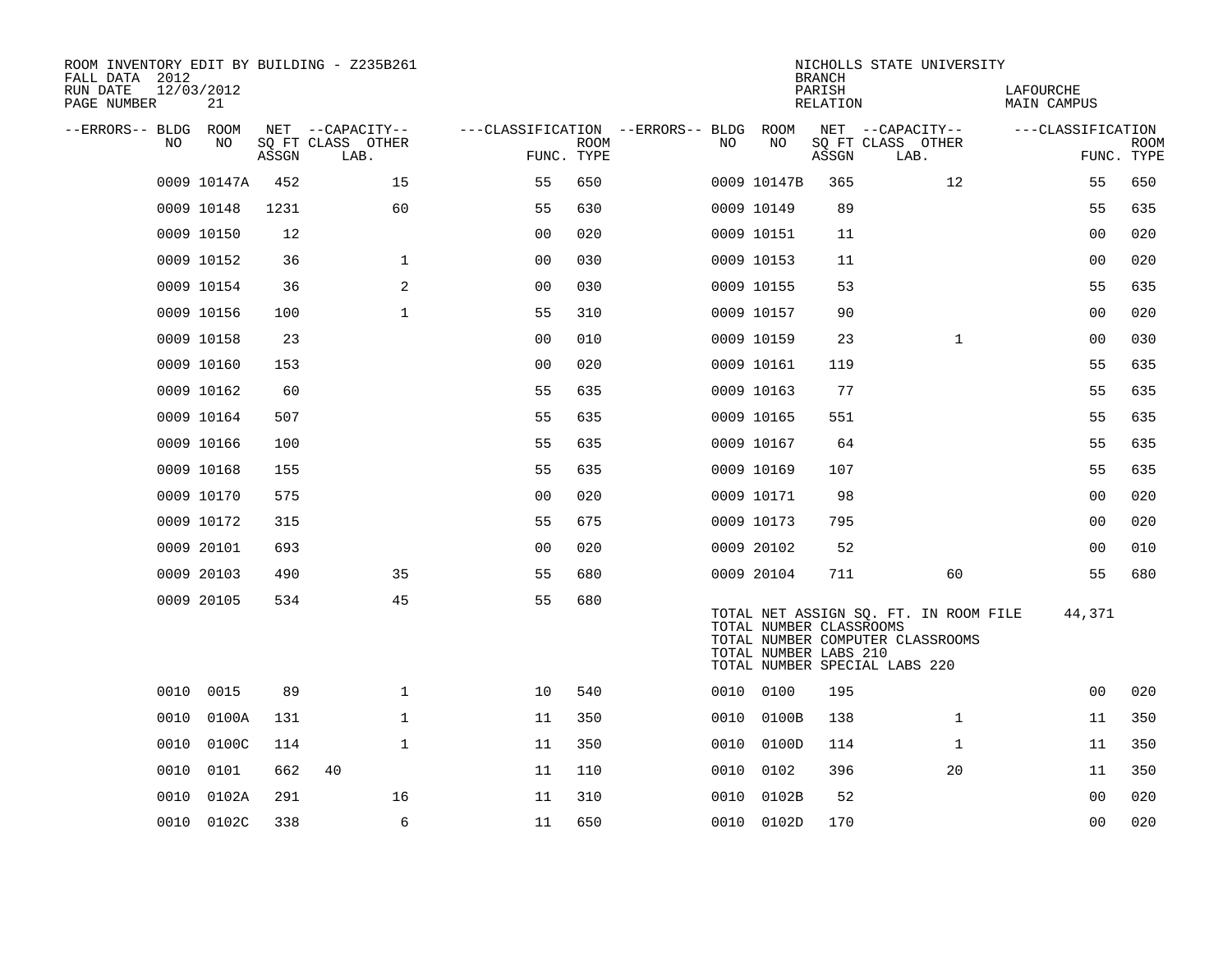| ROOM INVENTORY EDIT BY BUILDING - Z235B261<br>FALL DATA 2012<br>RUN DATE | 12/03/2012 |       |                                       |                |             |                                          |            | <b>BRANCH</b><br>PARISH | NICHOLLS STATE UNIVERSITY             | LAFOURCHE         |             |
|--------------------------------------------------------------------------|------------|-------|---------------------------------------|----------------|-------------|------------------------------------------|------------|-------------------------|---------------------------------------|-------------------|-------------|
| PAGE NUMBER                                                              | 22         |       |                                       |                |             |                                          |            | RELATION                |                                       | MAIN CAMPUS       |             |
| --ERRORS-- BLDG ROOM<br>NO.                                              | NO.        |       | NET --CAPACITY--<br>SQ FT CLASS OTHER |                | <b>ROOM</b> | ---CLASSIFICATION --ERRORS-- BLDG<br>NO. | ROOM<br>NO |                         | NET --CAPACITY--<br>SQ FT CLASS OTHER | ---CLASSIFICATION | <b>ROOM</b> |
|                                                                          |            | ASSGN | LAB.                                  | FUNC. TYPE     |             |                                          |            | ASSGN                   | LAB.                                  |                   | FUNC. TYPE  |
| 0010                                                                     | 0103       | 765   | 15                                    | 11             | 250         | 0010                                     | 0103A      | 219                     |                                       | 10                | 615         |
| 0010                                                                     | 0103B      | 239   |                                       | 10             | 615         | 0010                                     | 0103C      | 33                      |                                       | 10                | 615         |
| 0010                                                                     | 0103D      | 33    |                                       | 10             | 615         | 0010                                     | 0104       | 422                     | $\overline{4}$                        | 33                | 530         |
| 0010                                                                     | 0104A      | 48    |                                       | 33             | 535         | 0010                                     | 0104B      | 34                      |                                       | 0 <sub>0</sub>    | 020         |
| 0010                                                                     | 0104C      | 96    | 2                                     | 33             | 530         | 0010                                     | 0104D      | 90                      | 2                                     | 33                | 530         |
| 0010                                                                     | 0105       | 726   | 40                                    | 10             | 110         | 0010                                     | 0106       | 723                     | 40                                    | 10                | 110         |
| 0010                                                                     | 0107       | 520   | 25                                    | 11             | 215         | 0010                                     | 0107A      | 174                     | $\mathbf{1}$                          | 11                | 350         |
| 0010                                                                     | 0107B      | 174   | $\mathbf{1}$                          | 11             | 350         | 0010                                     | 0107C      | 100                     | 10                                    | 11                | 535         |
| 0010                                                                     | 0108       | 1505  | 20                                    | 11             | 210         | 0010                                     | 0108A      | 142                     |                                       | 10                | 215         |
| 0010                                                                     | 0108B      | 138   |                                       | 10             | 215         | 0010                                     | 0108C      | 561                     |                                       | 10                | 215         |
| 0010                                                                     | 0108D      | 196   |                                       | 10             | 215         | 0010                                     | 0109       | 1213                    | 20                                    | 10                | 210         |
| 0010                                                                     | 0109A      | 142   |                                       | 10             | 215         | 0010                                     | 0109B      | 69                      |                                       | 10                | 215         |
| 0010                                                                     | 0109C      | 67    |                                       | 10             | 215         | 0010                                     | 0109D      | 116                     |                                       | 10                | 215         |
| 0010                                                                     | 0110       | 1247  | 15                                    | 10             | 210         | 0010                                     | 0111       | 120                     | $\mathbf{1}$                          | 10                | 310         |
| 0010                                                                     | 0112       | 105   | $\mathbf 1$                           | 10             | 310         | 0010                                     | 0113       | 103                     | $\mathbf{1}$                          | 10                | 310         |
| 0010                                                                     | 0114       | 135   | $\mathbf 1$                           | 51             | 310         | 0010                                     | 0115       | 138                     | $\mathbf{1}$                          | 10                | 310         |
| 0010                                                                     | 0116       | 120   | $\mathbf{1}$                          | 10             | 310         | 0010                                     | 0117       | 388                     | $\mathbf{1}$                          | 51                | 310         |
| 0010                                                                     | 0118       | 103   |                                       | 0 <sub>0</sub> | 020         | 0010                                     | 0118A      | 319                     | 6                                     | 10                | 530         |
| 0010                                                                     | 0118B      | 1158  | 10                                    | 10             | 530         | 0010                                     | 0119       | 358                     |                                       | 0 <sub>0</sub>    | 020         |
| 0010                                                                     | 0120       | 189   | 3                                     | 0 <sub>0</sub> | 030         | 0010                                     | 0121       | 1333                    |                                       | 10                | 615         |
| 0010                                                                     | 0122       | 1164  |                                       | 0 <sub>0</sub> | 030         | 0010                                     | 0123       | 362                     |                                       | 0 <sub>0</sub>    | 020         |
| 0010                                                                     | 0124       | 190   | 5                                     | 0 <sub>0</sub> | 030         | 0010                                     | 0139       | 66                      |                                       | 00                | 020         |
| 0010                                                                     | 0140       | 117   |                                       | 0 <sub>0</sub> | 020         |                                          | 0010 0141  | 117                     |                                       | 0 <sub>0</sub>    | 020         |
| 0010                                                                     | 0150       | 54    |                                       | 00             | 010         | 0010                                     | 0159       | 242                     | $\overline{4}$                        | 00                | 030         |
| 0010                                                                     | 0160       | 280   |                                       | 0 <sub>0</sub> | 030         | 0010                                     | 0161       | 329                     |                                       | 0 <sub>0</sub>    | 030         |
|                                                                          | 0010 0162  | 116   |                                       | 00             | 030         |                                          | 0010 0163  | 137                     |                                       | 0 <sub>0</sub>    | 030         |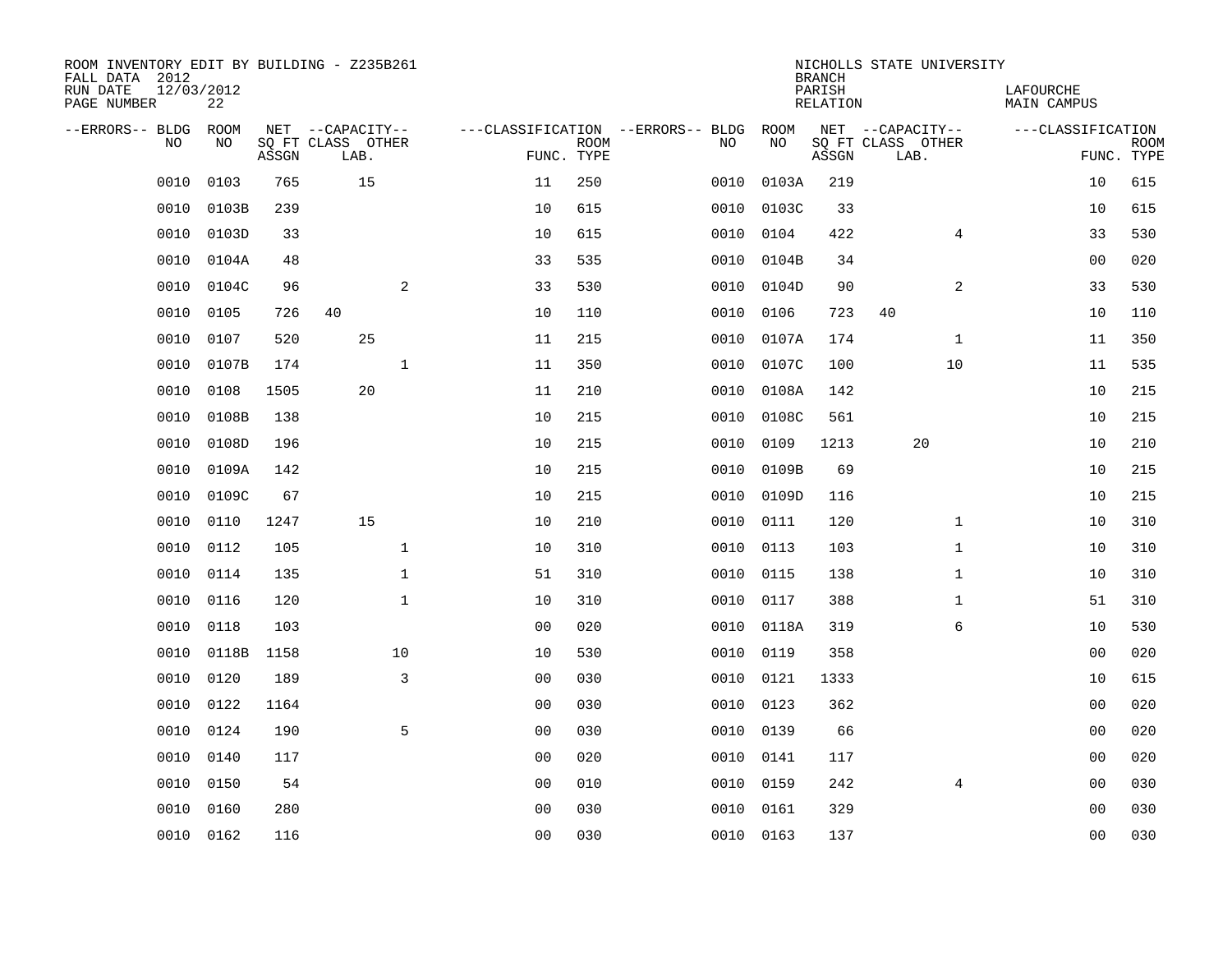| ROOM INVENTORY EDIT BY BUILDING - Z235B261<br>FALL DATA 2012 |                  |       |                           |                |             |                                   |            | <b>BRANCH</b>      | NICHOLLS STATE UNIVERSITY |                |                          |             |
|--------------------------------------------------------------|------------------|-------|---------------------------|----------------|-------------|-----------------------------------|------------|--------------------|---------------------------|----------------|--------------------------|-------------|
| RUN DATE<br>PAGE NUMBER                                      | 12/03/2012<br>23 |       |                           |                |             |                                   |            | PARISH<br>RELATION |                           |                | LAFOURCHE<br>MAIN CAMPUS |             |
| --ERRORS-- BLDG ROOM                                         |                  |       | NET --CAPACITY--          |                |             | ---CLASSIFICATION --ERRORS-- BLDG | ROOM       |                    | NET --CAPACITY--          |                | ---CLASSIFICATION        |             |
| NO                                                           | NO               | ASSGN | SQ FT CLASS OTHER<br>LAB. | FUNC. TYPE     | <b>ROOM</b> | NO                                | NO         | ASSGN              | SQ FT CLASS OTHER<br>LAB. |                | FUNC. TYPE               | <b>ROOM</b> |
| 0010                                                         | 0164             | 112   |                           | 0 <sub>0</sub> | 020         | 0010                              | 0165       | 209                |                           | 6              | 0 <sub>0</sub>           | 030         |
| 0010                                                         | 0166             | 495   |                           | 11             | 615         | 0010                              | 0167       | 313                |                           |                | 00                       | 010         |
| 0010                                                         | 0175             | 4859  | 232                       | 10             | 610         | 0010                              | 0190       | 6958               |                           |                | 0 <sub>0</sub>           | 020         |
| 0010                                                         | 0200             | 1158  | 25                        | 54             | 620         | 0010                              | 0201       | 1311               | 60                        |                | 10                       | 110         |
| 0010                                                         | 0202             | 723   | 55                        | 10             | 110         | 0010                              | 0203       | 726                | 40                        |                | 10                       | 110         |
| 0010                                                         | 0204             | 714   | 57                        | 10             | 110         | 0010                              | 0205       | 717                | 44                        |                | 11                       | 210         |
| 0010                                                         | 0206A            | 196   | $\mathbf{1}$              | 10             | 310         | 0010                              | 0206B      | 96                 |                           | $\mathbf{1}$   | 10                       | 310         |
| 0010                                                         | 0206C            | 96    | $\mathbf 1$               | 10             | 310         | 0010                              | 0206D      | 42                 |                           |                | 10                       | 315         |
| 0010                                                         | 0206E            | 108   | $\mathbf{1}$              | 10             | 310         | 0010                              | 0206F      | 108                |                           | $\overline{a}$ | 10                       | 310         |
| 0010                                                         | 0206G            | 42    |                           | 10             | 315         | 0010                              | 0207       | 1394               | 20                        |                | 11                       | 210         |
| 0010                                                         | 0207A            | 181   |                           | 10             | 215         | 0010                              | 0208       | 1174               | 25                        |                | 10                       | 210         |
| 0010                                                         | 0208A            | 88    |                           | 10             | 215         | 0010                              | 0209       | 1262               | 15                        |                | 10                       | 210         |
| 0010                                                         | 0209A            | 83    |                           | 10             | 215         | 0010                              | 0210       | 1325               | 60                        |                | 10                       | 110         |
| 0010                                                         | 0210A            | 52    |                           | 10             | 115         | 0010                              | 0211       | 722                | 15                        |                | 11                       | 210         |
| 0010                                                         | 0212             | 723   | 40                        | 11             | 210         | 0010                              | 0213       | 723                | 40                        |                | 11                       | 210         |
| 0010                                                         | 0214             | 873   | 65                        | 11             | 210         | 0010                              | 0215       | 1096               | 100                       |                | 10                       | 220         |
| 0010                                                         | 0216             | 263   | 8                         | 10             | 210         | 0010                              | 0216A      | 78                 |                           |                | 10                       | 215         |
| 0010                                                         | 0216B            | 269   |                           | 10             | 215         | 0010                              | 0216C      | 33                 |                           |                | 0 <sub>0</sub>           | 020         |
| 0010                                                         | 0216D            | 51    |                           | 10             | 215         | 0010                              | 0217       | 249                | 15                        |                | 10                       | 215         |
| 0010                                                         | 0218             | 128   |                           | 10             | 215         | 0010                              | 0219       | 351                |                           |                | 10                       | 215         |
| 0010                                                         | 0220             | 143   | $\mathbf 1$               | 10             | 310         | 0010                              | 0221       | 189                |                           | $\mathbf{1}$   | 51                       | 310         |
| 0010                                                         | 0222             | 176   | $\mathbf 1$               | 10             | 310         | 0010                              | 0223       | 171                |                           | $\mathbf{1}$   | 10                       | 310         |
| 0010                                                         | 0224             | 172   |                           | 10             | 315         |                                   | 0010 0224A | 31                 |                           |                | 10                       | 315         |
| 0010                                                         | 0225             | 176   | $\mathbf{1}$              | 10             | 310         | 0010                              | 0226       | 304                |                           | $\mathbf{1}$   | 10                       | 310         |
| 0010                                                         | 0226A            | 14    |                           | 10             | 315         | 0010                              | 0228       | 185                |                           |                | 0 <sub>0</sub>           | 030         |
|                                                              | 0010 0229        | 358   | 3                         | 0 <sub>0</sub> | 020         |                                   | 0010 0231  | 119                |                           | $\mathbf{1}$   | 51                       | 310         |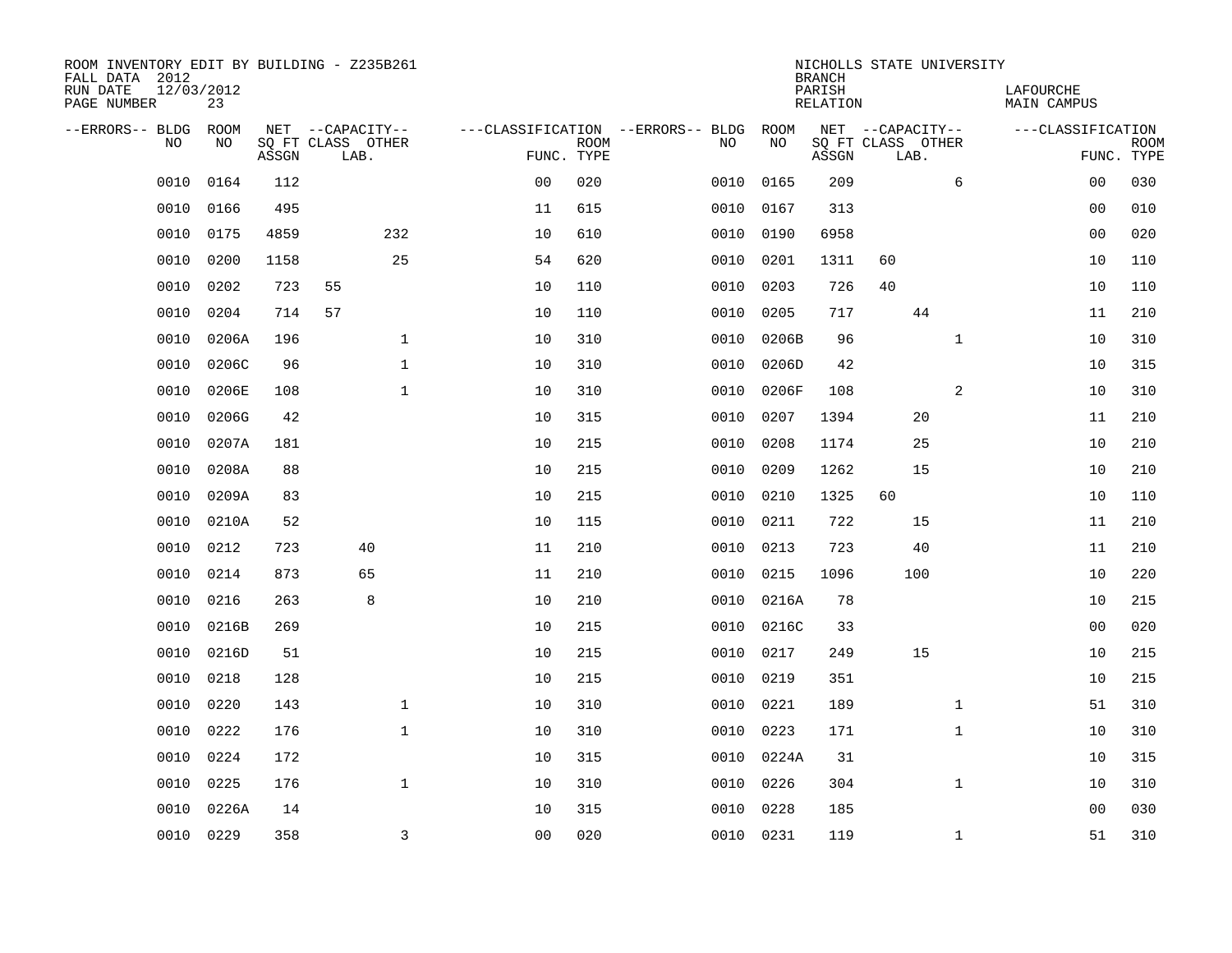| ROOM INVENTORY EDIT BY BUILDING - Z235B261<br>FALL DATA 2012<br>RUN DATE<br>PAGE NUMBER | 12/03/2012<br>24 |          |                                               |                |                           |                                         |            | <b>BRANCH</b><br>PARISH<br><b>RELATION</b> | NICHOLLS STATE UNIVERSITY                     |              | LAFOURCHE<br><b>MAIN CAMPUS</b> |                           |
|-----------------------------------------------------------------------------------------|------------------|----------|-----------------------------------------------|----------------|---------------------------|-----------------------------------------|------------|--------------------------------------------|-----------------------------------------------|--------------|---------------------------------|---------------------------|
| --ERRORS-- BLDG<br>NO                                                                   | ROOM<br>NO       | ASSGN    | NET --CAPACITY--<br>SQ FT CLASS OTHER<br>LAB. |                | <b>ROOM</b><br>FUNC. TYPE | ---CLASSIFICATION --ERRORS-- BLDG<br>NO | ROOM<br>NO | ASSGN                                      | NET --CAPACITY--<br>SQ FT CLASS OTHER<br>LAB. |              | ---CLASSIFICATION               | <b>ROOM</b><br>FUNC. TYPE |
| 0010                                                                                    | 0232             | 117      | $\mathbf 1$                                   | 10             | 310                       | 0010                                    | 0233       | 46                                         | $\mathbf{1}$                                  |              | 10                              | 115                       |
| 0010                                                                                    | 0234             | 117      | $\mathbf 1$                                   | 10             | 310                       | 0010                                    | 0235       | 116                                        |                                               | $\mathbf{1}$ | 10                              | 310                       |
| 0010                                                                                    | 0236             | 191      | $\mathbf{1}$                                  | 10             | 310                       | 0010                                    | 0236A      | 19                                         |                                               |              | 10                              | 315                       |
| 0010                                                                                    | 0237             | 189      | 4                                             | 0 <sub>0</sub> | 030                       | 0010                                    | 0238       | 362                                        |                                               |              | 00                              | 020                       |
| 0010                                                                                    | 0239             | 276      |                                               | 0 <sub>0</sub> | 020                       | 0010                                    | 0239A      | 66                                         |                                               |              | 0 <sub>0</sub>                  | 030                       |
| 0010                                                                                    | 0240             | 5366 358 |                                               | 10             | 110                       |                                         | 0010 0241  | 104                                        | 21                                            |              | 10                              | 110                       |
| 0010                                                                                    | 0242             | 116      | $\mathbf{1}$                                  | 10             | 310                       | 0010                                    | 0243       | 116                                        |                                               | $\mathbf{1}$ | 10                              | 310                       |
| 0010                                                                                    | 0244             | 115      | $\mathbf{1}$                                  | 10             | 310                       |                                         | 0010 0245  | 115                                        | $7\phantom{.0}$                               |              | 10                              | 110                       |
| 0010                                                                                    | 0246             | 144      | $\mathbf 1$                                   | 51             | 310                       | 0010                                    | 0247       | 190                                        |                                               | $\mathbf{1}$ | 51                              | 310                       |
| 0010                                                                                    | 0247A            | 24       |                                               | 51             | 315                       | 0010                                    | 0249       | 92                                         |                                               |              | 11                              | 730                       |
| 0010                                                                                    | 0250             | 89       |                                               | 0 <sub>0</sub> | 010                       | 0010                                    | 0251       | 88                                         |                                               |              | 0 <sub>0</sub>                  | 020                       |
| 0010                                                                                    | 0252             | 85       |                                               | 0 <sub>0</sub> | 020                       | 0010                                    | 0260       | 225                                        |                                               |              | 00                              | 030                       |
| 0010                                                                                    | 0261             | 299      |                                               | 0 <sub>0</sub> | 030                       | 0010                                    | 0262       | 172                                        |                                               | 6            | 00                              | 030                       |
| 0010                                                                                    | 0262A            | 314      |                                               | 0 <sub>0</sub> | 030                       | 0010                                    | 0263       | 162                                        |                                               |              | 00                              | 030                       |
| 0010                                                                                    | 0265             | 655      |                                               | 0 <sub>0</sub> | 020                       | 0010                                    | 0268       | 175                                        |                                               | 3            | 0 <sub>0</sub>                  | 030                       |
| 0010                                                                                    | 0269             | 125      |                                               | 10             | 650                       | 0010                                    | 0270       | 159                                        |                                               | 5            | 10                              | 310                       |
| 0010                                                                                    | 0271             | 106      | 7                                             | 10             | 410                       | 0010                                    | 0272       | 131                                        |                                               | 9            | 10                              | 310                       |
| 0010                                                                                    | 0273             | 96       | $\mathbf{1}$                                  | 10             | 310                       | 0010                                    | 0274       | 293                                        |                                               | 6            | 10                              | 310                       |
| 0010                                                                                    | 0275             | 67       | $\mathbf{1}$                                  | 10             | 250                       | 0010                                    | 0276       | 63                                         | $\mathbf 1$                                   |              | 10                              | 250                       |
| 0010                                                                                    | 0277             | 66       | $\mathbf{1}$                                  | 10             | 250                       | 0010                                    | 0278       | 45                                         | 1                                             |              | 10                              | 250                       |
| 0010                                                                                    | 0279             | 68       | $\mathbf{1}$                                  | 10             | 250                       | 0010                                    | 0280       | 46                                         | 1                                             |              | 10                              | 250                       |
| 0010                                                                                    | 0281             | 63       | $\mathbf{1}$                                  | 10             | 250                       | 0010                                    | 0282       | 64                                         | 1                                             |              | 10                              | 250                       |
| 0010                                                                                    | 0283             | 44       | 1                                             | 10             | 250                       | 0010                                    | 0284       | 45                                         | 1                                             |              | 10                              | 250                       |
| 0010                                                                                    | 0285             | 69       | $\mathbf{1}$                                  | 10             | 250                       | 0010                                    | 0286       | 67                                         | $\mathbf{1}$                                  |              | 10                              | 250                       |
| 0010                                                                                    | 0287             | 63       | $\mathbf{1}$                                  | 10             | 250                       | 0010                                    | 0288       | 67                                         | $\mathbf{1}$                                  |              | 10                              | 250                       |
|                                                                                         | 0010 0289        | 303      | 6                                             | 11             | 310                       |                                         | 0010 0290  | 96                                         |                                               | $\mathbf{1}$ | 10                              | 310                       |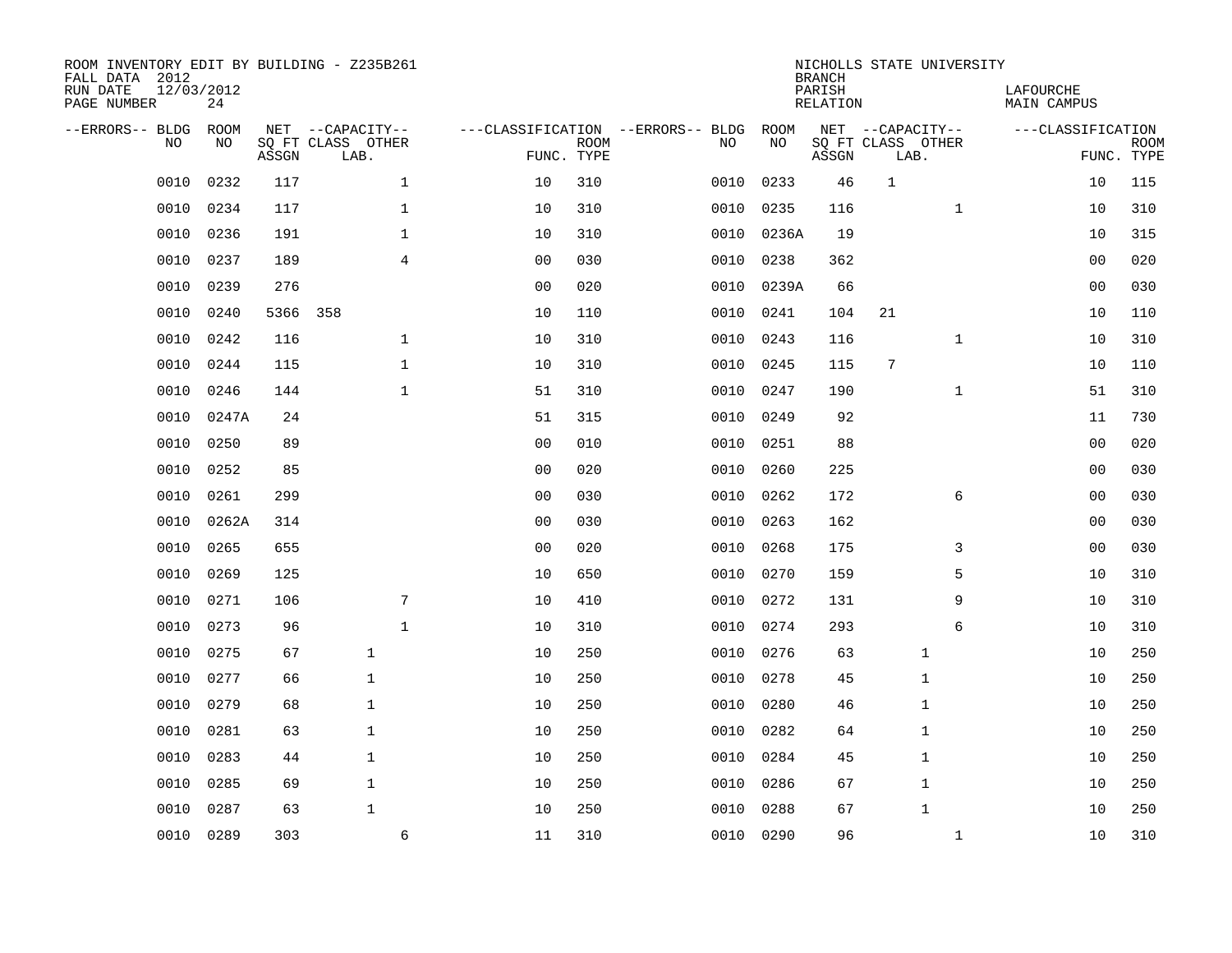| ROOM INVENTORY EDIT BY BUILDING - Z235B261<br>FALL DATA 2012<br>RUN DATE<br>12/03/2012<br>PAGE NUMBER | 25         |       |                           |                                        |                    |           |                                                                                   | <b>BRANCH</b><br>PARISH<br>RELATION |      | NICHOLLS STATE UNIVERSITY                                                      | LAFOURCHE<br>MAIN CAMPUS |                           |
|-------------------------------------------------------------------------------------------------------|------------|-------|---------------------------|----------------------------------------|--------------------|-----------|-----------------------------------------------------------------------------------|-------------------------------------|------|--------------------------------------------------------------------------------|--------------------------|---------------------------|
| --ERRORS-- BLDG ROOM                                                                                  |            |       | NET --CAPACITY--          | ---CLASSIFICATION --ERRORS-- BLDG ROOM |                    |           |                                                                                   |                                     |      | NET --CAPACITY--                                                               | ---CLASSIFICATION        |                           |
| NO                                                                                                    | NO         | ASSGN | SQ FT CLASS OTHER<br>LAB. |                                        | ROOM<br>FUNC. TYPE | NO        | NO                                                                                | ASSGN                               | LAB. | SQ FT CLASS OTHER                                                              |                          | <b>ROOM</b><br>FUNC. TYPE |
| 0010                                                                                                  | 0291       | 103   | $\mathbf{1}$              | 10                                     | 310                |           | 0010 0292                                                                         | 155                                 |      | 5                                                                              | 10                       | 310                       |
|                                                                                                       | 0010 0294  | 166   |                           | 11                                     | 615                |           | 0010 M0175<br>TOTAL NUMBER CLASSROOMS                                             | 200                                 |      | 9<br>TOTAL NET ASSIGN SQ. FT. IN ROOM FILE<br>TOTAL NUMBER COMPUTER CLASSROOMS | 10<br>49,679<br>11       | 610                       |
|                                                                                                       |            |       |                           |                                        |                    |           | TOTAL NUMBER LABS 210<br>TOTAL NUMBER SPECIAL LABS 220                            |                                     |      |                                                                                | 12<br>$\mathbf{1}$       |                           |
|                                                                                                       | 0011 0100  | 120   |                           | 0 <sup>0</sup>                         | 020                | 0011 0101 |                                                                                   | 100                                 |      |                                                                                | 0 <sub>0</sub>           | 020                       |
|                                                                                                       | 0011 0102  | 18    |                           | 0 <sub>0</sub>                         | 030                | 0011 0103 |                                                                                   | 142                                 |      |                                                                                | 40                       | 550                       |
|                                                                                                       | 0011 0104  | 159   |                           | 40                                     | 550                | 0011 0105 |                                                                                   | 44                                  |      | $\mathbf{1}$                                                                   | 00                       | 030                       |
|                                                                                                       | 0011 0106  | 22    |                           | 0 <sub>0</sub>                         | 020                | 0011 0107 |                                                                                   | 347                                 |      |                                                                                | 40                       | 550                       |
|                                                                                                       | 0011 0107A | 9     |                           | 40                                     | 555                | 0011 0108 |                                                                                   | 194                                 |      |                                                                                | 40                       | 550                       |
|                                                                                                       | 0011 0109  | 259   |                           | 40                                     | 550                |           | 0011 0110                                                                         | 56                                  |      |                                                                                | 40                       | 730                       |
|                                                                                                       | 0011 0111  | 436   |                           | 40                                     | 550                | 0011 0200 |                                                                                   | 120                                 |      |                                                                                | 0 <sub>0</sub>           | 020                       |
|                                                                                                       | 0011 0201  | 204   |                           | 40                                     | 550                |           | 0011 0202                                                                         | 97                                  |      |                                                                                | 0 <sub>0</sub>           | 020                       |
|                                                                                                       | 0011 0203  | 218   |                           | 40                                     | 550                | 0011 0204 |                                                                                   | 159                                 |      | 2                                                                              | 0 <sub>0</sub>           | 030                       |
|                                                                                                       | 0011 0205  | 74    |                           | 40                                     | 555                |           | 0011 0206                                                                         | 13                                  |      |                                                                                | 0 <sub>0</sub>           | 030                       |
|                                                                                                       | 0011 0207  | 222   |                           | 40                                     | 555                | 0011 0208 | TOTAL NUMBER CLASSROOMS<br>TOTAL NUMBER LABS 210<br>TOTAL NUMBER SPECIAL LABS 220 | 218                                 |      | TOTAL NET ASSIGN SQ. FT. IN ROOM FILE<br>TOTAL NUMBER COMPUTER CLASSROOMS      | 40<br>2,538              | 550                       |
|                                                                                                       | 0012 0100  | 1599  |                           | 0 <sub>0</sub>                         | 020                |           | 0012 0100A                                                                        | 44                                  |      |                                                                                | 0 <sub>0</sub>           | 030                       |
|                                                                                                       | 0012 0100B | 62    |                           | 0 <sub>0</sub>                         | 030                |           | 0012 0100C                                                                        | 59                                  |      |                                                                                | 00                       | 030                       |
|                                                                                                       | 0012 0101  | 128   | $\mathbf{1}$              | 51                                     | 310                | 0012 0102 |                                                                                   | 161                                 |      | $\mathbf{1}$                                                                   | 10                       | 310                       |
|                                                                                                       | 0012 0103  | 245   | $\mathbf{1}$              | 10                                     | 310                | 0012 0104 |                                                                                   | 57                                  |      | 2                                                                              | 0 <sub>0</sub>           | 030                       |
|                                                                                                       | 0012 0105  | 57    | $\mathbf{1}$              | 0 <sub>0</sub>                         | 030                |           | 0012 0106                                                                         | 79                                  |      | $\mathbf{1}$                                                                   | 10                       | 310                       |
|                                                                                                       | 0012 0107  | 139   | $\mathbf 1$               | 10                                     | 310                | 0012 0108 |                                                                                   | 81                                  |      | $\mathbf{1}$                                                                   | 10                       | 310                       |
|                                                                                                       | 0012 0109  | 81    | 1                         | 10                                     | 310                | 0012 0110 |                                                                                   | 79                                  |      | 1                                                                              | 10                       | 310                       |
|                                                                                                       | 0012 0111  | 142   | $\mathbf 1$               | 10                                     | 310                | 0012 0112 |                                                                                   | 177                                 |      | 10                                                                             | 10                       | 430                       |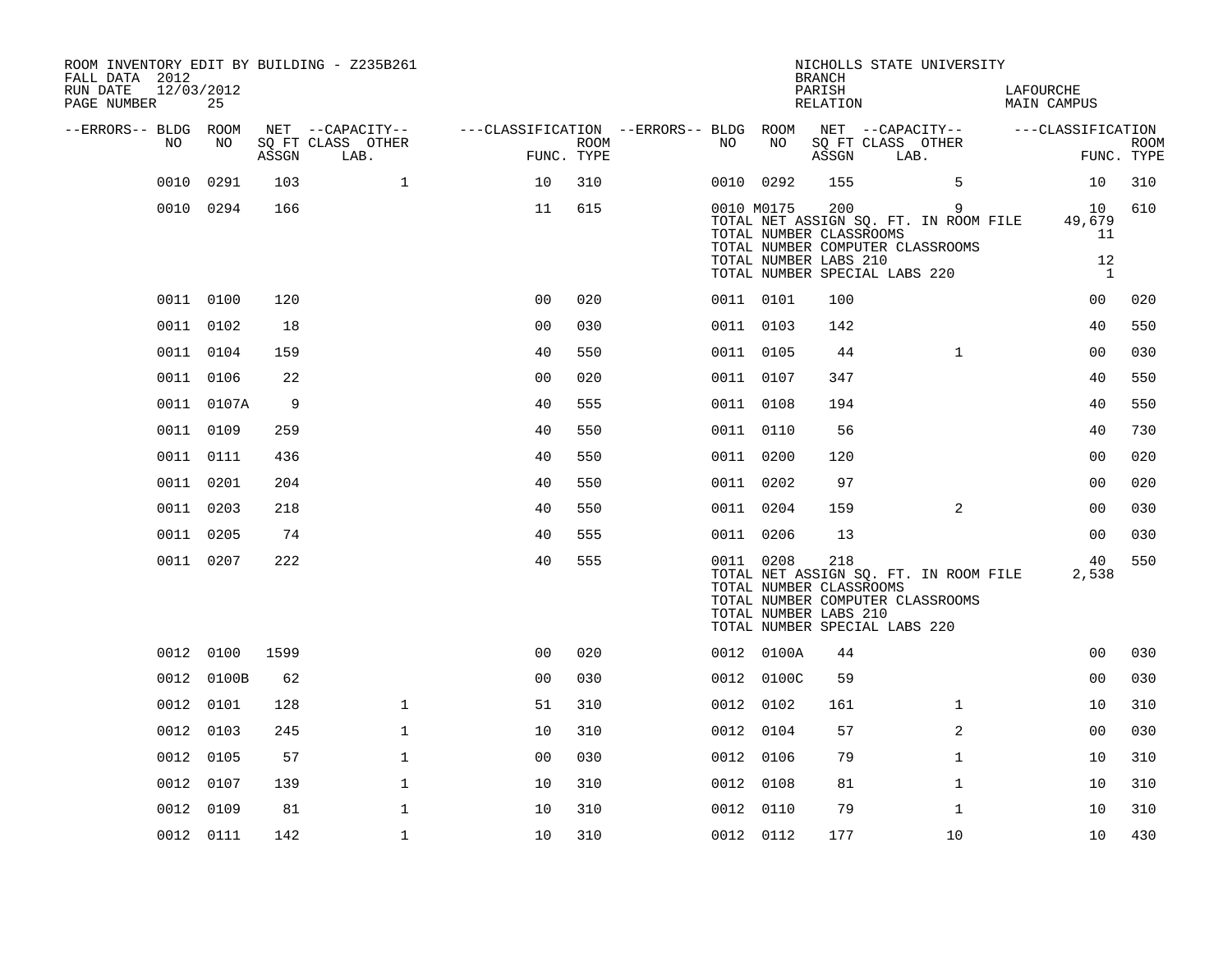| ROOM INVENTORY EDIT BY BUILDING - Z235B261<br>FALL DATA 2012 |                  |       |                           |              |                                        |             |           |            | <b>BRANCH</b>                                           | NICHOLLS STATE UNIVERSITY                                                                                  |              |                                 |                   |                           |
|--------------------------------------------------------------|------------------|-------|---------------------------|--------------|----------------------------------------|-------------|-----------|------------|---------------------------------------------------------|------------------------------------------------------------------------------------------------------------|--------------|---------------------------------|-------------------|---------------------------|
| RUN DATE<br>PAGE NUMBER                                      | 12/03/2012<br>26 |       |                           |              |                                        |             |           |            | PARISH<br>RELATION                                      |                                                                                                            |              | LAFOURCHE<br><b>MAIN CAMPUS</b> |                   |                           |
| --ERRORS-- BLDG ROOM                                         |                  |       | NET --CAPACITY--          |              | ---CLASSIFICATION --ERRORS-- BLDG ROOM |             |           |            |                                                         | NET --CAPACITY--                                                                                           |              |                                 | ---CLASSIFICATION |                           |
| NO                                                           | NO               | ASSGN | SQ FT CLASS OTHER<br>LAB. |              | FUNC. TYPE                             | <b>ROOM</b> | NO        | NO         | ASSGN                                                   | SQ FT CLASS OTHER<br>LAB.                                                                                  |              |                                 |                   | <b>ROOM</b><br>FUNC. TYPE |
| 0012                                                         | 0113             | 1917  |                           |              | 10                                     | 510         | 0012 0114 |            | 499                                                     |                                                                                                            |              |                                 | 11                | 515                       |
| 0012                                                         | 0114A            | 279   |                           |              | 11                                     | 515         | 0012 0115 |            | 1086                                                    |                                                                                                            | 40           |                                 | 11                | 510                       |
|                                                              | 0012 0116        | 1086  |                           | 37           | 11                                     | 510         | 0012 0117 |            | 97                                                      |                                                                                                            |              |                                 | 10                | 315                       |
| 0012                                                         | 0118             | 194   |                           | $\mathbf{1}$ | 10                                     | 310         | 0012 0119 |            | 99                                                      |                                                                                                            | $\mathbf{1}$ |                                 | 10                | 310                       |
|                                                              | 0012 0120        | 152   |                           | $\mathbf{1}$ | 10                                     | 315         | 0012 0121 |            | 55                                                      |                                                                                                            |              |                                 | 10                | 315                       |
| 0012                                                         | 0122             | 55    |                           | 2            | 0 <sub>0</sub>                         | 030         | 0012 0123 |            | 172                                                     |                                                                                                            | $\mathbf{1}$ |                                 | 51                | 310                       |
|                                                              | 0012 0124        | 159   |                           | $\mathbf 1$  | 10                                     | 310         | 0012 0125 |            | 125<br>TOTAL NUMBER CLASSROOMS<br>TOTAL NUMBER LABS 210 | TOTAL NET ASSIGN SQ. FT. IN ROOM FILE<br>TOTAL NUMBER COMPUTER CLASSROOMS<br>TOTAL NUMBER SPECIAL LABS 220 | $\mathbf{1}$ |                                 | 10<br>7,232       | 310                       |
|                                                              | 0014 0101        | 283   |                           |              | 0 <sub>0</sub>                         | 020         | 0014 0102 |            | 230                                                     |                                                                                                            |              |                                 | 00                | 020                       |
|                                                              | 0014 0105        | 439   |                           |              | 11                                     | 730         | 0014 0106 |            | 400                                                     |                                                                                                            |              |                                 | 0 <sub>0</sub>    | 020                       |
|                                                              | 0014 0107        | 439   |                           |              | 11                                     | 730         |           | 0014 0107A | 53                                                      |                                                                                                            |              |                                 | 00                | 030                       |
|                                                              | 0014 0108        | 1467  | 82                        |              | 10                                     | 110         | 0014 0109 |            | 1150                                                    |                                                                                                            | 25           |                                 | 10                | 220                       |
|                                                              | 0014 0110        | 1182  | 29                        |              | 11                                     | 220         | 0014 0111 |            | 70                                                      |                                                                                                            |              |                                 | 0 <sub>0</sub>    | 030                       |
|                                                              | 0014 0113        | 1182  | 65                        |              | 11                                     | 110         | 0014 0114 |            | 238                                                     |                                                                                                            | 6            |                                 | 10                | 650                       |
|                                                              | 0014 0115        | 134   |                           |              | 0 <sub>0</sub>                         | 020         | 0014 0116 |            | 171                                                     |                                                                                                            |              |                                 | 10                | 315                       |
|                                                              | 0014 0118        | 29    |                           |              | 10                                     | 315         | 0014 0119 |            | 120                                                     |                                                                                                            | $\mathbf{1}$ |                                 | 10                | 310                       |
|                                                              | 0014 0120        | 113   |                           | $\mathbf{1}$ | 10                                     | 310         | 0014 0122 |            | 23                                                      |                                                                                                            |              |                                 | 0 <sub>0</sub>    | 010                       |
|                                                              | 0014 0123        | 116   |                           | $\mathbf{1}$ | 10                                     | 310         | 0014 0124 |            | 30                                                      |                                                                                                            |              |                                 | 0 <sub>0</sub>    | 010                       |
|                                                              | 0014 0125        | 111   |                           | $\mathbf{1}$ | 10                                     | 310         | 0014 0126 |            | 113                                                     |                                                                                                            | $\mathbf{1}$ |                                 | 10                | 310                       |
|                                                              | 0014 0127        | 113   |                           | 2            | 10                                     | 310         | 0014 0128 |            | 113                                                     |                                                                                                            | $\mathbf{1}$ |                                 | 10                | 310                       |
|                                                              | 0014 0129        | 113   |                           | $\mathbf{1}$ | 10                                     | 310         | 0014 0130 |            | 111                                                     |                                                                                                            | $\mathbf{1}$ |                                 | 10                | 310                       |
|                                                              | 0014 0131        | 89    |                           |              | 0 <sub>0</sub>                         | 030         | 0014 0132 |            | 117                                                     |                                                                                                            | $\mathbf{1}$ |                                 | 10                | 310                       |
|                                                              | 0014 0133        | 129   |                           | $\mathbf{1}$ | 51                                     | 310         | 0014 0134 |            | 52                                                      |                                                                                                            |              |                                 | 00                | 020                       |
|                                                              | 0014 0135        | 237   |                           | $\mathbf 1$  | 51                                     | 310         | 0014 0136 |            | 233                                                     |                                                                                                            | $\mathbf{1}$ |                                 | 51                | 310                       |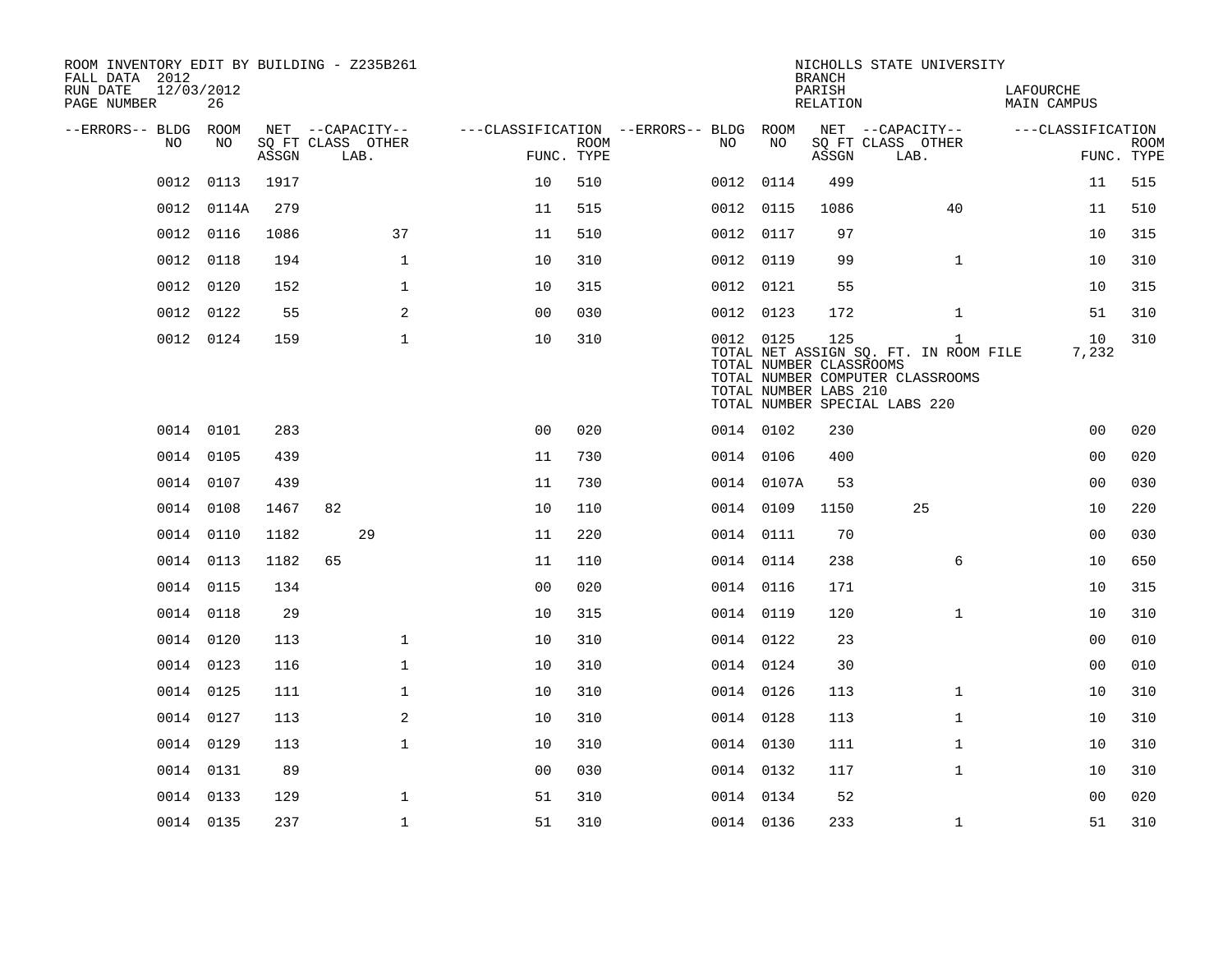| ROOM<br>NET --CAPACITY--<br>--ERRORS-- BLDG<br>NET --CAPACITY--<br>---CLASSIFICATION --ERRORS-- BLDG<br>ROOM<br>---CLASSIFICATION<br>SQ FT CLASS OTHER<br>N <sub>O</sub><br>NO.<br>SO FT CLASS OTHER<br><b>ROOM</b><br>NO.<br>NO<br><b>ROOM</b><br>ASSGN<br>FUNC. TYPE<br>ASSGN<br>FUNC. TYPE<br>LAB.<br>LAB.<br>0137<br>315<br>0014<br>39<br>0 <sub>0</sub><br>020<br>0014 0138<br>42<br>10<br>0014 0139<br>589<br>10<br>615<br>0014 0140<br>2057<br>290<br>610<br>10<br>0014 0141<br>10<br>315<br>0014 0142<br>730<br>40<br>40<br>11<br>0014<br>0143<br>52<br>0 <sub>0</sub><br>020<br>0014 0144<br>51<br>310<br>236<br>$\mathbf{1}$<br>$\mathbf{1}$<br>$\mathbf{1}$<br>0014<br>0145<br>237<br>310<br>127<br>51<br>310<br>51<br>0014 0146<br>$\mathbf 1$<br>030<br>0014<br>0147<br>10<br>310<br>0014 0148<br>90<br>00<br>113<br>$\mathbf{1}$<br>$\mathbf{1}$<br>310<br>0014<br>0149<br>111<br>10<br>310<br>0014 0150<br>114<br>10<br>0014 0151<br>$\mathbf{1}$<br>310<br>0014 0152<br>112<br>$\mathbf{1}$<br>310<br>114<br>10<br>10<br>0014 0153<br>$\mathbf{1}$<br>10<br>310<br>112<br>$\mathbf{1}$<br>10<br>310<br>114<br>0014 0154<br>0014 0155<br>53<br>0 <sub>0</sub><br>010<br>0014 0156<br>122<br>$\mathbf{1}$<br>10<br>310<br>030<br>0014 0157<br>12<br>0 <sub>0</sub><br>030<br>0014 0158<br>589<br>0 <sub>0</sub><br>0014 0159<br>8<br>0 <sub>0</sub><br>622<br>0 <sub>0</sub><br>030<br>030<br>0014 0160<br>0014<br>0200<br>0 <sub>0</sub><br>020<br>283<br>0 <sub>0</sub><br>020<br>104<br>0014 0201<br>0202<br>0 <sub>0</sub><br>020<br>010<br>0014<br>230<br>0014 0205<br>36<br>00<br>0208<br>75<br>75<br>0014<br>1170<br>10<br>110<br>0014 0209<br>1182<br>10<br>110<br>75<br>0014<br>0210<br>1182<br>10<br>110<br>0014 0211<br>356<br>10<br>0 <sub>0</sub><br>030<br>0212<br>75<br>0014<br>36<br>0 <sub>0</sub><br>030<br>0014 0213<br>1194<br>10<br>110<br>0214<br>1231<br>75<br>0014 0215<br>75<br>110<br>0014<br>10<br>110<br>1235<br>10<br>0216<br>306<br>7<br>0 <sub>0</sub><br>030<br>0014 0217<br>75<br>110<br>0014<br>1227<br>10<br>0014<br>0218A<br>$\mathbf{1}$<br>10<br>310<br>0014 0218B<br>140<br>$\mathbf{1}$<br>310<br>140<br>10<br>0014 0219<br>1204<br>75<br>10<br>110<br>0014 0220<br>1265<br>75<br>10<br>110<br>0221<br>020<br>0014<br>1208<br>40<br>11<br>220<br>0014 0301<br>283<br>00<br>0014<br>0302<br>230<br>020<br>020<br>0 <sub>0</sub><br>0014 0306<br>64<br>00<br>0014<br>0307<br>49<br>0 <sub>0</sub><br>010<br>0014 0308<br>1201<br>30<br>10<br>110<br>12<br>2<br>0014<br>0309<br>311<br>10<br>310<br>0014 0310<br>306<br>54<br>310<br>0014 0311<br>0014 0312 | ROOM INVENTORY EDIT BY BUILDING - Z235B261<br>FALL DATA 2012<br>RUN DATE<br>PAGE NUMBER | 12/03/2012<br>27 |     |              |    |     |  | <b>BRANCH</b><br>PARISH<br>RELATION | NICHOLLS STATE UNIVERSITY | LAFOURCHE<br><b>MAIN CAMPUS</b> |     |
|----------------------------------------------------------------------------------------------------------------------------------------------------------------------------------------------------------------------------------------------------------------------------------------------------------------------------------------------------------------------------------------------------------------------------------------------------------------------------------------------------------------------------------------------------------------------------------------------------------------------------------------------------------------------------------------------------------------------------------------------------------------------------------------------------------------------------------------------------------------------------------------------------------------------------------------------------------------------------------------------------------------------------------------------------------------------------------------------------------------------------------------------------------------------------------------------------------------------------------------------------------------------------------------------------------------------------------------------------------------------------------------------------------------------------------------------------------------------------------------------------------------------------------------------------------------------------------------------------------------------------------------------------------------------------------------------------------------------------------------------------------------------------------------------------------------------------------------------------------------------------------------------------------------------------------------------------------------------------------------------------------------------------------------------------------------------------------------------------------------------------------------------------------------------------------------------------------------------------------------------------------------------------------------------------------------------------------------------------------------------------------------------------------------------------------------------------------------------------------------------------------------------------------------------------------------------------------------------------------------|-----------------------------------------------------------------------------------------|------------------|-----|--------------|----|-----|--|-------------------------------------|---------------------------|---------------------------------|-----|
|                                                                                                                                                                                                                                                                                                                                                                                                                                                                                                                                                                                                                                                                                                                                                                                                                                                                                                                                                                                                                                                                                                                                                                                                                                                                                                                                                                                                                                                                                                                                                                                                                                                                                                                                                                                                                                                                                                                                                                                                                                                                                                                                                                                                                                                                                                                                                                                                                                                                                                                                                                                                                |                                                                                         |                  |     |              |    |     |  |                                     |                           |                                 |     |
|                                                                                                                                                                                                                                                                                                                                                                                                                                                                                                                                                                                                                                                                                                                                                                                                                                                                                                                                                                                                                                                                                                                                                                                                                                                                                                                                                                                                                                                                                                                                                                                                                                                                                                                                                                                                                                                                                                                                                                                                                                                                                                                                                                                                                                                                                                                                                                                                                                                                                                                                                                                                                |                                                                                         |                  |     |              |    |     |  |                                     |                           |                                 |     |
|                                                                                                                                                                                                                                                                                                                                                                                                                                                                                                                                                                                                                                                                                                                                                                                                                                                                                                                                                                                                                                                                                                                                                                                                                                                                                                                                                                                                                                                                                                                                                                                                                                                                                                                                                                                                                                                                                                                                                                                                                                                                                                                                                                                                                                                                                                                                                                                                                                                                                                                                                                                                                |                                                                                         |                  |     |              |    |     |  |                                     |                           |                                 |     |
|                                                                                                                                                                                                                                                                                                                                                                                                                                                                                                                                                                                                                                                                                                                                                                                                                                                                                                                                                                                                                                                                                                                                                                                                                                                                                                                                                                                                                                                                                                                                                                                                                                                                                                                                                                                                                                                                                                                                                                                                                                                                                                                                                                                                                                                                                                                                                                                                                                                                                                                                                                                                                |                                                                                         |                  |     |              |    |     |  |                                     |                           |                                 |     |
|                                                                                                                                                                                                                                                                                                                                                                                                                                                                                                                                                                                                                                                                                                                                                                                                                                                                                                                                                                                                                                                                                                                                                                                                                                                                                                                                                                                                                                                                                                                                                                                                                                                                                                                                                                                                                                                                                                                                                                                                                                                                                                                                                                                                                                                                                                                                                                                                                                                                                                                                                                                                                |                                                                                         |                  |     |              |    |     |  |                                     |                           |                                 |     |
|                                                                                                                                                                                                                                                                                                                                                                                                                                                                                                                                                                                                                                                                                                                                                                                                                                                                                                                                                                                                                                                                                                                                                                                                                                                                                                                                                                                                                                                                                                                                                                                                                                                                                                                                                                                                                                                                                                                                                                                                                                                                                                                                                                                                                                                                                                                                                                                                                                                                                                                                                                                                                |                                                                                         |                  |     |              |    |     |  |                                     |                           |                                 |     |
|                                                                                                                                                                                                                                                                                                                                                                                                                                                                                                                                                                                                                                                                                                                                                                                                                                                                                                                                                                                                                                                                                                                                                                                                                                                                                                                                                                                                                                                                                                                                                                                                                                                                                                                                                                                                                                                                                                                                                                                                                                                                                                                                                                                                                                                                                                                                                                                                                                                                                                                                                                                                                |                                                                                         |                  |     |              |    |     |  |                                     |                           |                                 |     |
|                                                                                                                                                                                                                                                                                                                                                                                                                                                                                                                                                                                                                                                                                                                                                                                                                                                                                                                                                                                                                                                                                                                                                                                                                                                                                                                                                                                                                                                                                                                                                                                                                                                                                                                                                                                                                                                                                                                                                                                                                                                                                                                                                                                                                                                                                                                                                                                                                                                                                                                                                                                                                |                                                                                         |                  |     |              |    |     |  |                                     |                           |                                 |     |
|                                                                                                                                                                                                                                                                                                                                                                                                                                                                                                                                                                                                                                                                                                                                                                                                                                                                                                                                                                                                                                                                                                                                                                                                                                                                                                                                                                                                                                                                                                                                                                                                                                                                                                                                                                                                                                                                                                                                                                                                                                                                                                                                                                                                                                                                                                                                                                                                                                                                                                                                                                                                                |                                                                                         |                  |     |              |    |     |  |                                     |                           |                                 |     |
|                                                                                                                                                                                                                                                                                                                                                                                                                                                                                                                                                                                                                                                                                                                                                                                                                                                                                                                                                                                                                                                                                                                                                                                                                                                                                                                                                                                                                                                                                                                                                                                                                                                                                                                                                                                                                                                                                                                                                                                                                                                                                                                                                                                                                                                                                                                                                                                                                                                                                                                                                                                                                |                                                                                         |                  |     |              |    |     |  |                                     |                           |                                 |     |
|                                                                                                                                                                                                                                                                                                                                                                                                                                                                                                                                                                                                                                                                                                                                                                                                                                                                                                                                                                                                                                                                                                                                                                                                                                                                                                                                                                                                                                                                                                                                                                                                                                                                                                                                                                                                                                                                                                                                                                                                                                                                                                                                                                                                                                                                                                                                                                                                                                                                                                                                                                                                                |                                                                                         |                  |     |              |    |     |  |                                     |                           |                                 |     |
|                                                                                                                                                                                                                                                                                                                                                                                                                                                                                                                                                                                                                                                                                                                                                                                                                                                                                                                                                                                                                                                                                                                                                                                                                                                                                                                                                                                                                                                                                                                                                                                                                                                                                                                                                                                                                                                                                                                                                                                                                                                                                                                                                                                                                                                                                                                                                                                                                                                                                                                                                                                                                |                                                                                         |                  |     |              |    |     |  |                                     |                           |                                 |     |
|                                                                                                                                                                                                                                                                                                                                                                                                                                                                                                                                                                                                                                                                                                                                                                                                                                                                                                                                                                                                                                                                                                                                                                                                                                                                                                                                                                                                                                                                                                                                                                                                                                                                                                                                                                                                                                                                                                                                                                                                                                                                                                                                                                                                                                                                                                                                                                                                                                                                                                                                                                                                                |                                                                                         |                  |     |              |    |     |  |                                     |                           |                                 |     |
|                                                                                                                                                                                                                                                                                                                                                                                                                                                                                                                                                                                                                                                                                                                                                                                                                                                                                                                                                                                                                                                                                                                                                                                                                                                                                                                                                                                                                                                                                                                                                                                                                                                                                                                                                                                                                                                                                                                                                                                                                                                                                                                                                                                                                                                                                                                                                                                                                                                                                                                                                                                                                |                                                                                         |                  |     |              |    |     |  |                                     |                           |                                 |     |
|                                                                                                                                                                                                                                                                                                                                                                                                                                                                                                                                                                                                                                                                                                                                                                                                                                                                                                                                                                                                                                                                                                                                                                                                                                                                                                                                                                                                                                                                                                                                                                                                                                                                                                                                                                                                                                                                                                                                                                                                                                                                                                                                                                                                                                                                                                                                                                                                                                                                                                                                                                                                                |                                                                                         |                  |     |              |    |     |  |                                     |                           |                                 |     |
|                                                                                                                                                                                                                                                                                                                                                                                                                                                                                                                                                                                                                                                                                                                                                                                                                                                                                                                                                                                                                                                                                                                                                                                                                                                                                                                                                                                                                                                                                                                                                                                                                                                                                                                                                                                                                                                                                                                                                                                                                                                                                                                                                                                                                                                                                                                                                                                                                                                                                                                                                                                                                |                                                                                         |                  |     |              |    |     |  |                                     |                           |                                 |     |
|                                                                                                                                                                                                                                                                                                                                                                                                                                                                                                                                                                                                                                                                                                                                                                                                                                                                                                                                                                                                                                                                                                                                                                                                                                                                                                                                                                                                                                                                                                                                                                                                                                                                                                                                                                                                                                                                                                                                                                                                                                                                                                                                                                                                                                                                                                                                                                                                                                                                                                                                                                                                                |                                                                                         |                  |     |              |    |     |  |                                     |                           |                                 |     |
|                                                                                                                                                                                                                                                                                                                                                                                                                                                                                                                                                                                                                                                                                                                                                                                                                                                                                                                                                                                                                                                                                                                                                                                                                                                                                                                                                                                                                                                                                                                                                                                                                                                                                                                                                                                                                                                                                                                                                                                                                                                                                                                                                                                                                                                                                                                                                                                                                                                                                                                                                                                                                |                                                                                         |                  |     |              |    |     |  |                                     |                           |                                 |     |
|                                                                                                                                                                                                                                                                                                                                                                                                                                                                                                                                                                                                                                                                                                                                                                                                                                                                                                                                                                                                                                                                                                                                                                                                                                                                                                                                                                                                                                                                                                                                                                                                                                                                                                                                                                                                                                                                                                                                                                                                                                                                                                                                                                                                                                                                                                                                                                                                                                                                                                                                                                                                                |                                                                                         |                  |     |              |    |     |  |                                     |                           |                                 |     |
|                                                                                                                                                                                                                                                                                                                                                                                                                                                                                                                                                                                                                                                                                                                                                                                                                                                                                                                                                                                                                                                                                                                                                                                                                                                                                                                                                                                                                                                                                                                                                                                                                                                                                                                                                                                                                                                                                                                                                                                                                                                                                                                                                                                                                                                                                                                                                                                                                                                                                                                                                                                                                |                                                                                         |                  |     |              |    |     |  |                                     |                           |                                 |     |
|                                                                                                                                                                                                                                                                                                                                                                                                                                                                                                                                                                                                                                                                                                                                                                                                                                                                                                                                                                                                                                                                                                                                                                                                                                                                                                                                                                                                                                                                                                                                                                                                                                                                                                                                                                                                                                                                                                                                                                                                                                                                                                                                                                                                                                                                                                                                                                                                                                                                                                                                                                                                                |                                                                                         |                  |     |              |    |     |  |                                     |                           |                                 |     |
|                                                                                                                                                                                                                                                                                                                                                                                                                                                                                                                                                                                                                                                                                                                                                                                                                                                                                                                                                                                                                                                                                                                                                                                                                                                                                                                                                                                                                                                                                                                                                                                                                                                                                                                                                                                                                                                                                                                                                                                                                                                                                                                                                                                                                                                                                                                                                                                                                                                                                                                                                                                                                |                                                                                         |                  |     |              |    |     |  |                                     |                           |                                 |     |
|                                                                                                                                                                                                                                                                                                                                                                                                                                                                                                                                                                                                                                                                                                                                                                                                                                                                                                                                                                                                                                                                                                                                                                                                                                                                                                                                                                                                                                                                                                                                                                                                                                                                                                                                                                                                                                                                                                                                                                                                                                                                                                                                                                                                                                                                                                                                                                                                                                                                                                                                                                                                                |                                                                                         |                  |     |              |    |     |  |                                     |                           |                                 |     |
|                                                                                                                                                                                                                                                                                                                                                                                                                                                                                                                                                                                                                                                                                                                                                                                                                                                                                                                                                                                                                                                                                                                                                                                                                                                                                                                                                                                                                                                                                                                                                                                                                                                                                                                                                                                                                                                                                                                                                                                                                                                                                                                                                                                                                                                                                                                                                                                                                                                                                                                                                                                                                |                                                                                         |                  |     |              |    |     |  |                                     |                           |                                 |     |
|                                                                                                                                                                                                                                                                                                                                                                                                                                                                                                                                                                                                                                                                                                                                                                                                                                                                                                                                                                                                                                                                                                                                                                                                                                                                                                                                                                                                                                                                                                                                                                                                                                                                                                                                                                                                                                                                                                                                                                                                                                                                                                                                                                                                                                                                                                                                                                                                                                                                                                                                                                                                                |                                                                                         |                  |     |              |    |     |  |                                     |                           |                                 |     |
|                                                                                                                                                                                                                                                                                                                                                                                                                                                                                                                                                                                                                                                                                                                                                                                                                                                                                                                                                                                                                                                                                                                                                                                                                                                                                                                                                                                                                                                                                                                                                                                                                                                                                                                                                                                                                                                                                                                                                                                                                                                                                                                                                                                                                                                                                                                                                                                                                                                                                                                                                                                                                |                                                                                         |                  |     |              |    |     |  |                                     |                           |                                 |     |
|                                                                                                                                                                                                                                                                                                                                                                                                                                                                                                                                                                                                                                                                                                                                                                                                                                                                                                                                                                                                                                                                                                                                                                                                                                                                                                                                                                                                                                                                                                                                                                                                                                                                                                                                                                                                                                                                                                                                                                                                                                                                                                                                                                                                                                                                                                                                                                                                                                                                                                                                                                                                                |                                                                                         |                  |     |              |    |     |  |                                     |                           |                                 |     |
|                                                                                                                                                                                                                                                                                                                                                                                                                                                                                                                                                                                                                                                                                                                                                                                                                                                                                                                                                                                                                                                                                                                                                                                                                                                                                                                                                                                                                                                                                                                                                                                                                                                                                                                                                                                                                                                                                                                                                                                                                                                                                                                                                                                                                                                                                                                                                                                                                                                                                                                                                                                                                |                                                                                         |                  | 120 | $\mathbf{1}$ | 10 | 310 |  | 119                                 | $\mathbf{1}$              | 10                              | 310 |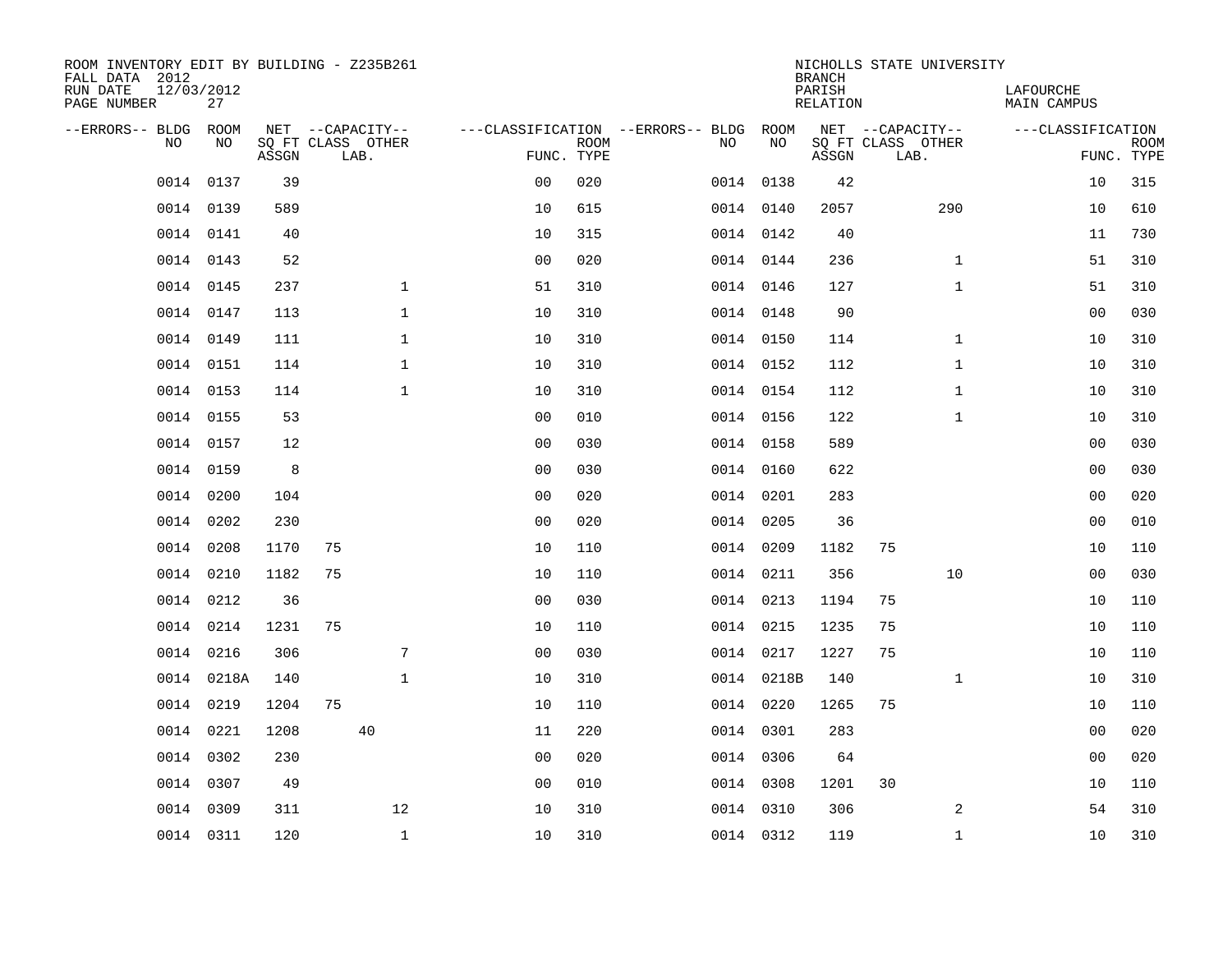| ROOM INVENTORY EDIT BY BUILDING - Z235B261<br>FALL DATA 2012<br>RUN DATE<br>PAGE NUMBER | 12/03/2012<br>28 |       |                                               |                                                      |             |      |            | <b>BRANCH</b><br>PARISH<br><b>RELATION</b>       | NICHOLLS STATE UNIVERSITY                                                                                  | LAFOURCHE<br><b>MAIN CAMPUS</b> |                           |
|-----------------------------------------------------------------------------------------|------------------|-------|-----------------------------------------------|------------------------------------------------------|-------------|------|------------|--------------------------------------------------|------------------------------------------------------------------------------------------------------------|---------------------------------|---------------------------|
| --ERRORS-- BLDG<br>NO.                                                                  | ROOM<br>NO.      | ASSGN | NET --CAPACITY--<br>SQ FT CLASS OTHER<br>LAB. | ---CLASSIFICATION --ERRORS-- BLDG ROOM<br>FUNC. TYPE | <b>ROOM</b> | NO.  | NO         | ASSGN                                            | NET --CAPACITY--<br>SQ FT CLASS OTHER<br>LAB.                                                              | ---CLASSIFICATION               | <b>ROOM</b><br>FUNC. TYPE |
|                                                                                         | 0014 0313        | 115   | $\mathbf{1}$                                  | 10                                                   | 310         |      | 0014 0314  | 113                                              | $\mathbf{1}$                                                                                               | 10                              | 310                       |
|                                                                                         | 0014 0315        | 117   | $\mathbf{1}$                                  | 10                                                   | 310         |      | 0014 0316  | 120                                              | $\mathbf{1}$                                                                                               | 10                              | 310                       |
|                                                                                         | 0014 0319        | 82    |                                               | 10                                                   | 315         |      | 0014 C0103 | 796                                              |                                                                                                            | 00                              | 020                       |
|                                                                                         | 0014 C0105A      | 58    |                                               | 0 <sub>0</sub>                                       | 030         |      | 0014 C0203 | 1265                                             |                                                                                                            | 0 <sub>0</sub>                  | 020                       |
|                                                                                         | 0014 C0204       | 774   |                                               | 0 <sub>0</sub>                                       | 020         |      | 0014 C0206 | 50                                               |                                                                                                            | 0 <sub>0</sub>                  | 020                       |
|                                                                                         | 0014 C0207       | 50    |                                               | 0 <sub>0</sub>                                       | 020         |      | 0014 C0302 | 354                                              |                                                                                                            | 0 <sub>0</sub>                  | 020                       |
|                                                                                         | 0014 C0303       | 283   |                                               | 0 <sub>0</sub>                                       | 020         |      | 0014 C0304 | 248                                              |                                                                                                            | 0 <sub>0</sub>                  | 020                       |
|                                                                                         | 0014 C0305       | 338   |                                               | 00                                                   | 020         |      |            | TOTAL NUMBER CLASSROOMS<br>TOTAL NUMBER LABS 210 | TOTAL NET ASSIGN SQ. FT. IN ROOM FILE<br>TOTAL NUMBER COMPUTER CLASSROOMS<br>TOTAL NUMBER SPECIAL LABS 220 | 27,298<br>12<br>3               |                           |
| 0015                                                                                    | 0002             | 120   |                                               | 0 <sup>0</sup>                                       | 030         |      | 0015 0003  | 162                                              | 3                                                                                                          | 00                              | 030                       |
| 0015                                                                                    | 0004             | 120   | 8                                             | 47                                                   | 650         |      | 0015 0005  | 162                                              | 3                                                                                                          | 00                              | 030                       |
| 0015                                                                                    | 0006             | 350   | 3                                             | 47                                                   | 315         | 0015 | 0007       | 174                                              | 3                                                                                                          | 47                              | 315                       |
| 0015                                                                                    | 0008             | 102   | $\mathbf 1$                                   | 47                                                   | 310         |      | 0015 0009  | 56                                               | $\mathbf{1}$                                                                                               | 47                              | 315                       |
| 0015                                                                                    | 0010             | 216   | 14                                            | 46                                                   | 350         |      | 0015 0011  | 102                                              | $\mathbf{1}$                                                                                               | 51                              | 310                       |
| 0015                                                                                    | 0012             | 108   | $\mathbf{1}$                                  | 51                                                   | 310         |      | 0015 0013  | 108                                              | $\mathbf{1}$                                                                                               | 51                              | 310                       |
| 0015                                                                                    | 0014             | 108   | $\mathbf{1}$                                  | 51                                                   | 310         | 0015 | 0015       | 108                                              | $\mathbf{1}$                                                                                               | 51                              | 310                       |
| 0015                                                                                    | 0016             | 416   |                                               | 0 <sub>0</sub>                                       | 020         |      | 0015 0017  | 108                                              | $\mathbf{1}$                                                                                               | 51                              | 310                       |
| 0015                                                                                    | 0018             | 108   | $\mathbf 1$                                   | 51                                                   | 310         | 0015 | 0019       | 108                                              | $\mathbf{1}$                                                                                               | 51                              | 310                       |
| 0015                                                                                    | 0020             | 108   | $\mathbf{1}$                                  | 51                                                   | 310         |      | 0015 0021  | 108                                              | $\mathbf{1}$                                                                                               | 51                              | 310                       |
| 0015                                                                                    | 0022             | 1005  |                                               | 00                                                   | 020         | 0015 | 0023       | 978                                              |                                                                                                            | 00                              | 030                       |
| 0015                                                                                    | 0024             | 175   |                                               | 0 <sub>0</sub>                                       | 030         |      | 0015 0025  | 71                                               |                                                                                                            | 0 <sub>0</sub>                  | 030                       |
| 0015                                                                                    | 0028             | 63    |                                               | 00                                                   | 030         | 0015 | 0029       | 275                                              |                                                                                                            | 00                              | 010                       |
| 0015                                                                                    | 0030             | 6     |                                               | 0 <sub>0</sub>                                       | 010         |      | 0015 0101  | 1120                                             | 74                                                                                                         | 11                              | 110                       |
|                                                                                         | 0015 0123        | 286   | 6                                             | 11                                                   | 210         |      | 0015 0124  | 560                                              | 12                                                                                                         | 11                              | 110                       |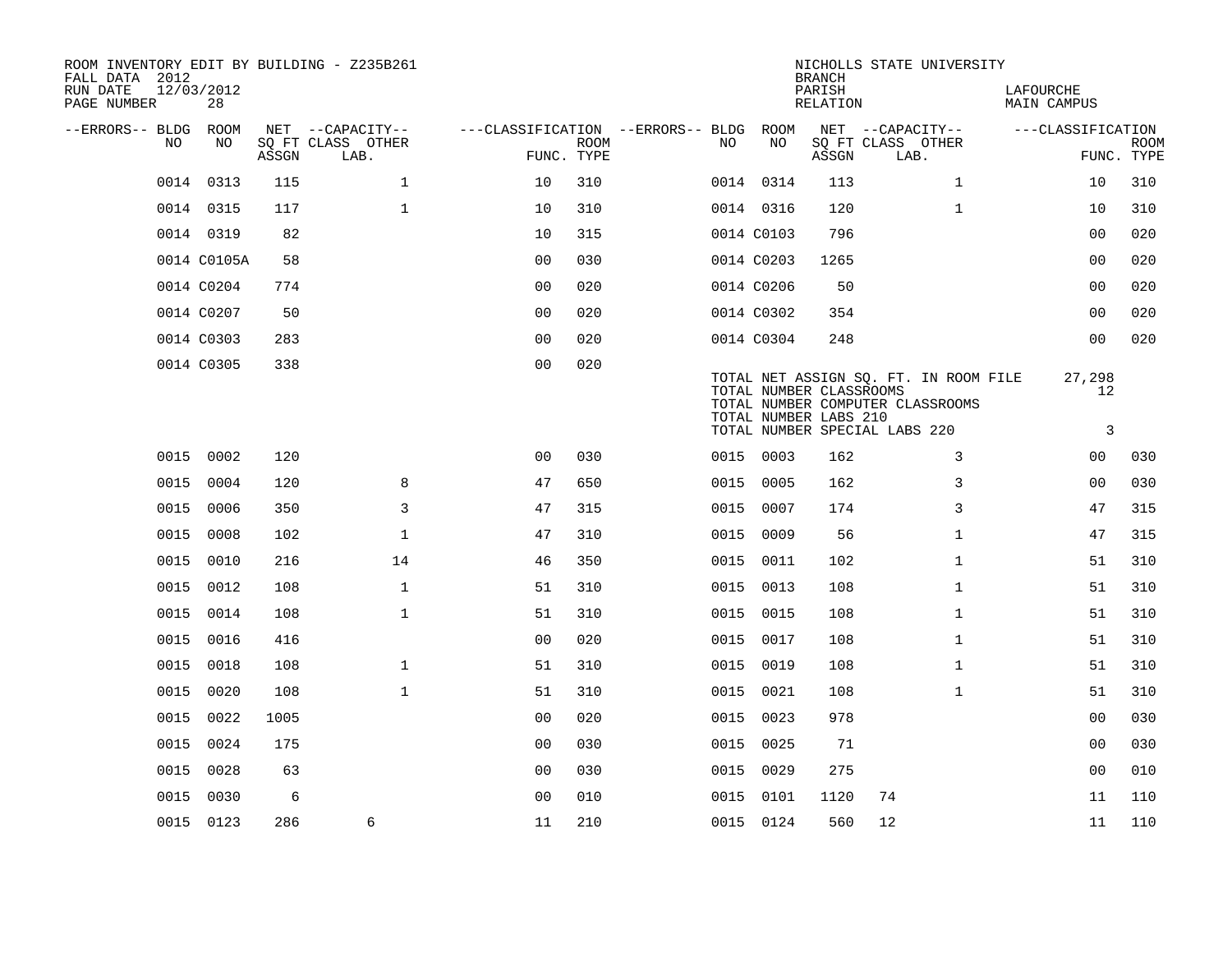| ROOM INVENTORY EDIT BY BUILDING - Z235B261<br>FALL DATA 2012<br>RUN DATE<br>PAGE NUMBER | 12/03/2012 | 29         |                                 |             |                           |                                        |             |           |                                                                                   | <b>BRANCH</b><br>PARISH<br>RELATION |              | NICHOLLS STATE UNIVERSITY                                                 | LAFOURCHE<br><b>MAIN CAMPUS</b> |                           |
|-----------------------------------------------------------------------------------------|------------|------------|---------------------------------|-------------|---------------------------|----------------------------------------|-------------|-----------|-----------------------------------------------------------------------------------|-------------------------------------|--------------|---------------------------------------------------------------------------|---------------------------------|---------------------------|
| --ERRORS-- BLDG ROOM                                                                    |            |            |                                 |             | NET --CAPACITY--          | ---CLASSIFICATION --ERRORS-- BLDG ROOM |             |           |                                                                                   |                                     |              | NET --CAPACITY--                                                          | ---CLASSIFICATION               |                           |
|                                                                                         | NO         | NO         | $\operatorname{\mathsf{ASSGN}}$ |             | SQ FT CLASS OTHER<br>LAB. | FUNC. TYPE                             | <b>ROOM</b> | NO.       | NO                                                                                | ASSGN                               | LAB.         | SQ FT CLASS OTHER                                                         |                                 | <b>ROOM</b><br>FUNC. TYPE |
|                                                                                         | 0015       | 0125       | 692                             | 46          |                           | 11                                     | 110         | 0015 0126 |                                                                                   | 287                                 | 50           |                                                                           | 11                              | 110                       |
|                                                                                         | 0015       | 0127       | 1245                            | 90          |                           | 11                                     | 110         | 0015 0128 |                                                                                   | 5                                   |              |                                                                           | 0 <sub>0</sub>                  | 030                       |
|                                                                                         | 0015       | 0129       | 18                              | 1           |                           | 46                                     | 115         | 0015 0130 |                                                                                   | 17                                  | $\mathbf{1}$ |                                                                           | 46                              | 115                       |
|                                                                                         | 0015 0131  |            | 16                              | $\mathbf 1$ |                           | 46                                     | 115         |           | TOTAL NUMBER CLASSROOMS<br>TOTAL NUMBER LABS 210<br>TOTAL NUMBER SPECIAL LABS 220 |                                     |              | TOTAL NET ASSIGN SQ. FT. IN ROOM FILE<br>TOTAL NUMBER COMPUTER CLASSROOMS | 6,333<br>5<br>$\mathbf{1}$      |                           |
|                                                                                         | 0016 0101  |            | 315                             |             | $\mathbf{1}$              | 51                                     | 310         | 0016 0102 |                                                                                   | 282                                 |              | $\mathbf{1}$                                                              | 51                              | 310                       |
|                                                                                         | 0016 0103  |            | 156                             |             |                           | 51                                     | 315         | 0016 0104 |                                                                                   | 124                                 |              |                                                                           | 51                              | 315                       |
|                                                                                         | 0016       | 0111       | 315                             |             | $\mathbf{1}$              | 51                                     | 310         | 0016 0112 |                                                                                   | 300                                 |              | $\mathbf{1}$                                                              | 51                              | 310                       |
|                                                                                         | 0016 0113  |            | 293                             |             | $\mathbf 1$               | 51                                     | 310         | 0016 0121 |                                                                                   | 315                                 |              | $\mathbf{1}$                                                              | 51                              | 310                       |
|                                                                                         | 0016 0122  |            | 300                             |             | $\mathbf{1}$              | 51                                     | 310         | 0016 0123 |                                                                                   | 112                                 |              |                                                                           | 51                              | 315                       |
|                                                                                         | 0016 0124  |            | 144                             |             |                           | 51                                     | 315         | 0016 0131 |                                                                                   | 306                                 |              | $\mathbf{1}$                                                              | 51                              | 310                       |
|                                                                                         | 0016       | 0132       | 300                             |             | $\mathbf{1}$              | 51                                     | 310         | 0016 0133 |                                                                                   | 112                                 |              |                                                                           | 51                              | 315                       |
|                                                                                         | 0016 0134  |            | 210                             |             |                           | 51                                     | 315         | 0016 0141 |                                                                                   | 563                                 |              | $\mathbf{1}$                                                              | 51                              | 310                       |
|                                                                                         | 0016       | 0142       | 245                             |             | 6                         | 51                                     | 350         | 0016 0143 |                                                                                   | 42                                  |              |                                                                           | 51                              | 315                       |
|                                                                                         | 0016       | 0144       | 35                              |             |                           | 51                                     | 315         | 0016 0145 |                                                                                   | 326                                 |              | $\mathbf{1}$                                                              | 51                              | 310                       |
|                                                                                         | 0016       | 0146       | 630                             |             |                           | 51                                     | 315         | 0016 0147 |                                                                                   | 345                                 |              | 12                                                                        | 51                              | 350                       |
|                                                                                         | 0016 0148  |            | 274                             |             | $\mathbf 1$               | 51                                     | 310         | 0016 0149 |                                                                                   | 74                                  |              |                                                                           | 00                              | 020                       |
|                                                                                         | 0016 0151  |            | 384                             |             | 8                         | 51                                     | 350         | 0016 0152 |                                                                                   | 704                                 |              | 24                                                                        | 51                              | 350                       |
|                                                                                         |            | 0016 0152A | 50                              |             |                           | 0 <sub>0</sub>                         | 020         | 0016 0161 |                                                                                   | 113                                 |              |                                                                           | 00                              | 020                       |
|                                                                                         | 0016       | 0162       | 64                              |             |                           | 0 <sub>0</sub>                         | 020         | 0016 0163 |                                                                                   | 240                                 |              |                                                                           | 61                              | 355                       |
|                                                                                         | 0016 0171  |            | 68                              |             | $\mathbf 1$               | 0 <sub>0</sub>                         | 030         | 0016 0172 |                                                                                   | 50                                  |              | $\mathbf{1}$                                                              | 00                              | 030                       |
|                                                                                         | 0016 0173  |            | 50                              |             | $\mathbf{1}$              | 0 <sub>0</sub>                         | 020         | 0016 0174 |                                                                                   | 89                                  |              | $\mathbf{1}$                                                              | 00                              | 030                       |
|                                                                                         | 0016 0175  |            | 59                              |             | $\mathbf{1}$              | 0 <sub>0</sub>                         | 030         | 0016 0176 |                                                                                   | 18                                  |              | $\mathbf{1}$                                                              | 00                              | 020                       |
|                                                                                         | 0016 0181  |            | 53                              |             | $\mathbf{1}$              | 0 <sub>0</sub>                         | 010         | 0016 0182 |                                                                                   | 203                                 |              | $\mathbf{1}$                                                              | 0 <sub>0</sub>                  | 030                       |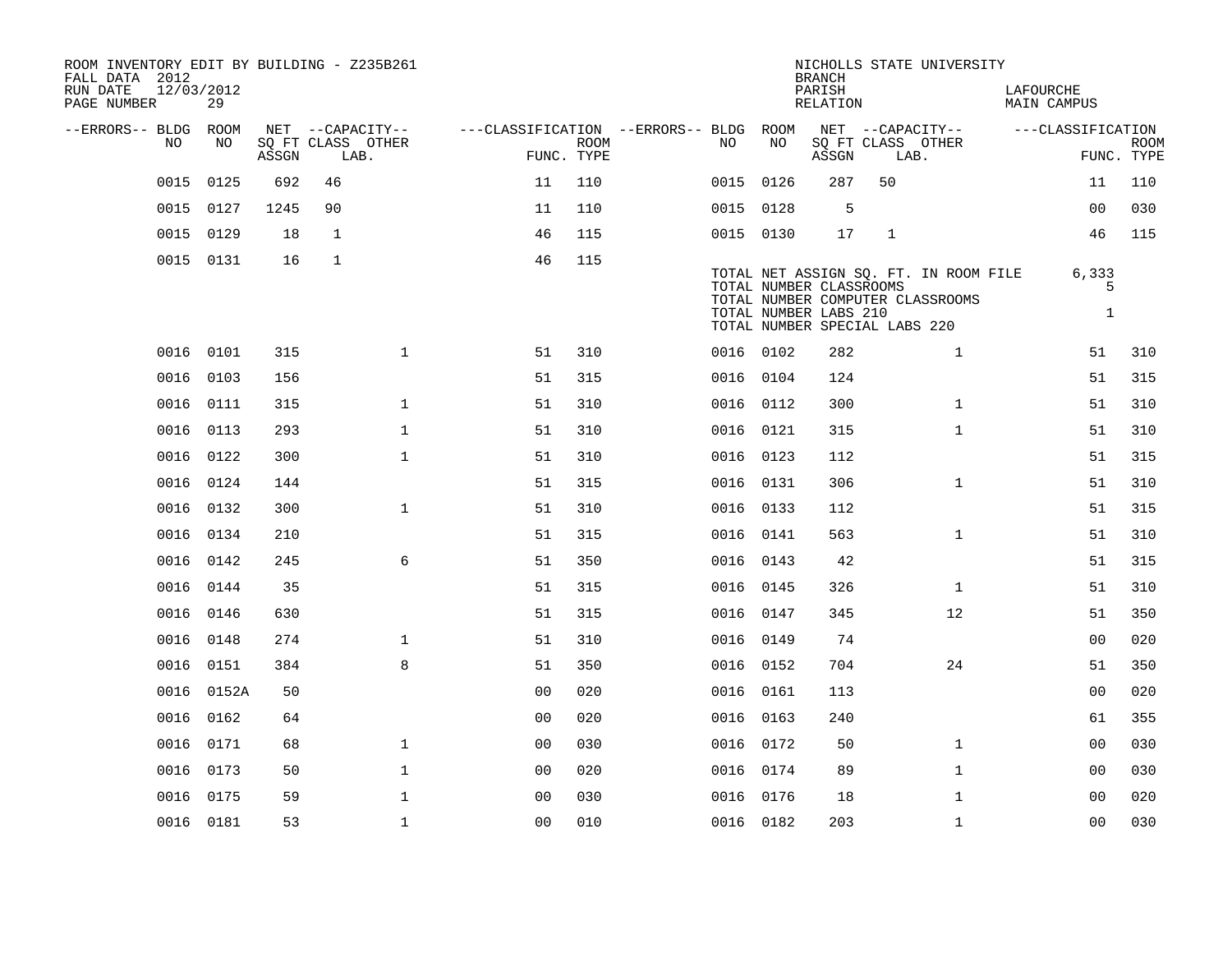| FALL DATA 2012<br>RUN DATE<br>PAGE NUMBER | 12/03/2012 | 30         |       | ROOM INVENTORY EDIT BY BUILDING - Z235B261 |                |             |      |           | <b>BRANCH</b><br>PARISH<br>RELATION                       | NICHOLLS STATE UNIVERSITY                                                                                                               | LAFOURCHE<br><b>MAIN CAMPUS</b> |                           |
|-------------------------------------------|------------|------------|-------|--------------------------------------------|----------------|-------------|------|-----------|-----------------------------------------------------------|-----------------------------------------------------------------------------------------------------------------------------------------|---------------------------------|---------------------------|
| --ERRORS-- BLDG ROOM                      |            |            |       | NET --CAPACITY--                           |                |             |      |           |                                                           | ---CLASSIFICATION --ERRORS-- BLDG ROOM NET --CAPACITY--                                                                                 | ---CLASSIFICATION               |                           |
|                                           | NO.        | NO.        | ASSGN | SQ FT CLASS OTHER<br>LAB.                  | FUNC. TYPE     | <b>ROOM</b> | NO . | NO        | ASSGN<br>TOTAL NUMBER CLASSROOMS<br>TOTAL NUMBER LABS 210 | SQ FT CLASS OTHER<br>LAB.<br>TOTAL NET ASSIGN SQ. FT. IN ROOM FILE<br>TOTAL NUMBER COMPUTER CLASSROOMS<br>TOTAL NUMBER SPECIAL LABS 220 | 7,372                           | <b>ROOM</b><br>FUNC. TYPE |
|                                           |            | 0017 MEW0  | 1750  | 35                                         | 40             | 250         |      |           | 0017 WACDL 1500                                           | 30                                                                                                                                      | 40                              | 250                       |
|                                           | 0017       | WACMC 1500 |       | 30                                         | 40             | 250         |      | 0017 0101 | 1220                                                      |                                                                                                                                         | 0 <sub>0</sub>                  | 020                       |
|                                           | 0017       | 0101A 1348 |       |                                            | 0 <sub>0</sub> | 020         |      | 0017 0102 | 162                                                       |                                                                                                                                         | 0 <sub>0</sub>                  | 020                       |
|                                           | 0017       | 0103       | 1501  |                                            | 0 <sub>0</sub> | 020         |      | 0017 0104 | 1079                                                      |                                                                                                                                         | 0 <sub>0</sub>                  | 020                       |
|                                           | 0017 0105  |            | 1458  | 29                                         | 40             | 430         |      | 0017 0106 | 159                                                       | 3                                                                                                                                       | 40                              | 310                       |
|                                           | 0017 0107  |            | 287   | 8                                          | 40             | 315         |      | 0017 0108 | 185                                                       | 8                                                                                                                                       | 40                              | 440                       |
|                                           | 0017       | 0109       | 85    | 2                                          | 40             | 440         | 0017 | 0110      | 159                                                       | 3                                                                                                                                       | 40                              | 310                       |
|                                           | 0017       | 0111       | 439   | 10                                         | 40             | 410         |      | 0017 0112 | 73                                                        |                                                                                                                                         | 40                              | 315                       |
|                                           | 0017       | 0113       | 60    |                                            | 40             | 315         | 0017 | 0114      | 1458                                                      |                                                                                                                                         | 40                              | 420                       |
|                                           |            | 0017 0115  | 1458  |                                            | 40             | 420         |      | 0017 0116 | 3104                                                      |                                                                                                                                         | 0 <sub>0</sub>                  | 020                       |
|                                           | 0017       | 0117       | 23    | $\mathbf 1$                                | 0 <sub>0</sub> | 030         | 0017 | 0118      | 49                                                        |                                                                                                                                         | 00                              | 020                       |
|                                           | 0017 0119  |            | 158   | $\overline{4}$                             | 00             | 030         |      | 0017 0120 | 34                                                        | $\mathbf{1}$                                                                                                                            | 00                              | 030                       |
|                                           | 0017 0121  |            | 44    |                                            | 0 <sub>0</sub> | 020         |      | 0017 0122 | 181                                                       | 5                                                                                                                                       | 0 <sub>0</sub>                  | 030                       |
|                                           | 0017       | 0123       | 208   |                                            | 0 <sub>0</sub> | 010         |      | 0017 0124 | 232                                                       | 3                                                                                                                                       | 40                              | 310                       |
| 9                                         | 0017       | 0125       | 1593  | 25                                         | 40             | 410         |      | 0017 0126 | 198                                                       | $\mathbf{1}$                                                                                                                            | 40                              | 440                       |
|                                           | 0017       | 0127       | 297   | 5                                          | 40             | 440         |      | 0017 0128 | 120                                                       | 3                                                                                                                                       | 40                              | 310                       |
|                                           | 0017       | 0129       | 954   | 10                                         | 40             | 440         |      | 0017 0130 | 177                                                       | 6                                                                                                                                       | 40                              | 440                       |
|                                           |            | 0017 0130A | 45    | $\mathbf{1}$                               | 0 <sub>0</sub> | 030         |      | 0017 0131 | 3088                                                      | 135                                                                                                                                     | 40                              | 430                       |
|                                           |            | 0017 0132  | 121   | 3                                          | 40             | 310         |      | 0017 0133 | 1321                                                      | 8                                                                                                                                       | 40                              | 440                       |
|                                           | 0017 0134  |            | 121   | 3                                          | 40             | 310         |      | 0017 0135 | 2082                                                      | 20                                                                                                                                      | 40                              | 440                       |
|                                           | 0017 0136  |            | 4210  | 20                                         | 40             | 440         |      | 0017 0137 | 121                                                       | 3                                                                                                                                       | 40                              | 310                       |
|                                           | 0017 0138  |            | 196   | 6                                          | 40             | 310         |      | 0017 0139 | 182                                                       | 3                                                                                                                                       | 40                              | 310                       |
|                                           | 0017 0140  |            | 61    | $\overline{a}$                             | 40             | 410         |      | 0017 0141 | 61                                                        | 2                                                                                                                                       | 40                              | 410                       |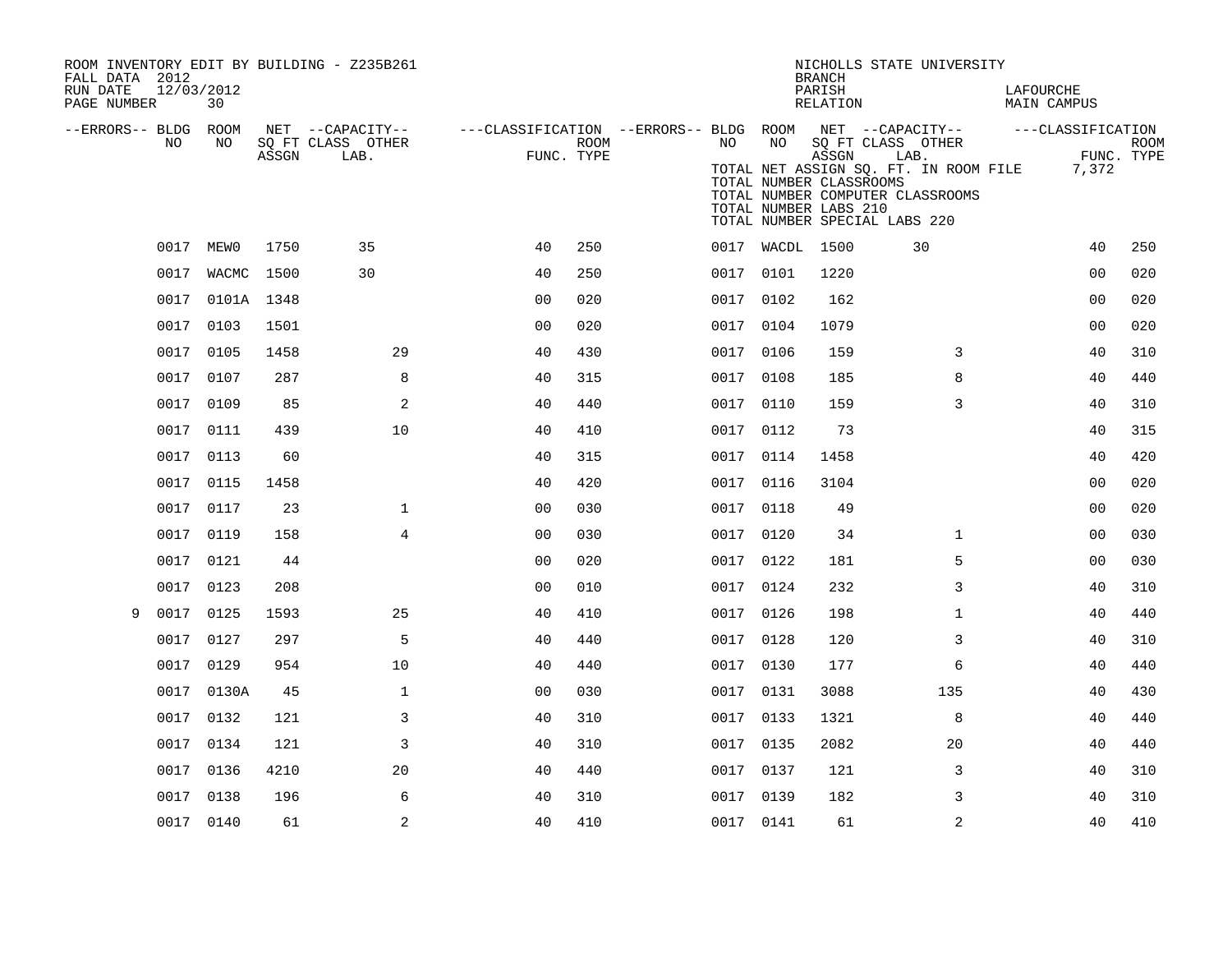| ROOM INVENTORY EDIT BY BUILDING - Z235B261<br>FALL DATA 2012<br>RUN DATE<br>PAGE NUMBER | 12/03/2012<br>31 |       |                                               |                                                      |             |   |           |           | <b>BRANCH</b><br>PARISH<br><b>RELATION</b> | NICHOLLS STATE UNIVERSITY                     | LAFOURCHE<br><b>MAIN CAMPUS</b> |                           |
|-----------------------------------------------------------------------------------------|------------------|-------|-----------------------------------------------|------------------------------------------------------|-------------|---|-----------|-----------|--------------------------------------------|-----------------------------------------------|---------------------------------|---------------------------|
| --ERRORS-- BLDG<br>NO                                                                   | ROOM<br>NO       | ASSGN | NET --CAPACITY--<br>SQ FT CLASS OTHER<br>LAB. | ---CLASSIFICATION --ERRORS-- BLDG ROOM<br>FUNC. TYPE | <b>ROOM</b> |   | NO        | NO        | ASSGN                                      | NET --CAPACITY--<br>SQ FT CLASS OTHER<br>LAB. | ---CLASSIFICATION               | <b>ROOM</b><br>FUNC. TYPE |
| 0017                                                                                    | 0142             | 101   | 4                                             | 40                                                   | 410         |   | 0017      | 0143      | 61                                         | $\overline{a}$                                | 40                              | 410                       |
| 0017                                                                                    | 0144             | 61    | 2                                             | 40                                                   | 410         |   |           | 0017 0145 | 61                                         | 2                                             | 40                              | 410                       |
| 0017                                                                                    | 0146             | 122   | 6                                             | 40                                                   | 315         |   | 0017      | 0147      | 218                                        | 3                                             | 40                              | 440                       |
| 0017                                                                                    | 0148             | 133   | $\mathbf{1}$                                  | 40                                                   | 440         | 9 | 0017 0149 |           | 655                                        | 154                                           | 41                              | 410                       |
| 0017                                                                                    | 0149A            | 742   | 24                                            | 41                                                   | 250         |   | 0017      | 0150      | 1350                                       |                                               | 40                              | 420                       |
| 0017                                                                                    | 0151             | 198   |                                               | 0 <sub>0</sub>                                       | 020         |   |           | 0017 0152 | 425                                        | $\mathbf{1}$                                  | 40                              | 440                       |
| 0017                                                                                    | 0153             | 158   |                                               | 40                                                   | 440         |   | 0017      | 0154      | 1458                                       |                                               | 40                              | 420                       |
| 0017                                                                                    | 0156             | 171   | 3                                             | 41                                                   | 315         |   |           | 0017 0158 | 118                                        |                                               | 0 <sub>0</sub>                  | 020                       |
| 0017                                                                                    | 0159             | 500   |                                               | 40                                                   | 315         |   | 0017      | 0160      | 52                                         |                                               | 0 <sub>0</sub>                  | 010                       |
| 0017                                                                                    | 0161             | 77    |                                               | 0 <sub>0</sub>                                       | 030         |   |           | 0017 0162 | 74                                         |                                               | 0 <sub>0</sub>                  | 010                       |
| 0017                                                                                    | 0201             | 2289  |                                               | 0 <sub>0</sub>                                       | 020         |   | 0017      | 0202      | 283                                        | 12                                            | 40                              | 650                       |
| 0017                                                                                    | 0203             | 213   | 8                                             | 40                                                   | 655         |   |           | 0017 0204 | 264                                        | $\mathbf{1}$                                  | 40                              | 310                       |
| 0017                                                                                    | 0205             | 522   | 14                                            | 40                                                   | 350         |   | 0017      | 0206      | 308                                        | $\mathbf{1}$                                  | 40                              | 310                       |
| 0017                                                                                    | 0207             | 203   | 3                                             | 40                                                   | 315         |   | 0017      | 0208      | 28                                         | $\mathbf{1}$                                  | 00                              | 030                       |
| 0017                                                                                    | 0209             | 47    |                                               | 0 <sub>0</sub>                                       | 020         |   | 0017      | 0210      | 192                                        | 5                                             | 00                              | 030                       |
| 0017                                                                                    | 0210A            | 162   | $\mathbf{1}$                                  | 40                                                   | 310         |   | 0017      | 0211      | 27                                         | $\mathbf{1}$                                  | 00                              | 030                       |
| 0017                                                                                    | 0212             | 53    |                                               | 0 <sub>0</sub>                                       | 020         |   | 0017      | 0213      | 222                                        | 6                                             | 00                              | 030                       |
| 0017                                                                                    | 0214             | 168   | $\mathbf{1}$                                  | 40                                                   | 310         |   | 0017      | 0215      | 173                                        | $\mathbf{1}$                                  | 40                              | 310                       |
| 0017                                                                                    | 0216             | 83    | $\overline{3}$                                | 40                                                   | 410         |   |           | 0017 0217 | 129                                        | 6                                             | 40                              | 350                       |
| 0017                                                                                    | 0218             | 123   |                                               | 0 <sub>0</sub>                                       | 010         |   | 0017      | 0219      | 819                                        | 2                                             | 40                              | 440                       |
| 0017                                                                                    | 0220             | 182   | $\mathbf 1$                                   | 40                                                   | 310         |   |           | 0017 0221 | 196                                        | $\mathbf{1}$                                  | 40                              | 310                       |
| 0017                                                                                    | 0222             | 142   | $\mathbf{1}$                                  | 40                                                   | 310         |   | 0017      | 0223      | 94                                         |                                               | 40                              | 315                       |
| 0017                                                                                    | 0224             | 72    |                                               | 0 <sub>0</sub>                                       | 010         |   |           | 0017 0225 | 182                                        | $\mathbf{1}$                                  | 40                              | 310                       |
| 0017                                                                                    | 0226             | 182   | $\mathbf{1}$                                  | 40                                                   | 310         |   | 0017      | 0227      | 182                                        | 8                                             | 40                              | 350                       |
| 0017                                                                                    | 0228             | 182   | 8                                             | 40                                                   | 350         |   |           | 0017 0229 | 182                                        | $\mathbf{1}$                                  | 40                              | 310                       |
|                                                                                         | 0017 0230        | 182   | $\mathbf{1}$                                  | 40                                                   | 310         |   |           | 0017 0231 | 45                                         |                                               | 0 <sub>0</sub>                  | 030                       |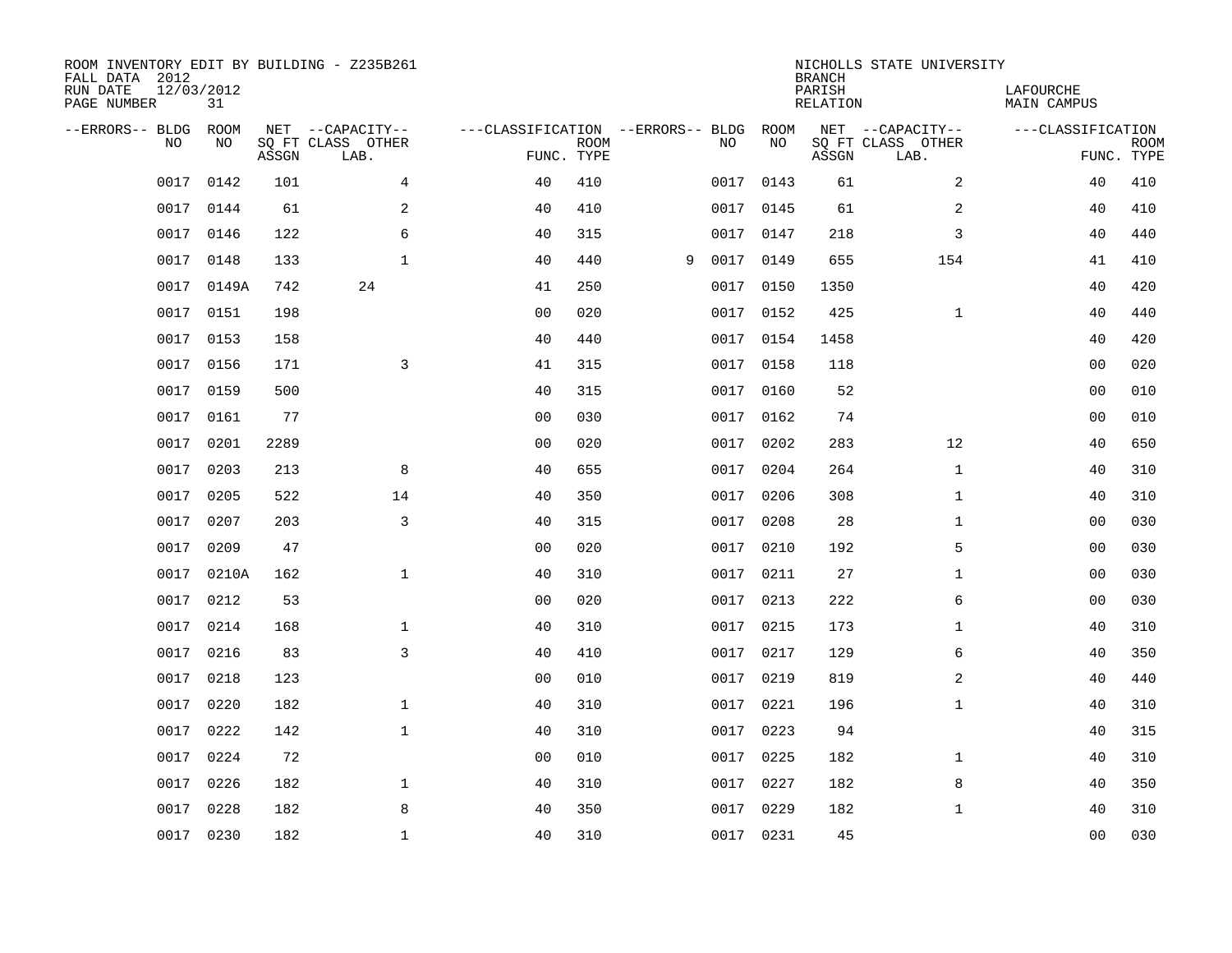| FALL DATA 2012<br>RUN DATE<br>PAGE NUMBER |      | 12/03/2012<br>32 |       | ROOM INVENTORY EDIT BY BUILDING - Z235B261    |                                                      |             |   |      |            | <b>BRANCH</b><br>PARISH<br><b>RELATION</b> | NICHOLLS STATE UNIVERSITY                                                 | LAFOURCHE<br><b>MAIN CAMPUS</b> |                           |
|-------------------------------------------|------|------------------|-------|-----------------------------------------------|------------------------------------------------------|-------------|---|------|------------|--------------------------------------------|---------------------------------------------------------------------------|---------------------------------|---------------------------|
| --ERRORS-- BLDG                           | NO.  | ROOM<br>NO       | ASSGN | NET --CAPACITY--<br>SQ FT CLASS OTHER<br>LAB. | ---CLASSIFICATION --ERRORS-- BLDG ROOM<br>FUNC. TYPE | <b>ROOM</b> |   | NO   | NΟ         | ASSGN                                      | NET --CAPACITY--<br>SQ FT CLASS OTHER<br>LAB.                             | ---CLASSIFICATION               | <b>ROOM</b><br>FUNC. TYPE |
|                                           | 0017 | 0232             | 182   | 8                                             | 40                                                   | 350         |   | 0017 | 0233       | 182                                        | 8                                                                         | 40                              | 350                       |
|                                           | 0017 | 0234             | 28    | $\mathbf{1}$                                  | 40                                                   | 410         |   | 0017 | 0235       | 28                                         | $\mathbf{1}$                                                              | 40                              | 410                       |
|                                           |      | 0017 0236        | 28    | $\mathbf 1$                                   | 40                                                   | 410         |   |      | 0017 0237  | 28                                         | $\mathbf{1}$                                                              | 40                              | 410                       |
|                                           | 0017 | 0238             | 28    | $\mathbf 1$                                   | 40                                                   | 410         |   | 0017 | 0239       | 28                                         | $\mathbf{1}$                                                              | 40                              | 410                       |
|                                           | 0017 | 0240             | 28    | $\mathbf 1$                                   | 40                                                   | 410         |   |      | 0017 0241  | 28                                         | $\mathbf{1}$                                                              | 40                              | 410                       |
|                                           | 0017 | 0242             | 28    | $\mathbf{1}$                                  | 40                                                   | 410         |   | 0017 | 0243       | 28                                         | $\mathbf{1}$                                                              | 40                              | 410                       |
| 9                                         | 0017 | 0244 31707       |       | $\mathbf{1}$                                  | 40                                                   | 410         |   |      | 0017 0301  | 994                                        |                                                                           | 0 <sub>0</sub>                  | 020                       |
|                                           | 0017 | 0302             | 355   |                                               | 00                                                   | 020         |   | 0017 | 0303       | 64                                         |                                                                           | 0 <sub>0</sub>                  | 020                       |
|                                           | 0017 | 0304             | 28    | $\mathbf{1}$                                  | 0 <sub>0</sub>                                       | 030         |   |      | 0017 0305  | 214                                        | 6                                                                         | 0 <sub>0</sub>                  | 030                       |
|                                           | 0017 | 0306             | 129   |                                               | 0 <sub>0</sub>                                       | 010         |   | 0017 | 0307       | 202                                        | 5                                                                         | 0 <sub>0</sub>                  | 030                       |
|                                           | 0017 | 0308             | 28    | $\mathbf{1}$                                  | 00                                                   | 030         |   |      | 0017 0309  | 49                                         |                                                                           | 0 <sub>0</sub>                  | 020                       |
|                                           | 0017 | 0310             | 108   |                                               | 40                                                   | 315         |   | 0017 | 0311       | 72                                         |                                                                           | 40                              | 440                       |
|                                           | 0017 | 0312             | 224   | 7                                             | 40                                                   | 440         |   |      | 0017 0313  | 208                                        | $\mathbf{1}$                                                              | 40                              | 310                       |
|                                           | 0017 | 0314             | 702   | 8                                             | 40                                                   | 310         | 9 | 0017 | 0315       | 10414                                      | $\mathbf{1}$                                                              | 40                              | 430                       |
|                                           | 0017 | 0315A            | 567   | 16                                            | 40                                                   | 430         | 9 | 0017 | 0316       | 1601                                       | 6                                                                         | 40                              | 430                       |
|                                           | 0017 | 0317             | 2077  | 49                                            | 40                                                   | 410         |   | 0017 | 0318       | 234                                        | 14                                                                        | 40                              | 350                       |
|                                           | 0017 | 0319             | 284   | 6                                             | 40                                                   | 440         |   | 0017 | 0320       | 216                                        | $\mathbf{1}$                                                              | 40                              | 310                       |
|                                           | 0017 | 0321             | 216   | $\mathbf 1$                                   | 40                                                   | 310         |   |      | 0017 0322  | 1283                                       | 100                                                                       | 41                              | 680                       |
| 9                                         | 0017 | 0323             | 15865 | $\mathbf 1$                                   | 40                                                   | 430         |   |      | 0017 0323A | 1690                                       |                                                                           | 40                              | 420                       |
|                                           | 0017 | 0324             | 2021  | $\mathbf{1}$                                  | 40                                                   | 310         |   |      | 0017 0325  | 121                                        | $\mathbf{1}$                                                              | 40                              | 310                       |
|                                           | 0017 | 0326             | 75    |                                               | 0 <sub>0</sub>                                       | 030         |   |      | 0017 0326A | 99                                         |                                                                           | 0 <sub>0</sub>                  | 020                       |
|                                           | 0017 | 0327             | 157   |                                               | 0 <sub>0</sub>                                       | 020         |   |      | 0017 0328  | 6983                                       |                                                                           | 0 <sub>0</sub>                  | 030                       |
|                                           | 0017 | 0329             | 191   |                                               | 0 <sub>0</sub>                                       | 020         |   |      | 0017 0401  | 6922                                       |                                                                           | 0 <sub>0</sub>                  | 030                       |
|                                           |      | 0017 0402        | 584   |                                               | 0 <sub>0</sub>                                       | 030         |   |      |            | TOTAL NUMBER CLASSROOMS                    | TOTAL NET ASSIGN SQ. FT. IN ROOM FILE<br>TOTAL NUMBER COMPUTER CLASSROOMS | 107,209                         |                           |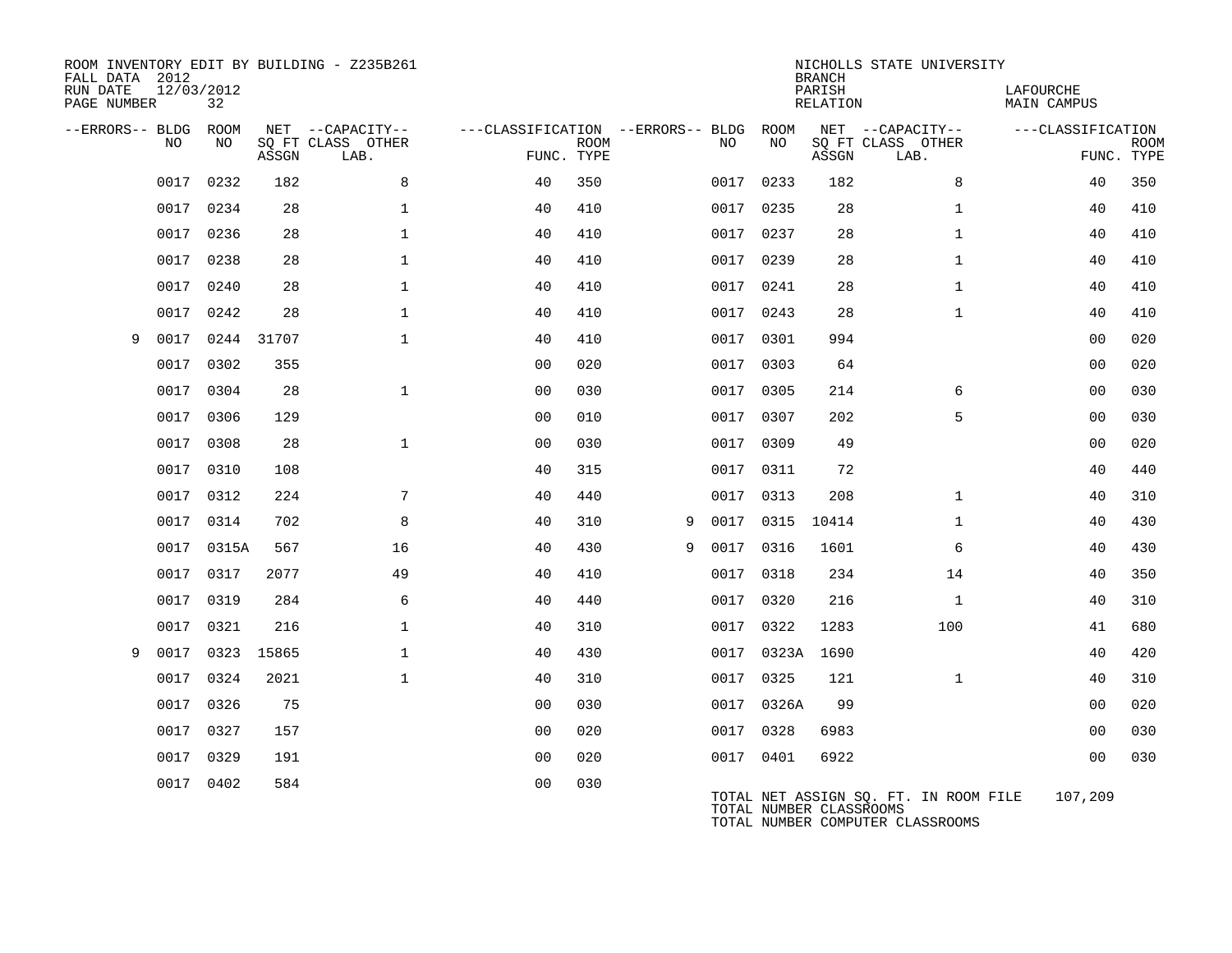| ROOM INVENTORY EDIT BY BUILDING - Z235B261<br>FALL DATA 2012 |           |       |                                       |                |      |      |           | <b>BRANCH</b>                  | NICHOLLS STATE UNIVERSITY                                                       |                          |             |
|--------------------------------------------------------------|-----------|-------|---------------------------------------|----------------|------|------|-----------|--------------------------------|---------------------------------------------------------------------------------|--------------------------|-------------|
| RUN DATE<br>12/03/2012<br>PAGE NUMBER                        | 33        |       |                                       |                |      |      |           | PARISH<br>RELATION             |                                                                                 | LAFOURCHE<br>MAIN CAMPUS |             |
| --ERRORS-- BLDG ROOM<br>NO.                                  | NO.       |       | NET --CAPACITY--<br>SQ FT CLASS OTHER |                | ROOM | NO   | NO        |                                | ---CLASSIFICATION --ERRORS-- BLDG ROOM NET --CAPACITY--<br>SQ FT CLASS OTHER    | ---CLASSIFICATION        | <b>ROOM</b> |
|                                                              |           | ASSGN | LAB.                                  | FUNC. TYPE     |      |      |           | ASSGN<br>TOTAL NUMBER LABS 210 | LAB.<br>TOTAL NUMBER SPECIAL LABS 220                                           |                          | FUNC. TYPE  |
|                                                              | 0018 0300 | 345   | $\overline{4}$                        | 50             | 315  |      | 0018 0301 | 196                            |                                                                                 | 50                       | 315         |
| 0018                                                         | 0302      | 137   | 2                                     | 50             | 440  |      | 0018 0303 | 83                             |                                                                                 | 50                       | 315         |
| 0018                                                         | 0304      | 179   |                                       | 0 <sub>0</sub> | 020  | 0018 | 0305      | 118                            | 3                                                                               | 50                       | 315         |
| 0018                                                         | 0306      | 182   | $\overline{a}$                        | 50             | 310  |      | 0018 0307 | 56                             | $\mathbf{1}$                                                                    | 50                       | 315         |
| 0018                                                         | 0308      | 15    |                                       | 0 <sub>0</sub> | 020  |      | 0018 0309 | 456                            |                                                                                 | 00                       | 020         |
| 0018                                                         | 0310      | 483   | $\overline{4}$                        | 50             | 315  |      | 0018 0311 | 326                            | 5                                                                               | 50                       | 310         |
| 0018                                                         | 0312      | 321   | 7                                     | 50             | 310  |      | 0018 0313 | 178                            | $\mathbf{1}$                                                                    | 50                       | 310         |
|                                                              | 0018 0314 | 92    | 2                                     | 50             | 310  |      | 0018 0315 | 794                            | 3                                                                               | 0 <sub>0</sub>           | 020         |
|                                                              | 0018 0316 | 111   |                                       | 0 <sub>0</sub> | 020  |      | 0018 0317 | 17                             |                                                                                 | 00                       | 020         |
| 0018                                                         | 0318      | 119   |                                       | 50             | 650  | 0018 | 0319      | 228                            | 10                                                                              | 50                       | 350         |
| 0018                                                         | 0320      | 59    |                                       | 50             | 315  |      | 0018 0321 | 167                            | 2                                                                               | 50                       | 310         |
|                                                              | 0018 0322 | 102   |                                       | 50             | 315  |      | 0018 0323 | 903                            |                                                                                 | 0 <sub>0</sub>           | 020         |
|                                                              | 0018 0324 | 108   | $\mathbf 1$                           | 50             | 315  |      | 0018 0325 | 42                             |                                                                                 | 0 <sub>0</sub>           | 030         |
| 0018                                                         | 0326      | 200   | 2                                     | 50             | 310  | 0018 | 0327      | 289                            | $\mathbf{1}$                                                                    | 50                       | 310         |
|                                                              | 0018 0329 | 73    |                                       | 50             | 315  |      | 0018 0330 | 119                            |                                                                                 | 0 <sub>0</sub>           | 030         |
| 0018                                                         | 0331      | 13    |                                       | 0 <sub>0</sub> | 030  |      | 0018 0332 | 10                             |                                                                                 | 0 <sub>0</sub>           | 030         |
| 0018                                                         | 0333      | 13    |                                       | 0 <sub>0</sub> | 010  |      | 0018 0334 | 10                             |                                                                                 | 0 <sub>0</sub>           | 030         |
| 0018                                                         | 0335      | 13    |                                       | 00             | 030  |      | 0018 0336 | 119                            |                                                                                 | 0 <sub>0</sub>           | 030         |
| 0018                                                         | 0337      | 163   | 2                                     | 55             | 315  |      | 0018 0338 | 95                             | 2                                                                               | 55                       | 315         |
|                                                              | 0018 0339 | 268   | $\mathbf{1}$                          | 55             | 310  |      | 0018 0340 | 216                            | $\mathbf{1}$                                                                    | 55                       | 310         |
|                                                              | 0018 0341 | 319   | $\mathbf{1}$                          | 55             | 310  |      | 0018 0342 | 319                            | 2                                                                               | 46                       | 310         |
| 0018                                                         | 0343      | 216   | $\mathbf{1}$                          | 46             | 310  |      | 0018 0344 | 277                            | $\mathbf{1}$                                                                    | 46                       | 310         |
|                                                              | 0018 0345 | 134   |                                       | 46             | 315  |      | 0018 0346 | 133<br>TOTAL NUMBER CLASSROOMS | 10<br>TOTAL NET ASSIGN SQ. FT. IN ROOM FILE<br>TOTAL NUMBER COMPUTER CLASSROOMS | 46<br>6,002              | 315         |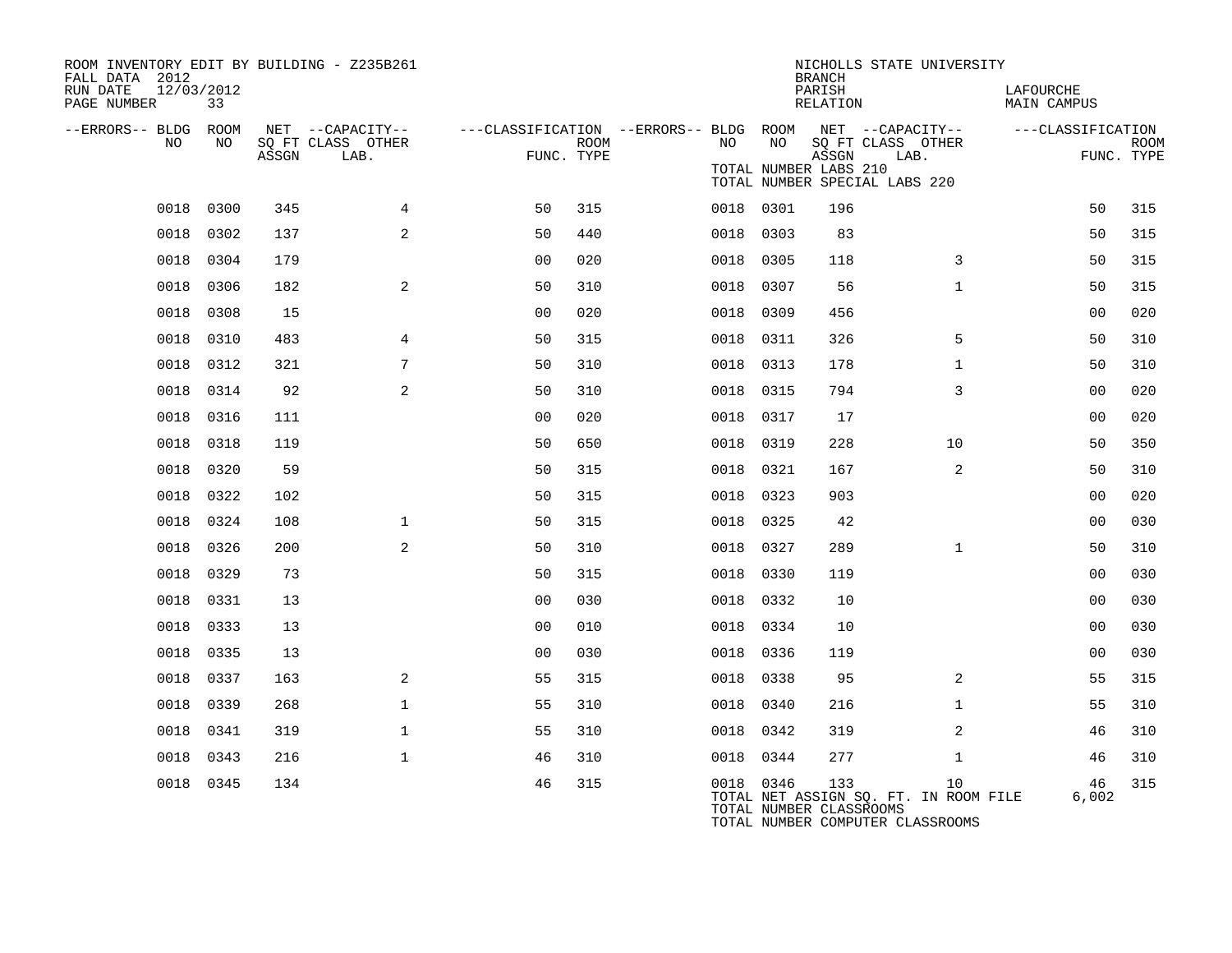| ROOM INVENTORY EDIT BY BUILDING - Z235B261<br>FALL DATA 2012 |           |          |                           |                                                         |      |           |                                                        | <b>BRANCH</b>      |          | NICHOLLS STATE UNIVERSITY |                          |                |                           |
|--------------------------------------------------------------|-----------|----------|---------------------------|---------------------------------------------------------|------|-----------|--------------------------------------------------------|--------------------|----------|---------------------------|--------------------------|----------------|---------------------------|
| 12/03/2012<br>RUN DATE<br>PAGE NUMBER                        | 34        |          |                           |                                                         |      |           |                                                        | PARISH<br>RELATION |          |                           | LAFOURCHE<br>MAIN CAMPUS |                |                           |
| --ERRORS-- BLDG ROOM<br>NO.                                  | NO.       |          | NET --CAPACITY--          | ---CLASSIFICATION --ERRORS-- BLDG ROOM NET --CAPACITY-- |      | NO.       | NO                                                     |                    |          |                           | ---CLASSIFICATION        |                |                           |
|                                                              |           | ASSGN    | SQ FT CLASS OTHER<br>LAB. | FUNC. TYPE                                              | ROOM |           | TOTAL NUMBER LABS 210<br>TOTAL NUMBER SPECIAL LABS 220 | ASSGN              | LAB.     | SQ FT CLASS OTHER         |                          |                | <b>ROOM</b><br>FUNC. TYPE |
| 0019                                                         | 0100      | 793      |                           | 0 <sub>0</sub>                                          | 020  |           | 0019 0101                                              |                    | 3030 308 |                           |                          | 10             | 110                       |
| 0019                                                         | 0101A     | 84       |                           | 0 <sub>0</sub>                                          | 030  | 0019      | 0101B                                                  | 35                 |          |                           |                          | 10             | 115                       |
| 0019                                                         | 0101C     | 20       |                           | 10                                                      | 115  |           | 0019 0101D                                             | 32                 |          |                           |                          | 10             | 115                       |
| 0019                                                         | 0102      | 1008 106 |                           | 10                                                      | 110  | 0019      | 0103                                                   | 731                |          |                           |                          | 00             | 030                       |
| 0019                                                         | 0104      | 276      |                           | 0 <sub>0</sub>                                          | 030  |           | 0019 0104A                                             | 12                 |          |                           |                          | 0 <sub>0</sub> | 030                       |
| 0019                                                         | 0105      | 282      |                           | 0 <sub>0</sub>                                          | 030  | 0019      | 0106                                                   | 107                |          |                           |                          | 10             | 315                       |
| 0019                                                         | 0107      | 132      | $\mathbf 1$               | 10                                                      | 310  | 0019      | 0107A                                                  | 158                |          | $\mathbf{1}$              |                          | 10             | 310                       |
| 0019                                                         | 0107B     | 107      | $\mathbf{1}$              | 10                                                      | 310  | 0019      | 0107C                                                  | 180                |          | $\mathbf{1}$              |                          | 10             | 310                       |
| 0019                                                         | 0108      | 178      | 10                        | 10                                                      | 350  | 0019      | 0109                                                   | 154                |          |                           |                          | 0 <sub>0</sub> | 030                       |
| 0019                                                         | 0110      | 233      | $\mathbf{1}$              | 10                                                      | 310  | 0019      | 0110A                                                  | 133                |          | $\mathbf{1}$              |                          | 10             | 310                       |
| 0019                                                         | 0110B     | 21       |                           | 10                                                      | 315  | 0019      | 0111                                                   | 233                |          | $\mathbf{1}$              |                          | 10             | 310                       |
| 0019                                                         | 0111A     | 133      | $\mathbf{1}$              | 10                                                      | 310  | 0019      | 0111B                                                  | 21                 |          |                           |                          | 10             | 315                       |
| 0019                                                         | 0112      | 234      | $\mathbf{1}$              | 10                                                      | 310  | 0019      | 0112A                                                  | 133                |          | $\mathbf{1}$              |                          | 10             | 310                       |
| 0019                                                         | 0112B     | 18       |                           | 10                                                      | 315  | 0019      | 0113                                                   | 234                |          | $\mathbf{1}$              |                          | 10             | 310                       |
| 0019                                                         | 0113A     | 133      | $\mathbf{1}$              | 10                                                      | 310  | 0019      | 0113B                                                  | 21                 |          |                           |                          | 10             | 315                       |
| 0019                                                         | 0114      | 220      | 12                        | 10                                                      | 310  | 0019      | 0114A                                                  | 133                |          | $\mathbf{1}$              |                          | 10             | 310                       |
| 0019                                                         | 0114B     | 109      | $\mathbf{1}$              | 10                                                      | 310  | 0019      | 0114C                                                  | 109                |          | $\mathbf{1}$              |                          | 10             | 310                       |
| 0019                                                         | 0114D     | 21       |                           | 11                                                      | 315  | 0019      | 0115                                                   | 109                |          | $\mathbf{1}$              |                          | 10             | 310                       |
| 0019                                                         | 0116      | 109      | $\mathbf{1}$              | 10                                                      | 310  | 0019      | 0117                                                   | 38                 |          |                           |                          | 10             | 620                       |
| 0019                                                         | 0118      | 37       |                           | 10                                                      | 620  | 0019      | 0119                                                   | 20                 |          |                           |                          | 10             | 620                       |
| 0019                                                         | 0120      | 33       |                           | 10                                                      | 620  | 0019      | 0121                                                   | 21                 |          |                           |                          | 10             | 620                       |
| 0019                                                         | 0122      | 20       |                           | 10                                                      | 620  | 0019      | 0123                                                   | 40                 |          |                           |                          | 10             | 620                       |
| 0019                                                         | 0124      | 134      |                           | 0 <sub>0</sub>                                          | 020  | 0019      | 0125                                                   | 574                |          |                           |                          | 0 <sub>0</sub> | 020                       |
| 0019                                                         | 0126      | 691      |                           | 0 <sub>0</sub>                                          | 020  | 0019      | 0127                                                   | 974                |          |                           |                          | 00             | 020                       |
|                                                              | 0019 0128 | 399      |                           | 0 <sub>0</sub>                                          | 020  | 0019 0129 |                                                        | 1134               |          |                           |                          | 0 <sub>0</sub> | 020                       |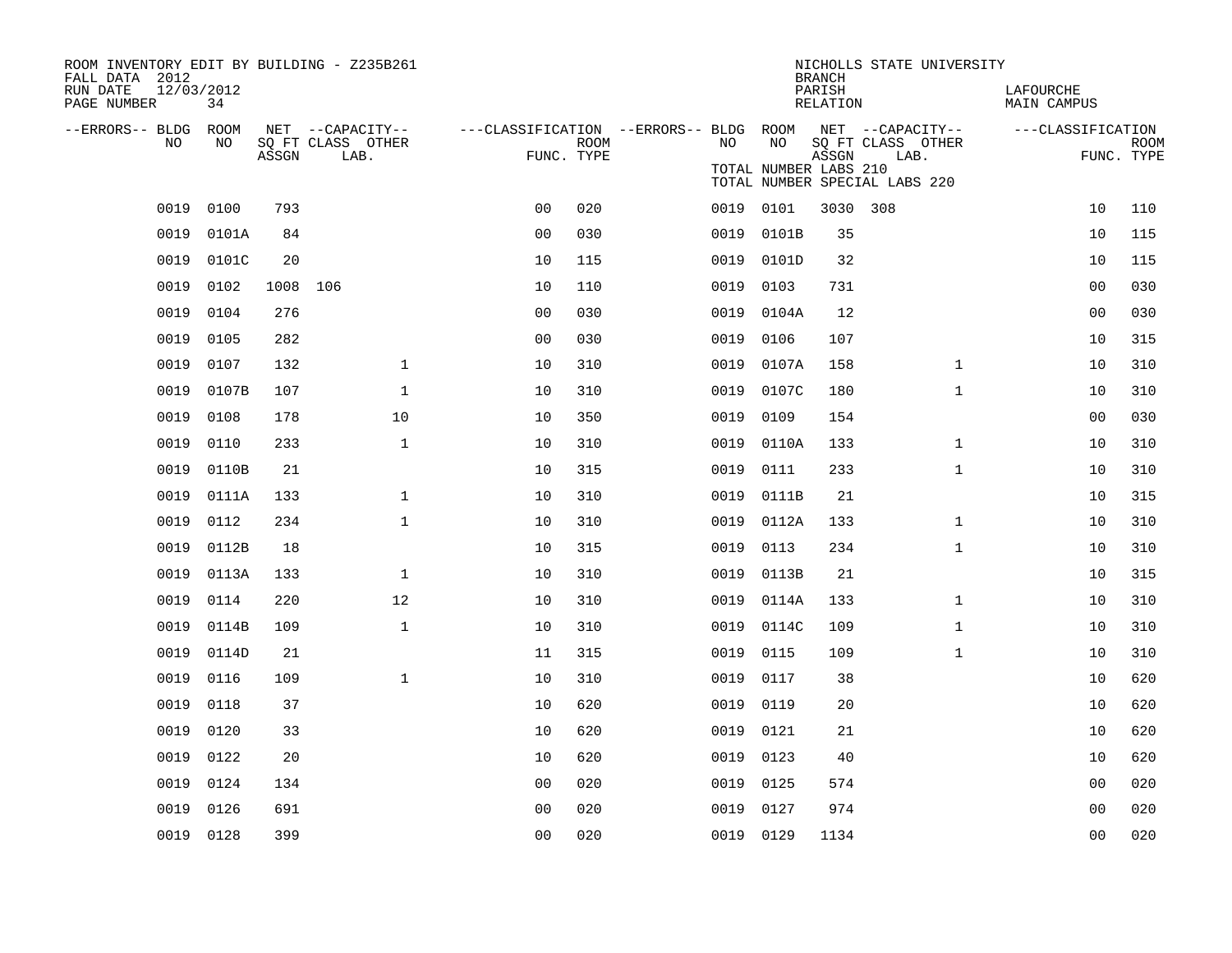| ROOM INVENTORY EDIT BY BUILDING - Z235B261<br>FALL DATA 2012 |                  |       |                                       |                |             |                                              |           | <b>BRANCH</b>             | NICHOLLS STATE UNIVERSITY             |                                 |             |
|--------------------------------------------------------------|------------------|-------|---------------------------------------|----------------|-------------|----------------------------------------------|-----------|---------------------------|---------------------------------------|---------------------------------|-------------|
| RUN DATE<br>PAGE NUMBER                                      | 12/03/2012<br>35 |       |                                       |                |             |                                              |           | PARISH<br><b>RELATION</b> |                                       | LAFOURCHE<br><b>MAIN CAMPUS</b> |             |
| --ERRORS-- BLDG<br>NO                                        | ROOM<br>NO       |       | NET --CAPACITY--<br>SQ FT CLASS OTHER |                | <b>ROOM</b> | ---CLASSIFICATION --ERRORS-- BLDG ROOM<br>NO | NO        |                           | NET --CAPACITY--<br>SQ FT CLASS OTHER | ---CLASSIFICATION               | <b>ROOM</b> |
|                                                              |                  | ASSGN | LAB.                                  | FUNC. TYPE     |             |                                              |           | ASSGN                     | LAB.                                  |                                 | FUNC. TYPE  |
| 0019                                                         | 0130             | 1210  |                                       | 0 <sub>0</sub> | 020         | 0019                                         | 0131      | 691                       |                                       | 00                              | 020         |
| 0019                                                         | 0132             | 479   |                                       | 0 <sub>0</sub> | 020         | 0019                                         | 0133      | 1134                      |                                       | 0 <sub>0</sub>                  | 020         |
| 0019                                                         | 0134             | 813   |                                       | 0 <sub>0</sub> | 020         | 0019                                         | 0135      | 50                        |                                       | 0 <sub>0</sub>                  | 020         |
| 0019                                                         | 0136             | 50    |                                       | 0 <sub>0</sub> | 020         | 0019                                         | 0137      | 50                        |                                       | 00                              | 020         |
| 0019                                                         | 0138             | 50    |                                       | 0 <sub>0</sub> | 020         | 0019                                         | 0139      | 50                        |                                       | 0 <sub>0</sub>                  | 020         |
| 0019                                                         | 0140             | 1134  |                                       | 0 <sub>0</sub> | 020         | 0019                                         | 0141      | 992                       |                                       | 0 <sub>0</sub>                  | 020         |
| 0019                                                         | 0142             | 974   |                                       | 0 <sub>0</sub> | 020         | 0019                                         | 0143      | 574                       |                                       | 0 <sub>0</sub>                  | 020         |
| 0019                                                         | 0144             | 399   |                                       | 0 <sub>0</sub> | 020         | 0019                                         | 0145      | 1210                      |                                       | 0 <sub>0</sub>                  | 020         |
| 0019                                                         | 0146             | 798   |                                       | 0 <sub>0</sub> | 020         | 0019                                         | 0147      | 1200                      |                                       | 00                              | 020         |
| 0019                                                         | 0148             | 50    |                                       | 0 <sub>0</sub> | 020         | 0019                                         | 0201      | 1020                      | 32                                    | 10                              | 210         |
| 0019                                                         | 0201A            | 163   |                                       | 10             | 215         | 0019                                         | 0202      | 890                       | 24                                    | 10                              | 210         |
| 0019                                                         | 0202A            | 270   |                                       | 10             | 215         | 0019                                         | 0202B     | 37                        |                                       | 10                              | 215         |
| 0019                                                         | 0203             | 1042  | 36                                    | 10             | 210         | 0019                                         | 0203A     | 171                       |                                       | 10                              | 215         |
| 0019                                                         | 0203B            | 246   |                                       | 10             | 215         | 0019                                         | 0204      | 1242                      | 30                                    | 10                              | 210         |
| 0019                                                         | 0204A            | 254   |                                       | 10             | 215         | 0019                                         | 0204B     | 305                       |                                       | 10                              | 215         |
| 0019                                                         | 0205             | 870   | 20                                    | 10             | 210         | 0019                                         | 0206      | 867                       | 32                                    | 10                              | 210         |
| 0019                                                         | 0206A            | 216   |                                       | 10             | 215         | 0019                                         | 0206B     | 50                        |                                       | 10                              | 215         |
| 0019                                                         | 0207             | 56    |                                       | 0 <sub>0</sub> | 020         | 0019                                         | 0207A     | 42                        |                                       | 22                              | 575         |
| 0019                                                         | 0207B            | 70    |                                       | 22             | 575         | 0019                                         | 0207C     | 96                        |                                       | 22                              | 570         |
| 0019                                                         | 0207D            | 99    |                                       | 22             | 570         | 0019                                         | 0207E     | 94                        |                                       | 22                              | 575         |
| 0019                                                         | 0208             | 900   | 20                                    | 10             | 210         | 0019                                         | 0208A     | 75                        |                                       | 10                              | 215         |
| 0019                                                         | 0208B            | 94    |                                       | 10             | 215         | 0019                                         | 0208C     | 37                        |                                       | 10                              | 215         |
| 0019                                                         | 0209             | 1001  | 24                                    | 10             | 210         | 0019                                         | 0209A     | 75                        |                                       | 10                              | 215         |
| 0019                                                         | 0209B            | 94    |                                       | 10             | 215         | 0019                                         | 0210      | 1000                      | 32                                    | 10                              | 210         |
| 0019                                                         | 0210A            | 171   |                                       | 10             | 215         | 0019                                         | 0211      | 990                       | 32                                    | 10                              | 210         |
|                                                              | 0019 0211A       | 170   |                                       | 10             | 215         |                                              | 0019 0212 | 119                       | $\mathbf{1}$                          | 10                              | 310         |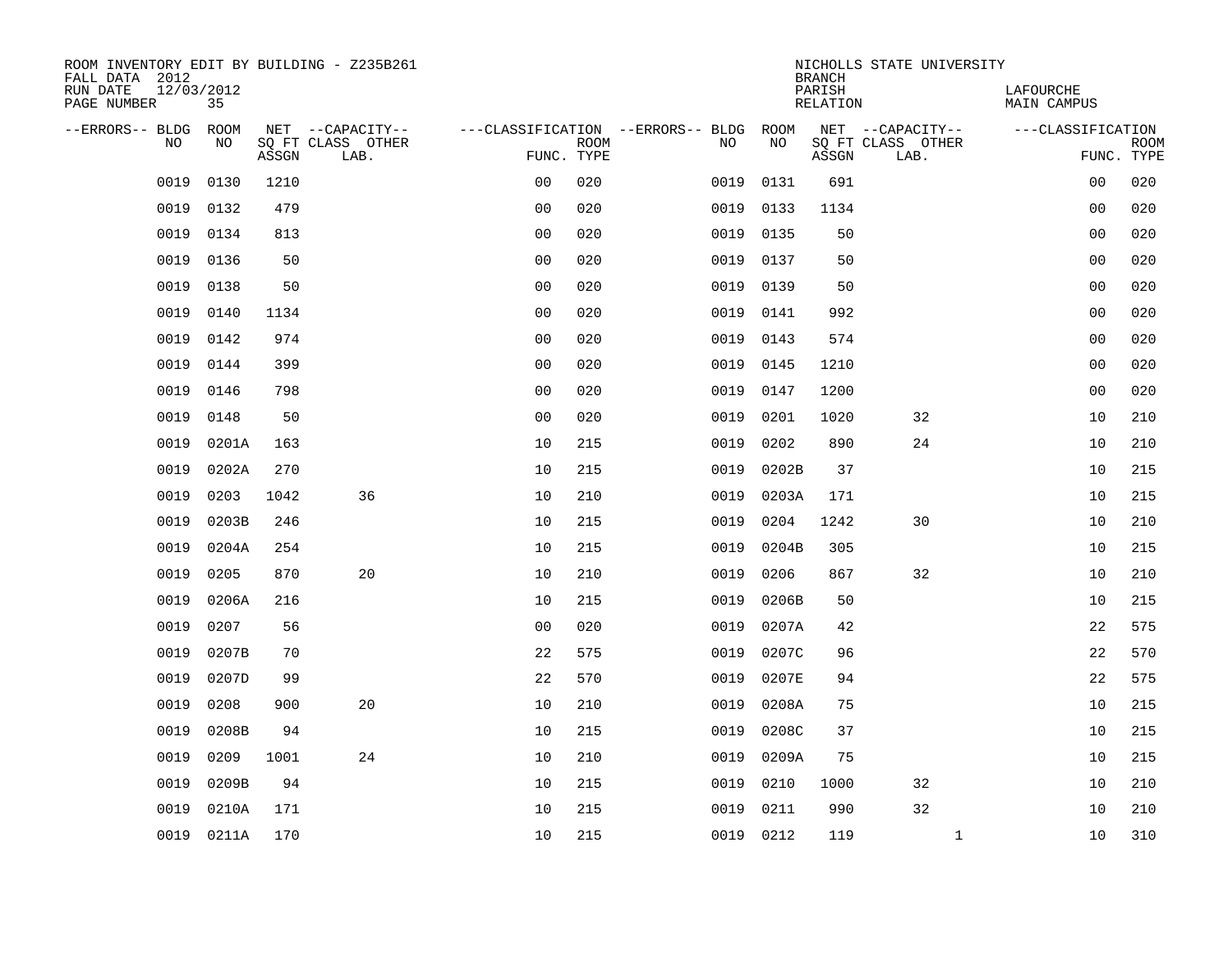| FALL DATA 2012<br>RUN DATE<br>PAGE NUMBER | 12/03/2012 | 36          |       | ROOM INVENTORY EDIT BY BUILDING - Z235B261    |                                   |                           |      |            | <b>BRANCH</b><br>PARISH<br>RELATION | NICHOLLS STATE UNIVERSITY                     | LAFOURCHE<br>MAIN CAMPUS |                           |
|-------------------------------------------|------------|-------------|-------|-----------------------------------------------|-----------------------------------|---------------------------|------|------------|-------------------------------------|-----------------------------------------------|--------------------------|---------------------------|
| --ERRORS-- BLDG                           | <b>NO</b>  | ROOM<br>NO. | ASSGN | NET --CAPACITY--<br>SQ FT CLASS OTHER<br>LAB. | ---CLASSIFICATION --ERRORS-- BLDG | <b>ROOM</b><br>FUNC. TYPE | NO   | ROOM<br>NO | ASSGN                               | NET --CAPACITY--<br>SQ FT CLASS OTHER<br>LAB. | ---CLASSIFICATION        | <b>ROOM</b><br>FUNC. TYPE |
|                                           | 0019       | 0213        | 114   | $\mathbf{1}$                                  | 10                                | 310                       | 0019 | 0214       | 114                                 | $\mathbf{1}$                                  | 10                       | 310                       |
|                                           | 0019       | 0215        | 122   | $\mathbf 1$                                   | 10                                | 310                       | 0019 | 0216       | 122                                 | $\mathbf{1}$                                  | 10                       | 310                       |
|                                           | 0019       | 0217        | 115   | $\mathbf{1}$                                  | 10                                | 310                       | 0019 | 0218       | 115                                 | $\mathbf{1}$                                  | 10                       | 310                       |
|                                           | 0019       | 0219        | 57    | $\mathbf{1}$                                  | 0 <sub>0</sub>                    | 030                       | 0019 | 0220       | 163                                 |                                               | 0 <sub>0</sub>           | 030                       |
|                                           | 0019       | 0221        | 115   | $\mathbf{1}$                                  | 10                                | 310                       | 0019 | 0222       | 115                                 | $\mathbf{1}$                                  | 10                       | 310                       |
|                                           | 0019       | 0223        | 119   | 7                                             | 10                                | 110                       | 0019 | 0224       | 119                                 | $\mathbf{1}$                                  | 10                       | 310                       |
|                                           | 0019       | 0225        | 115   | $\mathbf 1$                                   | 10                                | 310                       | 0019 | 0226       | 115                                 | $\mathbf{1}$                                  | 10                       | 310                       |
|                                           | 0019       | 0227        | 119   | $\mathbf{1}$                                  | 10                                | 310                       | 0019 | 0228       | 119                                 | $\mathbf{1}$                                  | 10                       | 310                       |
|                                           | 0019       | 0229        | 115   | $\mathbf 1$                                   | 10                                | 310                       | 0019 | 0230       | 115                                 | $\mathbf{1}$                                  | 10                       | 310                       |
|                                           | 0019       | 0231        | 119   | $\mathbf{1}$                                  | 10                                | 310                       | 0019 | 0232       | 111                                 | $\mathbf{1}$                                  | 10                       | 310                       |
|                                           | 0019       | 0233        | 111   | $\mathbf 1$                                   | 10                                | 310                       | 0019 | 0301       | 1191                                | 86                                            | 10                       | 210                       |
|                                           | 0019       | 0302        | 985   | 55                                            | 11                                | 210                       | 0019 | 0302A      | 273                                 |                                               | 10                       | 215                       |
|                                           | 0019       | 0303        | 1010  | 7                                             | 11                                | 210                       | 0019 | 0304       | 1052                                | 36                                            | 10                       | 210                       |
|                                           | 0019       | 0304A       | 205   |                                               | 10                                | 215                       | 0019 | 0305       | 1052                                | 36                                            | 10                       | 210                       |
|                                           | 0019       | 0306        | 883   | 20                                            | 10                                | 210                       | 0019 | 0306A      | 181                                 |                                               | 10                       | 215                       |
|                                           | 0019       | 0306B       | 87    |                                               | 10                                | 215                       | 0019 | 0307       | 912                                 | 20                                            | 10                       | 210                       |
|                                           | 0019       | 0307A       | 217   |                                               | 10                                | 215                       | 0019 | 0308       | 792                                 | 20                                            | 10                       | 210                       |
|                                           | 0019       | 0308A       | 83    |                                               | 10                                | 215                       | 0019 | 0308B      | 83                                  |                                               | 10                       | 215                       |
|                                           | 0019       | 0308C       | 171   |                                               | 10                                | 215                       | 0019 | 0309       | 990                                 | 18                                            | 10                       | 210                       |
|                                           | 0019       | 0309A       | 137   |                                               | 10                                | 215                       | 0019 | 0310       | 1011                                | 20                                            | 10                       | 210                       |
|                                           | 0019       | 0310A       | 129   |                                               | 10                                | 215                       | 0019 | 0311       | 590                                 | 30                                            | 10                       | 210                       |
|                                           | 0019       | 0312        | 572   | 60                                            | 10                                | 210                       | 0019 | 0313       | 581                                 |                                               | 10                       | 215                       |
|                                           | 0019       | 0314        | 541   | 30                                            | 10                                | 210                       | 0019 | 0315       | 111                                 | $\mathbf{1}$                                  | 10                       | 310                       |
|                                           | 0019       | 0316        | 111   | $\mathbf{1}$                                  | 10                                | 310                       | 0019 | 0317       | 252                                 |                                               | 0 <sub>0</sub>           | 030                       |
|                                           | 0019       | 0317A       | 11    |                                               | 0 <sub>0</sub>                    | 030                       | 0019 | 0318       | 280                                 |                                               | 0 <sub>0</sub>           | 030                       |
|                                           | 0019       | 0319        | 118   | $\mathbf{1}$                                  | 10                                | 310                       |      | 0019 0320  | 115                                 | $\mathbf{1}$                                  | 10                       | 310                       |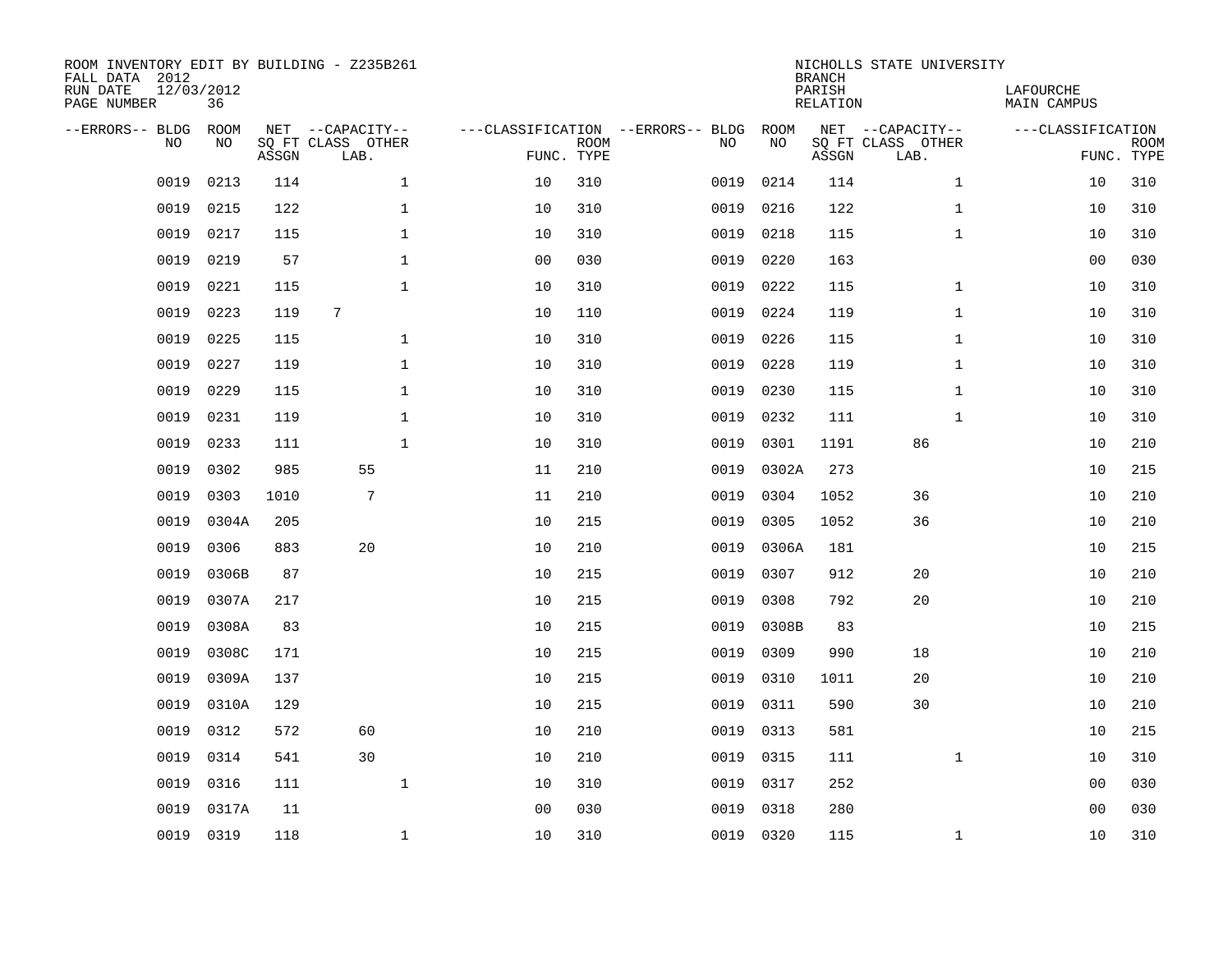| ROOM INVENTORY EDIT BY BUILDING - Z235B261<br>FALL DATA 2012<br>12/03/2012<br>RUN DATE<br>PAGE NUMBER | 37        |       |                           |                |             |                                        |           | <b>BRANCH</b><br>PARISH<br>RELATION                                                                                                                                  |                           | NICHOLLS STATE UNIVERSITY | LAFOURCHE<br><b>MAIN CAMPUS</b> |                           |
|-------------------------------------------------------------------------------------------------------|-----------|-------|---------------------------|----------------|-------------|----------------------------------------|-----------|----------------------------------------------------------------------------------------------------------------------------------------------------------------------|---------------------------|---------------------------|---------------------------------|---------------------------|
| --ERRORS-- BLDG ROOM                                                                                  |           |       | NET --CAPACITY--          |                |             | ---CLASSIFICATION --ERRORS-- BLDG ROOM |           |                                                                                                                                                                      | NET --CAPACITY--          |                           | ---CLASSIFICATION               |                           |
| NO.                                                                                                   | NO        | ASSGN | SQ FT CLASS OTHER<br>LAB. | FUNC. TYPE     | <b>ROOM</b> | NO.                                    | NO        | ASSGN                                                                                                                                                                | SQ FT CLASS OTHER<br>LAB. |                           |                                 | <b>ROOM</b><br>FUNC. TYPE |
| 0019                                                                                                  | 0321      | 118   | $\mathbf 1$               | 10             | 310         | 0019                                   | 0322      | 105                                                                                                                                                                  |                           | $\mathbf{1}$              | 10                              | 310                       |
| 0019                                                                                                  | 0323      | 118   | $\mathbf 1$               | 10             | 310         | 0019                                   | 0324      | 115                                                                                                                                                                  |                           | $\mathbf{1}$              | 10                              | 310                       |
| 0019                                                                                                  | 0325      | 108   | $\mathbf 1$               | 10             | 310         | 0019                                   | 0326      | 264                                                                                                                                                                  |                           | $\mathbf{1}$              | 10                              | 310                       |
| 0019                                                                                                  | 0327      | 115   | $\mathbf 1$               | 10             | 310         | 0019                                   | 0328      | 108                                                                                                                                                                  |                           | $\mathbf{1}$              | 10                              | 310                       |
| 0019                                                                                                  | 0329      | 110   | $\mathbf 1$               | 10             | 310         | 0019                                   | 0330      | 108                                                                                                                                                                  |                           | $\mathbf{1}$              | 10                              | 310                       |
| 0019                                                                                                  | 0331      | 115   | 7                         | 10             | 310         | 0019                                   | 0332      | 115                                                                                                                                                                  | 7                         |                           | 10                              | 110                       |
| 0019                                                                                                  | 0333      | 116   | $\mathbf{1}$              | 10             | 310         | 0019                                   | 0401      | 906                                                                                                                                                                  |                           | 20                        | 11                              | 250                       |
| 0019                                                                                                  | 0402      | 560   |                           | 0 <sub>0</sub> | 030         | 0019                                   | 0403      | 912                                                                                                                                                                  | 70                        |                           | 11                              | 110                       |
| 0019                                                                                                  | 0403A     | 35    |                           | 10             | 315         | 0019                                   | 0404      | 560                                                                                                                                                                  |                           | 20                        | 10                              | 210                       |
| 0019                                                                                                  | 0404A     | 9     |                           | 10             | 215         | 0019                                   | 0405      | 495                                                                                                                                                                  |                           | 28                        | 10                              | 210                       |
| 0019                                                                                                  | 0406      | 1053  | 20                        | 10             | 210         | 0019                                   | 0407      | 615                                                                                                                                                                  |                           | 20                        | 10                              | 210                       |
| 0019                                                                                                  | 0408      | 682   | 48                        | 11             | 210         | 0019                                   | 0408A     | 458                                                                                                                                                                  |                           |                           | 10                              | 215                       |
| 0019                                                                                                  | 0408B     | 35    |                           | 10             | 215         | 0019                                   | 0409      | 1820                                                                                                                                                                 |                           | 60                        | 10                              | 210                       |
| 0019                                                                                                  | 0409A     | 165   |                           | 10             | 215         | 0019                                   | 0409B     | 48                                                                                                                                                                   |                           |                           | 10                              | 215                       |
| 0019                                                                                                  | 0409C     | 12    |                           | 10             | 215         | 0019                                   | 0409D     | 18                                                                                                                                                                   |                           |                           | 10                              | 215                       |
| 0019                                                                                                  | 0411      | 123   | $\mathbf{1}$              | 10             | 310         | 0019                                   | 0412      | 119                                                                                                                                                                  |                           | $\mathbf{1}$              | 10                              | 310                       |
| 0019                                                                                                  | 0413      | 119   | $\mathbf{1}$              | 10             | 310         |                                        | 0019 0414 | 123                                                                                                                                                                  |                           | $\mathbf{1}$              | 10                              | 310                       |
| 0019                                                                                                  | 0415      | 109   | $\mathbf{1}$              | 10             | 310         | 0019                                   | 0416      | 109                                                                                                                                                                  |                           | $\mathbf{1}$              | 10                              | 310                       |
| 0019                                                                                                  | 0417      | 18    |                           | 10             | 620         |                                        | 0019 0418 | 14                                                                                                                                                                   |                           |                           | 10                              | 620                       |
| 0019                                                                                                  | 0419      | 14    |                           | 10             | 620         |                                        | 0019 0420 | 18<br>TOTAL NET ASSIGN SQ. FT. IN ROOM FILE<br>TOTAL NUMBER CLASSROOMS<br>TOTAL NUMBER COMPUTER CLASSROOMS<br>TOTAL NUMBER LABS 210<br>TOTAL NUMBER SPECIAL LABS 220 |                           |                           | 10<br>46,919                    | 620<br>5<br>29            |
| 0020                                                                                                  | 0101      | 5230  | 105                       | 11             | 210         |                                        | 0020 0102 | 88                                                                                                                                                                   |                           |                           | 11                              | 215                       |
| 0020                                                                                                  | 0103      | 99    | $\mathbf 1$               | 11             | 310         | 0020                                   | 0104      | 110                                                                                                                                                                  |                           | $\mathbf{1}$              | 11                              | 310                       |
|                                                                                                       | 0020 0105 | 225   | $\mathbf 1$               | 11             | 310         |                                        | 0020 0106 | 21                                                                                                                                                                   |                           |                           | 0 <sub>0</sub>                  | 030                       |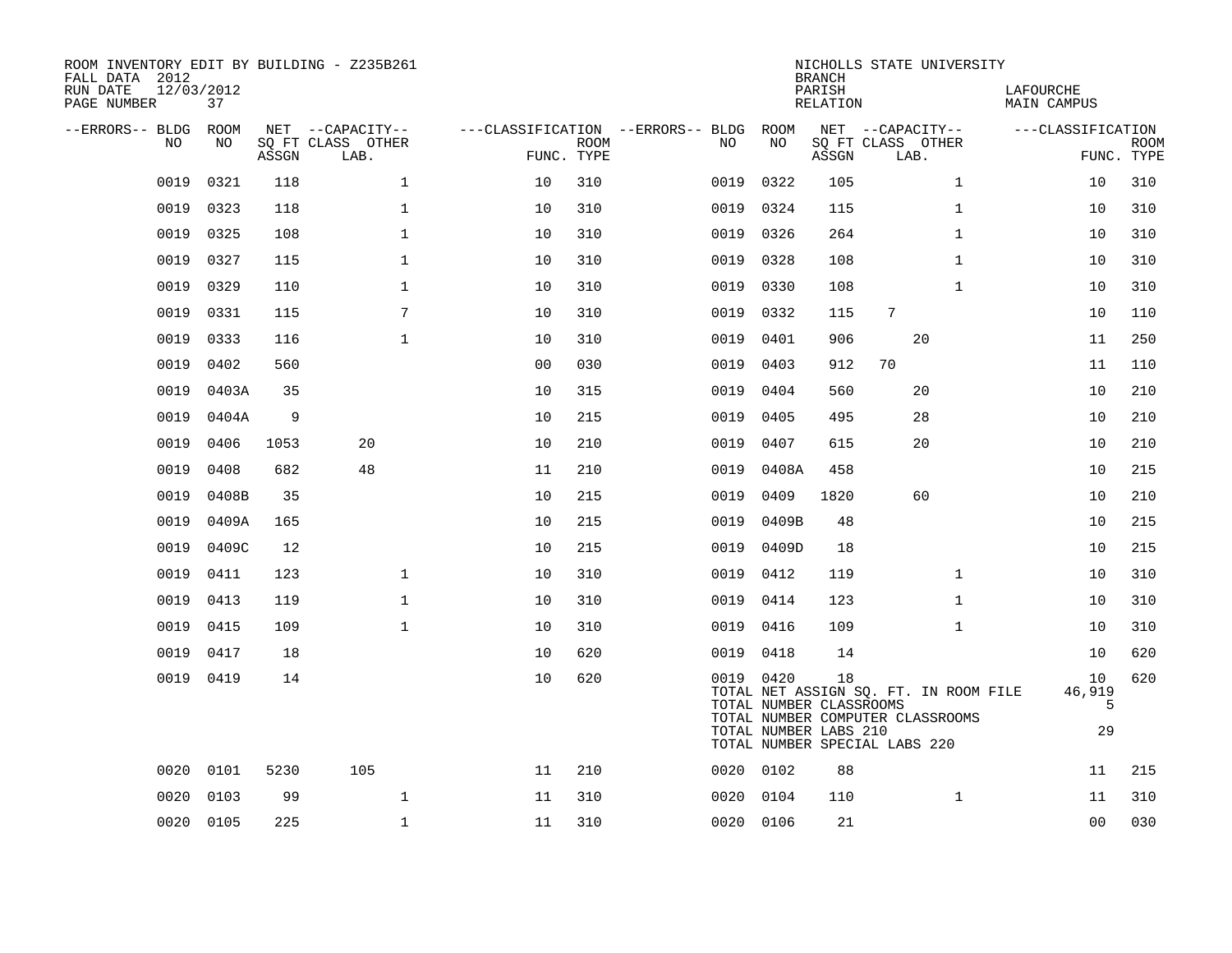| ROOM INVENTORY EDIT BY BUILDING - Z235B261<br>FALL DATA 2012 |                  |       |    |                           |                                        |                           |             |      | <b>BRANCH</b>           |                               | NICHOLLS STATE UNIVERSITY             |                          |                |             |
|--------------------------------------------------------------|------------------|-------|----|---------------------------|----------------------------------------|---------------------------|-------------|------|-------------------------|-------------------------------|---------------------------------------|--------------------------|----------------|-------------|
| RUN DATE<br>PAGE NUMBER                                      | 12/03/2012<br>38 |       |    |                           |                                        |                           |             |      | PARISH<br>RELATION      |                               |                                       | LAFOURCHE<br>MAIN CAMPUS |                |             |
| --ERRORS-- BLDG ROOM                                         |                  |       |    | NET --CAPACITY--          | ---CLASSIFICATION --ERRORS-- BLDG ROOM |                           |             |      |                         |                               | NET --CAPACITY--                      | ---CLASSIFICATION        |                |             |
| NO                                                           | NO               | ASSGN |    | SQ FT CLASS OTHER<br>LAB. |                                        | <b>ROOM</b><br>FUNC. TYPE | NO          | NO   | ASSGN                   | SQ FT CLASS OTHER<br>LAB.     |                                       |                          | FUNC. TYPE     | <b>ROOM</b> |
| 0020                                                         | 0107             | 94    |    |                           | 11                                     | 315                       | 0020        | 0108 | 291                     |                               |                                       |                          | 11             | 215         |
| 0020                                                         | 0109             | 200   |    |                           | 11                                     | 215                       | 0020        | 0110 | 366                     |                               |                                       |                          | 0 <sub>0</sub> | 020         |
| 0020                                                         | 0111             | 473   |    |                           | 0 <sub>0</sub>                         | 020                       | 0020 0112   |      | 177                     |                               |                                       |                          | 0 <sub>0</sub> | 020         |
| 0020                                                         | 0113             | 75    |    |                           | 0 <sub>0</sub>                         | 010                       | 0020        | 0114 | 52                      |                               |                                       |                          | 0 <sub>0</sub> | 020         |
| 0020                                                         | 0115             | 390   |    |                           | 11                                     | 215                       | 0020 0116   |      | 301                     |                               |                                       |                          | 0 <sub>0</sub> | 030         |
| 0020                                                         | 0117             | 177   |    |                           | 0 <sub>0</sub>                         | 030                       | 0020 0118   |      | 252                     |                               |                                       |                          | 0 <sub>0</sub> | 030         |
| 0020                                                         | 0119             | 252   |    |                           | 0 <sub>0</sub>                         | 020                       | 0020 0120   |      | 22                      |                               |                                       |                          | 0 <sub>0</sub> | 020         |
| 0020                                                         | 0121             | 468   |    |                           | 0 <sub>0</sub>                         | 020                       |             |      | TOTAL NUMBER CLASSROOMS |                               | TOTAL NET ASSIGN SQ. FT. IN ROOM FILE |                          | 6,727          |             |
|                                                              |                  |       |    |                           |                                        |                           |             |      | TOTAL NUMBER LABS 210   | TOTAL NUMBER SPECIAL LABS 220 | TOTAL NUMBER COMPUTER CLASSROOMS      |                          | $\mathbf{1}$   |             |
|                                                              | 0021 0100        | 952   |    | 60                        | 11                                     | 210                       | 0021 0101   |      | 980                     | 63                            |                                       |                          | 44             | 110         |
|                                                              | 0021 0102        | 980   | 27 |                           | 44                                     | 110                       | 0021 0103   |      | 576                     |                               |                                       |                          | 0 <sub>0</sub> | 020         |
|                                                              | 0021 0104        | 364   |    |                           | 0 <sub>0</sub>                         | 030                       | 0021 0105   |      | 364                     |                               |                                       |                          | 0 <sub>0</sub> | 030         |
|                                                              | 0021 0106        | 50    |    |                           | 0 <sub>0</sub>                         | 030                       | 0021 0107   |      | 60                      |                               |                                       |                          | 00             | 030         |
|                                                              | 0021 0108        | 30    |    |                           | 0 <sub>0</sub>                         | 030                       | 0021 0109   |      | 39                      |                               |                                       |                          | 72             | 710         |
|                                                              | 0021 0110        | 240   |    |                           | 0 <sub>0</sub>                         | 030                       | 0021 0111   |      | 60                      |                               |                                       |                          | 0 <sub>0</sub> | 030         |
|                                                              | 0021 0112        | 455   |    |                           | 0 <sub>0</sub>                         | 020                       | 0021 0113   |      | 616                     | 41                            |                                       |                          | 11             | 110         |
|                                                              | 0021 0114        | 616   | 41 |                           | 11                                     | 110                       | 0021 0115   |      | 616                     | 41                            |                                       |                          | 11             | 110         |
|                                                              | 0021 0116        | 616   | 48 |                           | 11                                     | 110                       | 0021 0117   |      | 616                     | 48                            |                                       |                          | 11             | 110         |
|                                                              | 0021 0118        | 952   | 63 |                           | 11                                     | 110                       | 0021 0119   |      | 588                     | 39                            |                                       |                          | 11             | 110         |
| 0021                                                         | 0120             | 588   | 39 |                           | 11                                     | 110                       | 0021 0121   |      | 576                     |                               |                                       |                          | 0 <sub>0</sub> | 020         |
|                                                              | 0021 0122        | 576   |    |                           | 0 <sup>0</sup>                         | 020                       | 0021 0123   |      | 952                     | 63                            |                                       |                          | 11             | 110         |
|                                                              | 0021 0124        | 952   | 63 |                           | 11                                     | 110                       | 0021 0125   |      | 55                      |                               |                                       |                          | 00             | 030         |
| 0021                                                         | 0126             | 132   |    |                           | 0 <sub>0</sub>                         | 030                       | 0021 0127   |      | 150                     |                               | 4                                     |                          | 72             | 535         |
| 9                                                            | 0021 0128        | 120   |    | $\mathbf 1$               | 48                                     | 410                       | 9 0021 0129 |      | 120                     |                               | $\mathbf{1}$                          |                          | 48             | 410         |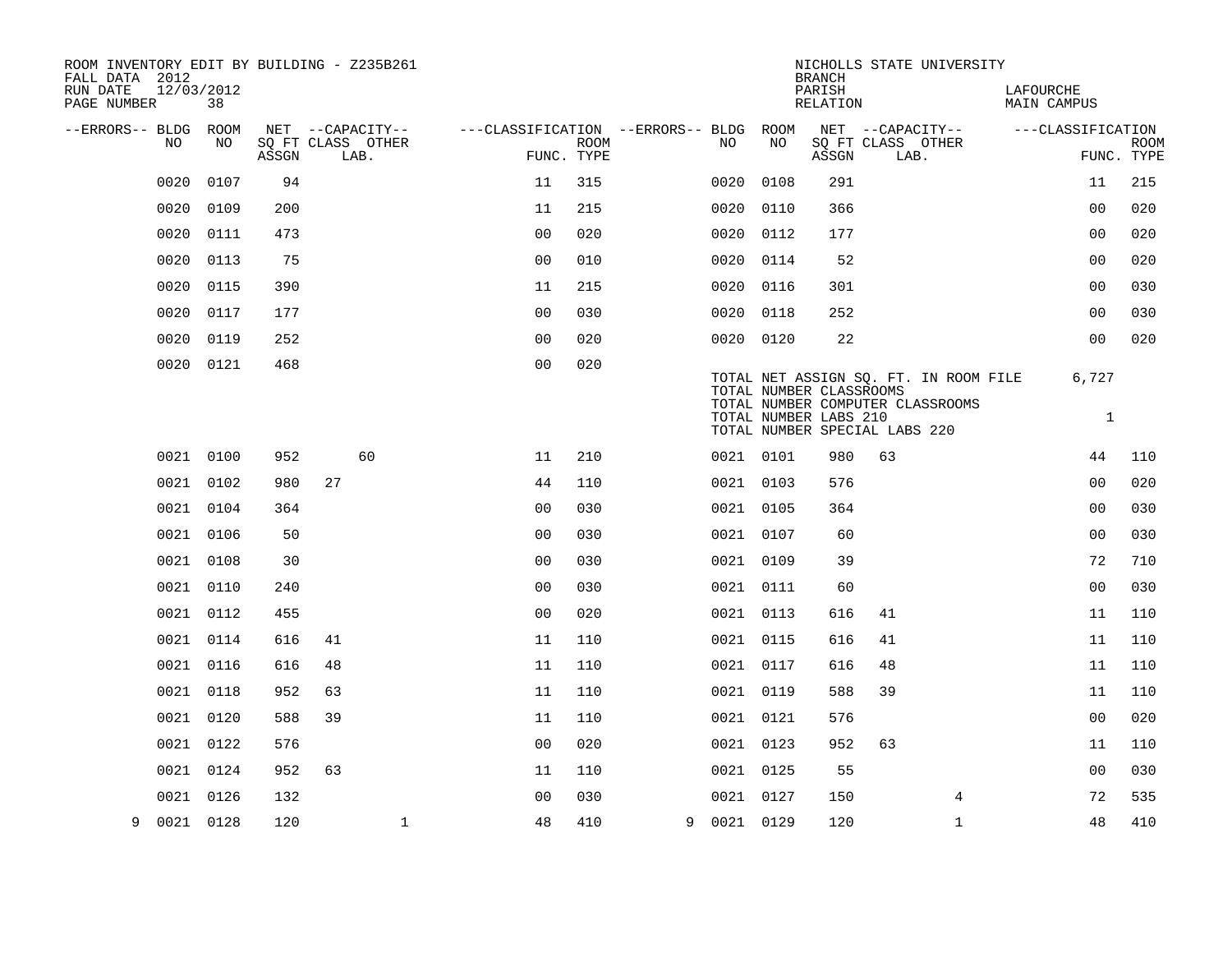| ROOM INVENTORY EDIT BY BUILDING - Z235B261<br>FALL DATA 2012<br>RUN DATE<br>PAGE NUMBER | 12/03/2012<br>39 |       |                                               |                |                           |                                         |            | <b>BRANCH</b><br>PARISH<br><b>RELATION</b> | NICHOLLS STATE UNIVERSITY                     | LAFOURCHE<br><b>MAIN CAMPUS</b> |                           |
|-----------------------------------------------------------------------------------------|------------------|-------|-----------------------------------------------|----------------|---------------------------|-----------------------------------------|------------|--------------------------------------------|-----------------------------------------------|---------------------------------|---------------------------|
| --ERRORS-- BLDG<br>NO                                                                   | ROOM<br>NO       | ASSGN | NET --CAPACITY--<br>SQ FT CLASS OTHER<br>LAB. |                | <b>ROOM</b><br>FUNC. TYPE | ---CLASSIFICATION --ERRORS-- BLDG<br>NO | ROOM<br>NO | ASSGN                                      | NET --CAPACITY--<br>SQ FT CLASS OTHER<br>LAB. | ---CLASSIFICATION               | <b>ROOM</b><br>FUNC. TYPE |
| 0021                                                                                    | 0130             | 672   | $\mathbf{1}$                                  | 11             | 350                       |                                         | 0021 0131  | 266                                        |                                               | 0 <sub>0</sub>                  | 020                       |
| 0021                                                                                    | 0132             | 130   | $\mathbf 1$                                   | 41             | 315                       |                                         | 0021 0133  | 154                                        | 16                                            | 47                              | 310                       |
| 0021                                                                                    | 0134             | 832   | 30                                            | 43             | 530                       |                                         | 0021 0135  | 359                                        |                                               | 0 <sub>0</sub>                  | 020                       |
|                                                                                         | 0021 0136        | 696   | 16                                            | 0 <sub>0</sub> | 020                       |                                         | 0021 0137  | 504                                        |                                               | 0 <sub>0</sub>                  | 020                       |
| 0021                                                                                    | 0138             | 190   | $\mathbf{1}$                                  | 51             | 310                       |                                         | 0021 0139  | 198                                        | 16                                            | 00                              | 030                       |
|                                                                                         | 0021 0140        | 198   |                                               | 0 <sub>0</sub> | 030                       |                                         | 0021 0141  | 152                                        |                                               | 0 <sub>0</sub>                  | 020                       |
| 0021                                                                                    | 0142             | 25    |                                               | 47             | 315                       |                                         | 0021 0143  | 36                                         |                                               | 71                              | 730                       |
|                                                                                         | 0021 0144        | 14    |                                               | 47             | 315                       |                                         | 0021 0145  | 32                                         |                                               | 0 <sub>0</sub>                  | 010                       |
| 0021                                                                                    | 0146             | 120   |                                               | 0 <sub>0</sub> | 030                       |                                         | 0021 0147  | 120                                        |                                               | 0 <sub>0</sub>                  | 030                       |
| 0021                                                                                    | 0148             | 40    |                                               | 63             | 710                       |                                         | 0021 0149  | 473                                        |                                               | 0 <sub>0</sub>                  | 020                       |
| 0021                                                                                    | 0150             | 162   | 10                                            | 0 <sub>0</sub> | 030                       |                                         | 0021 0151  | 162                                        | 1028                                          | 0 <sub>0</sub>                  | 030                       |
| 0021<br>9                                                                               | 0152             |       | 258 124                                       | 11             | 110                       |                                         | 0021 0153  | 40                                         | $\mathbf{1}$                                  | 43                              | 315                       |
| 0021                                                                                    | 0154             | 40    |                                               | 43             | 315                       |                                         | 0021 0155  | 168                                        |                                               | 0 <sub>0</sub>                  | 020                       |
| 0021                                                                                    | 0156             | 540   |                                               | 00             | 020                       |                                         | 0021 0157  | 70                                         |                                               | 0 <sub>0</sub>                  | 030                       |
| 0021                                                                                    | 0158             | 148   |                                               | 0 <sub>0</sub> | 020                       |                                         | 0021 0159  | 374                                        | 23                                            | 14                              | 350                       |
| 0021                                                                                    | 0160             | 25    | $\mathbf 1$                                   | 51             | 315                       |                                         | 0021 0161  | 221                                        | $\mathbf{1}$                                  | 51                              | 310                       |
| 0021                                                                                    | 0162             | 168   | $\mathbf 1$                                   | 51             | 310                       |                                         | 0021 0163  | 100                                        | $\mathbf{1}$                                  | 51                              | 310                       |
| 0021                                                                                    | 0164             | 133   | $\mathbf 1$                                   | 45             | 310                       |                                         | 0021 0165  | 124                                        |                                               | 00                              | 030                       |
| 0021                                                                                    | 0166             | 39    | $\mathbf{1}$                                  | 47             | 310                       |                                         | 0021 0167  | 336                                        |                                               | 51                              | 315                       |
| 0021                                                                                    | 0168             | 165   |                                               | 47             | 315                       |                                         | 0021 0169  | 234                                        | $\mathbf{1}$                                  | 47                              | 310                       |
| 0021                                                                                    | 0170             | 224   | $\mathbf{1}$                                  | 51             | 310                       |                                         | 0021 0171  | 144                                        | $\mathbf{1}$                                  | 51                              | 310                       |
| 0021                                                                                    | 0172             | 94    |                                               | 0 <sub>0</sub> | 020                       |                                         | 0021 0173  | 111                                        | $\mathbf{1}$                                  | 51                              | 310                       |
|                                                                                         | 0021 0174        | 121   | $\mathbf{1}$                                  | 45             | 315                       |                                         | 0021 0175  | 14                                         | $\mathbf{1}$                                  | 47                              | 315                       |
| 0021                                                                                    | 0176             | 245   | $\mathbf{1}$                                  | 47             | 350                       |                                         | 0021 0200  | 952                                        | 63                                            | 11                              | 310                       |
| 0021                                                                                    | 0201             | 952   | 63                                            | 11             | 110                       |                                         | 0021 0202  | 952                                        | 63                                            | 11                              | 110                       |
|                                                                                         | 0021 0203        | 704   |                                               | 0 <sub>0</sub> | 020                       |                                         | 0021 0204  | 358                                        |                                               | 00                              | 030                       |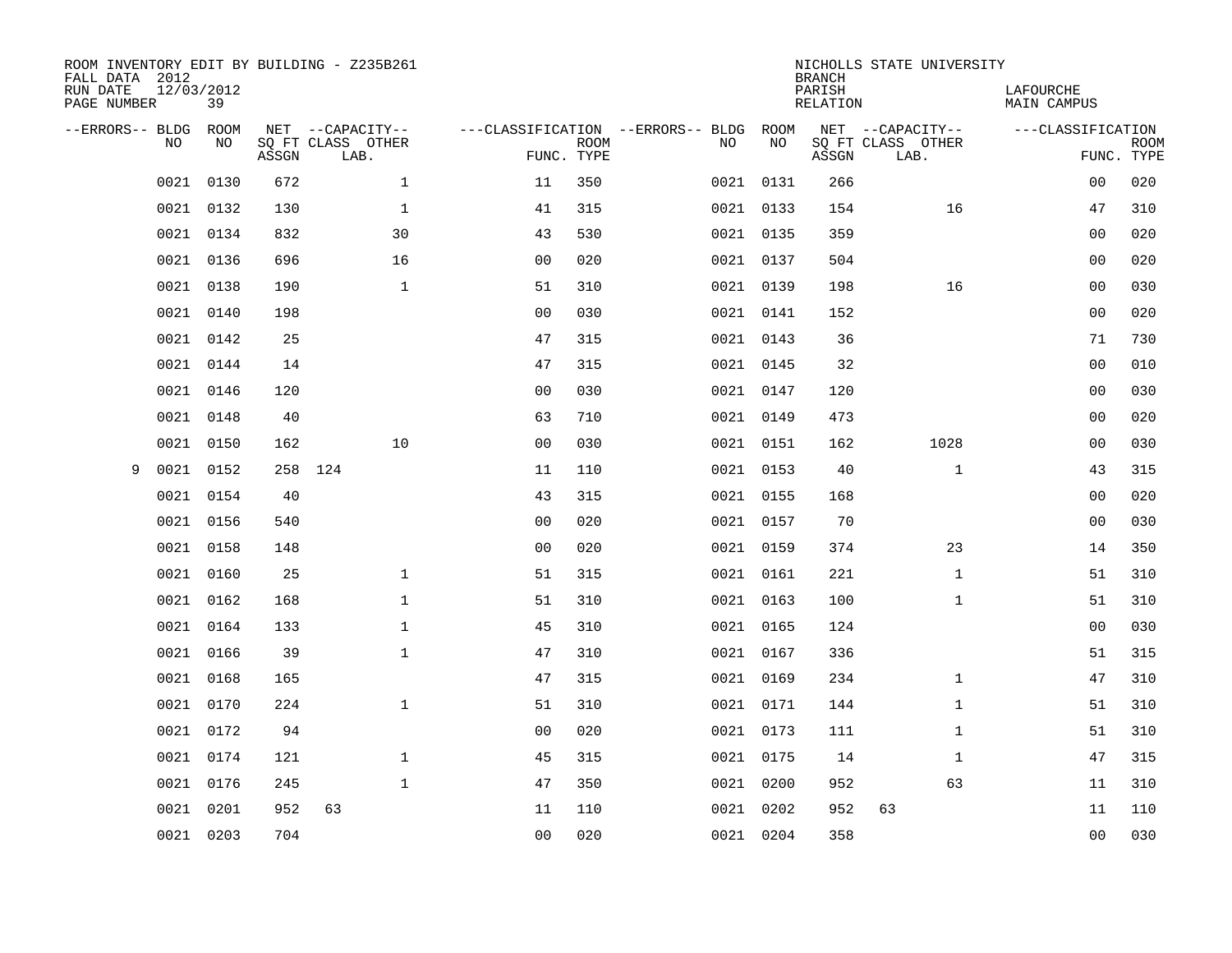| ROOM INVENTORY EDIT BY BUILDING - Z235B261<br>FALL DATA 2012 |                  |       |                           |                |                           |                                   |           | <b>BRANCH</b>      | NICHOLLS STATE UNIVERSITY |                                 |                           |
|--------------------------------------------------------------|------------------|-------|---------------------------|----------------|---------------------------|-----------------------------------|-----------|--------------------|---------------------------|---------------------------------|---------------------------|
| RUN DATE<br>PAGE NUMBER                                      | 12/03/2012<br>40 |       |                           |                |                           |                                   |           | PARISH<br>RELATION |                           | LAFOURCHE<br><b>MAIN CAMPUS</b> |                           |
| --ERRORS-- BLDG                                              | ROOM             |       | NET --CAPACITY--          |                |                           | ---CLASSIFICATION --ERRORS-- BLDG | ROOM      |                    | NET --CAPACITY--          | ---CLASSIFICATION               |                           |
| N <sub>O</sub>                                               | NO.              | ASSGN | SO FT CLASS OTHER<br>LAB. |                | <b>ROOM</b><br>FUNC. TYPE | NO.                               | NO        | ASSGN              | SQ FT CLASS OTHER<br>LAB. |                                 | <b>ROOM</b><br>FUNC. TYPE |
| 0021                                                         | 0205             | 358   |                           | 0 <sub>0</sub> | 030                       |                                   | 0021 0206 | 45                 |                           | 00                              | 010                       |
| 0021                                                         | 0207             | 60    |                           | 0 <sub>0</sub> | 030                       |                                   | 0021 0208 | 39                 |                           | 71                              | 730                       |
| 0021                                                         | 0209             | 39    |                           | 72             | 710                       |                                   | 0021 0210 | 225                |                           | 0 <sub>0</sub>                  | 030                       |
| 0021                                                         | 0211             | 189   |                           | 0 <sub>0</sub> | 020                       |                                   | 0021 0212 | 391                |                           | 0 <sub>0</sub>                  | 020                       |
| 0021                                                         | 0213             | 616   | 41                        | 11             | 110                       |                                   | 0021 0214 | 616                | 41                        | 11                              | 110                       |
| 0021                                                         | 0215             | 616   | 41                        | 11             | 110                       |                                   | 0021 0216 | 952                | 63                        | 11                              | 110                       |
| 0021                                                         | 0217             | 588   | 39                        | 11             | 110                       |                                   | 0021 0218 | 588                | 39                        | 11                              | 110                       |
| 0021                                                         | 0219             | 592   |                           | 0 <sub>0</sub> | 020                       |                                   | 0021 0220 | 592                |                           | 0 <sub>0</sub>                  | 020                       |
| 0021                                                         | 0221             | 952   | 63                        | 11             | 110                       |                                   | 0021 0222 | 952                | 63                        | 11                              | 110                       |
| 0021                                                         | 0223             | 952   | 63                        | 11             | 110                       |                                   | 0021 0224 | 952                | 63                        | 11                              | 110                       |
| 0021                                                         | 0225             | 1484  | 10                        | 11             | 210                       |                                   | 0021 0226 | 63                 |                           | 11                              | 215                       |
| 0021                                                         | 0227             | 90    |                           | 11             | 215                       |                                   | 0021 0228 | 943                | 8                         | 11                              | 210                       |
| 0021                                                         | 0229             | 66    |                           | 11             | 215                       |                                   | 0021 0230 | 9                  |                           | 11                              | 215                       |
| 0021                                                         | 0231             | 1458  | 10                        | 11             | 210                       |                                   | 0021 0232 | 63                 |                           | 11                              | 215                       |
| 0021                                                         | 0233             | 99    |                           | 11             | 215                       |                                   | 0021 0234 | 1458               | 10                        | 11                              | 210                       |
| 0021                                                         | 0235             | 59    |                           | 11             | 215                       |                                   | 0021 0236 | 87                 |                           | 11                              | 215                       |
| 0021                                                         | 0237             | 588   |                           | 0 <sub>0</sub> | 020                       |                                   | 0021 0238 | 217                |                           | 00                              | 020                       |
| 0021                                                         | 0239             | 110   | $\mathbf{1}$              | 47             | 310                       |                                   | 0021 0240 | 115                |                           | 00                              | 030                       |
| 0021                                                         | 0241             | 120   |                           | 0 <sup>0</sup> | 030                       |                                   | 0021 0242 | 70                 |                           | 71                              | 710                       |
| 0021                                                         | 0243             | 162   |                           | 0 <sub>0</sub> | 030                       |                                   | 0021 0244 | 162                |                           | 0 <sub>0</sub>                  | 030                       |
| 0021                                                         | 0245             | 75    |                           | 11             | 215                       |                                   | 0021 0246 | 621                |                           | 00                              | 020                       |
| 0021                                                         | 0247             | 215   | $\mathbf{1}$              | 51             | 310                       |                                   | 0021 0248 | 160                | $\mathbf{1}$              | 51                              | 310                       |
| 0021                                                         | 0249             | 116   | $\mathbf{1}$              | 51             | 310                       |                                   | 0021 0250 | 140                |                           | 51                              | 315                       |
| 0021                                                         | 0251             | 30    |                           | 51             | 315                       |                                   | 0021 0252 | 186                | $\mathbf{1}$              | 47                              | 310                       |
| 0021                                                         | 0253             | 45    |                           | 0 <sub>0</sub> | 020                       |                                   | 0021 0254 | 79                 |                           | 0 <sub>0</sub>                  | 020                       |
|                                                              | 0021 0255        | 84    |                           | 47             | 315                       |                                   | 0021 0256 | 110                | $\mathbf{1}$              | 47                              | 310                       |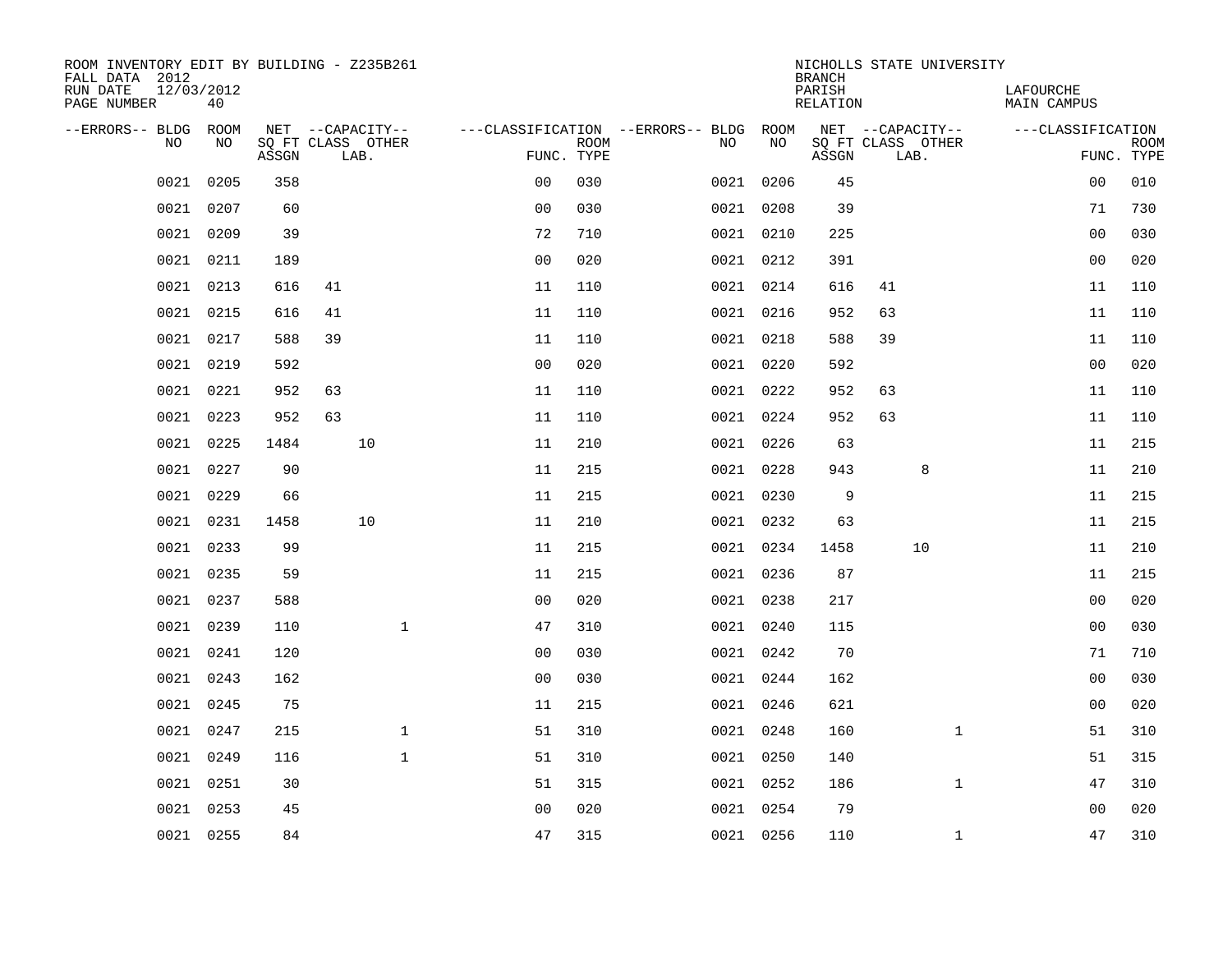| ROOM INVENTORY EDIT BY BUILDING - Z235B261<br>FALL DATA 2012<br>RUN DATE<br>PAGE NUMBER | 12/03/2012<br>41 |       |                                               |                |             |                                              |           | <b>BRANCH</b><br>PARISH<br><b>RELATION</b> | NICHOLLS STATE UNIVERSITY                     | LAFOURCHE<br><b>MAIN CAMPUS</b> |                           |
|-----------------------------------------------------------------------------------------|------------------|-------|-----------------------------------------------|----------------|-------------|----------------------------------------------|-----------|--------------------------------------------|-----------------------------------------------|---------------------------------|---------------------------|
| --ERRORS-- BLDG<br>NO                                                                   | ROOM<br>NO       | ASSGN | NET --CAPACITY--<br>SQ FT CLASS OTHER<br>LAB. | FUNC. TYPE     | <b>ROOM</b> | ---CLASSIFICATION --ERRORS-- BLDG ROOM<br>NO | NO        | ASSGN                                      | NET --CAPACITY--<br>SQ FT CLASS OTHER<br>LAB. | ---CLASSIFICATION               | <b>ROOM</b><br>FUNC. TYPE |
| 0021                                                                                    | 0257             | 100   | $\mathbf 1$                                   | 47             | 310         |                                              | 0021 0258 | 100                                        | $\mathbf{1}$                                  | 47                              | 310                       |
| 0021                                                                                    | 0259             | 100   | $\mathbf{1}$                                  | 47             | 310         |                                              | 0021 0260 | 100                                        | $\mathbf{1}$                                  | 47                              | 310                       |
| 0021                                                                                    | 0261             | 100   | $\mathbf 1$                                   | 47             | 310         |                                              | 0021 0262 | 42                                         |                                               | 00                              | 030                       |
| 0021                                                                                    | 0263             | 148   |                                               | 0 <sub>0</sub> | 030         |                                              | 0021 0264 | 54                                         |                                               | 0 <sub>0</sub>                  | 030                       |
| 0021                                                                                    | 0265             | 54    |                                               | 0 <sub>0</sub> | 030         |                                              | 0021 0266 | 1363                                       | 4                                             | 11                              | 210                       |
| 0021                                                                                    | 0267             | 60    |                                               | 11             | 215         |                                              | 0021 0268 | 112                                        |                                               | 11                              | 215                       |
| 0021                                                                                    | 0269             | 39    |                                               | 0 <sub>0</sub> | 030         |                                              | 0021 0300 | 720                                        | 48                                            | 11                              | 110                       |
|                                                                                         | 0021 0301        | 1102  | 60                                            | 11             | 210         |                                              | 0021 0302 | 21                                         |                                               | 11                              | 215                       |
| 0021                                                                                    | 0303             | 150   |                                               | 0 <sub>0</sub> | 020         |                                              | 0021 0304 | 50                                         |                                               | 0 <sub>0</sub>                  | 030                       |
|                                                                                         | 0021 0305        | 50    |                                               | 0 <sub>0</sub> | 030         |                                              | 0021 0306 | 25                                         |                                               | 71                              | 710                       |
| 0021                                                                                    | 0307             | 100   | $\mathbf{1}$                                  | 47             | 310         |                                              | 0021 0308 | 100                                        | $\mathbf{1}$                                  | 47                              | 310                       |
|                                                                                         | 0021 0309        | 100   | $\mathbf{1}$                                  | 47             | 310         |                                              | 0021 0310 | 100                                        | $\mathbf{1}$                                  | 47                              | 310                       |
| 0021                                                                                    | 0311             | 100   | $\mathbf{1}$                                  | 47             | 310         |                                              | 0021 0312 | 205                                        |                                               | 00                              | 020                       |
| 0021                                                                                    | 0313             | 133   |                                               | 0 <sub>0</sub> | 020         |                                              | 0021 0314 | 143                                        |                                               | 00                              | 030                       |
| 0021                                                                                    | 0315             | 450   |                                               | 47             | 315         |                                              | 0021 0316 | 100                                        | $\mathbf{1}$                                  | 47                              | 310                       |
| 0021                                                                                    | 0317             | 100   | $\mathbf{1}$                                  | 47             | 310         |                                              | 0021 0318 | 300                                        |                                               | 47                              | 315                       |
| 0021                                                                                    | 0319             | 46    |                                               | 0 <sub>0</sub> | 020         |                                              | 0021 0320 | 46                                         |                                               | 0 <sub>0</sub>                  | 020                       |
| 0021                                                                                    | 0321             | 68    |                                               | 0 <sub>0</sub> | 020         |                                              | 0021 0322 | 70                                         |                                               | 71                              | 710                       |
| 0021                                                                                    | 0323             | 150   |                                               | 0 <sub>0</sub> | 020         |                                              | 0021 0324 | 100                                        | $\mathbf{1}$                                  | 47                              | 310                       |
| 0021                                                                                    | 0325             | 100   | $\mathbf 1$                                   | 47             | 310         |                                              | 0021 0326 | 100                                        | $\mathbf{1}$                                  | 47                              | 310                       |
| 0021                                                                                    | 0327             | 100   | $\mathbf 1$                                   | 47             | 310         |                                              | 0021 0328 | 100                                        | $\mathbf{1}$                                  | 47                              | 310                       |
| 0021                                                                                    | 0329             | 546   |                                               | 0 <sub>0</sub> | 020         |                                              | 0021 0330 | 100                                        |                                               | 00                              | 030                       |
|                                                                                         | 0021 0331        | 100   |                                               | 0 <sub>0</sub> | 030         |                                              | 0021 0332 | 378                                        |                                               | 0 <sub>0</sub>                  | 020                       |
|                                                                                         | 0021 0333        | 100   | $\mathbf{1}$                                  | 47             | 310         |                                              | 0021 0334 | 100                                        | $\mathbf{1}$                                  | 47                              | 310                       |
| 0021                                                                                    | 0335             | 100   | $\mathbf{1}$                                  | 47             | 310         |                                              | 0021 0336 | 100                                        | $\mathbf{1}$                                  | 47                              | 310                       |
|                                                                                         | 0021 0337        | 25    |                                               | 47             | 315         |                                              | 0021 0338 | 170                                        |                                               | 0 <sub>0</sub>                  | 020                       |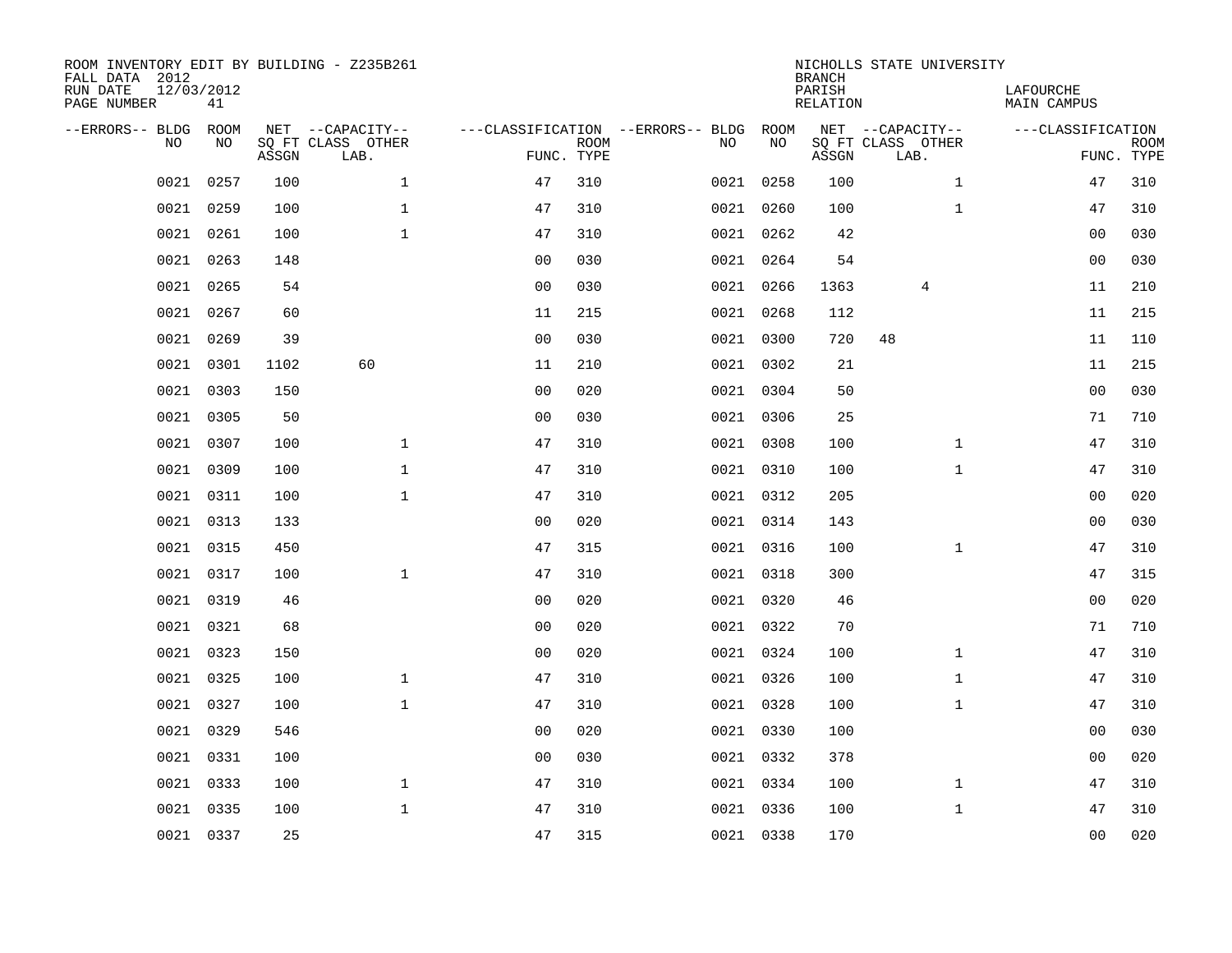| ROOM INVENTORY EDIT BY BUILDING - Z235B261<br>FALL DATA 2012<br>RUN DATE | 12/03/2012 |       |                           |                |             |                                   |            | <b>BRANCH</b><br>PARISH | NICHOLLS STATE UNIVERSITY | LAFOURCHE          |                           |
|--------------------------------------------------------------------------|------------|-------|---------------------------|----------------|-------------|-----------------------------------|------------|-------------------------|---------------------------|--------------------|---------------------------|
| PAGE NUMBER                                                              | 42         |       |                           |                |             |                                   |            | <b>RELATION</b>         |                           | <b>MAIN CAMPUS</b> |                           |
| --ERRORS-- BLDG                                                          | ROOM       |       | NET --CAPACITY--          |                |             | ---CLASSIFICATION --ERRORS-- BLDG | ROOM       |                         | NET --CAPACITY--          | ---CLASSIFICATION  |                           |
| NO                                                                       | NO         | ASSGN | SQ FT CLASS OTHER<br>LAB. | FUNC. TYPE     | <b>ROOM</b> | NO                                | NO         | ASSGN                   | SQ FT CLASS OTHER<br>LAB. |                    | <b>ROOM</b><br>FUNC. TYPE |
| 0021                                                                     | 0339       | 155   |                           | 0 <sub>0</sub> | 020         |                                   | 0021 0340  | 113                     |                           | 00                 | 020                       |
| 0021                                                                     | 0341       | 231   |                           | 14             | 350         |                                   | 0021 0342  | 45                      |                           | 00                 | 030                       |
| 0021                                                                     | 0343       | 45    |                           | 0 <sub>0</sub> | 030         |                                   | 0021 0344  | 100                     | $\mathbf{1}$              | 47                 | 310                       |
| 0021                                                                     | 0345       | 100   | $\mathbf{1}$              | 47             | 310         |                                   | 0021 0346  | 100                     | $\mathbf{1}$              | 47                 | 310                       |
| 0021                                                                     | 0347       | 42    |                           | 47             | 315         |                                   | 0021 0348  | 176                     | $\mathbf{1}$              | 47                 | 310                       |
|                                                                          | 0021 0349  | 65    | $\mathbf{1}$              | 47             | 310         |                                   | 0021 0350  | 135                     | $\mathbf{1}$              | 47                 | 310                       |
|                                                                          | 0021 0351  | 74    | $\mathbf{1}$              | 47             | 310         |                                   | 0021 0352  | 140                     |                           | 51                 | 315                       |
|                                                                          | 0021 C0100 | 320   | $\mathbf{1}$              | 57             | 545         |                                   | 0021 C0101 | 180                     | 2                         | 57                 | 545                       |
|                                                                          | 0021 C0102 | 60    |                           | 57             | 545         |                                   | 0021 C0103 | 48                      |                           | 00                 | 030                       |
|                                                                          | 0021 C0104 | 60    |                           | 55             | 730         |                                   | 0021 C0105 | 180                     |                           | 0 <sub>0</sub>     | 020                       |
|                                                                          | 0021 C0106 | 172   |                           | 0 <sub>0</sub> | 020         |                                   | 0021 C0107 | 351                     | $\mathbf{1}$              | 0 <sub>0</sub>     | 020                       |
|                                                                          | 0021 C0108 | 63    |                           | 0 <sub>0</sub> | 030         |                                   | 0021 C0109 | 195                     | 2                         | 57                 | 545                       |
|                                                                          | 0021 C0110 | 238   | 12                        | 57             | 215         |                                   | 0021 C0111 | 66                      |                           | 57                 | 315                       |
|                                                                          | 0021 C0112 | 64    |                           | 0 <sub>0</sub> | 030         |                                   | 0021 C0113 | 20                      |                           | 57                 | 865                       |
|                                                                          | 0021 C0114 | 154   | $\mathbf{1}$              | 57             | 860         |                                   | 0021 C0115 | 125                     |                           | 0 <sub>0</sub>     | 020                       |
|                                                                          | 0021 C0116 | 63    |                           | 57             | 545         |                                   | 0021 C0117 | 150                     | $\mathbf{1}$              | 57                 | 540                       |
|                                                                          | 0021 C0118 | 100   | $\mathbf 1$               | 57             | 540         |                                   | 0021 C0119 | 100                     | $\mathbf{1}$              | 57                 | 540                       |
|                                                                          | 0021 C0120 | 100   | $\mathbf{1}$              | 57             | 540         |                                   | 0021 C0121 | 81                      |                           | 57                 | 545                       |
|                                                                          | 0021 C0122 | 295   |                           | 57             | 545         |                                   | 0021 C0123 | 128                     |                           | 57                 | 545                       |
|                                                                          | 0021 C0124 | 56    |                           | 57             | 545         |                                   | 0021 C0125 | 35                      |                           | 57                 | 545                       |
|                                                                          | 0021 C0126 | 56    |                           | 0 <sub>0</sub> | 030         |                                   | 0021 C0127 | 61                      |                           | 57                 | 545                       |
|                                                                          | 0021 C0128 | 186   | $\mathbf 1$               | 57             | 540         |                                   | 0021 C0129 | 186                     | $\mathbf{1}$              | 57                 | 540                       |
|                                                                          | 0021 C0130 | 56    |                           | 0 <sub>0</sub> | 020         |                                   | 0021 C0131 | 108                     | $\mathbf{1}$              | 57                 | 310                       |
|                                                                          | 0021 C0132 | 113   | $\mathbf{1}$              | 57             | 310         |                                   | 0021 C0133 | 60                      |                           | 00                 | 010                       |
|                                                                          | 0021 C0134 | 56    |                           | 0 <sub>0</sub> | 030         |                                   | 0021 C0135 | 176                     | 6                         | 57                 | 315                       |
|                                                                          | 0021 C0136 | 168   | $\mathbf{1}$              | 57             | 310         |                                   | 0021 C0137 | 168                     | $\mathbf{1}$              | 57                 | 310                       |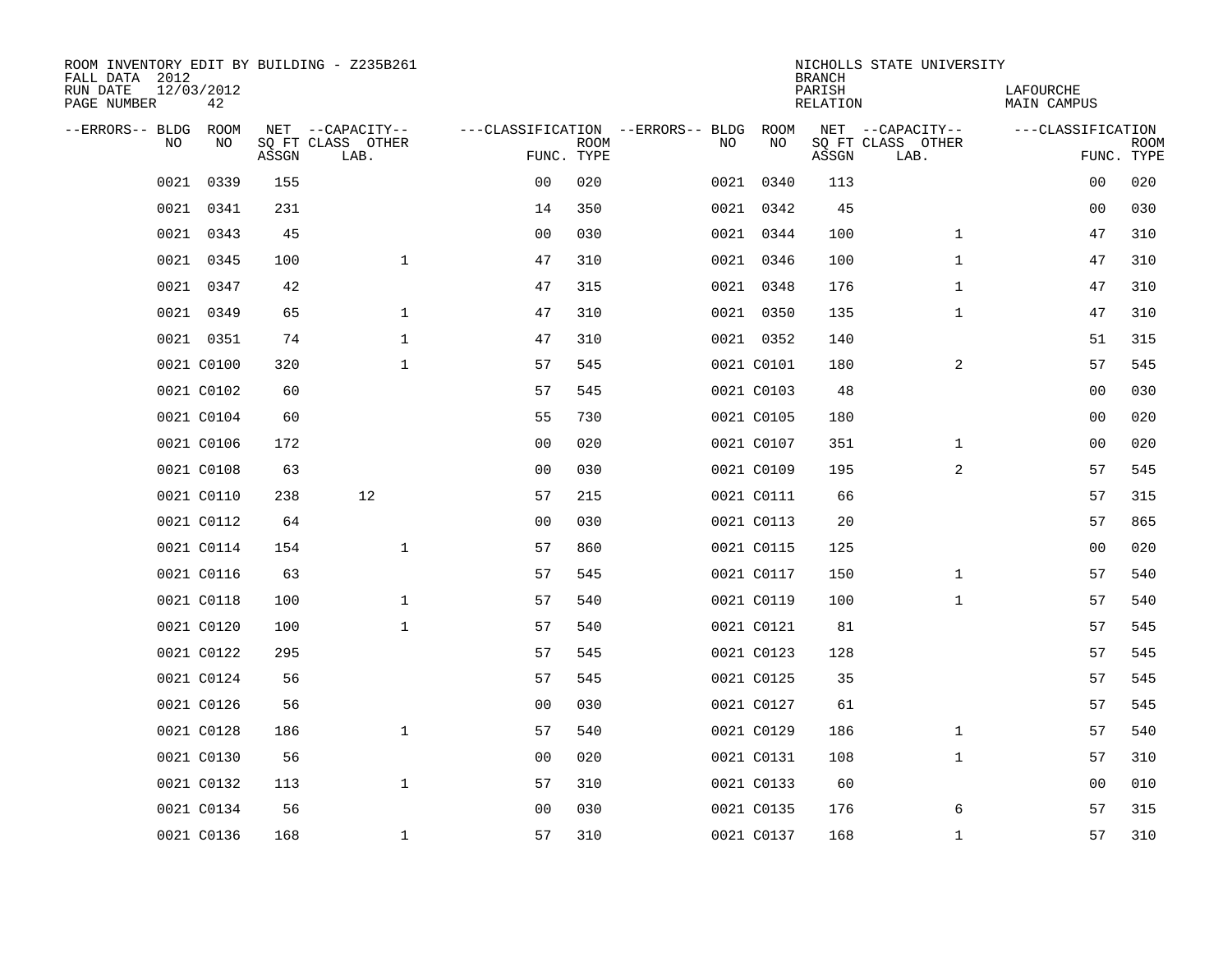| ROOM INVENTORY EDIT BY BUILDING - Z235B261<br>FALL DATA 2012<br>RUN DATE<br>12/03/2012 |           |                 |                           |                |      |                                                                            |           | <b>BRANCH</b><br>PARISH                                   | NICHOLLS STATE UNIVERSITY                                                                                                                      | LAFOURCHE             |                           |
|----------------------------------------------------------------------------------------|-----------|-----------------|---------------------------|----------------|------|----------------------------------------------------------------------------|-----------|-----------------------------------------------------------|------------------------------------------------------------------------------------------------------------------------------------------------|-----------------------|---------------------------|
| PAGE NUMBER                                                                            | 43        |                 |                           |                |      |                                                                            |           | RELATION                                                  |                                                                                                                                                | <b>MAIN CAMPUS</b>    |                           |
| --ERRORS-- BLDG ROOM                                                                   |           |                 | NET --CAPACITY--          |                |      | ---CLASSIFICATION --ERRORS-- BLDG ROOM NET --CAPACITY--  ---CLASSIFICATION |           |                                                           |                                                                                                                                                |                       |                           |
| NO                                                                                     | NO        | ASSGN           | SQ FT CLASS OTHER<br>LAB. | FUNC. TYPE     | ROOM | NO                                                                         | NO        | ASSGN<br>TOTAL NUMBER CLASSROOMS<br>TOTAL NUMBER LABS 210 | SQ FT CLASS OTHER<br>LAB.<br>TOTAL NET ASSIGN SQ. FT. IN ROOM FILE 44,509<br>TOTAL NUMBER COMPUTER CLASSROOMS<br>TOTAL NUMBER SPECIAL LABS 220 | 26<br>$7\overline{ }$ | <b>ROOM</b><br>FUNC. TYPE |
|                                                                                        | 0022 0101 | 240             |                           | 0 <sub>0</sub> | 020  |                                                                            | 0022 0102 | 117                                                       | $\mathbf{1}$                                                                                                                                   | 47                    | 310                       |
|                                                                                        | 0022 0103 | $7\phantom{.0}$ |                           | 47             | 315  |                                                                            | 0022 0104 | 225                                                       | $\mathbf{1}$                                                                                                                                   | 47                    | 310                       |
|                                                                                        | 0022 0105 | 300             | 15                        | 14             | 350  |                                                                            | 0022 0106 | 28                                                        |                                                                                                                                                | 0 <sub>0</sub>        | 010                       |
|                                                                                        | 0022 0107 | 32              |                           | 0 <sub>0</sub> | 010  |                                                                            | 0022 0108 | 32                                                        |                                                                                                                                                | 47                    | 315                       |
|                                                                                        | 0022 0109 | 32              |                           | 47             | 315  |                                                                            | 0022 0110 | 323                                                       | 6                                                                                                                                              | 45                    | 315                       |
|                                                                                        | 0022 0111 | 112             | $\mathbf 1$               | 47             | 310  |                                                                            | 0022 0112 | 112                                                       | $\mathbf{1}$                                                                                                                                   | 47                    | 310                       |
|                                                                                        | 0022 0113 | 112             | $\mathbf{1}$              | 47             | 310  |                                                                            | 0022 0114 | 112                                                       | $\mathbf{1}$                                                                                                                                   | 47                    | 310                       |
|                                                                                        | 0022 0115 | 112             | $\mathbf 1$               | 47             | 310  |                                                                            | 0022 0116 | 112                                                       | $\mathbf{1}$                                                                                                                                   | 47                    | 310                       |
|                                                                                        | 0022 0117 | 112             | 1                         | 47             | 310  |                                                                            | 0022 0118 | 68                                                        | $\mathbf{1}$                                                                                                                                   | 47                    | 310                       |
|                                                                                        | 0022 0119 | 112             | $\mathbf 1$               | 47             | 310  |                                                                            | 0022 0120 | 112                                                       | $\mathbf{1}$                                                                                                                                   | 47                    | 310                       |
|                                                                                        | 0022 0121 | 112             | $\mathbf{1}$              | 47             | 310  |                                                                            | 0022 0122 | 72                                                        |                                                                                                                                                | 0 <sub>0</sub>        | 030                       |
|                                                                                        | 0022 0123 | 64              |                           | 0 <sub>0</sub> | 030  |                                                                            | 0022 0124 | 930                                                       |                                                                                                                                                | 0 <sub>0</sub>        | 020                       |
|                                                                                        | 0022 0125 | 41              |                           | 71             | 710  |                                                                            | 0022 0130 | 806                                                       | 16                                                                                                                                             | 11                    | 210                       |
|                                                                                        | 0022 0131 | 260             |                           | 11             | 115  |                                                                            | 0022 0132 | 48                                                        |                                                                                                                                                | 0 <sub>0</sub>        | 030                       |
|                                                                                        | 0022 0133 | 806             | 16                        | 11             | 210  |                                                                            | 0022 0134 | 260                                                       |                                                                                                                                                | 11                    | 115                       |
|                                                                                        | 0022 0135 | 48              |                           | 0 <sub>0</sub> | 030  |                                                                            | 0022 0136 | 806                                                       | 16                                                                                                                                             | 11                    | 210                       |
|                                                                                        | 0022 0137 | 260             |                           | 11             | 115  |                                                                            | 0022 0138 | 48                                                        |                                                                                                                                                | 0 <sub>0</sub>        | 030                       |
|                                                                                        | 0022 0139 | 806             | 16                        | 11             | 210  |                                                                            | 0022 0140 | 260                                                       |                                                                                                                                                | 11                    | 115                       |
|                                                                                        | 0022 0141 | 48              |                           | 0 <sub>0</sub> | 030  |                                                                            | 0022 0150 | 770                                                       | 51                                                                                                                                             | 11                    | 110                       |
|                                                                                        | 0022 0151 | 720             | 48                        | 11             | 110  |                                                                            | 0022 0152 | 600                                                       | 40                                                                                                                                             | 11                    | 110                       |
| 0022                                                                                   | 0153      | 600             | 12                        | 11             | 210  |                                                                            | 0022 0154 | 387                                                       |                                                                                                                                                | 0 <sub>0</sub>        | 010                       |
|                                                                                        | 0022 0155 | 45              |                           | 43             | 535  |                                                                            | 0022 0156 | 204                                                       |                                                                                                                                                | 0 <sub>0</sub>        | 030                       |
|                                                                                        | 0022 0157 | 73              |                           | 00             | 030  |                                                                            | 0022 0158 | 780 149                                                   |                                                                                                                                                | 11                    | 110                       |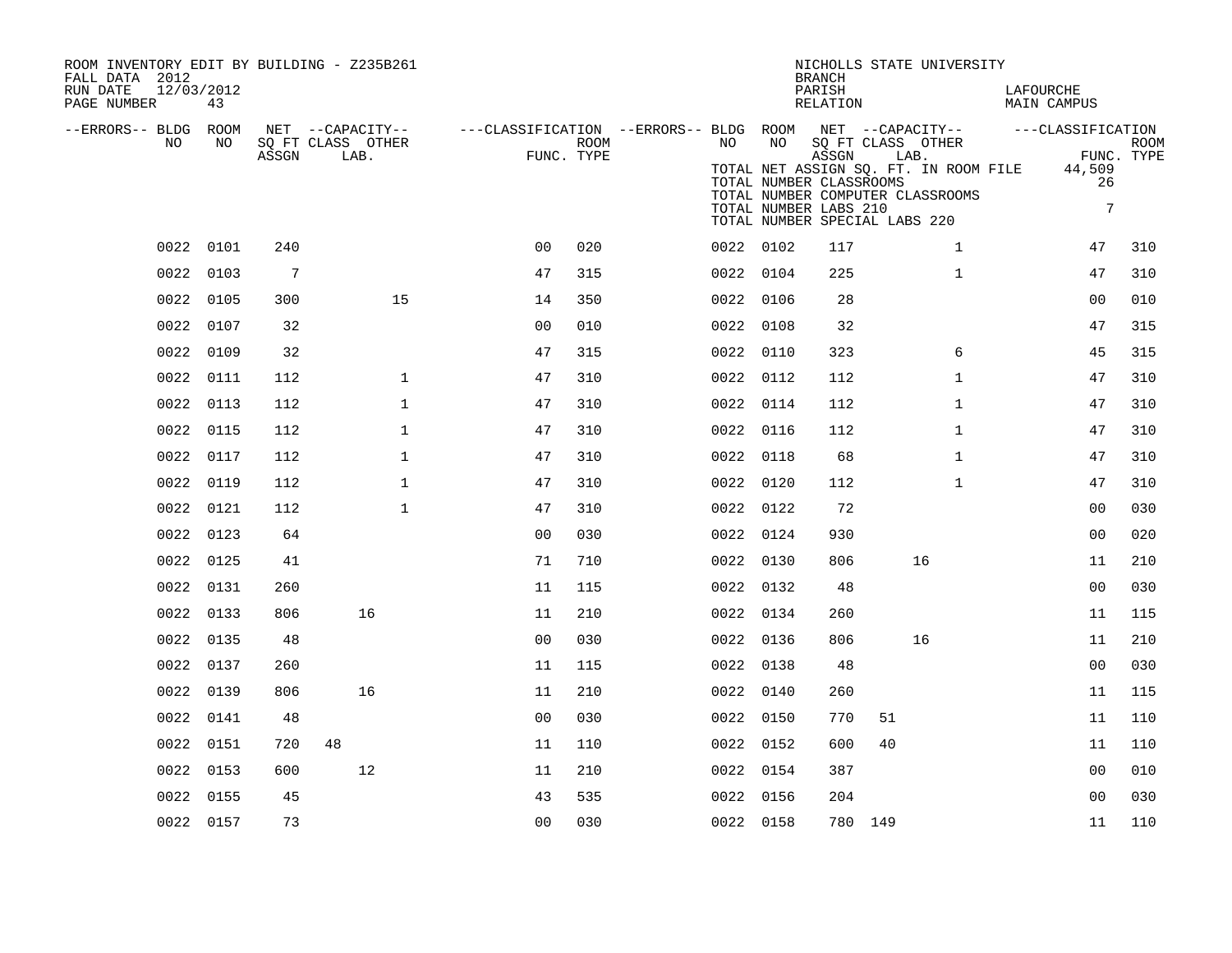| ROOM INVENTORY EDIT BY BUILDING - Z235B261<br>FALL DATA 2012<br>RUN DATE<br>12/03/2012 |           |                |                                       |              |                                        |            |             |    | BRANCH<br>PARISH                                 | NICHOLLS STATE UNIVERSITY                                                                                  | LAFOURCHE        |             |
|----------------------------------------------------------------------------------------|-----------|----------------|---------------------------------------|--------------|----------------------------------------|------------|-------------|----|--------------------------------------------------|------------------------------------------------------------------------------------------------------------|------------------|-------------|
| PAGE NUMBER                                                                            | 44        |                |                                       |              |                                        |            |             |    | RELATION                                         |                                                                                                            | MAIN CAMPUS      |             |
| --ERRORS-- BLDG ROOM<br>NO                                                             | NO        |                | NET --CAPACITY--<br>SQ FT CLASS OTHER |              | ---CLASSIFICATION --ERRORS-- BLDG ROOM | ROOM       | NO          | NO |                                                  | NET --CAPACITY-- ---CLASSIFICATION<br>SQ FT CLASS OTHER                                                    |                  | <b>ROOM</b> |
|                                                                                        |           | ASSGN          | LAB.                                  |              |                                        | FUNC. TYPE |             |    | ASSGN                                            | LAB.                                                                                                       |                  | FUNC. TYPE  |
| 9                                                                                      | 0022 0159 | 48             | 35                                    |              | 11                                     | 110        | 0022 0160   |    | 253                                              |                                                                                                            | 00 <sup>o</sup>  | 030         |
|                                                                                        | 0022 0161 | 253            |                                       |              | 00                                     | 030        | 0022 0162   |    | 253                                              |                                                                                                            | 00               | 030         |
|                                                                                        | 0022 0163 | 253            |                                       |              | 00                                     | 030        | 0022 0170   |    | 561                                              |                                                                                                            | 47               | 315         |
|                                                                                        | 0022 0171 | 78             |                                       | $\mathbf{1}$ | 47                                     | 310        | 0022 0172   |    | 360                                              |                                                                                                            | 45               | 315         |
|                                                                                        | 0022 0173 | 696            |                                       | 5            | 46                                     | 315        | 9 0022 0174 |    | 740                                              | 12 <sup>°</sup>                                                                                            | 41               | 410         |
|                                                                                        | 0022 0175 | 188            |                                       | 6            | 41                                     | 410        | 0022 0176   |    | 188                                              | 6                                                                                                          | 41               | 410         |
|                                                                                        | 0022 0177 | 884            | 22                                    |              | 71                                     | 110        | 0022 0178   |    | 160                                              | $\mathbf{1}$                                                                                               | 47               | 310         |
|                                                                                        | 0022 0179 | 50             |                                       |              | 71                                     | 710        | 0022 0180   |    | 192                                              |                                                                                                            | 43               | 535         |
|                                                                                        | 0022 0181 | 192            |                                       |              | 43                                     | 535        | 0022 0182   |    | 228                                              |                                                                                                            | 0 <sub>0</sub>   | 030         |
|                                                                                        | 0022 0183 | 228            |                                       |              | 0 <sub>0</sub>                         | 030        | 0022 0184   |    | 720                                              |                                                                                                            | 0 <sub>0</sub>   | 020         |
|                                                                                        | 0022 0185 | 20             |                                       |              | 71                                     | 710        |             |    | TOTAL NUMBER CLASSROOMS<br>TOTAL NUMBER LABS 210 | TOTAL NET ASSIGN SQ. FT. IN ROOM FILE<br>TOTAL NUMBER COMPUTER CLASSROOMS<br>TOTAL NUMBER SPECIAL LABS 220 | 14,401<br>6<br>5 |             |
|                                                                                        |           | 0027 0101 1584 |                                       |              | 11                                     | 560        |             |    | TOTAL NUMBER CLASSROOMS<br>TOTAL NUMBER LABS 210 | TOTAL NET ASSIGN SQ. FT. IN ROOM FILE<br>TOTAL NUMBER COMPUTER CLASSROOMS<br>TOTAL NUMBER SPECIAL LABS 220 | 1,584            |             |
|                                                                                        | 0028 0101 | 180            |                                       |              | 11                                     | 560        |             |    | TOTAL NUMBER CLASSROOMS<br>TOTAL NUMBER LABS 210 | TOTAL NET ASSIGN SQ. FT. IN ROOM FILE<br>TOTAL NUMBER COMPUTER CLASSROOMS<br>TOTAL NUMBER SPECIAL LABS 220 | 180              |             |
|                                                                                        | 0030 0001 | 5253           |                                       |              | 61                                     | 970        |             |    | TOTAL NUMBER CLASSROOMS<br>TOTAL NUMBER LABS 210 | TOTAL NET ASSIGN SQ. FT. IN ROOM FILE<br>TOTAL NUMBER COMPUTER CLASSROOMS<br>TOTAL NUMBER SPECIAL LABS 220 | 5,253            |             |
|                                                                                        |           | 0032 0101 1643 |                                       |              | 11                                     | 560        |             |    |                                                  | TOTAL NET ASSIGN SQ. FT. IN ROOM FILE                                                                      | 1,643            |             |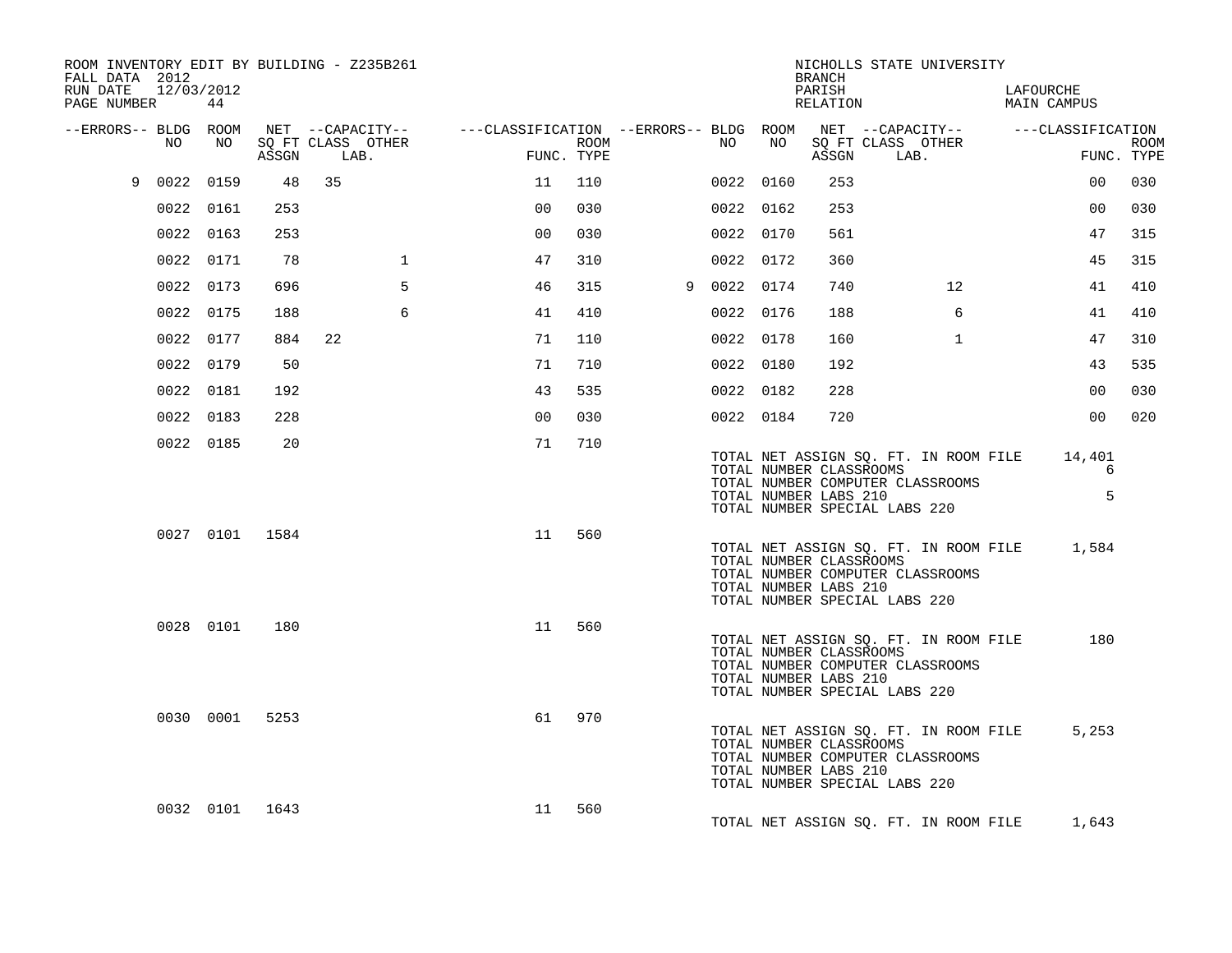| ROOM INVENTORY EDIT BY BUILDING - Z235B261<br>FALL DATA 2012<br>RUN DATE 12/03/2012 |                                                                               |           | NICHOLLS STATE UNIVERSITY<br>BRANCH<br>PARISH                                                                                                                                                                                                                                                                                                                 | LAFOURCHE |
|-------------------------------------------------------------------------------------|-------------------------------------------------------------------------------|-----------|---------------------------------------------------------------------------------------------------------------------------------------------------------------------------------------------------------------------------------------------------------------------------------------------------------------------------------------------------------------|-----------|
| PAGE NUMBER 45                                                                      |                                                                               |           | PARISH DESCRIPTION MAIN CAMPUS                                                                                                                                                                                                                                                                                                                                |           |
|                                                                                     | ROOM NET --CAPACITIT--<br>NO SQFT CLASS OTHER ROOM ROOM AGGGN LAB. FUNC. TYPE |           | -ERRORS-- BLDG ROOM NET --CAPACITY---------CLASSIFICATION--ERRORS-- BLDG ROOM NET --CAPACITY-----------------<br>NO NO SQ FT CLASS OTHER ROOM ROOM ROOM ROOM ROOM NO SQ FT CLASS OTHER ROOM<br>ASSGN LAB. FUNC. TYPE ASSGN LAB. FUNC<br>TOTAL NUMBER CLASSROOMS<br>TOTAL NUMBER COMPUTER CLASSROOMS<br>TOTAL NUMBER LABS 210<br>TOTAL NUMBER SPECIAL LABS 220 |           |
| 0033 0001 1078                                                                      |                                                                               | 11 970    | TOTAL NET ASSIGN SO. FT. IN ROOM FILE 1,078<br>TOTAL NUMBER CLASSROOMS<br>TOTAL NUMBER COMPUTER CLASSROOMS<br>TOTAL NUMBER LABS 210<br>TOTAL NUMBER SPECIAL LABS 220                                                                                                                                                                                          |           |
| 0034 0001 1078                                                                      |                                                                               | 11 970    | TOTAL NET ASSIGN SQ. FT. IN ROOM FILE 1,078<br>TOTAL NUMBER CLASSROOMS<br>TOTAL NUMBER COMPUTER CLASSROOMS<br>TOTAL NUMBER LABS 210<br>TOTAL NUMBER SPECIAL LABS 220                                                                                                                                                                                          |           |
| 0035 0001 1131                                                                      |                                                                               | 11 970    | TOTAL NET ASSIGN SO. FT. IN ROOM FILE 1,131<br>TOTAL NUMBER CLASSROOMS<br>TOTAL NUMBER COMPUTER CLASSROOMS<br>TOTAL NUMBER LABS 210<br>TOTAL NUMBER SPECIAL LABS 220                                                                                                                                                                                          |           |
| 0036 0001 851                                                                       |                                                                               | 11 970    | TOTAL NET ASSIGN SQ. FT. IN ROOM FILE<br>TOTAL NUMBER CLASSROOMS<br>TOTAL NUMBER COMPUTER CLASSROOMS<br>TOTAL NUMBER LABS 210<br>TOTAL NUMBER SPECIAL LABS 220                                                                                                                                                                                                | 851       |
| 0037 0001                                                                           | 851                                                                           | 11 970    | TOTAL NET ASSIGN SQ. FT. IN ROOM FILE<br>TOTAL NUMBER CLASSROOMS<br>TOTAL NUMBER COMPUTER CLASSROOMS<br>TOTAL NUMBER LABS 210<br>TOTAL NUMBER SPECIAL LABS 220                                                                                                                                                                                                | 851       |
| 0038 0001                                                                           | 851                                                                           | 11 970    | TOTAL NET ASSIGN SQ. FT. IN ROOM FILE<br>TOTAL NUMBER CLASSROOMS<br>TOTAL NUMBER COMPUTER CLASSROOMS<br>TOTAL NUMBER LABS 210<br>TOTAL NUMBER SPECIAL LABS 220                                                                                                                                                                                                | 851       |
| 0039 0001                                                                           | 851                                                                           | 970<br>11 | TOTAL NET ASSIGN SQ. FT. IN ROOM FILE<br>TOTAL NUMBER CLASSROOMS<br>TOTAL NUMBER COMPUTER CLASSROOMS                                                                                                                                                                                                                                                          | 851       |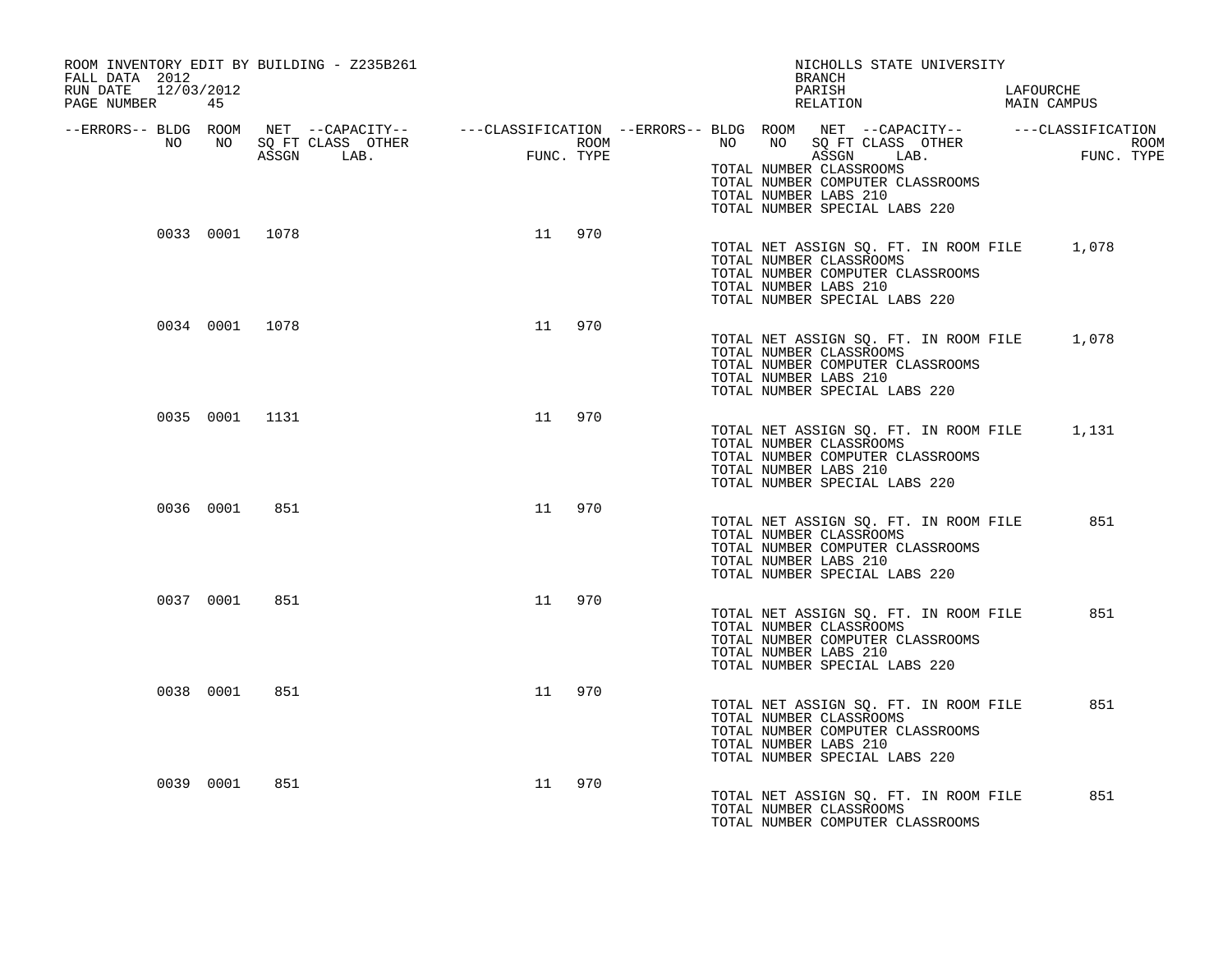| ROOM INVENTORY EDIT BY BUILDING - Z235B261<br>FALL DATA 2012<br>12/03/2012<br>RUN DATE<br>PAGE NUMBER | 46        |                 |    |    |        |  | NICHOLLS STATE UNIVERSITY<br>BRANCH<br>PARISH<br>RELATION                                                                                                                                                                                                                                                                                                        | LAFOURCHE<br>MAIN CAMPUS |  |
|-------------------------------------------------------------------------------------------------------|-----------|-----------------|----|----|--------|--|------------------------------------------------------------------------------------------------------------------------------------------------------------------------------------------------------------------------------------------------------------------------------------------------------------------------------------------------------------------|--------------------------|--|
|                                                                                                       |           |                 |    |    |        |  | ERRORS-- BLDG ROOM NET --CAPACITY--- --CLASSIFICATION --ERRORS-- BLDG ROOM NET --CAPACITY----------CLASSIFICATION--<br>NO NO SQ FT CLASS OTHER ROOM NO ROOM ROOM ROOM NO SQ FT CLASS OTHER ROOM<br>ASSGN LAB. FUNC. TYPE ASSGN ASSGN<br>ROOM NO NO SQ FT CLASS OTHER ROOM NO NO SQ FT CLASS OTHER ROOM<br>TOTAL NUMBER LABS 210<br>TOTAL NUMBER SPECIAL LABS 220 |                          |  |
|                                                                                                       |           | 0040 0101 10578 |    |    | 11 560 |  | TOTAL NET ASSIGN SQ. FT. IN ROOM FILE 10,578<br>TOTAL NUMBER CLASSROOMS<br>TOTAL NUMBER COMPUTER CLASSROOMS<br>TOTAL NUMBER LABS 210<br>TOTAL NUMBER SPECIAL LABS 220                                                                                                                                                                                            |                          |  |
|                                                                                                       |           | 0041 0101 5655  |    | 11 | 570    |  | TOTAL NET ASSIGN SQ. FT. IN ROOM FILE 5,655<br>TOTAL NUMBER CLASSROOMS<br>TOTAL NUMBER COMPUTER CLASSROOMS<br>TOTAL NUMBER LABS 210<br>TOTAL NUMBER SPECIAL LABS 220                                                                                                                                                                                             |                          |  |
|                                                                                                       |           | 0042 0101 2310  |    |    | 11 570 |  | TOTAL NET ASSIGN SQ. FT. IN ROOM FILE 2,310<br>TOTAL NUMBER CLASSROOMS<br>TOTAL NUMBER COMPUTER CLASSROOMS<br>TOTAL NUMBER LABS 210<br>TOTAL NUMBER SPECIAL LABS 220                                                                                                                                                                                             |                          |  |
|                                                                                                       |           | 0043 0101 31900 |    |    | 11 570 |  | TOTAL NET ASSIGN SQ. FT. IN ROOM FILE<br>TOTAL NUMBER CLASSROOMS<br>TOTAL NUMBER COMPUTER CLASSROOMS<br>TOTAL NUMBER LABS 210<br>TOTAL NUMBER SPECIAL LABS 220                                                                                                                                                                                                   | 31,900                   |  |
|                                                                                                       |           | 0044 0101 877   |    |    | 11 575 |  | TOTAL NET ASSIGN SQ. FT. IN ROOM FILE<br>TOTAL NUMBER CLASSROOMS<br>TOTAL NUMBER COMPUTER CLASSROOMS<br>TOTAL NUMBER LABS 210<br>TOTAL NUMBER SPECIAL LABS 220                                                                                                                                                                                                   | 877                      |  |
|                                                                                                       |           | 0045 0001 4744  |    | 11 | 580    |  | TOTAL NET ASSIGN SQ. FT. IN ROOM FILE 4,744<br>TOTAL NUMBER CLASSROOMS<br>TOTAL NUMBER COMPUTER CLASSROOMS<br>TOTAL NUMBER LABS 210<br>TOTAL NUMBER SPECIAL LABS 220                                                                                                                                                                                             |                          |  |
|                                                                                                       | 0046 0001 | 283             | 16 | 56 | 525    |  | TOTAL NET ASSIGN SQ. FT. IN ROOM FILE<br>TOTAL NUMBER CLASSROOMS<br>TOTAL NUMBER COMPUTER CLASSROOMS<br>TOTAL NUMBER LABS 210<br>TOTAL NUMBER SPECIAL LABS 220                                                                                                                                                                                                   | 283                      |  |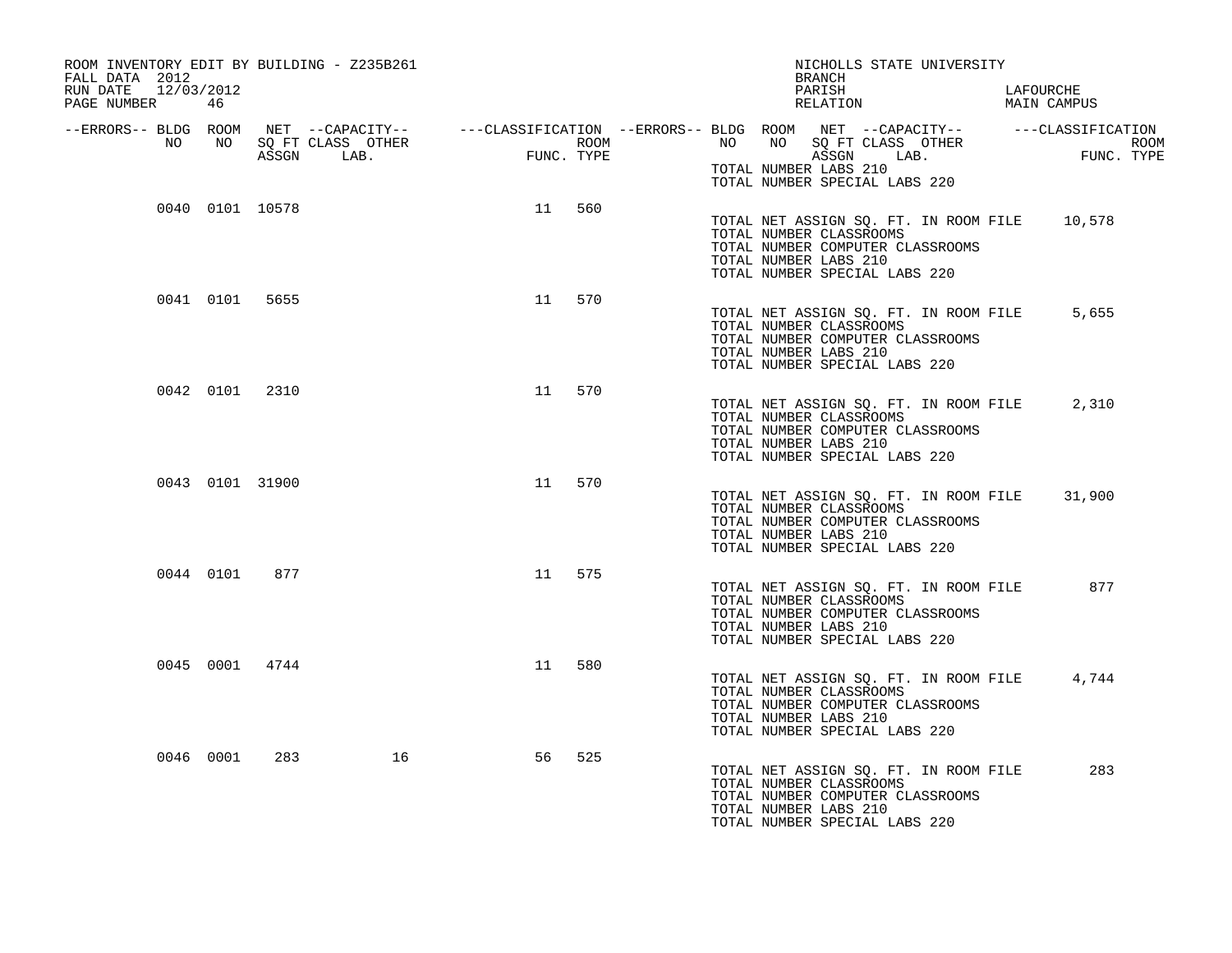| ROOM INVENTORY EDIT BY BUILDING - Z235B261<br>FALL DATA 2012<br>RUN DATE 12/03/2012<br>PAGE NUMBER 47 |                |        | NICHOLLS STATE UNIVERSITY<br>BRANCH<br>PARISH<br>RELATION                                                                                                                                                              | LAFOURCHE<br>MAIN CAMPUS |
|-------------------------------------------------------------------------------------------------------|----------------|--------|------------------------------------------------------------------------------------------------------------------------------------------------------------------------------------------------------------------------|--------------------------|
|                                                                                                       |                |        |                                                                                                                                                                                                                        |                          |
|                                                                                                       |                |        | ERRORS-- BLDG ROOM NET --CAPACITY--- --CLASSIFICATION--ERRORS-- BLDG ROOM NET --CAPACITY---------------------<br>NO NO SQ FT CLASS OTHER ROOM ROOM NO SQ FT CLASS OTHER ROOM ROOM NO SQ FT CLASS OTHER ROOM ASSGN LAB. |                          |
| 0047 0002 304 20                                                                                      | 56 525         |        | TOTAL NET ASSIGN SQ. FT. IN ROOM FILE<br>TOTAL NUMBER CLASSROOMS<br>TOTAL NUMBER COMPUTER CLASSROOMS<br>TOTAL NUMBER LABS 210<br>TOTAL NUMBER SPECIAL LABS 220                                                         | 304                      |
| 0048 0001 290                                                                                         |                | 11 580 | TOTAL NET ASSIGN SQ. FT. IN ROOM FILE<br>TOTAL NUMBER CLASSROOMS<br>TOTAL NUMBER COMPUTER CLASSROOMS<br>TOTAL NUMBER LABS 210<br>TOTAL NUMBER SPECIAL LABS 220                                                         | 290                      |
| 0049 0101 6433                                                                                        |                | 11 575 | TOTAL NET ASSIGN SQ. FT. IN ROOM FILE 6,433<br>TOTAL NUMBER CLASSROOMS<br>TOTAL NUMBER COMPUTER CLASSROOMS<br>TOTAL NUMBER LABS 210<br>TOTAL NUMBER SPECIAL LABS 220                                                   |                          |
| 0053 0101<br>868                                                                                      | 0 <sub>0</sub> | 010    | TOTAL NET ASSIGN SQ. FT. IN ROOM FILE<br>TOTAL NUMBER CLASSROOMS<br>TOTAL NUMBER COMPUTER CLASSROOMS<br>TOTAL NUMBER LABS 210<br>TOTAL NUMBER SPECIAL LABS 220                                                         |                          |
| 0055 0101 21816                                                                                       |                | 11 560 | TOTAL NET ASSIGN SQ. FT. IN ROOM FILE 21,816<br>TOTAL NUMBER CLASSROOMS<br>TOTAL NUMBER COMPUTER CLASSROOMS<br>TOTAL NUMBER LABS 210<br>TOTAL NUMBER SPECIAL LABS 220                                                  |                          |
| 0062 0001 1408                                                                                        | 11             | 970    | TOTAL NET ASSIGN SQ. FT. IN ROOM FILE 1,408<br>TOTAL NUMBER CLASSROOMS<br>TOTAL NUMBER COMPUTER CLASSROOMS<br>TOTAL NUMBER LABS 210<br>TOTAL NUMBER SPECIAL LABS 220                                                   |                          |
| 0063 0101 6325                                                                                        | 11             | 560    | TOTAL NET ASSIGN SQ. FT. IN ROOM FILE 6,325<br>TOTAL NUMBER CLASSROOMS<br>TOTAL NUMBER COMPUTER CLASSROOMS<br>TOTAL NUMBER LABS 210<br>TOTAL NUMBER SPECIAL LABS 220                                                   |                          |
| 0068 0001 1500                                                                                        |                | 11 560 | TOTAL NET ASSIGN SQ. FT. IN ROOM FILE 1,500                                                                                                                                                                            |                          |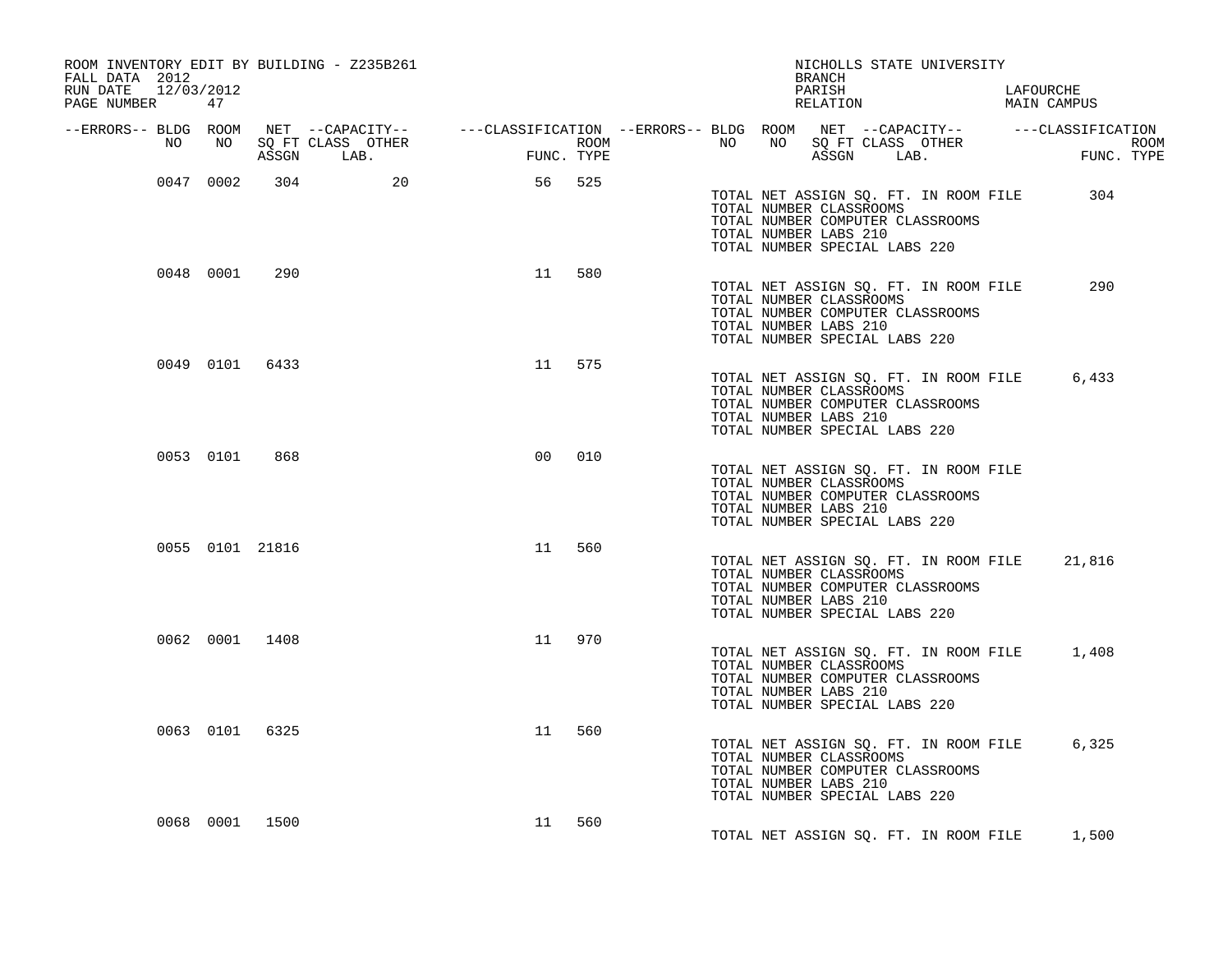| ROOM INVENTORY EDIT BY BUILDING - Z235B261<br>FALL DATA 2012 |            |       |                           |                                                         |      |           |                                                  | <b>BRANCH</b>      | NICHOLLS STATE UNIVERSITY                                                                      |                          |                           |
|--------------------------------------------------------------|------------|-------|---------------------------|---------------------------------------------------------|------|-----------|--------------------------------------------------|--------------------|------------------------------------------------------------------------------------------------|--------------------------|---------------------------|
| 12/03/2012<br>RUN DATE<br>PAGE NUMBER                        | 48         |       |                           |                                                         |      |           |                                                  | PARISH<br>RELATION |                                                                                                | LAFOURCHE<br>MAIN CAMPUS |                           |
| --ERRORS-- BLDG ROOM<br>NO.                                  | NO.        |       | NET --CAPACITY--          | ---CLASSIFICATION --ERRORS-- BLDG ROOM NET --CAPACITY-- |      | NO.       | NO                                               |                    |                                                                                                | ---CLASSIFICATION        |                           |
|                                                              |            | ASSGN | SQ FT CLASS OTHER<br>LAB. | FUNC. TYPE                                              | ROOM |           | TOTAL NUMBER CLASSROOMS<br>TOTAL NUMBER LABS 210 | ASSGN              | SQ FT CLASS OTHER<br>LAB.<br>TOTAL NUMBER COMPUTER CLASSROOMS<br>TOTAL NUMBER SPECIAL LABS 220 |                          | <b>ROOM</b><br>FUNC. TYPE |
| 0070                                                         | 0101       | 525   |                           | 56                                                      | 315  |           | 0070 0101A                                       | 22                 |                                                                                                | 11                       | 315                       |
| 0070                                                         | 0102       | 81    | 2                         | 56                                                      | 525  | 0070 0103 |                                                  | 71                 | $\mathbf{1}$                                                                                   | 56                       | 310                       |
| 0070                                                         | 0104       | 192   | $\mathbf{1}$              | 56                                                      | 315  | 0070 0105 |                                                  | 52                 |                                                                                                | 56                       | 315                       |
| 0070                                                         | 0106       | 352   |                           | 56                                                      | 650  | 0070 0107 |                                                  | 86                 |                                                                                                | 56                       | 655                       |
| 0070                                                         | 0108       | 43    | 2                         | 0 <sub>0</sub>                                          | 030  | 0070      | 0109                                             | 43                 | $\mathbf{1}$                                                                                   | 00                       | 030                       |
| 0070                                                         | 0110       | 172   |                           | 56                                                      | 315  | 0070 0111 |                                                  | 260                | $\mathbf{1}$                                                                                   | 56                       | 310                       |
| 0070                                                         | 0112       | 132   | $\mathbf{1}$              | 56                                                      | 310  | 0070      | 0113                                             | 132                | $\mathbf{1}$                                                                                   | 56                       | 310                       |
|                                                              | 0070 0114  | 140   |                           | 56                                                      | 315  | 0070 0115 |                                                  | 104                |                                                                                                | 56                       | 315                       |
| 0070                                                         | 0116       | 131   | $\mathbf{1}$              | 56                                                      | 310  | 0070 0117 |                                                  | 108                | $\mathbf{1}$                                                                                   | 56                       | 310                       |
|                                                              | 0070 0118  | 50    |                           | 0 <sub>0</sub>                                          | 010  | 0070 0119 |                                                  | 108                | $\mathbf{1}$                                                                                   | 56                       | 310                       |
| 0070                                                         | 0120       | 104   | $\mathbf{1}$              | 56                                                      | 310  | 0070 0121 |                                                  | 140                | $\mathbf{1}$                                                                                   | 56                       | 310                       |
| 0070                                                         | 0122       | 114   | $\mathbf{1}$              | 56                                                      | 310  | 0070 0123 |                                                  | 114                | $\mathbf{1}$                                                                                   | 56                       | 310                       |
| 0070                                                         | 0124       | 246   | 10                        | 56                                                      | 350  | 0070      | 0125                                             | 124                | $\mathbf{1}$                                                                                   | 56                       | 310                       |
| 0070                                                         | 0126       | 207   | $\mathbf{1}$              | 56                                                      | 310  | 0070      | 0127                                             | 144                |                                                                                                | 0 <sub>0</sub>           | 020                       |
| 0070                                                         | 0128       | 138   |                           | 0 <sub>0</sub>                                          | 020  | 0070 0129 |                                                  | 462                |                                                                                                | 0 <sub>0</sub>           | 020                       |
| 0070                                                         | 0130       | 138   |                           | 0 <sub>0</sub>                                          | 020  | 0070      | 0131                                             | 171                |                                                                                                | 0 <sub>0</sub>           | 020                       |
|                                                              | 0070 0132  | 48    |                           | 0 <sub>0</sub>                                          | 020  | 0070 0133 |                                                  | 294                |                                                                                                | 00                       | 030                       |
| 0070                                                         | 0134       | 576   | 20                        | 56                                                      | 350  |           | 0070 0135A                                       | 192                | $\mathbf{1}$                                                                                   | 56                       | 310                       |
|                                                              | 0070 0135B | 448   | $\mathbf{1}$              | 56                                                      | 310  | 0070 0136 |                                                  | 372                |                                                                                                | 0 <sub>0</sub>           | 020                       |
| 0070                                                         | 0137       | 998   |                           | 00                                                      | 020  | 0070 0138 |                                                  | 1258               |                                                                                                | 56                       | 525                       |
| 0070                                                         | 0139       | 105   |                           | 56                                                      | 525  | 0070 0140 |                                                  | 676                |                                                                                                | 00                       | 030                       |
| 0070                                                         | 0141       | 275   |                           | 56                                                      | 525  | 0070 0142 |                                                  | 39                 |                                                                                                | 56                       | 525                       |
| 0070                                                         | 0143       | 38    |                           | 56                                                      | 525  | 0070 0144 |                                                  | 94                 | 3                                                                                              | 56                       | 525                       |
|                                                              | 0070 0145  | 224   |                           | 56                                                      | 525  | 0070 0146 |                                                  | 635                | 30                                                                                             | 56                       | 525                       |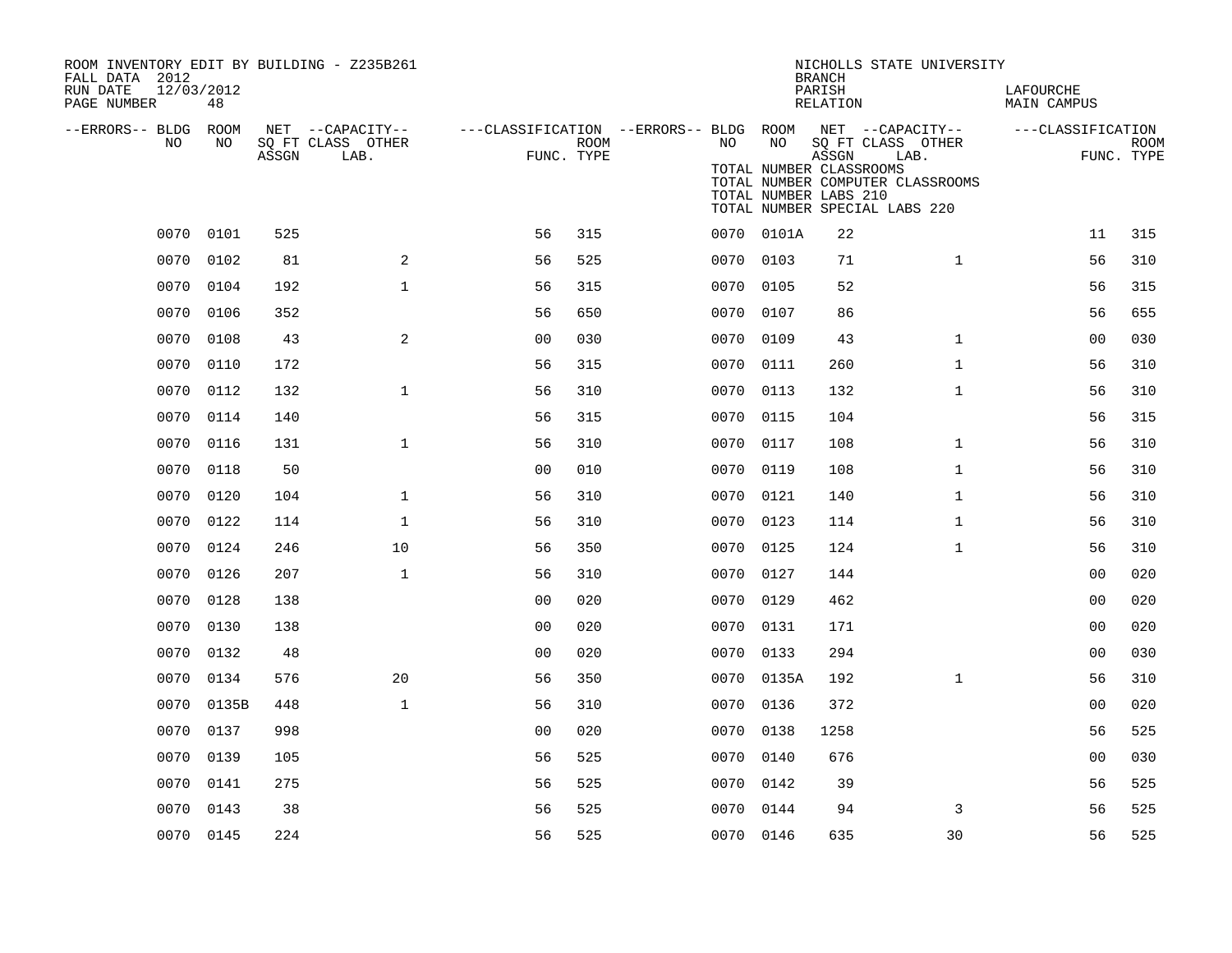| ROOM INVENTORY EDIT BY BUILDING - Z235B261<br>FALL DATA 2012 |           |       |                           |                |             |                                        |                                                               | <b>BRANCH</b>      | NICHOLLS STATE UNIVERSITY                                                                                  |                          |                           |
|--------------------------------------------------------------|-----------|-------|---------------------------|----------------|-------------|----------------------------------------|---------------------------------------------------------------|--------------------|------------------------------------------------------------------------------------------------------------|--------------------------|---------------------------|
| RUN DATE<br>12/03/2012<br>PAGE NUMBER                        | 49        |       |                           |                |             |                                        |                                                               | PARISH<br>RELATION |                                                                                                            | LAFOURCHE<br>MAIN CAMPUS |                           |
| --ERRORS-- BLDG ROOM                                         |           |       | NET --CAPACITY--          |                |             | ---CLASSIFICATION --ERRORS-- BLDG ROOM |                                                               |                    | NET --CAPACITY--                                                                                           | ---CLASSIFICATION        |                           |
| NO.                                                          | NO.       | ASSGN | SQ FT CLASS OTHER<br>LAB. | FUNC. TYPE     | <b>ROOM</b> | NO                                     | NO                                                            | ASSGN              | SQ FT CLASS OTHER<br>LAB.                                                                                  |                          | <b>ROOM</b><br>FUNC. TYPE |
| 0070                                                         | 0147      | 144   |                           | 56             | 525         |                                        | 0070 0148                                                     | 90                 |                                                                                                            | 56                       | 525                       |
| 0070                                                         | 0149      | 176   | 6                         | 56             | 525         |                                        | 0070 0150                                                     | 310                |                                                                                                            | 56                       | 525                       |
| 0070                                                         | 0151      | 776   |                           | 56             | 525         |                                        | 0070 0152                                                     | 800                |                                                                                                            | 56                       | 525                       |
| 0070                                                         | 0153      | 400   |                           | 56             | 525         |                                        | 0070 0154                                                     | 400                |                                                                                                            | 56                       | 525                       |
| 0070                                                         | 0155      | 630   |                           | 56             | 525         |                                        | 0070 0156                                                     | 257                | 8                                                                                                          | 56                       | 525                       |
| 0070                                                         | 0157      | 151   |                           | 0 <sub>0</sub> | 010         |                                        | 0070 0158                                                     | 1240               |                                                                                                            | 56                       | 525                       |
| 0070                                                         | 0159      | 608   |                           | 56             | 525         |                                        | 0070 0160                                                     | 80                 | $\mathbf{1}$                                                                                               | 56                       | 310                       |
| 0070                                                         | 0161      | 72    |                           | 56             | 525         |                                        | 0070 0162                                                     | 157                |                                                                                                            | 56                       | 525                       |
| 0070                                                         | 0163      | 441   |                           | 0 <sub>0</sub> | 020         |                                        | 0070 0163A                                                    | 61                 |                                                                                                            | 11                       | 525                       |
|                                                              | 0070 0166 | 40    |                           | 56             | 315         |                                        | 0070 0168<br>TOTAL NUMBER CLASSROOMS<br>TOTAL NUMBER LABS 210 | 32                 | TOTAL NET ASSIGN SQ. FT. IN ROOM FILE<br>TOTAL NUMBER COMPUTER CLASSROOMS<br>TOTAL NUMBER SPECIAL LABS 220 | 56<br>13,874             | 525                       |
|                                                              | 0071 0001 | 3362  |                           | 56             | 520         |                                        | 0071 0002                                                     | 120                |                                                                                                            | 56                       | 525                       |
|                                                              | 0071 0003 | 120   | $\mathbf{1}$              | 56             | 310         |                                        | 0071 0004                                                     | 93                 |                                                                                                            | 00                       | 020                       |
|                                                              | 0071 0005 | 80    |                           | 0 <sub>0</sub> | 030         |                                        | 0071 0006                                                     | 50                 |                                                                                                            | 0 <sub>0</sub>           | 020                       |
|                                                              | 0071 0007 | 50    |                           | 0 <sub>0</sub> | 020         |                                        | 0071 0008<br>TOTAL NUMBER CLASSROOMS<br>TOTAL NUMBER LABS 210 | 57                 | TOTAL NET ASSIGN SQ. FT. IN ROOM FILE<br>TOTAL NUMBER COMPUTER CLASSROOMS<br>TOTAL NUMBER SPECIAL LABS 220 | 00<br>3,602              | 020                       |
|                                                              | 0073 0001 | 138   |                           | 52             | 525         |                                        | 0073 0002                                                     | 109                |                                                                                                            | 52                       | 525                       |
|                                                              | 0073 0003 | 132   | $\mathbf{1}$              | 52             | 310         |                                        | 0073 0004                                                     | 288                |                                                                                                            | 52                       | 525                       |
|                                                              | 0073 0005 | 270   | 2                         | 52             | 310         |                                        | 0073 0006                                                     | 57                 |                                                                                                            | 0 <sub>0</sub>           | 020                       |
| 0073                                                         | 0007      | 57    |                           | 0 <sub>0</sub> | 020         | 0073                                   | 0008                                                          | 33                 |                                                                                                            | 0 <sub>0</sub>           | 020                       |
| 0073                                                         | 0009      | 47    | $\mathbf{1}$              | 0 <sub>0</sub> | 030         |                                        | 0073 0010                                                     | 72                 | $\mathbf{1}$                                                                                               | 0 <sub>0</sub>           | 030                       |
|                                                              | 0073 0011 | 12    |                           | 0 <sub>0</sub> | 030         |                                        | 0073 0012                                                     | 6                  | TOTAL NET ASSIGN SQ. FT. IN ROOM FILE                                                                      | 00<br>937                | 030                       |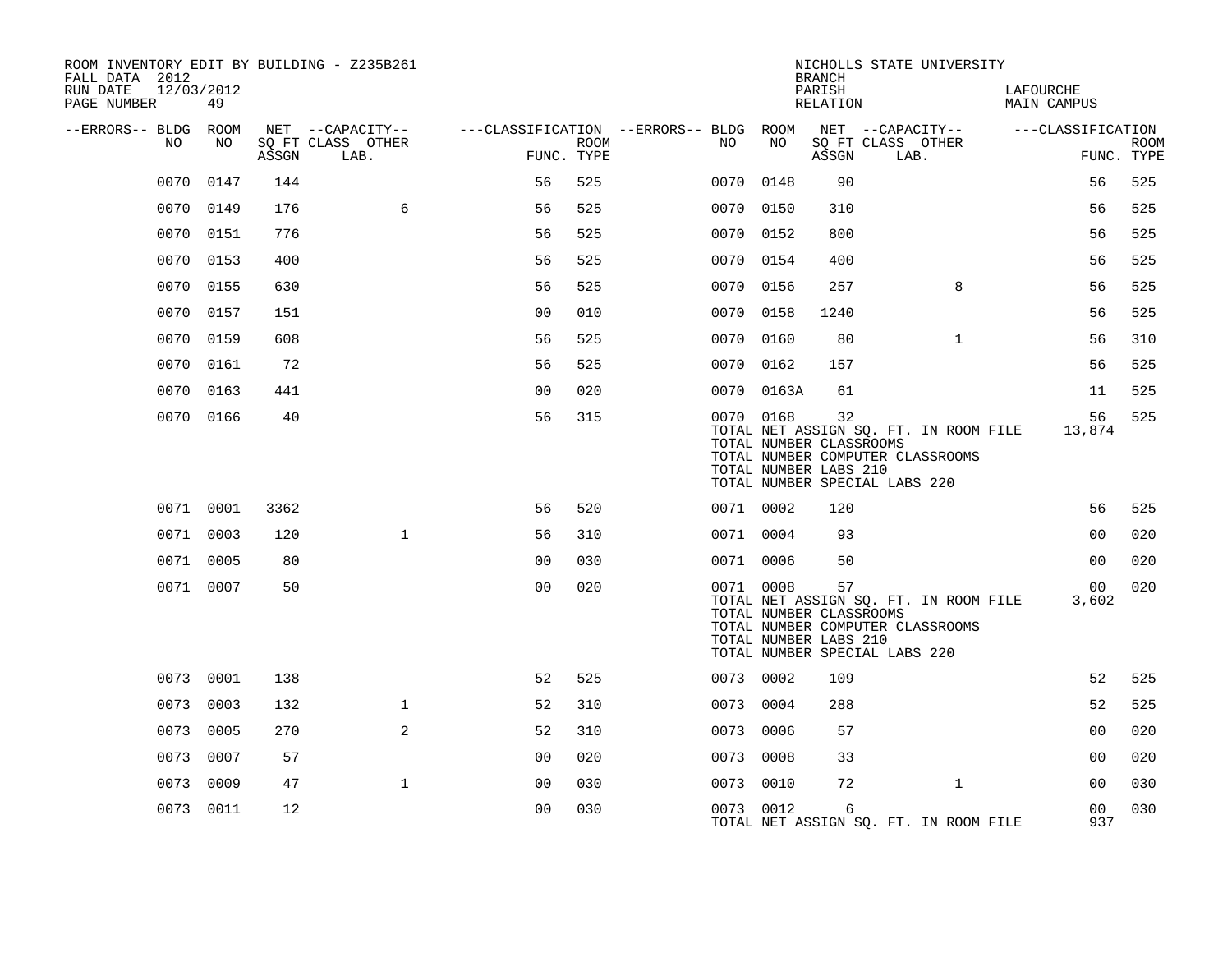| ROOM INVENTORY EDIT BY BUILDING - Z235B261<br>FALL DATA 2012<br>RUN DATE<br>PAGE NUMBER | 12/03/2012<br>50 |       |                           |                                                                                                              |      |    |            | NICHOLLS STATE UNIVERSITY<br><b>BRANCH</b><br>PARISH<br>RELATION                                                                                                     |              | LAFOURCHE<br>MAIN CAMPUS |      |
|-----------------------------------------------------------------------------------------|------------------|-------|---------------------------|--------------------------------------------------------------------------------------------------------------|------|----|------------|----------------------------------------------------------------------------------------------------------------------------------------------------------------------|--------------|--------------------------|------|
| --ERRORS-- BLDG ROOM<br>NO.                                                             | NO.              | ASSGN | SQ FT CLASS OTHER<br>LAB. | NET --CAPACITY-- - ---CLASSIFICATION --ERRORS-- BLDG ROOM NET --CAPACITY-- - ---CLASSIFICATION<br>FUNC. TYPE | ROOM | NO | NO         | SQ FT CLASS OTHER<br>ASSGN<br>TOTAL NUMBER CLASSROOMS<br>TOTAL NUMBER COMPUTER CLASSROOMS<br>TOTAL NUMBER LABS 210<br>TOTAL NUMBER SPECIAL LABS 220                  | LAB.         | FUNC. TYPE               | ROOM |
|                                                                                         | 0077 0001        | 4400  |                           | 11                                                                                                           | 970  |    |            | TOTAL NET ASSIGN SQ. FT. IN ROOM FILE<br>TOTAL NUMBER CLASSROOMS<br>TOTAL NUMBER COMPUTER CLASSROOMS<br>TOTAL NUMBER LABS 210<br>TOTAL NUMBER SPECIAL LABS 220       |              | 4,400                    |      |
|                                                                                         | 0078 0001        | 605   |                           | 56                                                                                                           | 525  |    | 0078 0002  | 200                                                                                                                                                                  | 20           | 56                       | 525  |
|                                                                                         | 0078 0003        | 240   | 25                        | 56                                                                                                           | 525  |    |            | TOTAL NET ASSIGN SQ. FT. IN ROOM FILE 1,045<br>TOTAL NUMBER CLASSROOMS<br>TOTAL NUMBER COMPUTER CLASSROOMS<br>TOTAL NUMBER LABS 210<br>TOTAL NUMBER SPECIAL LABS 220 |              |                          |      |
|                                                                                         | 0085 0101 20898  |       | 54                        | 55                                                                                                           | 910  |    |            | TOTAL NET ASSIGN SQ. FT. IN ROOM FILE<br>TOTAL NUMBER CLASSROOMS<br>TOTAL NUMBER COMPUTER CLASSROOMS<br>TOTAL NUMBER LABS 210<br>TOTAL NUMBER SPECIAL LABS 220       |              | 20,898                   |      |
|                                                                                         | 0086 E0102       | 652   | 46                        | 00                                                                                                           | 030  |    | 0086 E0107 | 574                                                                                                                                                                  |              | 56                       | 525  |
|                                                                                         | 0086 E0108       | 652   | 17                        | 0 <sub>0</sub>                                                                                               | 030  |    | 0086 E0110 | 86                                                                                                                                                                   | 3            | 56                       | 525  |
|                                                                                         | 0086 E0111       | 86    | 3                         | 56                                                                                                           | 525  |    | 0086 E0112 | 574                                                                                                                                                                  |              | 56                       | 525  |
|                                                                                         | 0086 E0113       | 153   |                           | 56                                                                                                           | 525  |    | 0086 E0114 | 30                                                                                                                                                                   | $\mathbf{1}$ | 0 <sub>0</sub>           | 030  |
|                                                                                         | 0086 E0115       | 19    |                           | 0 <sub>0</sub>                                                                                               | 010  |    | 0086 E0116 | 288                                                                                                                                                                  |              | 0 <sub>0</sub>           | 030  |
|                                                                                         | 0086 P0301       | 393   |                           | 0 <sub>0</sub>                                                                                               | 020  |    | 0086 P0302 | 52                                                                                                                                                                   | 3            | 56                       | 525  |
|                                                                                         | 0086 P0303       | 80    | 3                         | 56                                                                                                           | 530  |    | 0086 P0304 | 104                                                                                                                                                                  | 5            | 56                       | 530  |
|                                                                                         | 0086 P0305       | 92    | $\overline{4}$            | 56                                                                                                           | 525  |    | 0086 P0306 | 104                                                                                                                                                                  | 5            | 56                       | 530  |
|                                                                                         | 0086 P0307       | 80    | 3                         | 56                                                                                                           | 530  |    | 0086 P0308 | 92                                                                                                                                                                   | 4            | 56                       | 525  |
|                                                                                         | 0086 P0309       | 16    | $\mathbf 1$               | 00                                                                                                           | 030  |    | 0086 P0310 | 16                                                                                                                                                                   | $\mathbf{1}$ | 0 <sub>0</sub>           | 030  |
|                                                                                         | 0086 P0311       | 52    | 3                         | 56                                                                                                           | 525  |    | 0086 P0312 | 95                                                                                                                                                                   |              | 0 <sub>0</sub>           | 030  |
|                                                                                         | 0086 P0401       | 392   |                           | 0 <sub>0</sub>                                                                                               | 020  |    | 0086 P0402 | 72                                                                                                                                                                   |              | 56                       | 660  |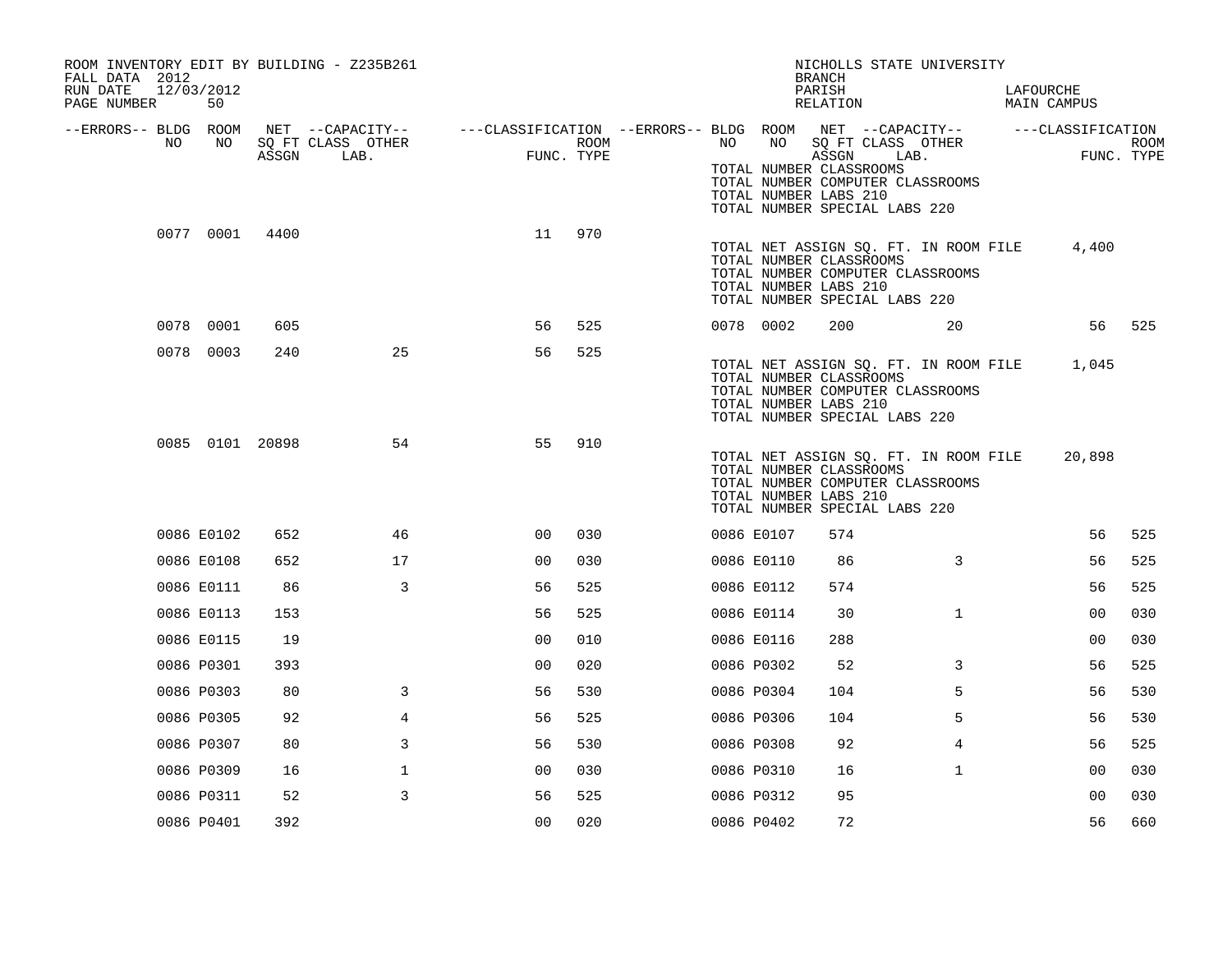| ROOM INVENTORY EDIT BY BUILDING - Z235B261<br>FALL DATA 2012 |                  |       |                           |                                        |             |     |                                                                | <b>BRANCH</b>      | NICHOLLS STATE UNIVERSITY                                                                                  |                          |                |                           |
|--------------------------------------------------------------|------------------|-------|---------------------------|----------------------------------------|-------------|-----|----------------------------------------------------------------|--------------------|------------------------------------------------------------------------------------------------------------|--------------------------|----------------|---------------------------|
| RUN DATE<br>PAGE NUMBER                                      | 12/03/2012<br>51 |       |                           |                                        |             |     |                                                                | PARISH<br>RELATION |                                                                                                            | LAFOURCHE<br>MAIN CAMPUS |                |                           |
| --ERRORS-- BLDG ROOM<br>NO.                                  | NO               |       | NET --CAPACITY--          | ---CLASSIFICATION --ERRORS-- BLDG ROOM |             | NO. | NO                                                             |                    | NET --CAPACITY--                                                                                           | ---CLASSIFICATION        |                |                           |
|                                                              |                  | ASSGN | SQ FT CLASS OTHER<br>LAB. | FUNC. TYPE                             | <b>ROOM</b> |     |                                                                | ASSGN              | SQ FT CLASS OTHER<br>LAB.                                                                                  |                          |                | <b>ROOM</b><br>FUNC. TYPE |
|                                                              | 0086 P0403       | 509   | 27                        | 56                                     | 523         |     | 0086 P0404                                                     | 280                | 14                                                                                                         |                          | 56             | 523                       |
|                                                              | 0086 P0405       | 224   | 13                        | 56                                     | 523         |     | 0086 P0406                                                     | 20                 | $\mathbf{1}$                                                                                               |                          | 0 <sub>0</sub> | 030                       |
|                                                              | 0086 P0407       | 20    | $\mathbf 1$               | 0 <sub>0</sub>                         | 030         |     | 0086 P0408                                                     | 95                 |                                                                                                            |                          | 00             | 030                       |
|                                                              | 0086 P0502       | 75    |                           | 0 <sub>0</sub>                         | 030         |     | 0086 W0101                                                     | 86                 | 3                                                                                                          |                          | 56             | 525                       |
|                                                              | 0086 W0102       | 652   | 16                        | 0 <sub>0</sub>                         | 030         |     | 0086 W0105                                                     | 574                |                                                                                                            |                          | 56             | 525                       |
|                                                              | 0086 W0108       | 574   |                           | 56                                     | 525         |     | 0086 W0112                                                     | 652                | 17                                                                                                         |                          | 00             | 030                       |
|                                                              | 0086 W0113       | 86    | 3                         | 56                                     | 525         |     | 0086 W0114                                                     | 2197               | 50                                                                                                         |                          | 56             | 680                       |
|                                                              | 0086 W0115       | 103   |                           | 0 <sub>0</sub>                         | 020         |     | 0086 W0116                                                     | 143                | 3                                                                                                          |                          | 00             | 030                       |
|                                                              | 0086 W0117       | 143   | 3                         | 0 <sub>0</sub>                         | 030         |     | 0086 W0118                                                     | 26                 |                                                                                                            |                          | 0 <sub>0</sub> | 010                       |
|                                                              | 0086 W0119       | 27    | $\mathbf{1}$              | 0 <sub>0</sub>                         | 030         |     | 0086 W0120                                                     | 146                |                                                                                                            |                          | 56             | 525                       |
|                                                              | 0086 W0121       | 162   |                           | 56                                     | 685         |     | 0086 W0122                                                     | 45                 |                                                                                                            |                          | 0 <sub>0</sub> | 020                       |
|                                                              | 0086 W0123       | 378   |                           | 0 <sub>0</sub>                         | 030         |     | 0086 W0124<br>TOTAL NUMBER CLASSROOMS<br>TOTAL NUMBER LABS 210 | 95                 | TOTAL NET ASSIGN SQ. FT. IN ROOM FILE<br>TOTAL NUMBER COMPUTER CLASSROOMS<br>TOTAL NUMBER SPECIAL LABS 220 |                          | 00<br>7,039    | 030                       |
|                                                              | 0088 0001        | 960   |                           | 11                                     | 580         |     | TOTAL NUMBER CLASSROOMS<br>TOTAL NUMBER LABS 210               |                    | TOTAL NET ASSIGN SO. FT. IN ROOM FILE<br>TOTAL NUMBER COMPUTER CLASSROOMS<br>TOTAL NUMBER SPECIAL LABS 220 |                          | 960            |                           |
|                                                              | 009A 30101       | 1167  |                           | 0 <sub>0</sub>                         | 020         |     | 009A 30102                                                     | 35                 |                                                                                                            |                          | 0 <sub>0</sub> | 020                       |
|                                                              | 009A 30103       | 224   | 7                         | 0 <sub>0</sub>                         | 030         |     | 009A 30104                                                     | 35                 |                                                                                                            |                          | 00             | 020                       |
|                                                              | 009A 30105       | 224   | 6                         | 0 <sub>0</sub>                         | 030         |     | 009A 30106                                                     | 143                |                                                                                                            |                          | 0 <sub>0</sub> | 020                       |
|                                                              | 009A 30107       | 960   | 80                        | 55                                     | 680         |     | 009A 30108                                                     | 960                | 80                                                                                                         |                          | 55             | 680                       |
|                                                              | 009A 30109       | 267   |                           | 0 <sub>0</sub>                         | 020         |     | 009A 30110                                                     | 153                |                                                                                                            |                          | 55             | 685                       |
|                                                              | 009A 30111       | 120   |                           | 55                                     | 685         |     | 009A 30112                                                     | 122                |                                                                                                            |                          | 55             | 685                       |
|                                                              | 009A 30113       | 308   |                           | 0 <sub>0</sub>                         | 020         |     | 009A 30114                                                     | 152                |                                                                                                            |                          | 00             | 020                       |
|                                                              | 009A 30115       | 84    |                           | 55                                     | 525         |     | 009A 30116                                                     | 40                 |                                                                                                            |                          | 00             | 020                       |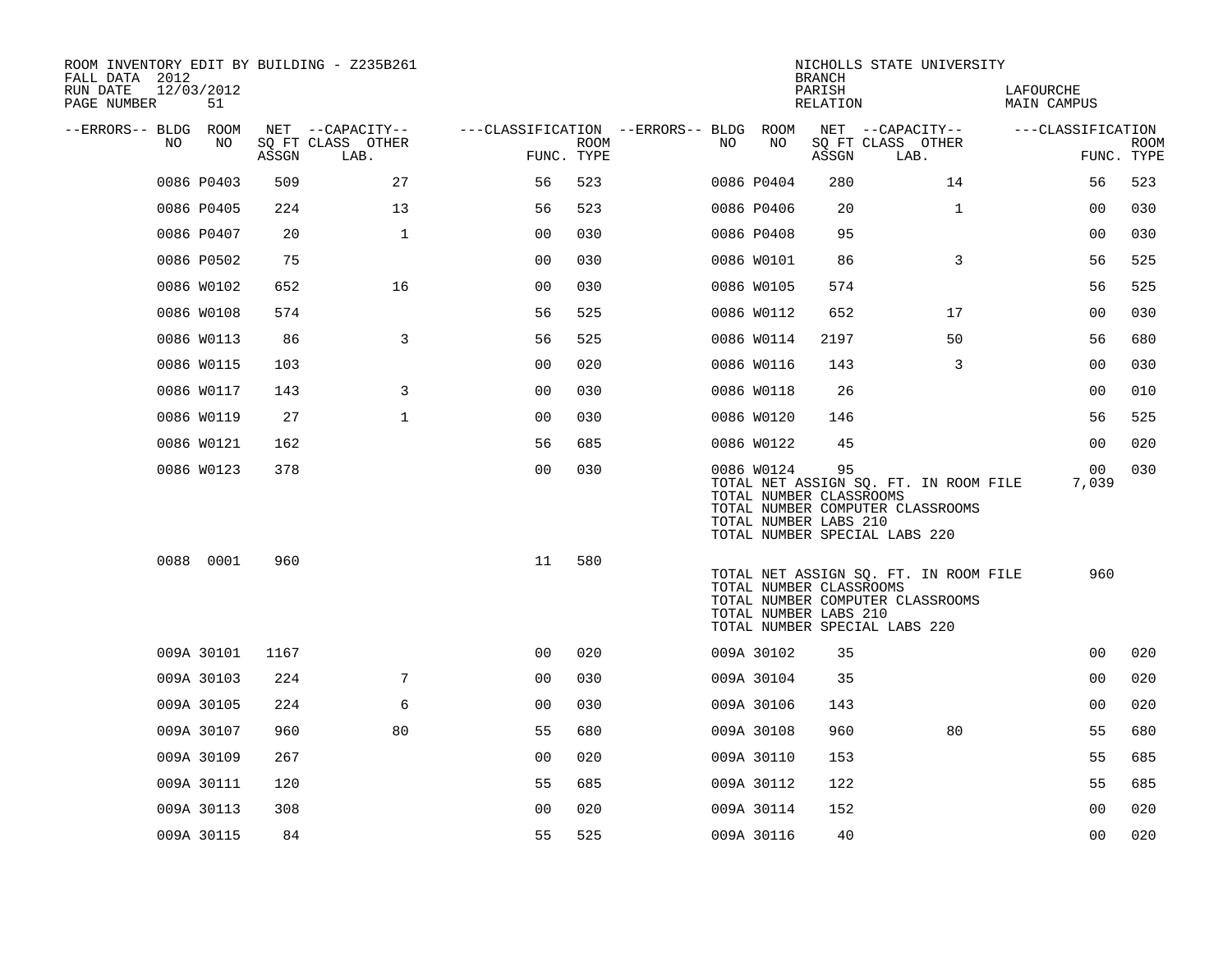| ROOM INVENTORY EDIT BY BUILDING - Z235B261<br>FALL DATA 2012<br>RUN DATE<br>PAGE NUMBER | 12/03/2012<br>52 |                 |                           |                                                                                                              |      |      |            | <b>BRANCH</b><br>PARISH<br>RELATION                                                      | NICHOLLS STATE UNIVERSITY                                                       | LAFOURCHE<br>MAIN CAMPUS                    |                           |
|-----------------------------------------------------------------------------------------|------------------|-----------------|---------------------------|--------------------------------------------------------------------------------------------------------------|------|------|------------|------------------------------------------------------------------------------------------|---------------------------------------------------------------------------------|---------------------------------------------|---------------------------|
| --ERRORS-- BLDG ROOM<br>NO .                                                            | NO               | ASSGN           | SQ FT CLASS OTHER<br>LAB. | NET --CAPACITY-- ----CLASSIFICATION --ERRORS-- BLDG ROOM NET --CAPACITY-- ------CLASSIFICATION<br>FUNC. TYPE | ROOM | NO . | NO         | ASSGN                                                                                    | SQ FT CLASS OTHER<br>LAB.                                                       |                                             | <b>ROOM</b><br>FUNC. TYPE |
|                                                                                         | 009A 30117       | 25              | $\mathbf{1}$              | 0 <sub>0</sub>                                                                                               | 030  |      | 009A 30118 | 25                                                                                       | $\mathbf{1}$                                                                    | 00                                          | 030                       |
|                                                                                         | 009A 30119       | 326             |                           | 55                                                                                                           | 523  |      | 009A 30120 | 800                                                                                      |                                                                                 | 55                                          | 520                       |
|                                                                                         | 009A 30121       | 800             |                           | 55                                                                                                           | 520  |      | 009A 30122 | 471<br>TOTAL NUMBER CLASSROOMS<br>TOTAL NUMBER LABS 210<br>TOTAL NUMBER SPECIAL LABS 220 | 40<br>TOTAL NET ASSIGN SQ. FT. IN ROOM FILE<br>TOTAL NUMBER COMPUTER CLASSROOMS | 00<br>4,325                                 | 030                       |
|                                                                                         |                  | 0090 0101 13230 | 54                        | 55                                                                                                           | 910  |      |            | TOTAL NUMBER CLASSROOMS<br>TOTAL NUMBER LABS 210<br>TOTAL NUMBER SPECIAL LABS 220        | TOTAL NET ASSIGN SQ. FT. IN ROOM FILE<br>TOTAL NUMBER COMPUTER CLASSROOMS       | 13,230                                      |                           |
|                                                                                         | 0091 0101 7056   |                 | 24                        | 55                                                                                                           | 910  |      |            | TOTAL NUMBER CLASSROOMS<br>TOTAL NUMBER LABS 210<br>TOTAL NUMBER SPECIAL LABS 220        | TOTAL NUMBER COMPUTER CLASSROOMS                                                | TOTAL NET ASSIGN SQ. FT. IN ROOM FILE 7,056 |                           |
|                                                                                         |                  | 0093 0101 23400 | 78                        | 55                                                                                                           | 910  |      |            | TOTAL NUMBER CLASSROOMS<br>TOTAL NUMBER LABS 210<br>TOTAL NUMBER SPECIAL LABS 220        | TOTAL NET ASSIGN SQ. FT. IN ROOM FILE<br>TOTAL NUMBER COMPUTER CLASSROOMS       | 23,400                                      |                           |
|                                                                                         |                  | 0094 0101 11620 | 20                        | 52                                                                                                           | 950  |      |            | TOTAL NUMBER CLASSROOMS<br>TOTAL NUMBER LABS 210<br>TOTAL NUMBER SPECIAL LABS 220        | TOTAL NET ASSIGN SQ. FT. IN ROOM FILE<br>TOTAL NUMBER COMPUTER CLASSROOMS       | 11,620                                      |                           |
|                                                                                         | 0095 0101        | 10              | $\mathbf{1}$              | 45                                                                                                           | 310  |      | 0095 0102  | 37                                                                                       |                                                                                 | 00                                          | 030                       |
|                                                                                         | 0095 0103        | $\mathbf{1}$    |                           | 45                                                                                                           | 555  |      | 0095 0104  | 12                                                                                       |                                                                                 | 45                                          | 555                       |
|                                                                                         | 0095 0105        | 225             |                           | 0 <sub>0</sub>                                                                                               | 020  |      | 0095 0106  | 58                                                                                       | 12 <sup>7</sup>                                                                 | 45                                          | 550                       |
|                                                                                         | 0095 0107        | 30              |                           | 0 <sub>0</sub>                                                                                               | 030  |      | 0095 0108  | 57                                                                                       |                                                                                 | 00                                          | 030                       |
|                                                                                         | 0095 0109        | 3               |                           | 45                                                                                                           | 555  |      | 0095 0110  | 51                                                                                       | 14                                                                              | 45                                          | 550                       |
|                                                                                         | 0095 0111        | 42              | 16                        | 45                                                                                                           | 550  |      | 0095 0112  | 5                                                                                        |                                                                                 | 45                                          | 555                       |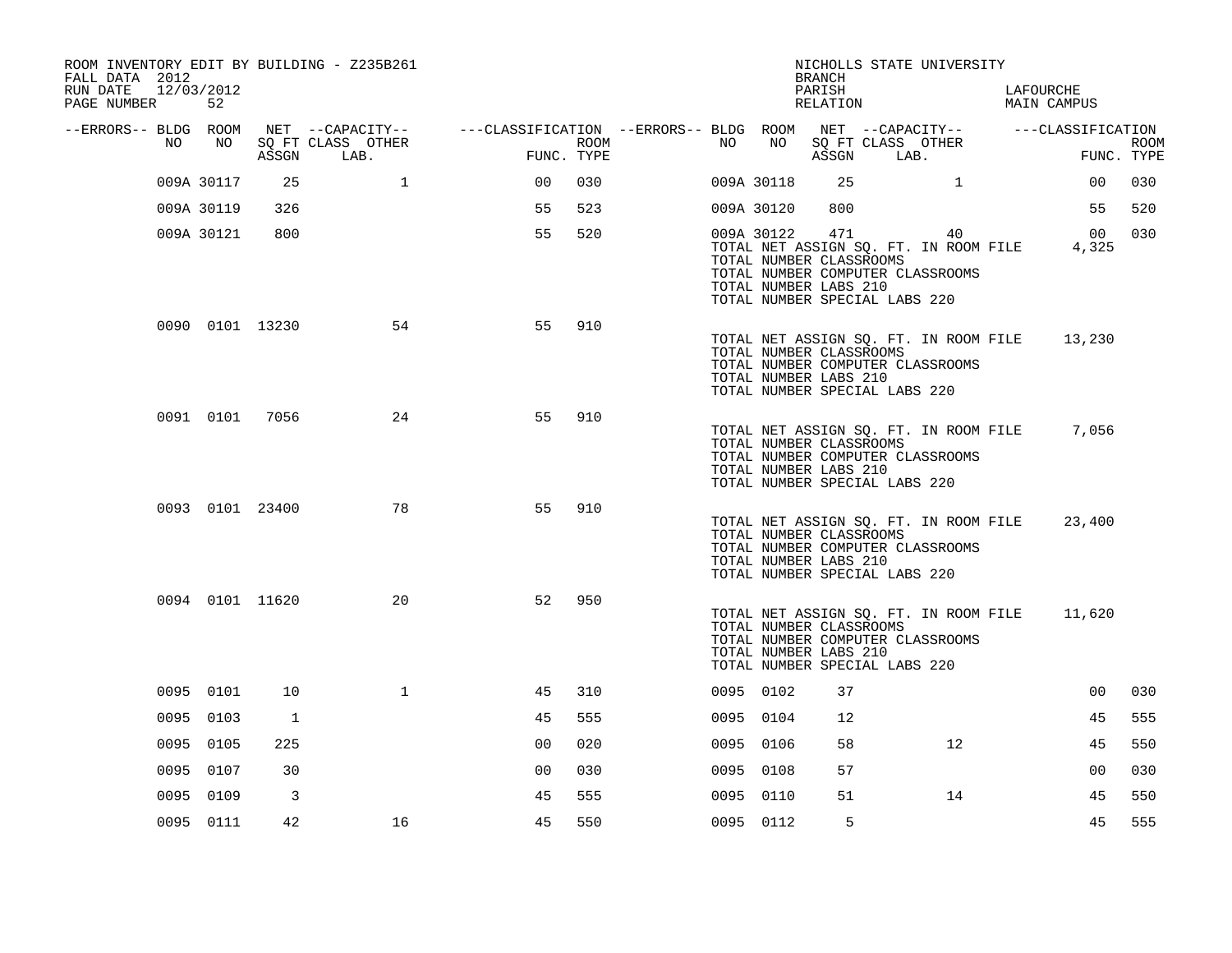| ROOM INVENTORY EDIT BY BUILDING - Z235B261<br>FALL DATA 2012<br>RUN DATE 12/03/2012<br>PAGE NUMBER 53                                                                                                                                |           |                 |                         |                |     | NICHOLLS STATE UNIVERSITY<br>BRANCH<br>PARISH<br>LAFOURCHE<br>LAFOURCHE<br>MAIN CAMPUS<br>RELATION |              |                                                                                                                                                                       |              |  |                 |     |
|--------------------------------------------------------------------------------------------------------------------------------------------------------------------------------------------------------------------------------------|-----------|-----------------|-------------------------|----------------|-----|----------------------------------------------------------------------------------------------------|--------------|-----------------------------------------------------------------------------------------------------------------------------------------------------------------------|--------------|--|-----------------|-----|
| ERRORS-- BLDG ROOM NET --CAPACITY-- ---CLASSIFICATION--ERRORS-- BLDG ROOM NET --CAPACITY-- ----CLASSIFICATION-<br>NO NO SQ FT CLASS OTHER ROOM NO SQ FT CLASS OTHER ROOM NO SQ FT CLASS OTHER ROOM<br>ASSGN LAB. FUNC. TYPE TOTAL NE |           |                 |                         |                |     |                                                                                                    |              | TOTAL NUMBER CLASSROOMS<br>TOTAL NUMBER COMPUTER CLASSROOMS<br>TOTAL NUMBER LABS 210<br>TOTAL NUMBER SPECIAL LABS 220                                                 |              |  |                 |     |
|                                                                                                                                                                                                                                      | 0096 0001 | 38              |                         | 00             | 020 | 0096 0002                                                                                          |              | 135                                                                                                                                                                   |              |  | 64              | 315 |
|                                                                                                                                                                                                                                      | 0096 0003 | 36              | $\mathbf{1}$            | 64             | 315 | 0096 0004                                                                                          |              | 27                                                                                                                                                                    | $\mathbf{1}$ |  | 64              | 315 |
|                                                                                                                                                                                                                                      | 0096 0005 | 97              | 1                       | 64             | 310 | 0096 0006                                                                                          |              | 97                                                                                                                                                                    | $\mathbf{1}$ |  | 64              | 310 |
|                                                                                                                                                                                                                                      | 0096 0007 | 236             | 12                      | 64             | 350 | 0096 0008                                                                                          |              | 151                                                                                                                                                                   |              |  | 00              | 020 |
|                                                                                                                                                                                                                                      | 0096 0009 | 29              |                         | 0 <sub>0</sub> | 010 | 0096 0010                                                                                          |              | 41                                                                                                                                                                    | $\mathbf{1}$ |  | 00 <sup>o</sup> | 030 |
|                                                                                                                                                                                                                                      | 0096 0011 | 41              | $\overline{\mathbf{2}}$ | 0 <sub>0</sub> | 030 |                                                                                                    | 0096 0012 72 | TOTAL NET ASSIGN SQ. FT. IN ROOM FILE<br>TOTAL NUMBER CLASSROOMS<br>TOTAL NUMBER COMPUTER CLASSROOMS<br>TOTAL NUMBER LABS 210<br>TOTAL NUMBER SPECIAL LABS 220        |              |  | 00 030<br>628   |     |
|                                                                                                                                                                                                                                      |           | 0097 0101 43258 | 212                     | 91             | 920 |                                                                                                    |              | TOTAL NET ASSIGN SQ. FT. IN ROOM FILE 43,258<br>TOTAL NUMBER CLASSROOMS<br>TOTAL NUMBER COMPUTER CLASSROOMS<br>TOTAL NUMBER LABS 210<br>TOTAL NUMBER SPECIAL LABS 220 |              |  |                 |     |
|                                                                                                                                                                                                                                      |           | 0098 0101 39514 | 194                     | 91             | 920 |                                                                                                    |              | TOTAL NET ASSIGN SQ. FT. IN ROOM FILE 39,514<br>TOTAL NUMBER CLASSROOMS<br>TOTAL NUMBER COMPUTER CLASSROOMS<br>TOTAL NUMBER LABS 210<br>TOTAL NUMBER SPECIAL LABS 220 |              |  |                 |     |
|                                                                                                                                                                                                                                      |           |                 | 0099 0101 39514 194     | 91             | 920 |                                                                                                    |              | TOTAL NET ASSIGN SQ. FT. IN ROOM FILE<br>TOTAL NUMBER CLASSROOMS<br>TOTAL NUMBER COMPUTER CLASSROOMS<br>TOTAL NUMBER LABS 210<br>TOTAL NUMBER SPECIAL LABS 220        |              |  | 39,514          |     |
|                                                                                                                                                                                                                                      |           | 0101 0101 7761  | 6                       | 91             | 955 |                                                                                                    |              | TOTAL NET ASSIGN SQ. FT. IN ROOM FILE 7,761<br>TOTAL NUMBER CLASSROOMS<br>TOTAL NUMBER COMPUTER CLASSROOMS<br>TOTAL NUMBER LABS 210<br>TOTAL NUMBER SPECIAL LABS 220  |              |  |                 |     |
|                                                                                                                                                                                                                                      |           | 0102 0101 25821 | 72                      | 91 950         |     |                                                                                                    |              | TOTAL NET ASSIGN SQ. FT. IN ROOM FILE                                                                                                                                 |              |  | 25,821          |     |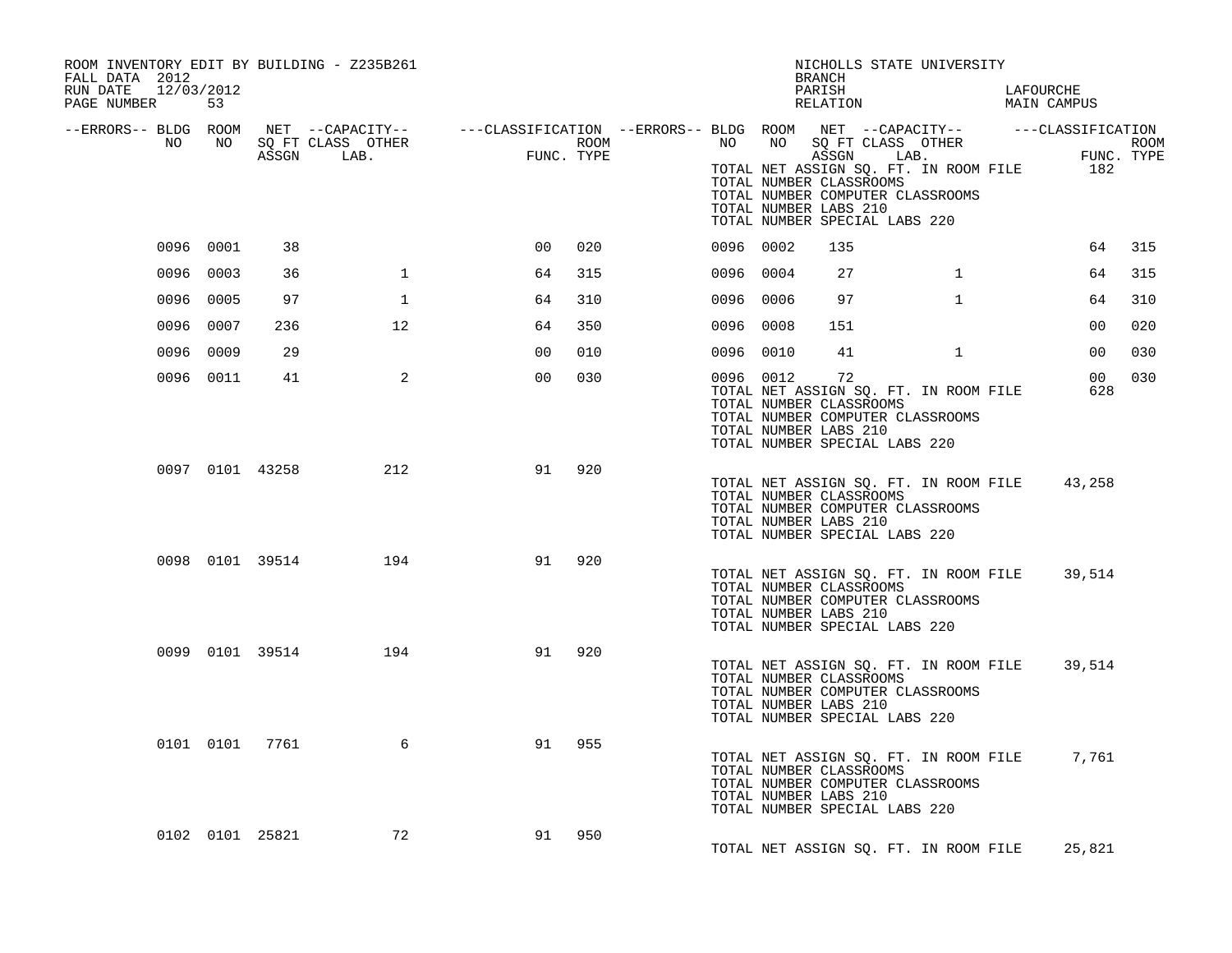| ROOM INVENTORY EDIT BY BUILDING - Z235B261<br>FALL DATA 2012<br>RUN DATE 12/03/2012<br>PAGE NUMBER 54 |  |                    |                |        | NICHOLLS STATE UNIVERSITY<br>BRANCH<br>PARISH<br>LAFOURCHE<br>RELATION<br>MAIN CAMPUS                                                                                                                                                                                                                                                                                               |  |
|-------------------------------------------------------------------------------------------------------|--|--------------------|----------------|--------|-------------------------------------------------------------------------------------------------------------------------------------------------------------------------------------------------------------------------------------------------------------------------------------------------------------------------------------------------------------------------------------|--|
|                                                                                                       |  |                    |                |        | ERRORS-- BLDG ROOM NET --CAPACITY--- --CLASSIFICATION --ERRORS-- BLDG ROOM NET --CAPACITY--------------------<br>NO NO SQ FT CLASS OTHER ROOM ROOM NO SQ FT CLASS OTHER ROOM ROOM NO SQ FT CLASS OTHER ROOM ROOM ROOM ROOM ROOM<br>A<br>ROOM<br>FUNC. TYPE<br>TOTAL NUMBER CLASSROOMS<br>TOTAL NUMBER COMPUTER CLASSROOMS<br>TOTAL NUMBER LABS 210<br>TOTAL NUMBER SPECIAL LABS 220 |  |
|                                                                                                       |  | 0103 0101 25821 72 |                | 91 950 | TOTAL NET ASSIGN SO. FT. IN ROOM FILE 25,821<br>TOTAL NUMBER CLASSROOMS<br>TOTAL NUMBER COMPUTER CLASSROOMS<br>TOTAL NUMBER LABS 210<br>TOTAL NUMBER SPECIAL LABS 220                                                                                                                                                                                                               |  |
|                                                                                                       |  | 0104 0101 12558 24 | 91             | 950    | TOTAL NET ASSIGN SQ. FT. IN ROOM FILE 12,558<br>TOTAL NUMBER CLASSROOMS<br>TOTAL NUMBER COMPUTER CLASSROOMS<br>TOTAL NUMBER LABS 210<br>TOTAL NUMBER SPECIAL LABS 220                                                                                                                                                                                                               |  |
|                                                                                                       |  | 0105 0101 25821 72 |                | 91 950 | TOTAL NET ASSIGN SQ. FT. IN ROOM FILE 25,821<br>TOTAL NUMBER CLASSROOMS<br>TOTAL NUMBER COMPUTER CLASSROOMS<br>TOTAL NUMBER LABS 210<br>TOTAL NUMBER SPECIAL LABS 220                                                                                                                                                                                                               |  |
|                                                                                                       |  | 0106 0101 12558 24 | 91             | 950    | TOTAL NET ASSIGN SQ. FT. IN ROOM FILE 12,558<br>TOTAL NUMBER CLASSROOMS<br>TOTAL NUMBER COMPUTER CLASSROOMS<br>TOTAL NUMBER LABS 210<br>TOTAL NUMBER SPECIAL LABS 220                                                                                                                                                                                                               |  |
|                                                                                                       |  | 0107 0101 25821 72 | 91             | 950    | TOTAL NET ASSIGN SQ. FT. IN ROOM FILE<br>25,821<br>TOTAL NUMBER CLASSROOMS<br>TOTAL NUMBER COMPUTER CLASSROOMS<br>TOTAL NUMBER LABS 210<br>TOTAL NUMBER SPECIAL LABS 220                                                                                                                                                                                                            |  |
|                                                                                                       |  | 0108 0101 25821 72 | 91             | 950    | TOTAL NET ASSIGN SQ. FT. IN ROOM FILE<br>25,821<br>TOTAL NUMBER CLASSROOMS<br>TOTAL NUMBER COMPUTER CLASSROOMS<br>TOTAL NUMBER LABS 210<br>TOTAL NUMBER SPECIAL LABS 220                                                                                                                                                                                                            |  |
| 018A 0101 1877                                                                                        |  |                    | 0 <sup>0</sup> | 030    | TOTAL NET ASSIGN SO. FT. IN ROOM FILE<br>TOTAL NUMBER CLASSROOMS<br>TOTAL NUMBER COMPUTER CLASSROOMS                                                                                                                                                                                                                                                                                |  |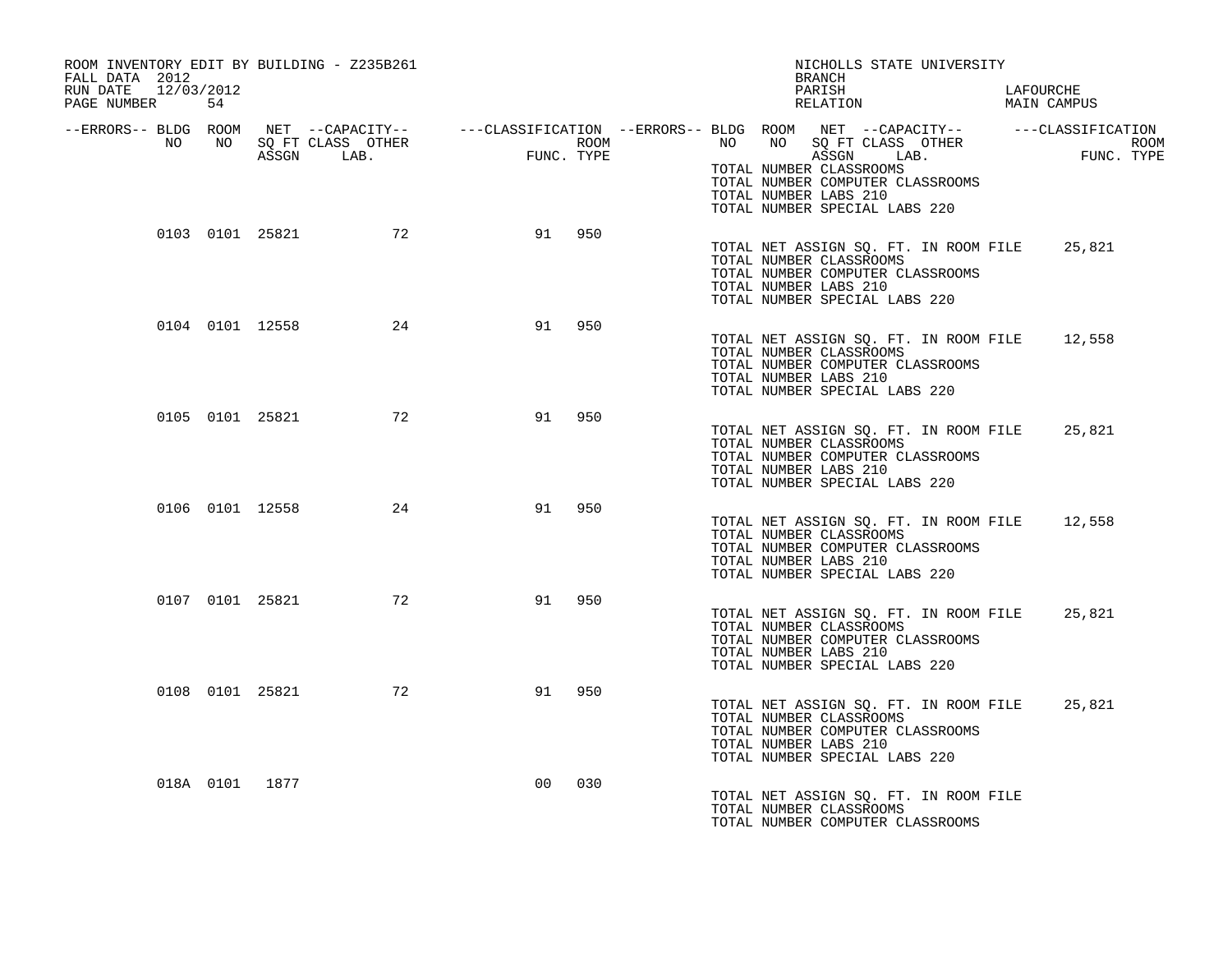| ROOM INVENTORY EDIT BY BUILDING - Z235B261<br>FALL DATA 2012 |           |                |              |                |     | NICHOLLS STATE UNIVERSITY |                                                                                                                                                                                                |                          |
|--------------------------------------------------------------|-----------|----------------|--------------|----------------|-----|---------------------------|------------------------------------------------------------------------------------------------------------------------------------------------------------------------------------------------|--------------------------|
| 12/03/2012<br>RUN DATE<br>PAGE NUMBER                        | 55        |                |              |                |     |                           | PARISH<br>RELATION                                                                                                                                                                             | LAFOURCHE<br>MAIN CAMPUS |
| --ERRORS-- BLDG ROOM<br>NO                                   | NO        |                |              |                |     |                           | NET --CAPACITY-- ---CLASSIFICATION --ERRORS-- BLDG ROOM NET --CAPACITY-- ----CLASSIFICATION<br>SQ FT CLASS OTHER ROOM NO SQ FT CLASS OTHER ROOM<br>ASSGN LAB. FUNC. TYPE ASSGN LAB. FUNC. TYPE | ROOM<br>FUNC. TYPE       |
|                                                              |           |                |              |                |     |                           | TOTAL NUMBER LABS 210<br>TOTAL NUMBER SPECIAL LABS 220                                                                                                                                         |                          |
|                                                              |           | 019A 0501 1726 |              | 0 <sub>0</sub> | 030 |                           | TOTAL NET ASSIGN SQ. FT. IN ROOM FILE<br>TOTAL NUMBER CLASSROOMS<br>TOTAL NUMBER COMPUTER CLASSROOMS<br>TOTAL NUMBER LABS 210<br>TOTAL NUMBER SPECIAL LABS 220                                 |                          |
|                                                              | 050A 0001 | 712            | 1            | 00             | 030 |                           | TOTAL NET ASSIGN SQ. FT. IN ROOM FILE<br>TOTAL NUMBER CLASSROOMS<br>TOTAL NUMBER COMPUTER CLASSROOMS<br>TOTAL NUMBER LABS 210<br>TOTAL NUMBER SPECIAL LABS 220                                 |                          |
|                                                              |           | 050B 0001 7280 | $\mathbf{1}$ | 00             | 030 |                           | TOTAL NET ASSIGN SQ. FT. IN ROOM FILE<br>TOTAL NUMBER CLASSROOMS<br>TOTAL NUMBER COMPUTER CLASSROOMS<br>TOTAL NUMBER LABS 210<br>TOTAL NUMBER SPECIAL LABS 220                                 |                          |
|                                                              | 050C 0001 | 288            | $\mathbf{1}$ | 0 <sup>0</sup> | 030 |                           | TOTAL NET ASSIGN SQ. FT. IN ROOM FILE<br>TOTAL NUMBER CLASSROOMS<br>TOTAL NUMBER COMPUTER CLASSROOMS<br>TOTAL NUMBER LABS 210<br>TOTAL NUMBER SPECIAL LABS 220                                 |                          |
|                                                              |           | 050D 0001 2020 | 1            | 0 <sub>0</sub> | 030 |                           | TOTAL NET ASSIGN SQ. FT. IN ROOM FILE<br>TOTAL NUMBER CLASSROOMS<br>TOTAL NUMBER COMPUTER CLASSROOMS<br>TOTAL NUMBER LABS 210<br>TOTAL NUMBER SPECIAL LABS 220                                 |                          |
|                                                              |           | 070A 0001 7068 | $\mathbf{1}$ | 00             | 030 |                           | TOTAL NET ASSIGN SQ. FT. IN ROOM FILE<br>TOTAL NUMBER CLASSROOMS<br>TOTAL NUMBER COMPUTER CLASSROOMS<br>TOTAL NUMBER LABS 210<br>TOTAL NUMBER SPECIAL LABS 220                                 |                          |
|                                                              | 070B 0001 | 2076           | $\mathbf{1}$ | 11             | 520 |                           | TOTAL NET ASSIGN SQ. FT. IN ROOM FILE<br>TOTAL NUMBER CLASSROOMS<br>TOTAL NUMBER COMPUTER CLASSROOMS<br>TOTAL NUMBER LABS 210<br>TOTAL NUMBER SPECIAL LABS 220                                 | 2,076                    |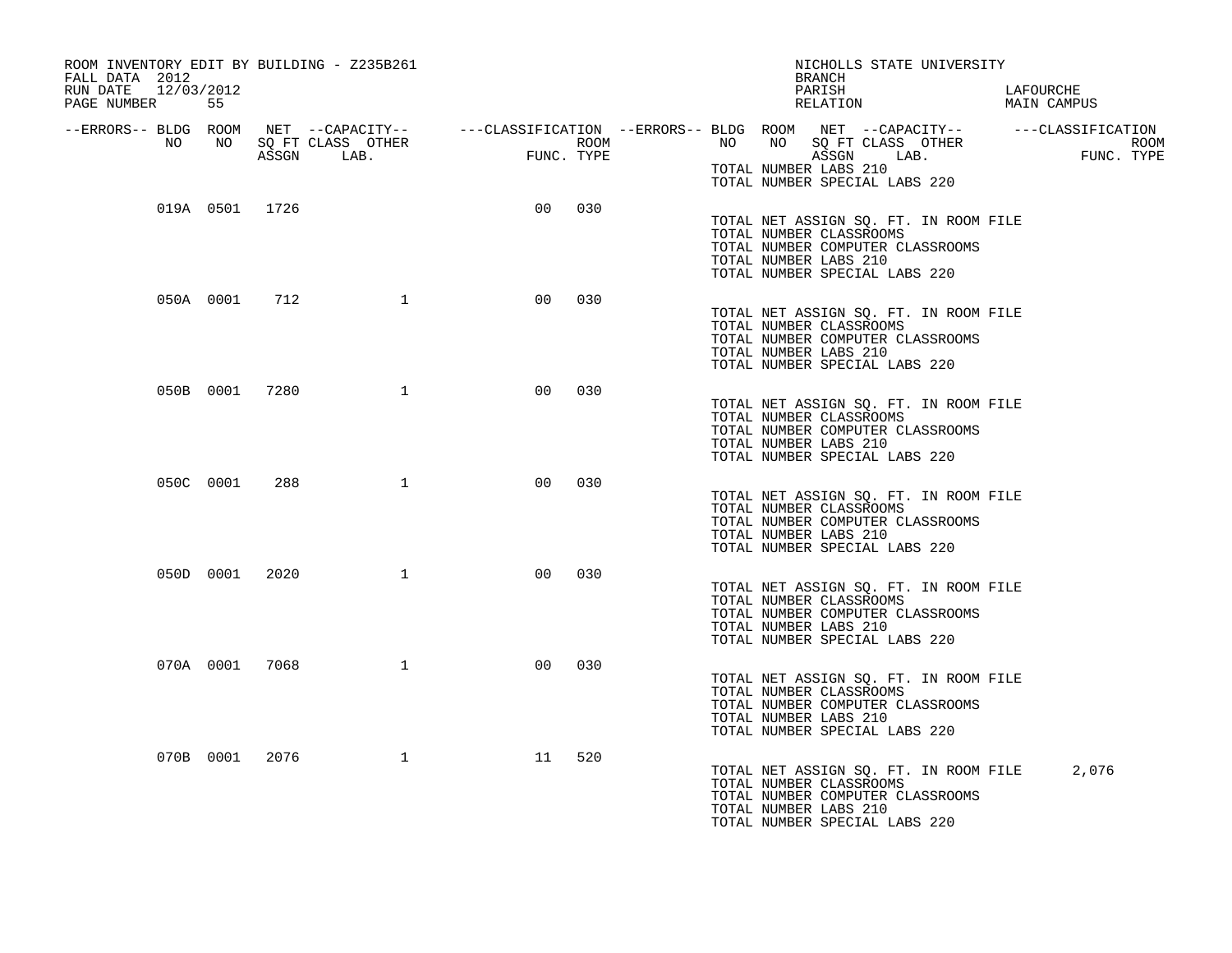| ROOM INVENTORY EDIT BY BUILDING - Z235B261<br>FALL DATA 2012 | NICHOLLS STATE UNIVERSITY<br><b>BRANCH</b> |       |                                                                                                                            |                 |      |  |           |  |                                                                                                                                                                |      |              |                          |                |                           |
|--------------------------------------------------------------|--------------------------------------------|-------|----------------------------------------------------------------------------------------------------------------------------|-----------------|------|--|-----------|--|----------------------------------------------------------------------------------------------------------------------------------------------------------------|------|--------------|--------------------------|----------------|---------------------------|
| RUN DATE<br>12/03/2012<br>PAGE NUMBER                        | 56                                         |       |                                                                                                                            |                 |      |  |           |  | PARISH<br>RELATION                                                                                                                                             |      |              | LAFOURCHE<br>MAIN CAMPUS |                |                           |
| --ERRORS-- BLDG ROOM<br>NO                                   | NO                                         | ASSGN | NET --CAPACITY-- ----CLASSIFICATION --ERRORS-- BLDG ROOM NET --CAPACITY-- -----CLASSIFICATION<br>SQ FT CLASS OTHER<br>LAB. | FUNC. TYPE      | ROOM |  | NO        |  | NO SQ FT CLASS OTHER<br>ASSGN                                                                                                                                  | LAB. |              |                          |                | <b>ROOM</b><br>FUNC. TYPE |
|                                                              | 073A 0001                                  | 797   |                                                                                                                            | 00 <sub>o</sub> | 030  |  |           |  | TOTAL NET ASSIGN SQ. FT. IN ROOM FILE<br>TOTAL NUMBER CLASSROOMS<br>TOTAL NUMBER COMPUTER CLASSROOMS<br>TOTAL NUMBER LABS 210<br>TOTAL NUMBER SPECIAL LABS 220 |      |              |                          |                |                           |
|                                                              | 081A 0001                                  | 821   |                                                                                                                            | 0 <sub>0</sub>  | 030  |  |           |  | TOTAL NET ASSIGN SQ. FT. IN ROOM FILE<br>TOTAL NUMBER CLASSROOMS<br>TOTAL NUMBER COMPUTER CLASSROOMS<br>TOTAL NUMBER LABS 210<br>TOTAL NUMBER SPECIAL LABS 220 |      |              |                          |                |                           |
|                                                              | 083A 0001                                  | 695   |                                                                                                                            | 0 <sup>0</sup>  | 030  |  |           |  | TOTAL NET ASSIGN SQ. FT. IN ROOM FILE<br>TOTAL NUMBER CLASSROOMS<br>TOTAL NUMBER COMPUTER CLASSROOMS<br>TOTAL NUMBER LABS 210<br>TOTAL NUMBER SPECIAL LABS 220 |      |              |                          |                |                           |
|                                                              | 091A 0001                                  | 821   |                                                                                                                            | 0 <sub>0</sub>  | 030  |  |           |  | TOTAL NET ASSIGN SQ. FT. IN ROOM FILE<br>TOTAL NUMBER CLASSROOMS<br>TOTAL NUMBER COMPUTER CLASSROOMS<br>TOTAL NUMBER LABS 210<br>TOTAL NUMBER SPECIAL LABS 220 |      |              |                          |                |                           |
|                                                              | 093A 0001                                  | 574   |                                                                                                                            | 0 <sub>0</sub>  | 030  |  |           |  | TOTAL NET ASSIGN SQ. FT. IN ROOM FILE<br>TOTAL NUMBER CLASSROOMS<br>TOTAL NUMBER COMPUTER CLASSROOMS<br>TOTAL NUMBER LABS 210<br>TOTAL NUMBER SPECIAL LABS 220 |      |              |                          |                |                           |
|                                                              | 096A 0001                                  | 124   |                                                                                                                            | 0 <sub>0</sub>  | 030  |  | 096A 0002 |  | 110                                                                                                                                                            |      | $\mathbf{1}$ |                          | 64             | 310                       |
|                                                              | 096A 0003                                  | 97    | $\mathbf{1}$                                                                                                               | 64              | 310  |  | 096A 0004 |  | 123                                                                                                                                                            |      |              |                          | 0 <sub>0</sub> | 020                       |
|                                                              | 096A 0005                                  | 44    |                                                                                                                            | 64              | 315  |  | 096A 0006 |  | 80                                                                                                                                                             |      |              |                          | 00             | 030                       |
|                                                              | 096A 0007                                  | 661   |                                                                                                                            | 0 <sub>0</sub>  | 030  |  | 096A 0008 |  | 124                                                                                                                                                            |      | $\mathbf{1}$ |                          | 64             | 720                       |
|                                                              | 096A 0009                                  | 81    |                                                                                                                            | 0 <sub>0</sub>  | 030  |  |           |  | TOTAL NET ASSIGN SQ. FT. IN ROOM FILE<br>TOTAL NUMBER CLASSROOMS<br>TOTAL NUMBER COMPUTER CLASSROOMS<br>TOTAL NUMBER LABS 210<br>TOTAL NUMBER SPECIAL LABS 220 |      |              |                          | 375            |                           |